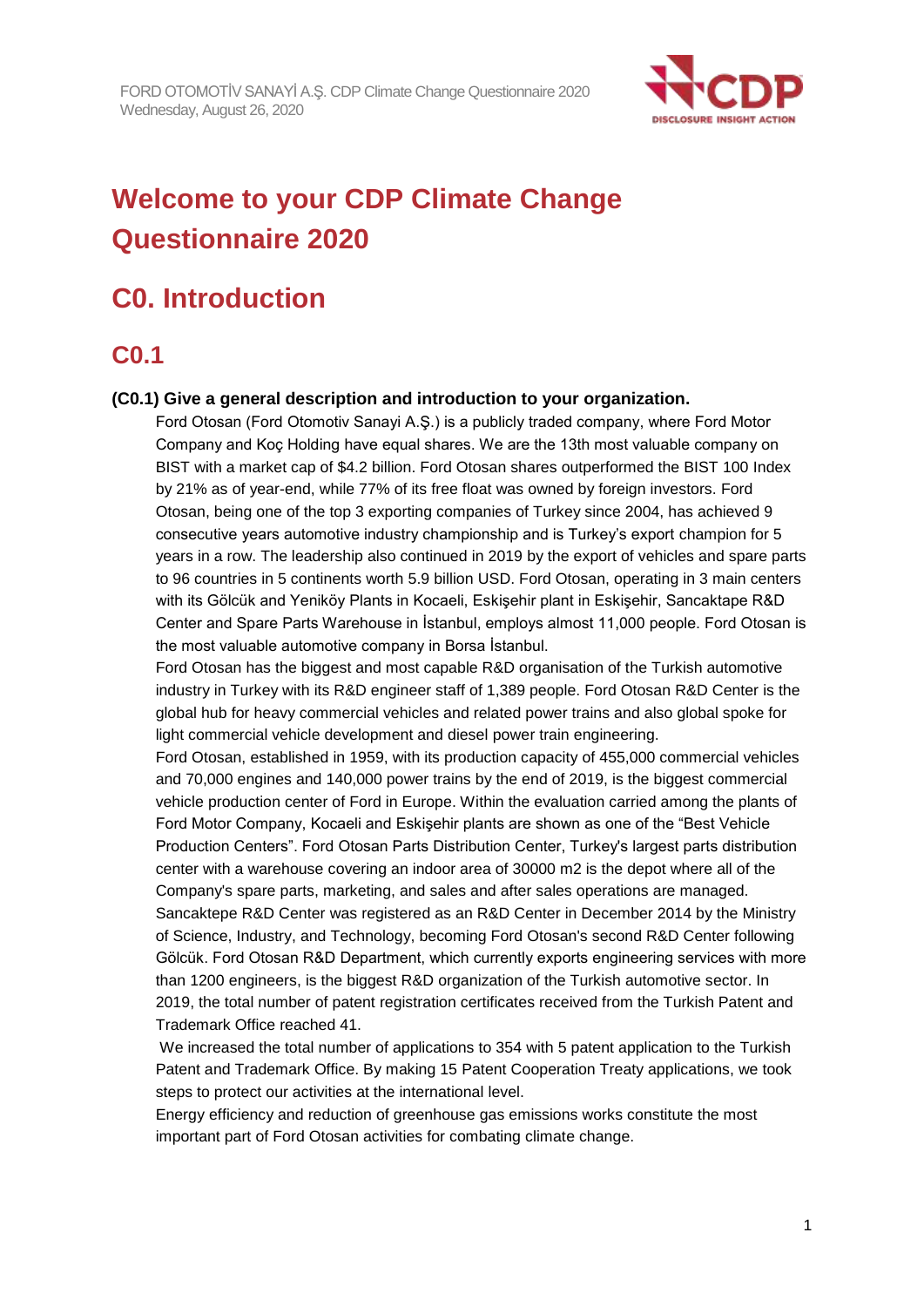

The Ford Motor Company and Koç Group's Climate Change Strategy provides our road map in this endeavor. This is why we constantly promote projects aimed at increasing efficiency in every level of our activities.

Our strategies for combating climate change were drawn by "Ford Otosan Climate Change Action Plan and it is harmonized with Green Deal road map.

As a company operating in the automotive industry, we closely follow developments both on the national and international planes; we work towards reducing the impacts of our products and operational processes on climate change. In this regard, our innovation works aimed at developing fuel-efficient vehicle technologies with low emission levels come into prominence. Ford Otosan experiencing changes in the automotive industry. Customer expectations rise higher than ever, dynamics of the transportation sector have also started shifting. This process of change transcends traditional products while environmental sustainability, climate change, and driver & road safety become significant priorities.

We were honored to be recognized as the "Private Company with the Highest R&D Spending" in Turkish-time's survey on "R&D 250, Turkey's Top 250 Companies with Highest R&D Expenditures**.** We work with an extremely valuable workforce with very high management skills. In 2019, we intensified our efforts in lean business processes, smart production methods, digitizing infrastructure, and culture of innovation, shaping the way we do business to create more value for all our stakeholders. Sourcing energy from renewable sources is our priority. Gölcük Plant, with its Industry 4.0 focused activities, named a "Lighthouse Factory" by World Economic Forum (WEF).

As a result of our successful sustainability performance, we are listed in Borsa Istanbul Sustainability Index, one of the significant indexes consisting of responsible investors, and FTSE4 Good Emerging Indexes. Furthermore, we disclose our performance to the public by participating in climate and water programs of Carbon Disclosure Project (CDP).

# **C0.2**

**(C0.2) State the start and end date of the year for which you are reporting data.**

|           | <b>Start date</b> | End date     | Indicate if you are providing emissions data for<br>past reporting years |
|-----------|-------------------|--------------|--------------------------------------------------------------------------|
| Reporting | January 1,        | December 31, | <b>No</b>                                                                |
| year      | 2019              | 2019         |                                                                          |

# **C0.3**

**(C0.3) Select the countries/areas for which you will be supplying data.**

**Turkey** 

# **C0.4**

**(C0.4) Select the currency used for all financial information disclosed throughout your response.**

USD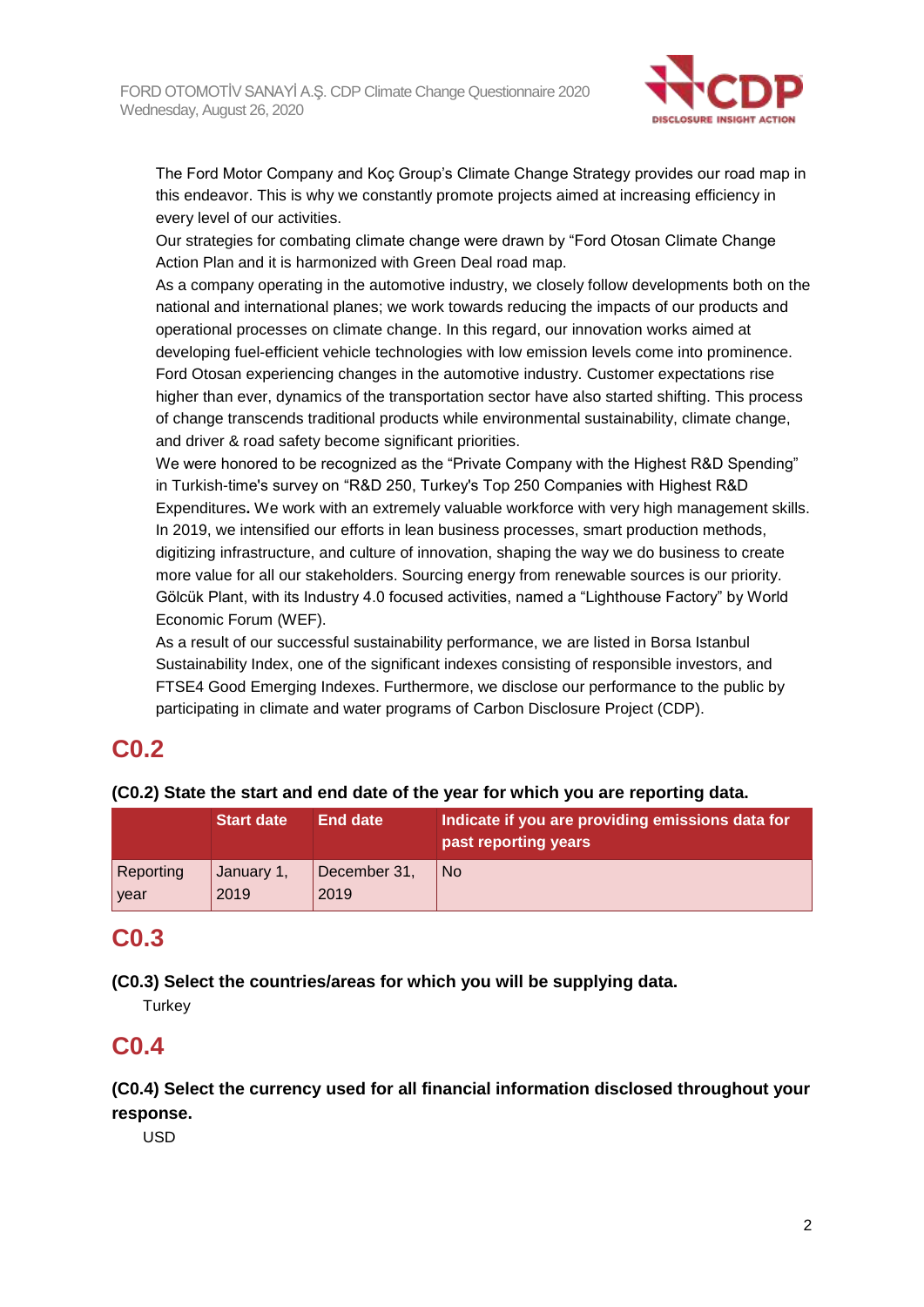

# **C0.5**

**(C0.5) Select the option that describes the reporting boundary for which climaterelated impacts on your business are being reported. Note that this option should align with your chosen approach for consolidating your GHG inventory.**

Operational control

# **C-TO0.7/C-TS0.7**

**(C-TO0.7/C-TS0.7) For which transport modes will you be providing data?**

Light Duty Vehicles (LDV) Heavy Duty Vehicles (HDV)

# **C1. Governance**

# **C1.1**

**(C1.1) Is there board-level oversight of climate-related issues within your organization?**

Yes

# **C1.1a**

**(C1.1a) Identify the position(s) (do not include any names) of the individual(s) on the board with responsibility for climate-related issues.**

| <b>Position of</b><br>individual(s)     | <b>Please explain</b>                                                                                                                                                                                                                                                                                                                                                                                                                                                                                                                                                                                                                                                                                                                                                                                                                                                                                                                                                                                                              |
|-----------------------------------------|------------------------------------------------------------------------------------------------------------------------------------------------------------------------------------------------------------------------------------------------------------------------------------------------------------------------------------------------------------------------------------------------------------------------------------------------------------------------------------------------------------------------------------------------------------------------------------------------------------------------------------------------------------------------------------------------------------------------------------------------------------------------------------------------------------------------------------------------------------------------------------------------------------------------------------------------------------------------------------------------------------------------------------|
| <b>Chief Executive</b><br>Officer (CEO) | The CEO as a member of the Board and leader of EC has a direct executive<br>decision responsibility on behalf of the Executive Committee (EC). In the EC<br>Meetings, the CEO has an assessing and managing responsibility on<br>Sustainability Committee's performance that climate related issues are embedded<br>as economic, environmental, energy and social performance indicators. The CEO<br>supports also to the Board Chair with the help of the Board level Committees;<br>Audit Committee, Corporate Governance Committee, Remuneration Committee,<br>Early Detection and Management of Risks Committee. The last one consists of<br>three board members ensuring to manage strategic, operational, financial and all<br>other climate related risks and opportunities. All members of the Board are<br>responsible from the economic performance of the company and incorporate<br>climate-related issues by resource allocation when deciding on the strategic plan<br>with the economic performance of the company. |

# **C1.1b**

**(C1.1b) Provide further details on the board's oversight of climate-related issues.**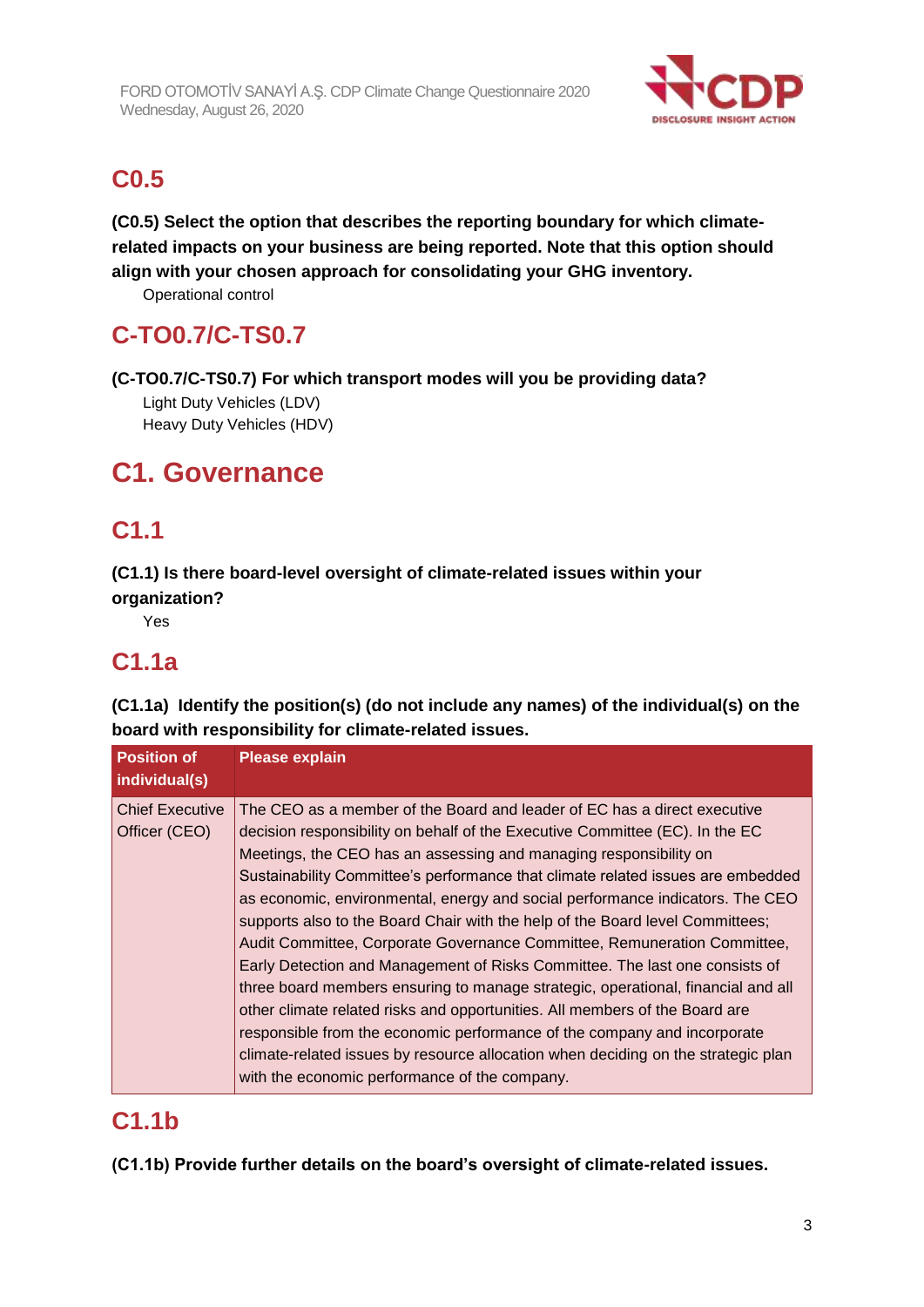

| <b>Frequency with</b>       | <b>Governance</b>                                                                                                                                                                                                                                                                                                                                                                                                                                                                                                                             | <b>Please explain</b>                                                                                                                                                                                                                                                                                                                                                                                                                                                                                                                                                                                                                                                                                                                                                                                                                                                                                                                                                                                                                                                                                                                                                                                                                                                                                                                                                                                                                                                                                                                                                                                                                                                                                                                                                                                                                                                                                                                                                            |
|-----------------------------|-----------------------------------------------------------------------------------------------------------------------------------------------------------------------------------------------------------------------------------------------------------------------------------------------------------------------------------------------------------------------------------------------------------------------------------------------------------------------------------------------------------------------------------------------|----------------------------------------------------------------------------------------------------------------------------------------------------------------------------------------------------------------------------------------------------------------------------------------------------------------------------------------------------------------------------------------------------------------------------------------------------------------------------------------------------------------------------------------------------------------------------------------------------------------------------------------------------------------------------------------------------------------------------------------------------------------------------------------------------------------------------------------------------------------------------------------------------------------------------------------------------------------------------------------------------------------------------------------------------------------------------------------------------------------------------------------------------------------------------------------------------------------------------------------------------------------------------------------------------------------------------------------------------------------------------------------------------------------------------------------------------------------------------------------------------------------------------------------------------------------------------------------------------------------------------------------------------------------------------------------------------------------------------------------------------------------------------------------------------------------------------------------------------------------------------------------------------------------------------------------------------------------------------------|
| which climate-              | mechanisms into                                                                                                                                                                                                                                                                                                                                                                                                                                                                                                                               |                                                                                                                                                                                                                                                                                                                                                                                                                                                                                                                                                                                                                                                                                                                                                                                                                                                                                                                                                                                                                                                                                                                                                                                                                                                                                                                                                                                                                                                                                                                                                                                                                                                                                                                                                                                                                                                                                                                                                                                  |
| related issues are          | which climate-related                                                                                                                                                                                                                                                                                                                                                                                                                                                                                                                         |                                                                                                                                                                                                                                                                                                                                                                                                                                                                                                                                                                                                                                                                                                                                                                                                                                                                                                                                                                                                                                                                                                                                                                                                                                                                                                                                                                                                                                                                                                                                                                                                                                                                                                                                                                                                                                                                                                                                                                                  |
| a scheduled                 | issues are integrated                                                                                                                                                                                                                                                                                                                                                                                                                                                                                                                         |                                                                                                                                                                                                                                                                                                                                                                                                                                                                                                                                                                                                                                                                                                                                                                                                                                                                                                                                                                                                                                                                                                                                                                                                                                                                                                                                                                                                                                                                                                                                                                                                                                                                                                                                                                                                                                                                                                                                                                                  |
| agenda item                 |                                                                                                                                                                                                                                                                                                                                                                                                                                                                                                                                               |                                                                                                                                                                                                                                                                                                                                                                                                                                                                                                                                                                                                                                                                                                                                                                                                                                                                                                                                                                                                                                                                                                                                                                                                                                                                                                                                                                                                                                                                                                                                                                                                                                                                                                                                                                                                                                                                                                                                                                                  |
| Scheduled - all<br>meetings | Reviewing and guiding<br>strategy<br>Reviewing and guiding<br>major plans of action<br>Reviewing and guiding<br>risk management<br>policies<br>Reviewing and guiding<br>annual budgets<br>Reviewing and guiding<br>business plans<br>Setting performance<br>objectives<br>Monitoring<br>implementation and<br>performance of<br>objectives<br>Overseeing major<br>capital expenditures,<br>acquisitions and<br>divestitures<br>Monitoring and<br>overseeing progress<br>against goals and<br>targets for addressing<br>climate-related issues | The Board is reviewing and guiding strategy, major<br>plans of action, risk management policy, annual<br>budget, business plans, setting performance<br>objectives, monitoring implementation and<br>performance of objectives, overseeing major capital<br>expenditures, acquisitions and divestitures,<br>monitoring and overseeing progress against goals<br>and targets for addressing climate-related issues as<br>scheduled. The Board chair incorporates climate<br>related issues including risks and opportunities on<br>most strategic product-based company level<br>decisions.<br>The broader commitment to sustainable business<br>including climate related strategy is debated and<br>decided by the executive committee (EC) led by CEO<br>who is a member of the Board of Directors. The CEO<br>briefs the Board of Directors about asset level<br>executions.<br>The Executive Committee Meetings realize in weekly<br>periods. Other EC core members who are the<br>Assistant General Managers (COO) report their<br>performances on energy, water, wastes and other<br>environment/ climate related risks & opportunities to<br>the CEO in weekly meetings.<br>Sustainability & Energy Committee leaders brief the<br>EC and EDRM Committee members about the R&O's<br>that may have impact on the Risk Management Policy<br>of the organization. The interaction between the R&D<br>Policy and Company's Sustainability Strategy is<br>discussed in EC meetings by considering global<br>climate related issues, legal issues, governmental<br>relations and other corporate responsibility matters.<br>Actualization of reporting years' climate related<br>targets are presented and evaluated in weekly<br>"Operating Committee Meetings (OCM)" where the<br>next years' climate related targets are set up and<br>R&O's are assessed. All the results are reported to<br><b>Executive Committee.</b><br>In 2019, Sourcing energy from renewable sources |
|                             |                                                                                                                                                                                                                                                                                                                                                                                                                                                                                                                                               | was our priority.                                                                                                                                                                                                                                                                                                                                                                                                                                                                                                                                                                                                                                                                                                                                                                                                                                                                                                                                                                                                                                                                                                                                                                                                                                                                                                                                                                                                                                                                                                                                                                                                                                                                                                                                                                                                                                                                                                                                                                |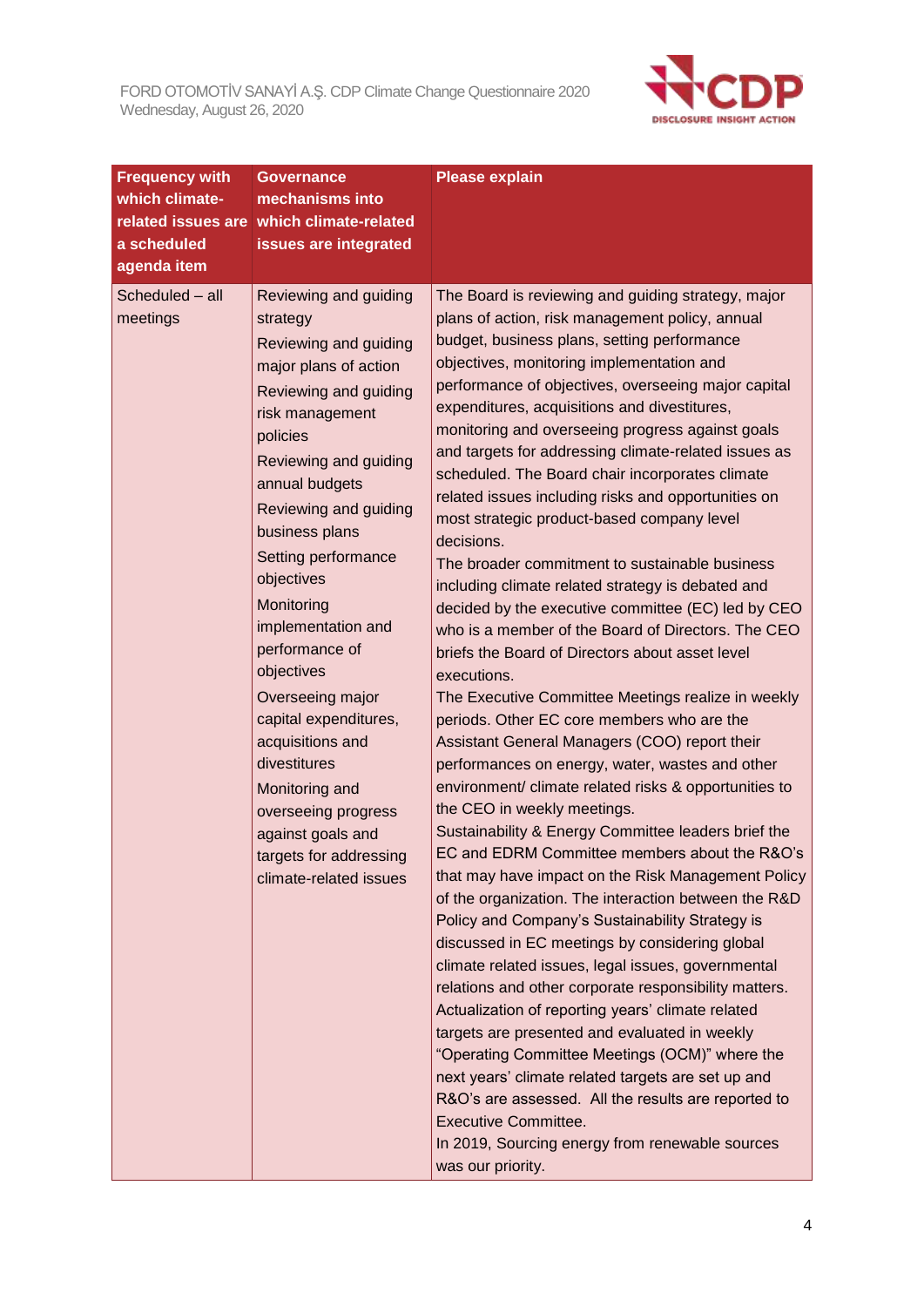

| Special Attention Review Meeting was scheduled and      |
|---------------------------------------------------------|
| performed for the purpose to inform the EC on the       |
| following climate-related areas.                        |
| 1-The electricity consumption of the plants.            |
| Preliminary preparations were made for all factories in |
| 2019 and contracts were signed with the relevant        |
| manufacturer to offset scope 2 emissions for 2020. It   |
| is aimed to use 864,000 GJ of hydro-power energy        |
| from internationally certified renewable energy         |
| source.                                                 |
| 2- Carbon emissions from vehicles                       |
| The vision of becoming carbon-neutral by 2050 in line   |
| with the European Union's Green Deal points out that    |
| the automotive industry should play a role in the       |
| transition to a low-carbon economy by accelerating      |
| the transformation.                                     |
| Ford Otosan Impact Analyse was completed within         |
| the scope of the Green Deal. In line with this target,  |
| including other action plans set out by the Green Deal  |
| Commission, it is aimed to reduce the carbon            |
| emissions per vehicle by 50-55% in 2030 compared        |
| to 2009 and to specify the actions within the vision of |
| becoming carbon-neutral by 2050.                        |
|                                                         |

# **C1.2**

# **(C1.2) Provide the highest management-level position(s) or committee(s) with responsibility for climate-related issues.**

| Name of the position(s)<br>and/or committee(s) | <b>Responsibility</b>                                                     | Frequency of reporting to the<br>board on climate-related<br><b>issues</b> |
|------------------------------------------------|---------------------------------------------------------------------------|----------------------------------------------------------------------------|
| <b>Chief Executive Officer</b><br>(CEO)        | Both assessing and managing<br>climate-related risks and<br>opportunities | More frequently than quarterly                                             |
| <b>Chief Operating Officer</b><br>(COO)        | Both assessing and managing<br>climate-related risks and<br>opportunities | More frequently than quarterly                                             |
| <b>Risk committee</b>                          | Both assessing and managing<br>climate-related risks and<br>opportunities | More frequently than quarterly                                             |
| Environmental, Health, and<br>Safety manager   | Both assessing and managing<br>climate-related risks and<br>opportunities | More frequently than quarterly                                             |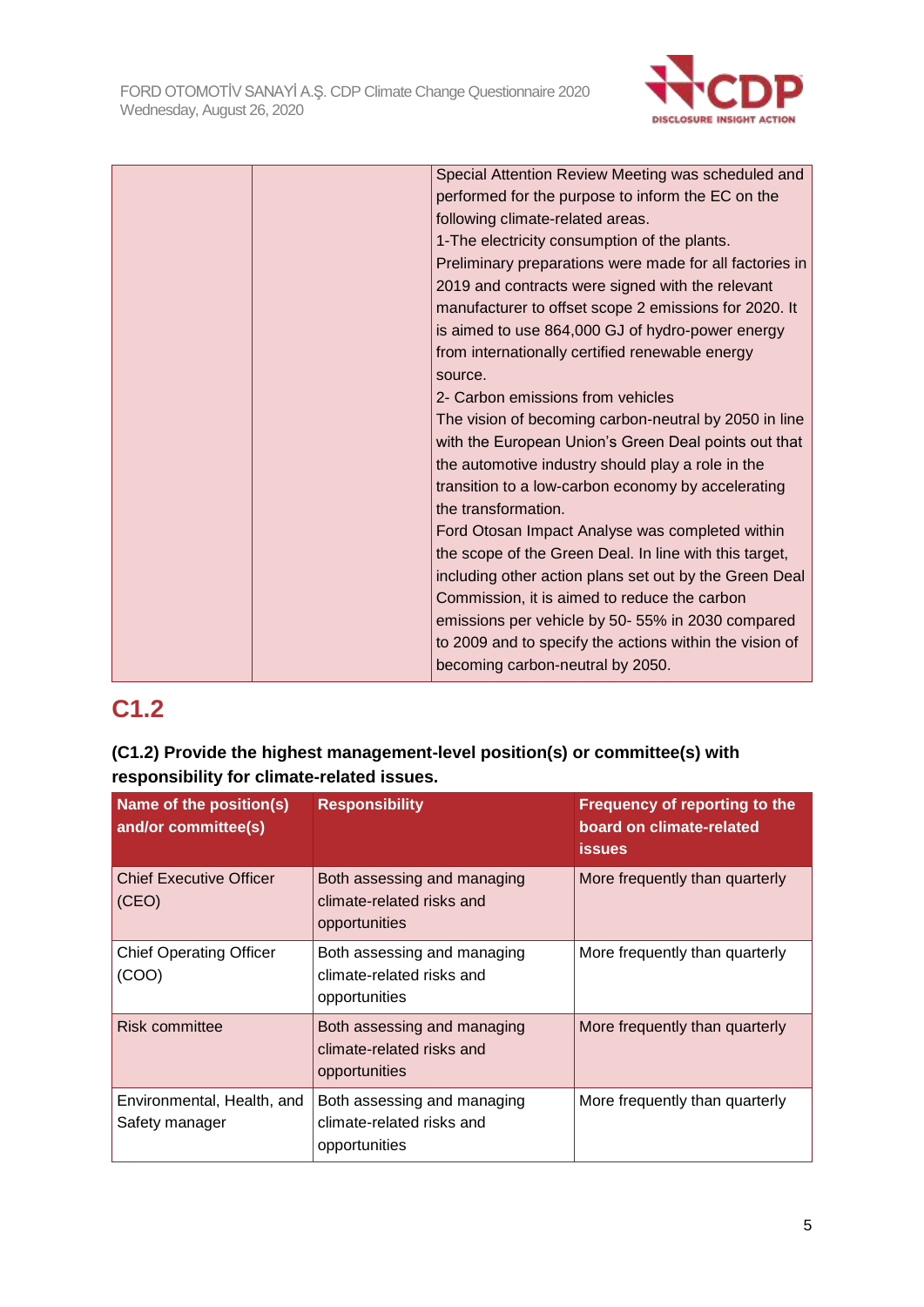

# **C1.2a**

**(C1.2a) Describe where in the organizational structure this/these position(s) and/or committees lie, what their associated responsibilities are, and how climate-related issues are monitored (do not include the names of individuals).**

The Board of Directors meets regularly at least four times during the year with the participation of all of its members. At these meetings, all the activities of the company are reviewed and decisions are taken on important matters. All members of the Board are responsible from the economic performance of the company and consider climate-related issues by resource allocation, when reviewing and guiding the strategic plan integrated with energy, environment, product base research and development performance of the company. Strategic and program management responsibility is assigned to relevant Board Committees, consisting of Board Members who ensure the regular internal communication of all the duties.

**Audit Committee**; meets before the regular meetings of the Board. It reviews the quarterly financial statements and presents opinion to the Board of Directors. The working principles of the committee have been put forth in a written set of procedures. Reviewing and monitoring detailed data about the company's financial status, independent audit and internal control mechanisms and presenting all views and decision drafts to the Board of Directors are among the duties of the Audit Committee.

**Corporate Governance Committee**; which aims to enhance corporate governance activities and carry out Nomination Committee responsibilities, consists of four members, **Remuneration Committee**; which aims to determine benefits provided to executive management, consists of three members,

**Early Detection and Management of Risk Committee; c**onsists of three board members ensuring to manage strategic, operational, financial and all other climate related risks and opportunities which are managed in compliance with company's corporate risk-taking profile. The primary goal of Ford Otosan in risk management is to foresee, manage, monitor the potential risks in each area and to prepare action plans for risk and crisis management in advance. The Board of Directors, Early Determination and Management of Risk Committee, Audit Committee and Executive Management of the Company are regularly informed about the risks.

The broader commitment to sustainable business including climate change strategy, is debated and decided by the Executive Committee (EC), led by Ford Otosan's CEO who is a member of Ford Otosan Board of Directors. The Executive Committee Meetings realize in weekly periods. Other EC core members who are the Assistant General Managers (COO), report their performances on energy, water, wastes and environment to the CEO, weekly. Actualization of reporting years' climate related targets, are presented and evaluated in weekly "Operating Committee Meetings (OCM)" where the next years' climate related targets, are set up and R&O's are assessed. All the results are reported to Executive Committee.

The Energy Committee Meetings are held 4 times in a year for energy performance and environmental performance evaluation. The head of this committee is the Plant Energy Manager. This Committee comprises of relevant departments representatives who perform energy related legal and operational issues in their own operational field. This organization reports directly to OCM and highlights the cross-cutting importance of environmental, energy and most particularly climate related R&O'S.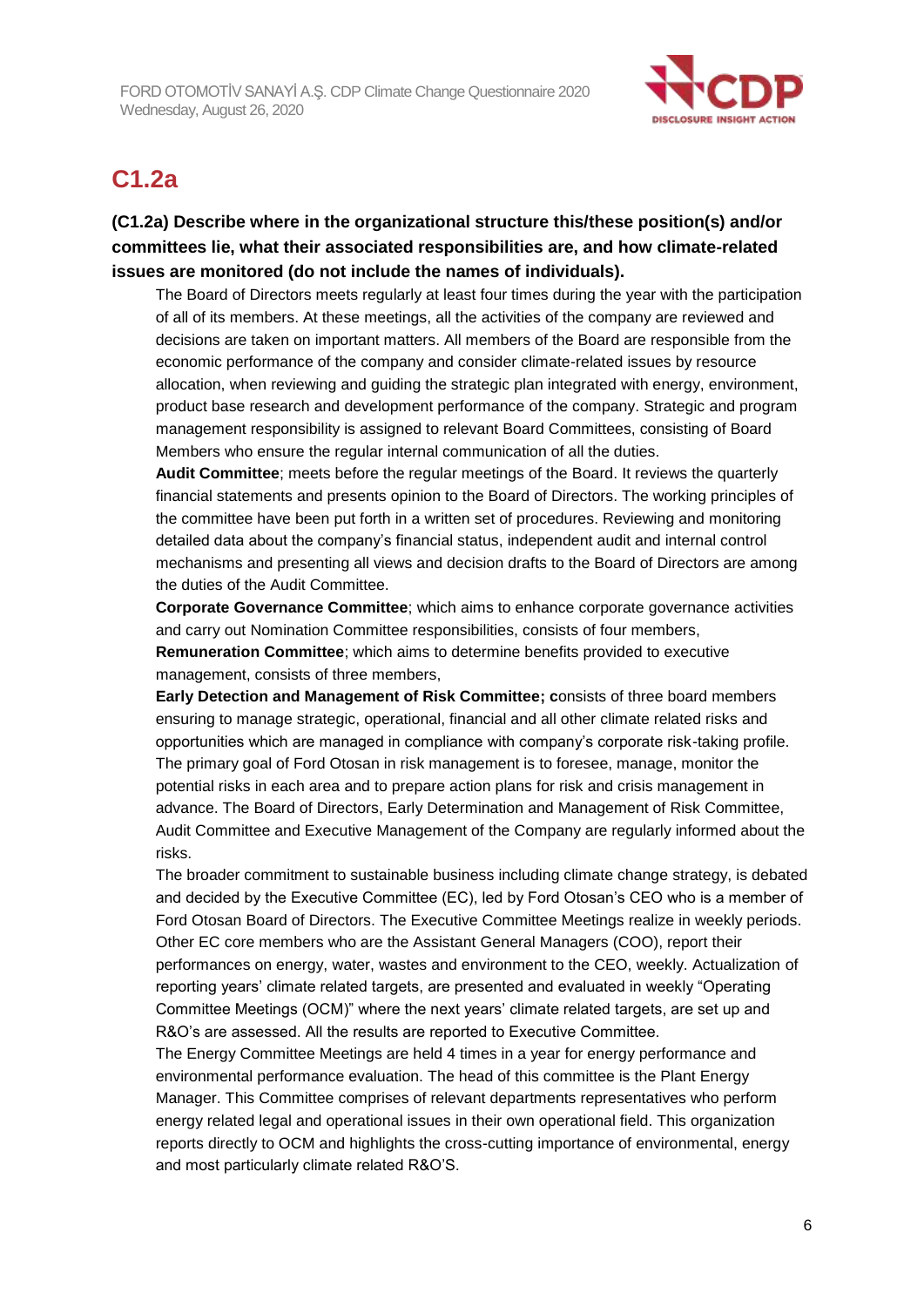

The parent company discloses long term strategies which are converted to Ford Otosan's long term targets. Ford Otosan has five-year strategic plans and the three-year budget. Long term targets are determined by resource planning, process improvement and other activities in line with the targets, while their performance are evaluated through the Balanced Scorecard Method.

 The creation of sustainable value is at the core of our strategic business plan. Through an effective sustainability, we ensure that we increase our economic, environmental and social performance and put in place decision-making processes.

Sustainability is guided by the Sustainability Committee. The Committee, which has been in place since 2015, performs for the implementation of the Sustainability Policies. It also assesses the sustainability risk and opportunities and informs senior executives. This committee is headed by the corporate communication and internal communication senior manager. This committee has one manager from each department. Responsibilities of the Sustainability Committee are: to prepare the sustainability strategy, monitor and inspect the relevant practices, to prepare the sustainability road map and take action accordingly, to ensure that the sustainability strategy and goals are communicated to all stakeholders, to regularly report on the sustainability performance.

We are listed in the BIST Sustainability Index and added to FTSE4Good Emerging Markets Index and transparently share our performance with the climate change and water programs of the Carbon Disclosure Project (CDP).

# **C1.3**

# **(C1.3) Do you provide incentives for the management of climate-related issues, including the attainment of targets?**

|     | <b>Provide incentives for the management Comment</b><br>of climate-related issues |                                                                                    |
|-----|-----------------------------------------------------------------------------------|------------------------------------------------------------------------------------|
| Row | Yes                                                                               | The incentives are positive and trigger<br>responsible consumption and production. |

# **C1.3a**

# **(C1.3a) Provide further details on the incentives provided for the management of climate-related issues (do not include the names of individuals).**

| <b>Entitled to</b><br>incentive | <b>Type of</b><br><i>incentive</i> | <b>Activity</b><br>inventivized | <b>Comment</b>                                  |
|---------------------------------|------------------------------------|---------------------------------|-------------------------------------------------|
| <b>Chief Executive</b>          | Monetary                           | Energy reduction                | Environmental targets are transformed into      |
| Officer (CEO)                   | reward                             | target                          | individual business targets through the         |
|                                 |                                    |                                 | scorecard practice and the achieved             |
|                                 |                                    |                                 | performances influence the performance base     |
|                                 |                                    |                                 | remuneration of employees of all level. Ford    |
|                                 |                                    |                                 | Motor Company (FMC) discloses long term         |
|                                 |                                    |                                 | strategies which are converted to Ford Otosan's |
|                                 |                                    |                                 | long term targets.                              |
|                                 |                                    |                                 | FMC supports the implementation of renewable    |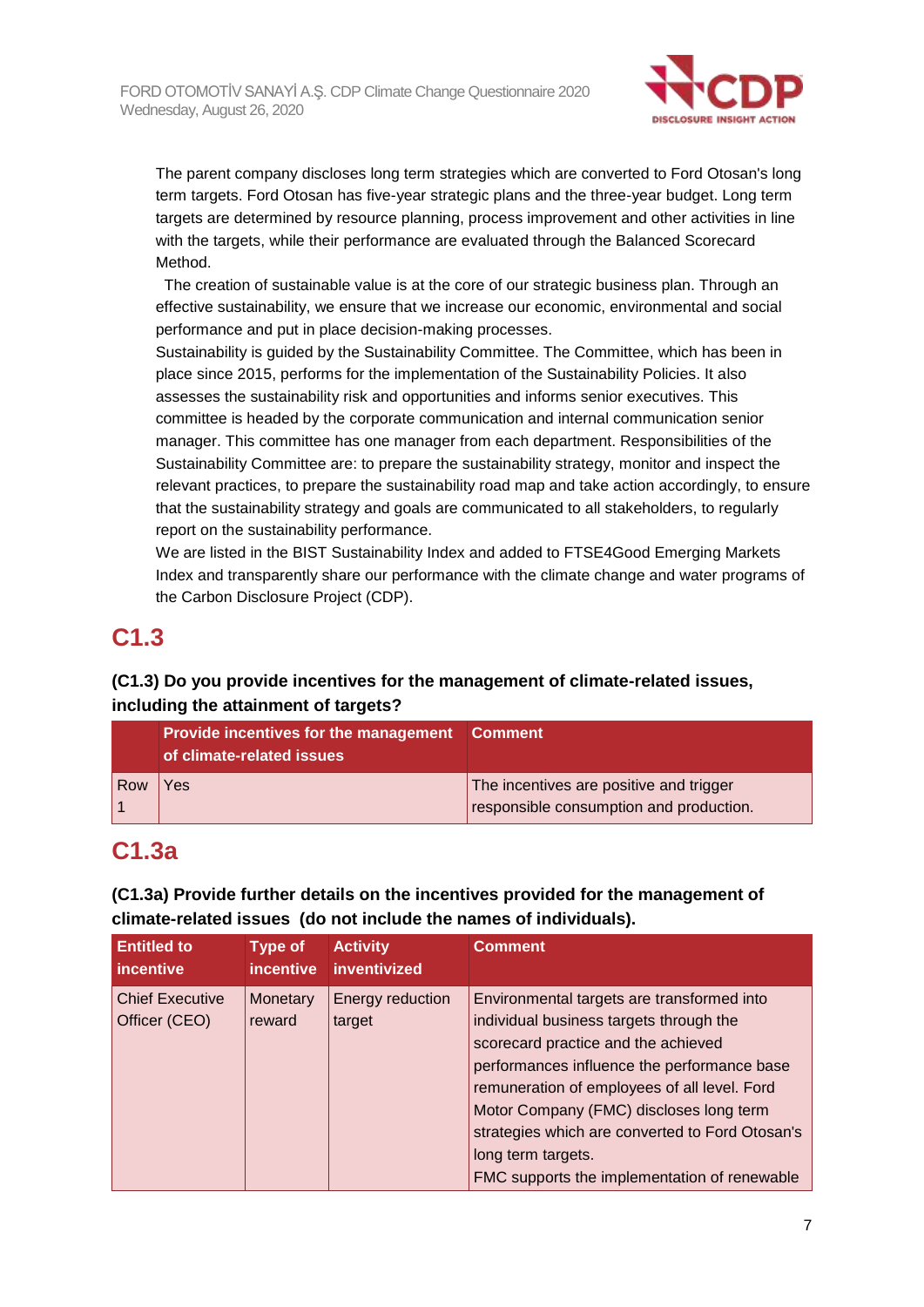

|                                                 |                    |                             | energy where the project can be tied to the<br>customer's facility, either directly or through the<br>local distribution utility. Ford Motor Company<br>has a new renewable energy target of 100% by<br>2035.<br>Ford Otosan has a target to source<br>approximately 864,000 GJ of energy from<br>internationally certified renewable energy<br>sources.<br>Performance assessments and decisions in<br>pursuance of Sustainability Strategy and CDP<br>Reporting Management are accomplished,<br>integrated with CEO's targets and reported to<br>the Board and factor into executive<br>compensation through the Balanced Score<br>Card.                                                          |
|-------------------------------------------------|--------------------|-----------------------------|-----------------------------------------------------------------------------------------------------------------------------------------------------------------------------------------------------------------------------------------------------------------------------------------------------------------------------------------------------------------------------------------------------------------------------------------------------------------------------------------------------------------------------------------------------------------------------------------------------------------------------------------------------------------------------------------------------|
| <b>Chief Operating</b><br>Officer (COO)         | Monetary<br>reward | Energy reduction<br>target  | Energy targets are transformed into individual<br>business targets through the scorecard practice.<br>The achieved performances influence the<br>performance base remuneration of employees<br>of all levels. Ford Motor discloses long term<br>strategies which are converted to Ford Otosan's<br>long term targets<br>Performance assessments and decisions in<br>pursuance of Energy Road Map are<br>accomplished, integrated with COO targets and<br>reported to the Board and factor into executive<br>compensation through the Balanced Score<br>Card.                                                                                                                                        |
| Environmental,<br>health, and safety<br>manager | Monetary<br>reward | Energy reduction<br>project | Reduction of ghg emissions and natural source<br>consumption are the emission reduction projects<br>managed by environmental, health and safety<br>manager. The KPI's are transformed into<br>individual business targets through the<br>scorecard practice. The achieved performances<br>influence the performance base remuneration in<br>the managerial level. Ford Motor discloses long<br>term strategies which are converted to Ford<br>Otosan's long term targets<br>Performance assessments and decisions in<br>pursuance of Emission Reduction Road Map are<br>accomplished and reported to the executive<br>level and factor into compensation through the<br><b>Balanced Score Card.</b> |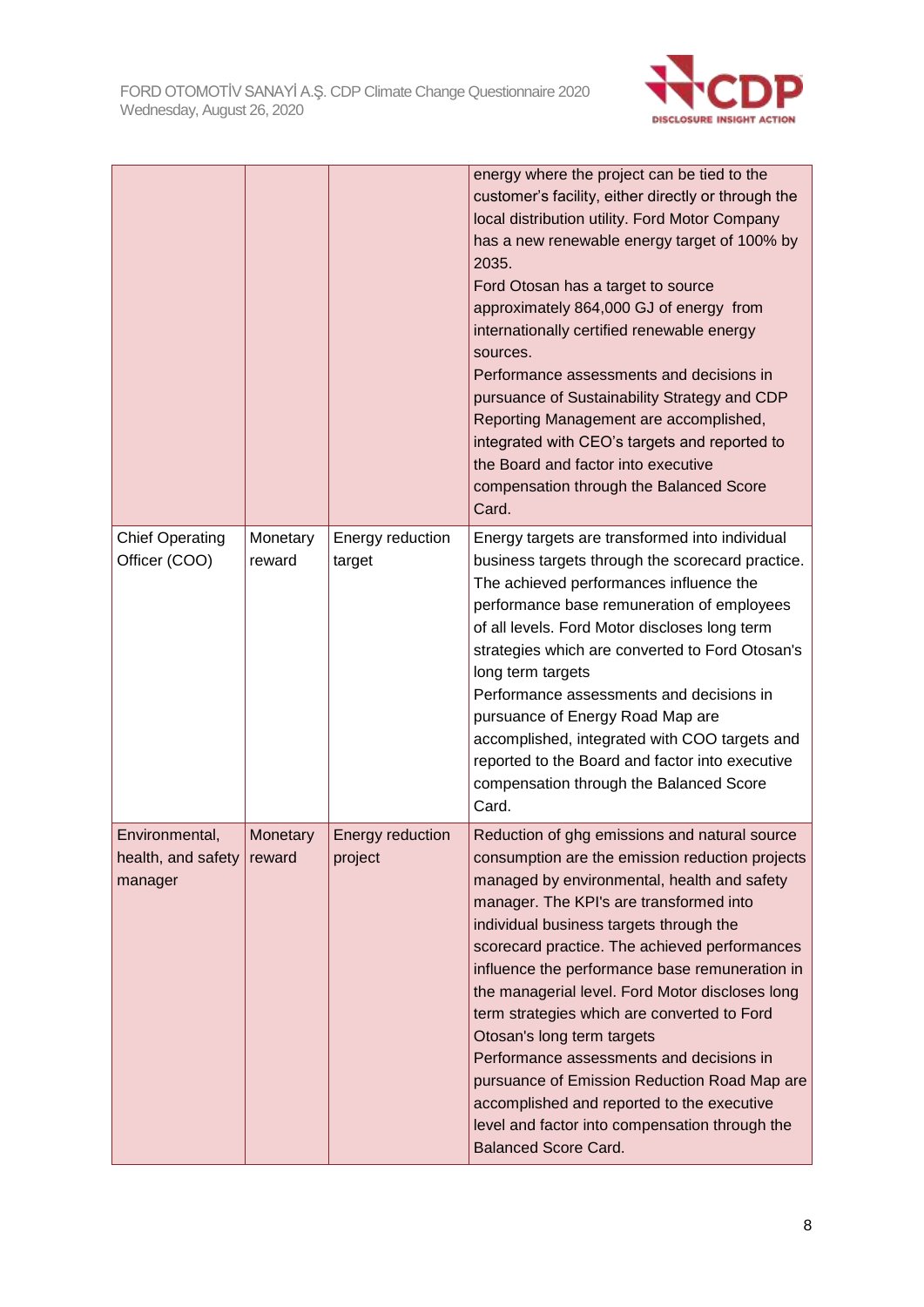

| Environmental,<br>health, and safety<br>manager                                      | Monetary<br>reward         | Emissions<br>reduction project                                             | Sustainability and CDP Reporting is managed<br>by environmental health and safety manager.<br>The KPIs are transformed into individual<br>business targets through the scorecard practice<br>and the achieved performances influence the<br>performance base remuneration in the<br>managerial level. Performance assessments<br>and decisions are accomplished and reported to<br>the executive level and factor into compensation<br>through the Balanced Score Card.                                                                                                                                                                                                                                                                                                             |
|--------------------------------------------------------------------------------------|----------------------------|----------------------------------------------------------------------------|-------------------------------------------------------------------------------------------------------------------------------------------------------------------------------------------------------------------------------------------------------------------------------------------------------------------------------------------------------------------------------------------------------------------------------------------------------------------------------------------------------------------------------------------------------------------------------------------------------------------------------------------------------------------------------------------------------------------------------------------------------------------------------------|
| Risk manager                                                                         | Monetary<br>reward         | Other (please<br>specify)<br>Climate related<br>risks and<br>opportunities | Climate related Risk & Opportunities evaluation<br>is managed by risk manager.<br>The KPIs are transformed into individual<br>business targets through the scorecard practice<br>and the achieved performances influence the<br>performance base remuneration in the<br>managerial level.<br>Performance assessments and decisions are<br>accomplished and reported to the executive<br>level and factor into compensation through the<br><b>Balanced Score Card.</b>                                                                                                                                                                                                                                                                                                               |
| Other, please<br>specify<br>Central<br>Maintenance<br><b>And Facility</b><br>Manager | Monetary<br>reward         | Energy reduction<br>target                                                 | Performance indicators include CO2 emissions<br>reduction, energy consumption and natural<br>resources consumption reduction, providing<br>support to sustainability reporting.<br>Performance assessments and decisions are<br>accomplished and reported to the executive<br>level and factor into compensation through the<br><b>Balanced Score Card.</b>                                                                                                                                                                                                                                                                                                                                                                                                                         |
| All employees                                                                        | Non-<br>monetary<br>reward | Other (please<br>specify)<br>Innovation and<br>leadership                  | Ford Otosan has started restructuring all its<br>processes using a new perspective that puts<br>innovation and digitization right at the center.<br>We have established an Innovation Committee<br>within our company and a digital innovation<br>platform called the "Idea Factory." We offer<br>employees who work with this platform the<br>opportunity to share innovative thoughts and<br>turn them into reality, transforming themselves<br>into corporate entrepreneurs in the process. In<br>addition, within the scope of Green Office<br>Project, the green office tab has been added to<br>the idea factory as the idea category to allow all<br>employees to share their savings ideas in the<br>office environment.<br>Several new strategies were developed last year |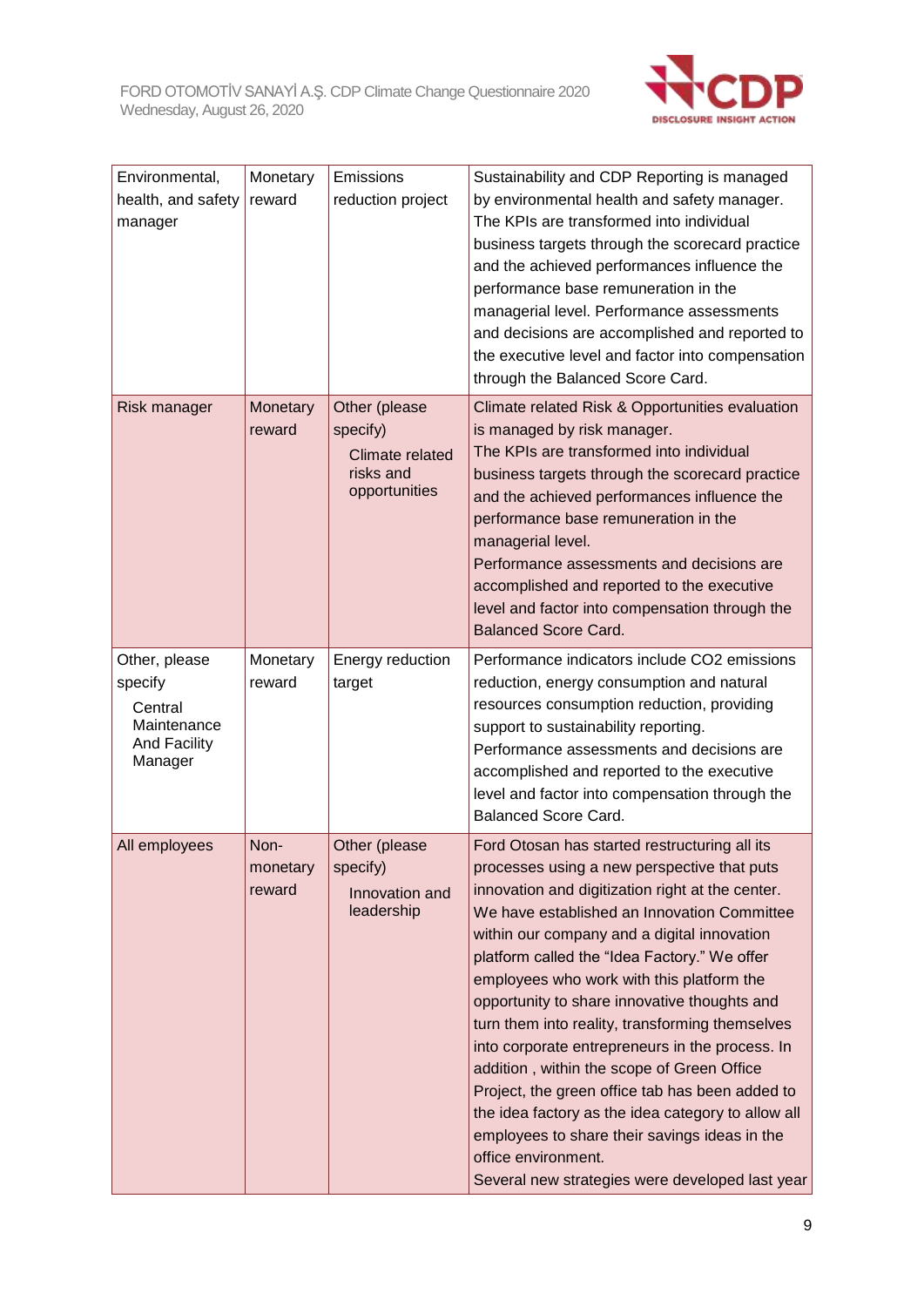

|                                                 |                            |                                                                                             | as part of our vision "To become Turkey's most<br>valuable and preferred industrial company." We<br>digitalized processes in all areas. We began<br>training, communication, and redesigning<br>business procedures in order to integrate<br>innovation into our corporate culture and help<br>design our future for climate friendly mobility.<br>The proposals on product improvement and on<br>actions related with energy efficiency and<br>possible GHG emissions reduction have been<br>provided by our employees. Presents have been<br>given to our employees as non-monetary reward<br>for coherent and inclusive proposals. |
|-------------------------------------------------|----------------------------|---------------------------------------------------------------------------------------------|---------------------------------------------------------------------------------------------------------------------------------------------------------------------------------------------------------------------------------------------------------------------------------------------------------------------------------------------------------------------------------------------------------------------------------------------------------------------------------------------------------------------------------------------------------------------------------------------------------------------------------------|
| Other, please<br>specify<br>Re3 Project<br>Team | Non-<br>monetary<br>reward | Other (please<br>specify)<br>Sustainability<br>goals, energy<br>efficiency &<br>innovation. | We reached the finals in Plastic Recyclers<br>Europe Awards - known as the most important<br>competition of Europe in its field - with the<br>Fan Hood from Recycled Materials project in<br>the Automotive, Electric & Electronic product<br>category.<br>This first product was the start of the Re3<br>Project (Recycle, Reuse, Reduce) at Ford<br>Otosan. In this regard, we paved the way for the<br>production of products that cause less harm to<br>the environment with lower carbon footprint and<br>water consumption, and took necessary steps to<br>make the existing products more<br>environmentally friendly.         |

# **C2. Risks and opportunities**

# **C2.1**

**(C2.1) Does your organization have a process for identifying, assessing, and responding to climate-related risks and opportunities?**

Yes

# **C2.1a**

# **(C2.1a) How does your organization define short-, medium- and long-term time horizons?**

|                | <b>From</b><br>(years) (years) | Tο | <b>Comment</b>                                                                                                                                     |
|----------------|--------------------------------|----|----------------------------------------------------------------------------------------------------------------------------------------------------|
| Short-<br>term |                                |    | We define our own time frames according to the life of the assets, the<br>sector base transitions, and the profile of the climate related risks we |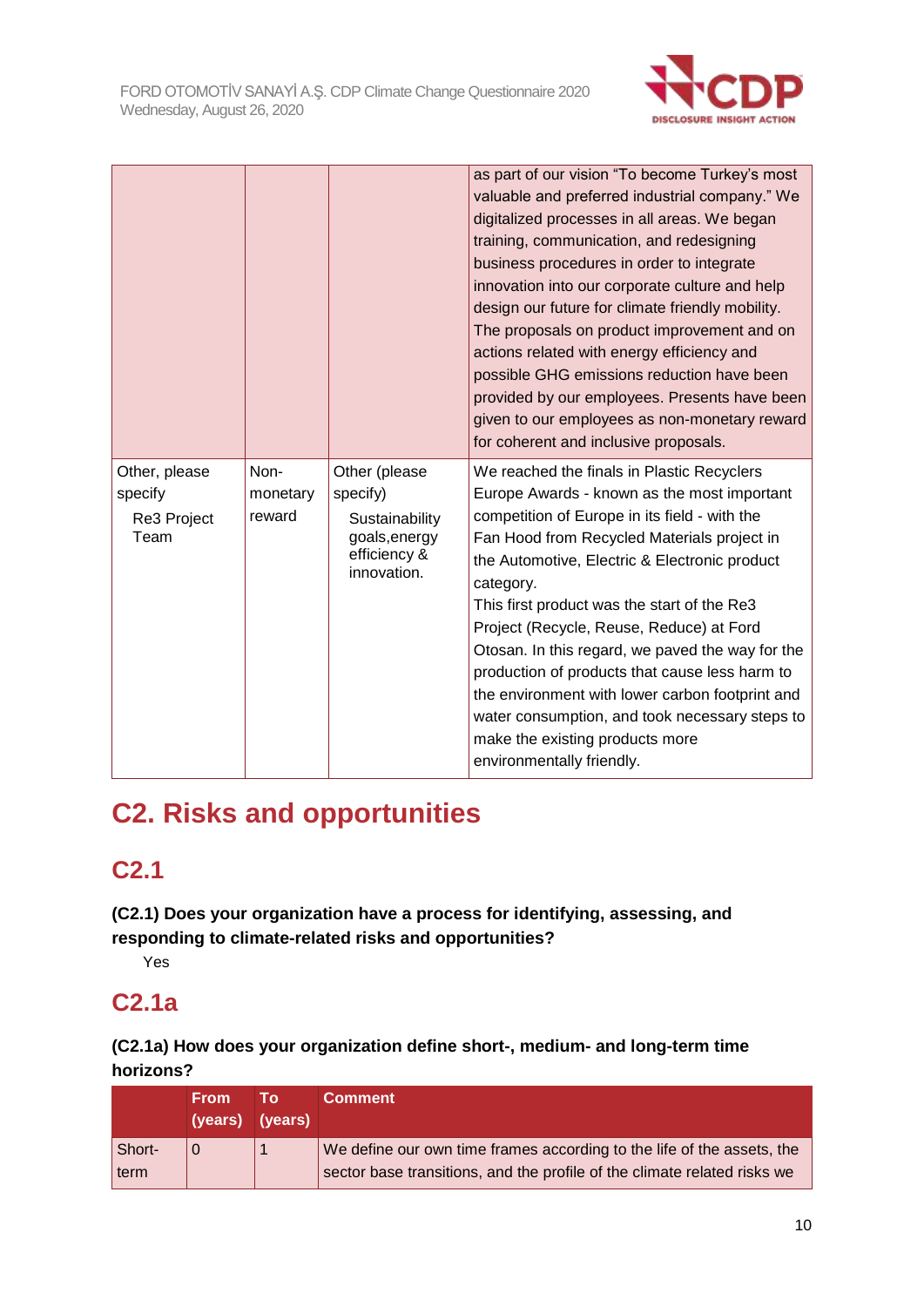

|                 |   |    | may face in our geographies. Climate related regulatory, operational<br>and financial planning are conducted over a 1- year time frame in our<br>organization.                                                                                                                                                                  |
|-----------------|---|----|---------------------------------------------------------------------------------------------------------------------------------------------------------------------------------------------------------------------------------------------------------------------------------------------------------------------------------|
| Medium-<br>term |   | 5  | We define our own time frames according to the life of the assets, the<br>sector base transitions, and the profile of the climate related risks we<br>may face in our geographies. Climate related strategic and capital<br>planning are conducted over a 1-5 years' time frame in our<br>organization.                         |
| Long-<br>term   | 5 | 12 | We define our own time frames according to the life of the assets, the<br>sector base transitions, and the profile of the climate related risks we<br>may face in our geographies. Climate related risks that may have<br>implications over a longer period are conducted over a 5-12 years'<br>time frame in our organization. |

# **C2.1b**

## **(C2.1b) How does your organization define substantive financial or strategic impact on your business?**

Ford Otosan defines substantive financial impact on its business as the change in operational costs which could occur because of a large impact on the business units affected by climate related physical conditions. Climate related negative reputation risks may have a substantive impact on our customers and shareholders concerns resulting with a loss in profitability and market value. Risk tolerance of Ford Otosan can be defined as an appropriate level of physical disability to operate in the facility that does not have a significant impact on the company. In Ford Otosan the substantive financial/strategic impact is related with the risk tolerance level and is defined according to financial loss. Revenue loss over \$15 M is considered as substantive financial impact.

The opportunities are evaluated by related departments. If there are new opportunities detected for long-term time horizon, they are included in the annual budget planning after the decisions of Board of Directors.

# **C2.2**

**(C2.2) Describe your process(es) for identifying, assessing and responding to climaterelated risks and opportunities.**

## **Value chain stage(s) covered**

Direct operations Upstream Downstream

#### **Risk management process**

Integrated into multi-disciplinary company-wide risk management process

#### **Frequency of assessment**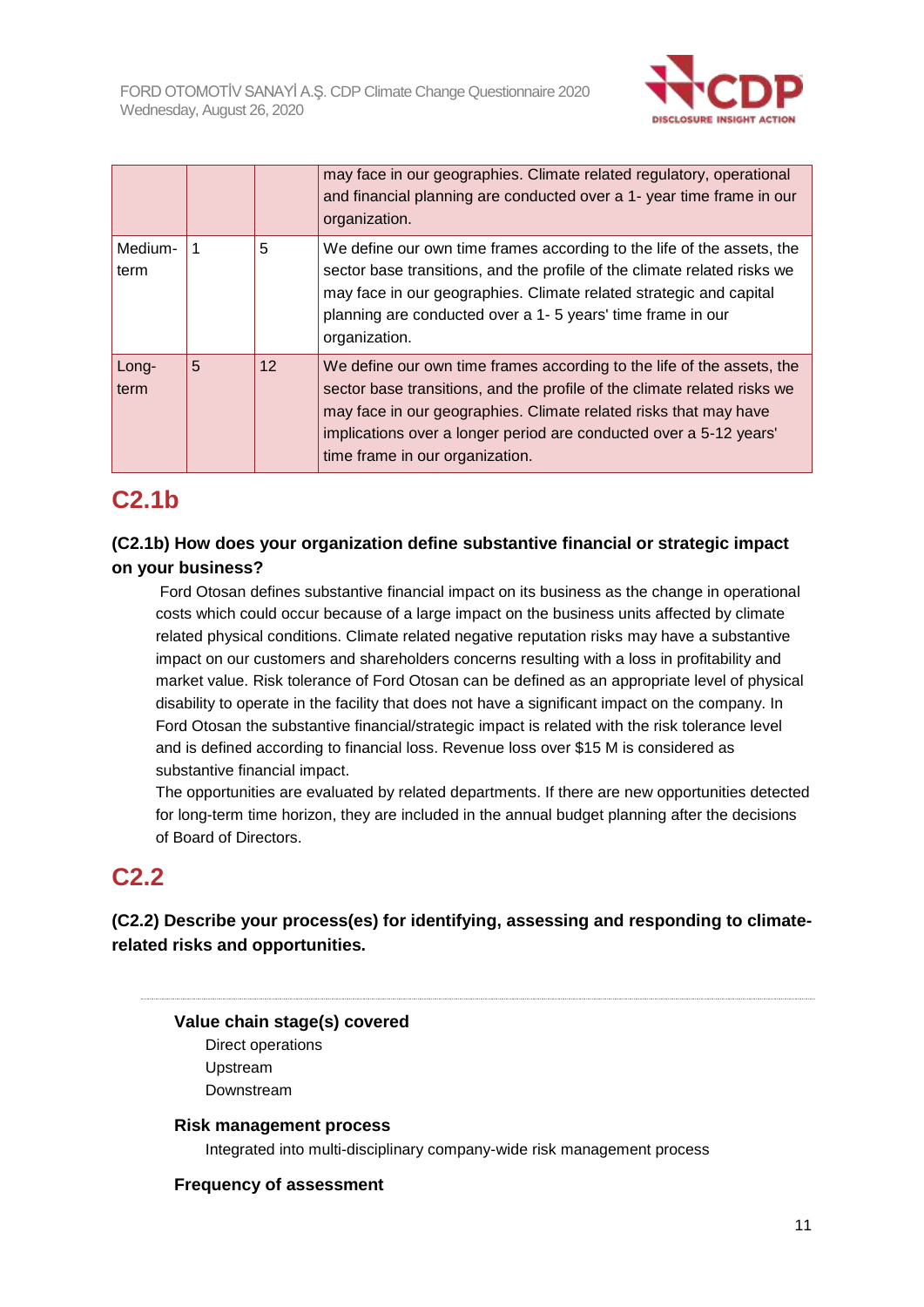

More than once a year

#### **Time horizon(s) covered**

Short-term Medium-term Long-term

#### **Description of process**

The climate related risks forthcoming throughout the value chain are proactively identified and managed considering opportunity arising from these risks. Identification of the risks, implementation of the risk and crisis management plans and identification of the risk-related opportunities is in the responsibility of the Board of Directors. Early Detection and Management of Risk Committee provides support to the Board of Directors to fulfill its duties. The Committee reports its practices on early determination of risks, measures to be taken regarding the detected risks, and management of the risks to the Board of Directors. The Audit Committee contributes to the activities on risk management through outcomes obtained from the internal audit processes. Practices on the identification, monitoring and management of the risk elements is performed by the Risk Management Team. The Risk Management Team identifies the financial, operational, strategic and legal risks of the company through monthly meetings and monitors them on the risk management map. The Risk Management Division reports on risk assessment and internal inspection to the senior management of the company through the Audit Committee, Early Detection and Management of Risk Committee and the Corporate Governance Committee. The Risk Management Team and Early Detection and Management of Risks Committee (ED&MR) review and finalize all climate related risk analysis. The assessed critical risks to be of Extreme Importance are fulfilled based on the methodology defined in the Corporate Risk Management Procedure. When the risks have been assessed and documented with their interactions, the prioritization for risk response starts. Risk Assessment, Impact and Probability Form" is used for the prioritization. The studies and results are reported to the EC for the oversight process.

In our organisation; Strategic and Reputation risks (e g: Product competitiveness, changing customer preferences) are assessed at company and value chain level. Operational, legal, financial, physical, environmental risks (e g: The increase in energy costs, changes in climate related law and regulations) are assessed at asset level. All the risks are identified in the Risk Categories Table. Annex: Ford OTOSAN Risk Identification Table

Energy, emissions and target management, material consumption, waste management, water and waste water management and related legal issues are identified, classified and differed from other risks by The Risk Management Team at asset level. The ED&MR Committee evaluates and prioritizes asset level corporate risks and opportunities; at the end of this process company level R&O are then identified. Risk and opportunity identification, determination and prioritization methods have been defined by this team and published internally. ED&MR Committee integrates the climate related risks and opportunities base on Ford Otosan risk and opportunity scoring methodology. The risks and opportunities are scored (1-5 points) covering strategic, legal/ compliance, financial, reputation, operational, technology / innovation and other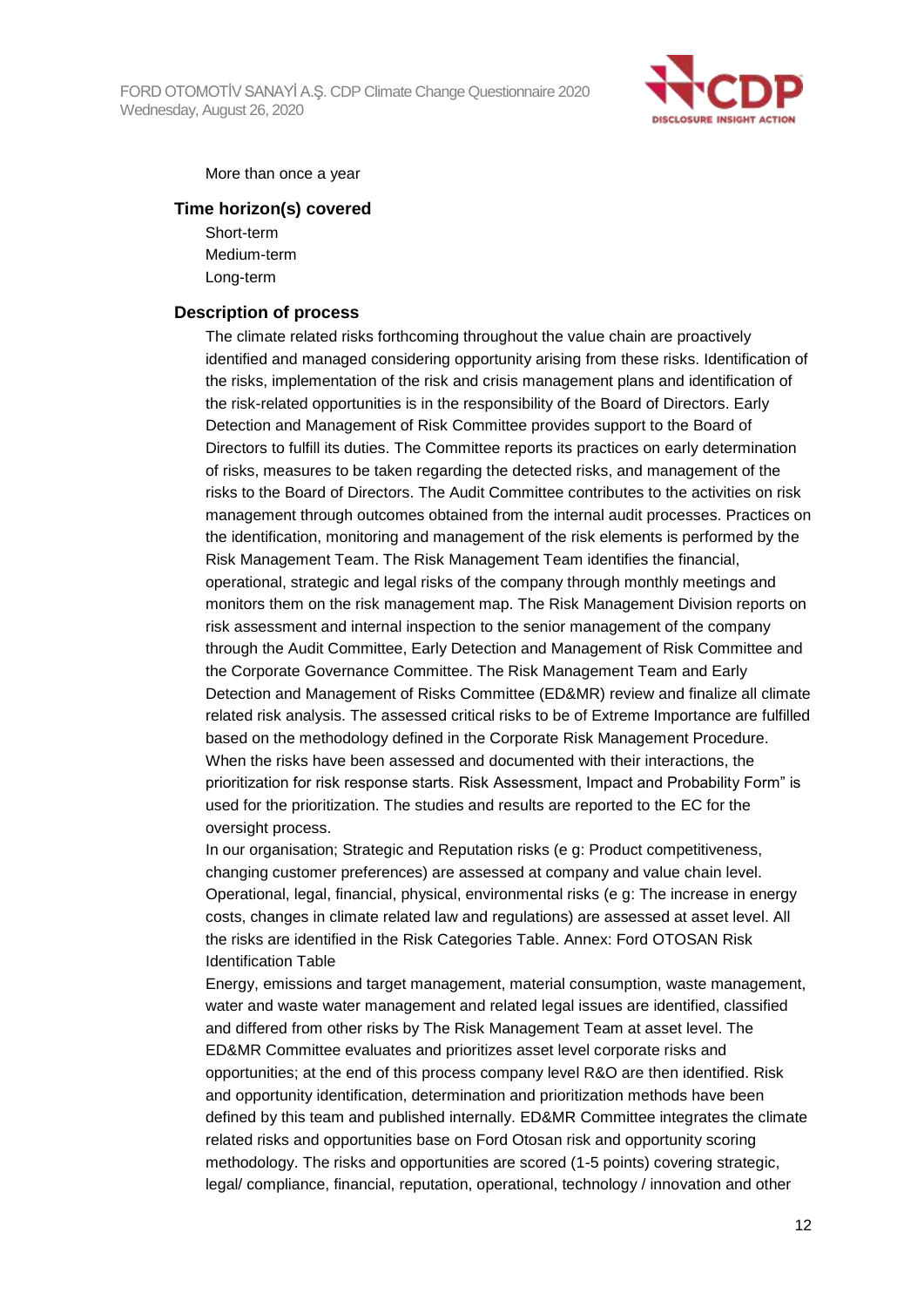

external factors determined in the Risk Categories Table. Enumerated Impact points are represented by impact description. All risks are evaluated according to impact and probability criteria. The risk (R) and opportunity (O) points are scored by multiplying frequency (P) and impact point (I) for prioritization (O=P\*I).

Ford Otosan defines Substantive financial impact on its business as the change in operational costs which could occur because of a large impact on the business units affected by climate related physical conditions. Climate related negative reputation risks may have a substantive impact on our customers and shareholders concerns resulting with a loss in profitability and market value. Risk tolerance of Ford Otosan can be defined as an appropriate level of physical disability to operate in the facility that does not have a significant impact on the company. In Ford Otosan the substantive financial/strategic impact is related with the risk tolerance level and is defined according to financial loss. Revenue loss over \$15 M is considered as substantive financial impact. The opportunities are evaluated by related departments. If there are new opportunities detected for long-term time horizon, they are included in the annual budget planning after the decisions of Board of Directors.

The hail bomb project practice was realized as a consequence of physical risk assessment made by Ford Otosan for the purpose to protect new vehicles in Yeniköy Port in Kocaeli, against hailstorm in the short and mid-term.

The project consists of the installation of the shock waves protection system against hail. The study of the project is carried out for Ford Otosan in Turkey to protect their compound area in Kocaeli, Turkey.

After a long feasibility and optimization process with financial measures, the Board of Directors decided to the installation of full protection system against hailstorm at Ford Otosan Yeniköy Port. The investment budget was 176,400 \$ in 2018. The drills and other maintenance activities are reported periodically to CEO.

Joint Activities with the Startup Ecosystem in Silicon Valley have commenced in the reporting year. "Autonomous & Mobility" groups have been established by WEF for Industry 4.0 since March 2019. This has given us a chance to meet more than 15 Fortune 500 companies, over 10 Investment Funds and Corporate Investment Funds, and more than 10 Acceleration and Incubation centers about an initiative that creates more than 40 end-technology initiatives on "Autonomous Freight Transport".

As Ford Otosan, we are focusing on providing smart technologies that will be needed in cities and vehicles of the future. We also contribute to Ford's leadership goal in this area by offering solutions which are environmentally friendly, safe and enhance travel and driving experience. Following the technological transformation in the automotive industry, and in addition to traditional automotive products and services, advanced R&D studies are carried out in the areas of carbon dioxide emissions reduction, connected vehicles, autonomous vehicles, electric vehicles and electrification, and light vehicle technologies. Investments in R&D infrastructure continue aligned with the transitional opportunities in the field of intelligent mobility.

As part of our growth strategy for trucks, we achieved a first in Turkey: We started a joint R&D venture with AVL, company that develops autonomous convoy-platooning technologies. In this context, we aim to contribute to the reduction of fuel consumption and carbon emissions from 8% to 15%, and the improvement of driving safety in heavy commercial. In 2018, we launched an R&D cooperation. In the reporting year, we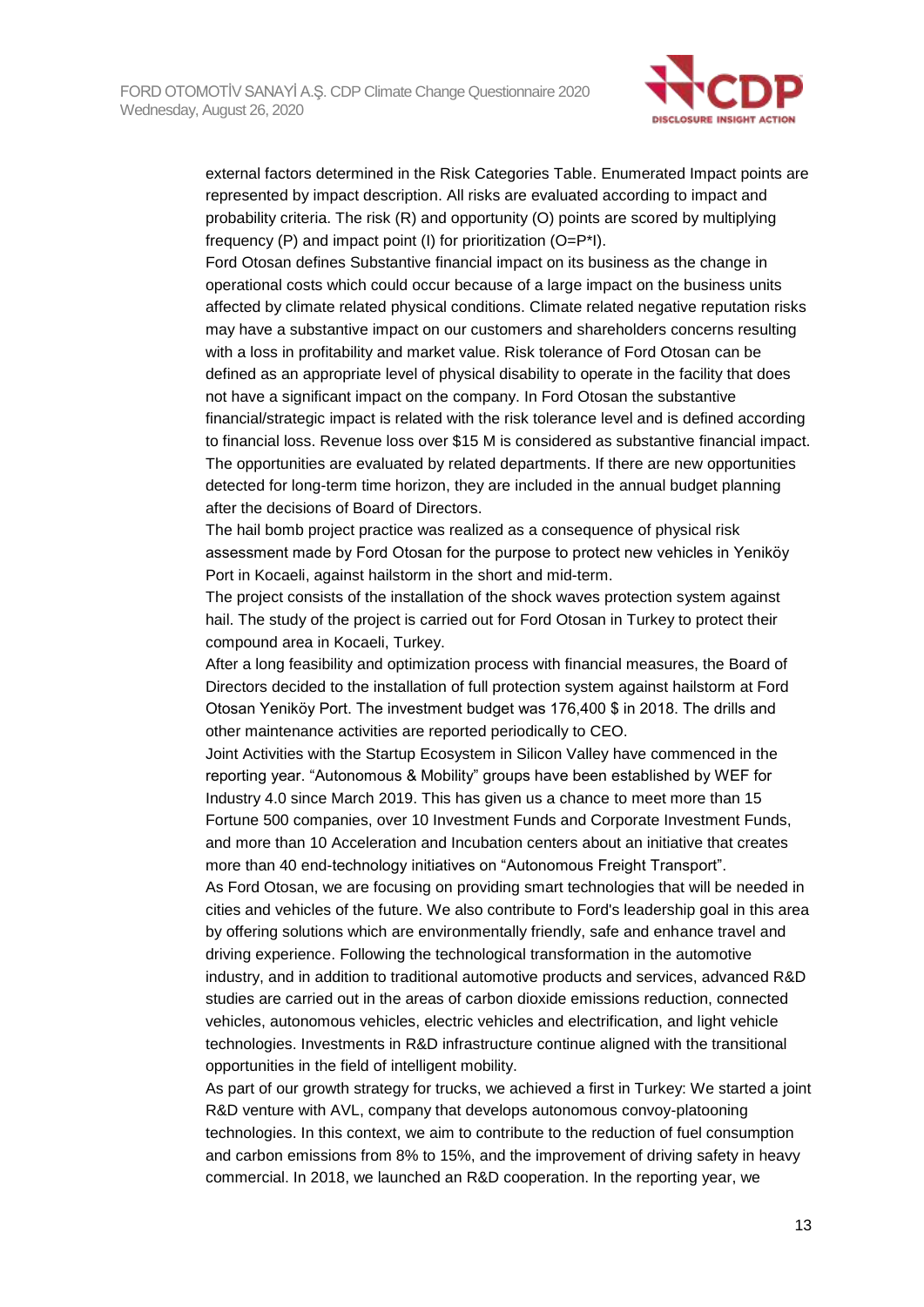

performed tests on the Platooning project and we brought the system to a certain level of maturity.

# **C2.2a**

# **(C2.2a) Which risk types are considered in your organization's climate-related risk assessments?**

|                        |                                 | Relevance & Please explain                                                                                                                                                                                                                                                                                                                                                                                                                                                                                                                                                                                                                                                                                                                                                                                                                                                                                                                                                                                                                                                                                                                                                                                                                                                                                                                                                                                                          |
|------------------------|---------------------------------|-------------------------------------------------------------------------------------------------------------------------------------------------------------------------------------------------------------------------------------------------------------------------------------------------------------------------------------------------------------------------------------------------------------------------------------------------------------------------------------------------------------------------------------------------------------------------------------------------------------------------------------------------------------------------------------------------------------------------------------------------------------------------------------------------------------------------------------------------------------------------------------------------------------------------------------------------------------------------------------------------------------------------------------------------------------------------------------------------------------------------------------------------------------------------------------------------------------------------------------------------------------------------------------------------------------------------------------------------------------------------------------------------------------------------------------|
|                        | <b>inclusion</b>                |                                                                                                                                                                                                                                                                                                                                                                                                                                                                                                                                                                                                                                                                                                                                                                                                                                                                                                                                                                                                                                                                                                                                                                                                                                                                                                                                                                                                                                     |
| Current<br>regulation  | Relevant,<br>always<br>included | Ford Otosan's compliance team follow all climate related regulations by<br>using internal and external company-wide communication and all<br>related worldwide information.<br>When current regulation based potential risks are identified, the risks<br>are assessed and documented with their interactions; The prioritization<br>for risk response and reporting starts. Risk Assessment, Impact and<br>Probability Form is used for the prioritization. These ERM studies are<br>reported to the EC.<br>Amendments to the regulations are followed online and by e-mail. The<br>action plan is always started with the initiation of related department<br>Reporting year's "Fluorinated Greenhouse Gases Amendment<br>Regulations were added to our company's environmental risk chart. In<br>line with this regulation in 2020 all fluorinated greenhouse gases will be<br>banned, R22 gas containing equipment should be controlled according<br>to the requirements of the regulation. As of 2020, ozone gas filling will<br>be banned and periodical maintenance service will not be provided.<br>(R22's replacement with new type gases is not applied due to 70-80%<br>loss of yield.) In order to comply with that regulation, the units' change<br>has been started in 2019. Therefore, if the equipment fails, it is<br>replaced with new gas. The follow-up is realized and reported to EC by<br>senior executives. |
| Emerging<br>regulation | Relevant,<br>always<br>included | For our company Emerging Regulatory risks are the potential risks<br>representing potential physical and transitional threats such as policy &<br>legal, and technology triggering, increase in costs (carbon taxes or<br>future cap & trade implementation plans) and the write-off for new<br>products and/or facilities. When an emerging regulation based climate<br>related potential risk is detected by related department, the risks are<br>assessed and documented with their interactions; The prioritization for<br>risk response and reporting starts. Risk Assessment, Impact and<br>Probability Form is used for the prioritization. These ERM studies are<br>reported to the EC. The climate related detailed R&O's such as MRV or<br>PMR activities are assessed base on the context of the company. The<br>process fulfilled by the evaluation and finalization of climate related<br>critical risks. These risks are always brought into action.<br>In the reporting year, the Implementation phase of emerging cap &<br>trade system was in the agenda of Turkish Ministry of Environment &                                                                                                                                                                                                                                                                                                                      |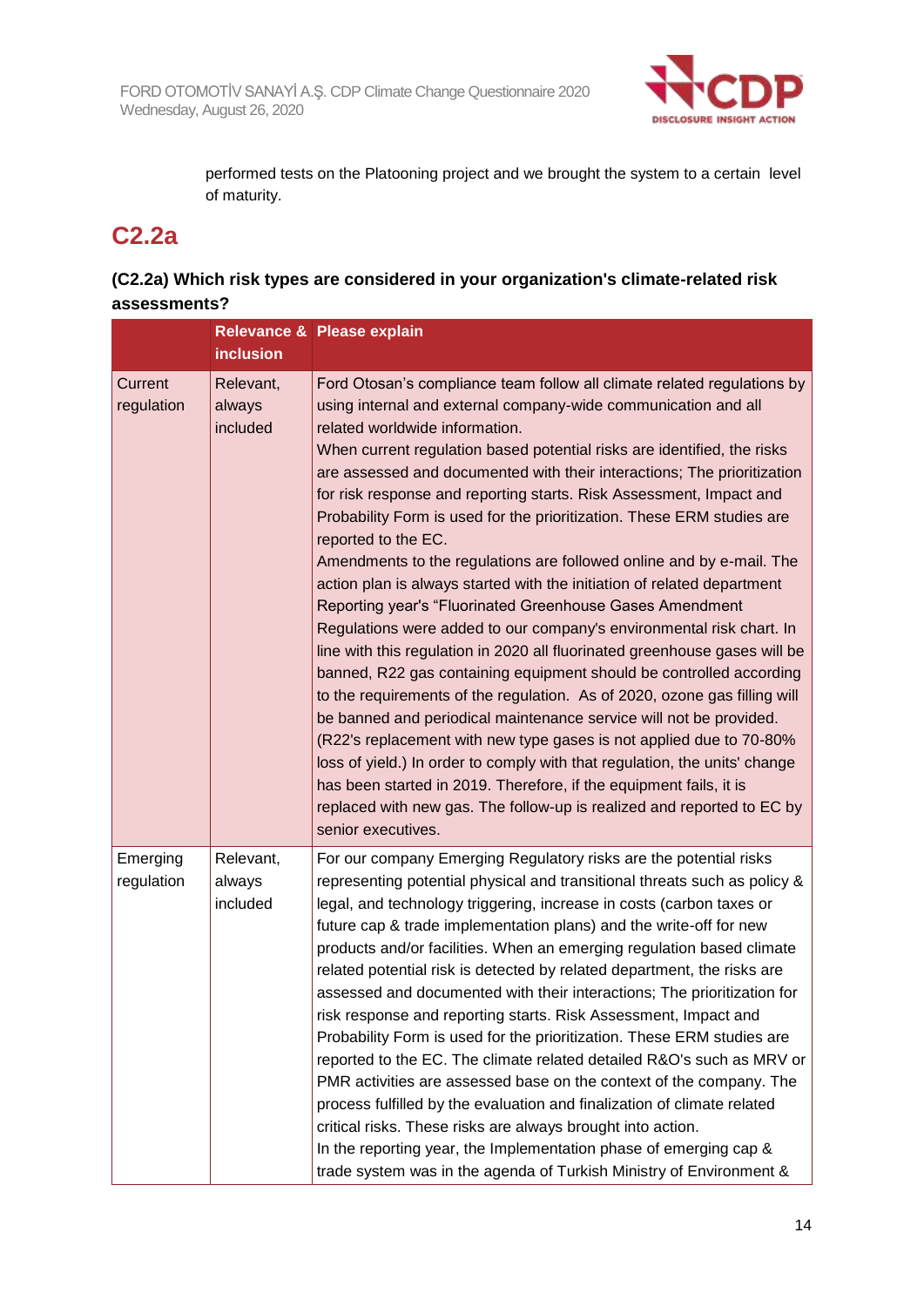

|            |                                 | Urbanization. The phase 2 of PMR project studies with the World Bank<br>sponsorship, was realized by the workshops. The implementations will<br>be materialized between 2020-2021. This new system has now some<br>uncertainties for industries such as; obligation to reduce the GHG<br>emissions or some fines in case of excess carbon emissions. Ford<br>Otosan is in the scope of MRV. The National MRV regulation is likely to<br>be revised; which may bring different emission quotas forcing our<br>industry to face a carbon cap allocation. Additional quotas may cause<br>an increase in operational cost. Ford Otosan is aware that this risk<br>could increase the operational expenses in mid- term time horizon. In<br>order to minimize this risk, we are in an active engagement with<br>governmental authorities. The follow-up is realized and reported to EC<br>by senior executives.                                                                                                                                                                                                                                                                                                                                                                                                                                                                                                                                                                                                                                                                                                                                                                                                                                                                                                                                                                                                                                                                                                                                                                                                 |
|------------|---------------------------------|------------------------------------------------------------------------------------------------------------------------------------------------------------------------------------------------------------------------------------------------------------------------------------------------------------------------------------------------------------------------------------------------------------------------------------------------------------------------------------------------------------------------------------------------------------------------------------------------------------------------------------------------------------------------------------------------------------------------------------------------------------------------------------------------------------------------------------------------------------------------------------------------------------------------------------------------------------------------------------------------------------------------------------------------------------------------------------------------------------------------------------------------------------------------------------------------------------------------------------------------------------------------------------------------------------------------------------------------------------------------------------------------------------------------------------------------------------------------------------------------------------------------------------------------------------------------------------------------------------------------------------------------------------------------------------------------------------------------------------------------------------------------------------------------------------------------------------------------------------------------------------------------------------------------------------------------------------------------------------------------------------------------------------------------------------------------------------------------------------|
| Technology | Relevant,<br>always<br>included | Investments in R&D infrastructure is always the indicator of our<br>business continuity.<br>Following the technological transformation in the automotive industry,<br>and in addition to traditional automotive products and services,<br>advanced R&D studies are carried out in the areas of carbon dioxide<br>emissions reduction, connected vehicles, autonomous vehicles, electric<br>vehicles and electrification, and light vehicle technologies.<br>Consideration of the environmental impact and the preference of<br>vehicles with low fuel consumption oriented us to focus on the<br>development of new engines and systems for fuel efficiency and the<br>reduction of greenhouse gases arising from the fuel consumption of<br>vehicles. Hence, we contribute to both the reduction of the negative<br>impacts of climate change by ensuring the reduction of greenhouse<br>gases and the assurance of a sustainable consumption and production.<br>We reduce the environmental footprint of our products by enhancing<br>the fuel consumption and emission values of our vehicles. Electric<br>Hybrid (PHEV) Ford Custom is an important case. Investments for<br>Transit, which was renewed in 2019, were completed. Serial production<br>of Ford Transit Custom Plug-in Hybrid, a segment first, and EcoBlue<br>Hybrid models, manufactured at the Golcuk Plant and fully engineered<br>by Ford Otosan. The 2.0L EcoBlue engine provides a fuel saving of<br>13% compared to the 2.2L engine with its design that reduces friction,<br>lowers NOx and greenhouse gas emissions, and its new engine<br>structure that also meets Euro 6 and Euro 7 standard.<br>The most up-to-date technologies for the transition to renewable<br>energy sources (solar wall, wind turbine, daily light system etc.) are<br>being followed. Investment cost of new technologies is added to our<br>risk chart.<br>The potential risk & opportunities related to the products was deducted<br>and assessed with the support of R&O department, and discussed in<br>EC and Board level Committee meetings. |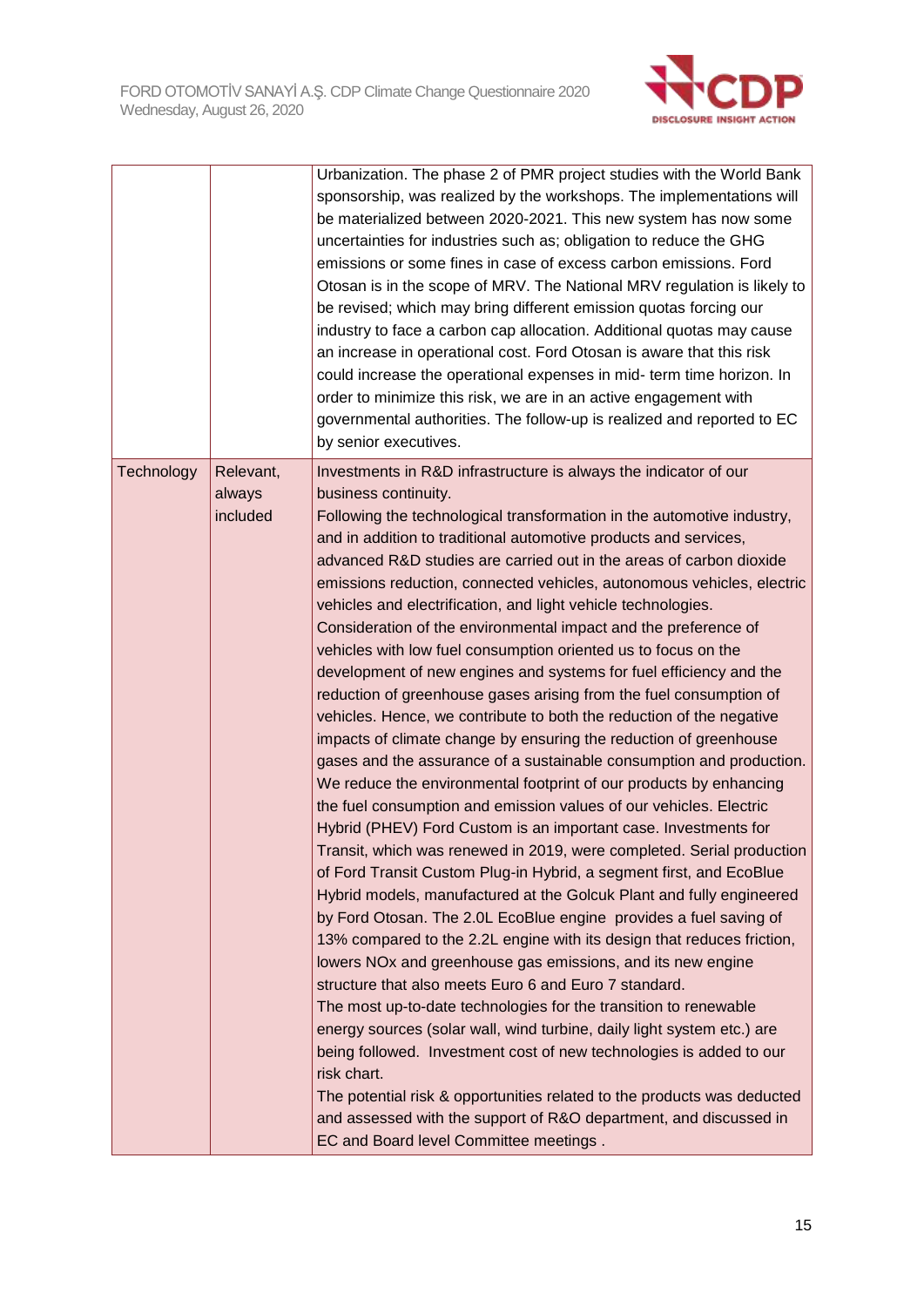

|               |                                 | Monitoring of the risks & opportunities was realized in Board- level, for<br>decision making purpose.                                                                                                                                                                                                                                                                                                                                                                                                                                                                                                                                                                                                                                                                                                                                                                                                                                                                                                                                                                                                                                                                                                                                                                                                                                                                                                                                                    |
|---------------|---------------------------------|----------------------------------------------------------------------------------------------------------------------------------------------------------------------------------------------------------------------------------------------------------------------------------------------------------------------------------------------------------------------------------------------------------------------------------------------------------------------------------------------------------------------------------------------------------------------------------------------------------------------------------------------------------------------------------------------------------------------------------------------------------------------------------------------------------------------------------------------------------------------------------------------------------------------------------------------------------------------------------------------------------------------------------------------------------------------------------------------------------------------------------------------------------------------------------------------------------------------------------------------------------------------------------------------------------------------------------------------------------------------------------------------------------------------------------------------------------|
| Legal         | Relevant,<br>always<br>included | Legal risks for our sector represent big costs for complying with<br>regulation and deviation from our rating performance.<br>The legal issues related to the product are assisted by the<br>homologation team, and the operational legal issues are followed by<br>the environmental team. Two basic directives<br>443/2009/EC & 510/2011/EC are the regulatory arrangements of EU on<br>CO2 reduction targets with their implementation for all producing<br>industries. Ford Otosan complies with existing legislation such as<br>Directive 1999/94/EC on fuel economy labels in Europe; This directive<br>is not compulsory in our country: There is no labeling system but the<br>CO2 level is calculated and declared by producers. This country<br>specific difference may pose some regulatory, taxation or other market<br>conditions related risks in global and national base. The absence of<br>standardized global criteria for labeling legislation and climate policy<br>may lead to big costs for complying with individual regulations and also<br>may deviate our rating performance. We are working parallel to Ford<br>Europe.<br>The potential risk & opportunities related to this risk driver was<br>deducted and assessed with the support of R&O department, and<br>discussed in EC and Board level Committee meetings.<br>Monitoring of the risks & opportunities was realized in Board-level, for<br>decision making purpose. |
| <b>Market</b> | Relevant,<br>always<br>included | Analyses of the impacts of possible global market changes is always in<br>our concern when reviewing our Business Plans with our climate goals.<br>Market risks for our sector represent increased R&D costs due to<br>customer behavior/ societal changes and digitization, increased raw<br>material & energy, water costs and uncertainty in market signals<br>Vehicle Fuel Consumption and Emission Levels: Consideration of the<br>environmental impact and the preference of vehicles with low fuel<br>consumption have lead us to focus on the development of new engines<br>and systems for fuel efficiency and the reduction of greenhouse gases<br>arising from the fuel consumption of vehicles. Hence, we contribute to<br>both the reduction of the negative impacts of climate change by<br>ensuring the reduction of greenhouse gases and the assurance of a<br>sustainable consumption and production.<br>The potential risk & opportunities related to these products was<br>deducted and assessed with the support of R&O department, and<br>discussed in EC and Board level Committee meetings.<br>Monitoring of the risks & opportunities was realized in Board-level, for<br>decision making purpose.                                                                                                                                                                                                                               |
| Reputation    | Relevant,<br>always<br>included | Reputation risks for our sector represent consumer preferences with<br>perception and stakeholder concerns.<br>All environmental performance data is shared transparently using                                                                                                                                                                                                                                                                                                                                                                                                                                                                                                                                                                                                                                                                                                                                                                                                                                                                                                                                                                                                                                                                                                                                                                                                                                                                          |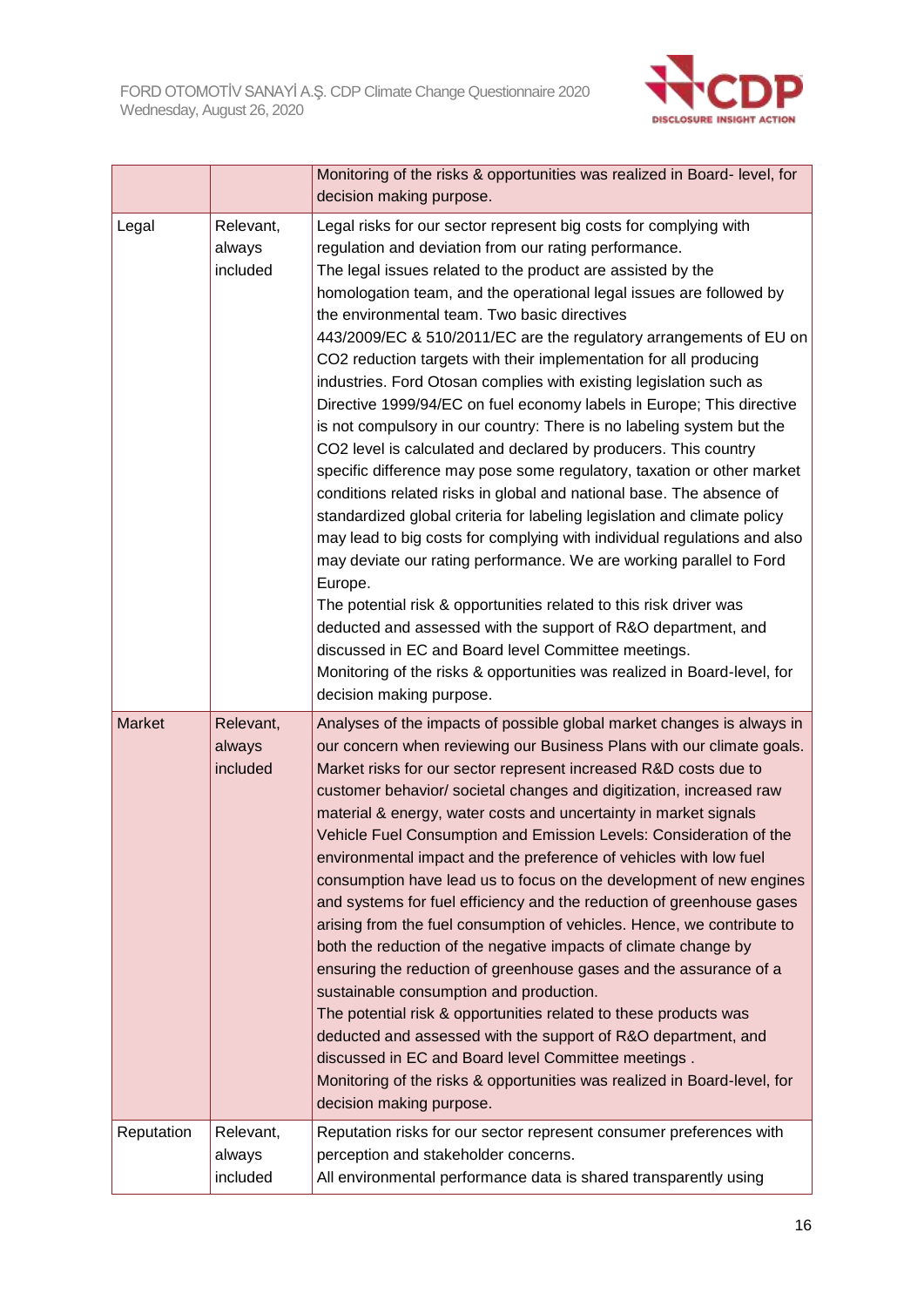

|                     |                                 | channels such as the annual sustainability report, CDP. There is no<br>any negative customer perception about the products produced by<br>Ford Otosan. The potential threats or opportunities are assessed in<br>Board level, for decision making purpose. This risk driver is aligned<br>with Ford Global; it is often tied to other risks such as meeting product<br>emission targets or sales volumes for environmentally friendly vehicles.<br>and it is always under the oversight of board chair.                                                                                                                                                                                                                                                                                                                                                                                                                                                                                                                                                                                                                                                                                                                                                                                           |
|---------------------|---------------------------------|---------------------------------------------------------------------------------------------------------------------------------------------------------------------------------------------------------------------------------------------------------------------------------------------------------------------------------------------------------------------------------------------------------------------------------------------------------------------------------------------------------------------------------------------------------------------------------------------------------------------------------------------------------------------------------------------------------------------------------------------------------------------------------------------------------------------------------------------------------------------------------------------------------------------------------------------------------------------------------------------------------------------------------------------------------------------------------------------------------------------------------------------------------------------------------------------------------------------------------------------------------------------------------------------------|
| Acute<br>physical   | Relevant,<br>always<br>included | For our sector acute physical risks represent extreme weather events<br>which can result big acute damages to our facilities, operations and<br>products.<br>Newly produced vehicles that are kept in the open-air environment are<br>at risk of damage due to extreme weather conditions. We are<br>developing methods to eliminate these risks with annual drills against<br>flood, hailstorm. Study is being carried out on anti-hail system<br>application. The working principle of the anti-hail system; the gas<br>trapped in the combustion chamber of the device, again rises to the<br>atmosphere by making a loud noise from the chute on the device. The<br>explosion of the gas in the compression chamber activates whip-like<br>element and sends a sound beam to the atmosphere. The sound ring<br>trigger a turbulence in the cloud which loses its density and the mature<br>grains turn into rain drops.<br>The stream passing through the factory together with the State<br>Hydraulic Works has been rehabilitated against the flood disaster.<br>The follow-up of this risk driver was realized and reported to EC by<br>senior executives.                                                                                                                                 |
| Chronic<br>physical | Relevant,<br>always<br>included | For our sector chronic physical risks are extreme weather events which<br>can result in continuous damages to our facilities, operations and<br>products. Big changes in energy management system could cause big<br>operational and infrastructure costs.<br>Due to high temperatures as new normal, there is also a risk in the use<br>of well water due to drought. Waste water recovery projects are also<br>being studied for this risk.<br>There may be problems to supply water resources because of using<br>underground water quota change and allocation in basin management.<br>Besides this, high air temperatures pose a risk to occupational health<br>and safety. Hot weather conditions are affecting employees' health<br>negatively. This can cause the production to slow down or to stop.<br>Counter chronic weather conditions or other illnesses our employees<br>are protected by the precautionary activities of our OHS department.<br>This risk assessment is always updated based on new data and takes<br>into account the risk of exposure to related events.<br>For example, pregnant or chronically ill people are granted<br>administrative leave on very hot days.<br>The follow-up of this risk driver was realized and reported to EC by<br>senior executives. |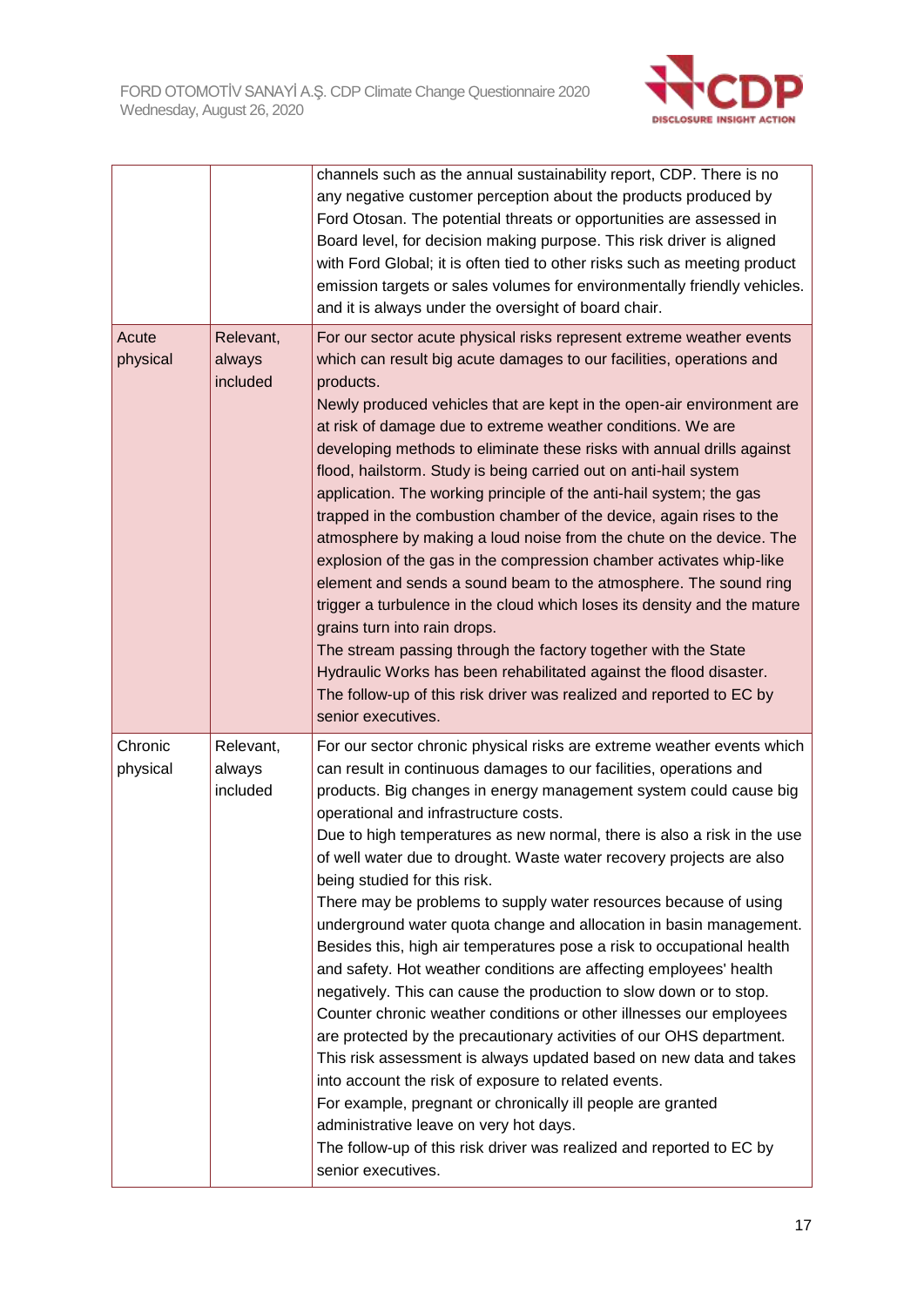

# **C2.3**

**(C2.3) Have you identified any inherent climate-related risks with the potential to have a substantive financial or strategic impact on your business?**

Yes

# **C2.3a**

**(C2.3a) Provide details of risks identified with the potential to have a substantive financial or strategic impact on your business.**

**Identifier** Risk 1 **Where in the value chain does the risk driver occur?** Direct operations **Risk type & Primary climate-related risk driver**

Emerging regulation Carbon pricing mechanisms

### **Primary potential financial impact**

Increased direct costs

#### **Company-specific description**

Turkey submitted its Intended Nationally Determined Contribution (INDC) to UNFCCC as part of Paris Agreement and committed to reduce the GHG emissions by 21% from the Business as Usual (BAU) scenario until 2030. This commitment will be revised for the next summit. The latest negotiations on mitigation and adaptation measures of Paris Agreement will bring potential possibilities of additional regulations coming into force in the mid-term. The Cap and Trade system is internalized by EU-ETS. As a candidate country, Turkey's target is to be ready to the future emission reduction resolutions that the emerging markets will engage. The Implementation phase of this system is now in the agenda of Turkish Ministry of Environment & Urbanization. The phase 2 of PMR project studies with the World Bank sponsorship, started in 2019, and pilot workshops and practices focusing on different ETS designs were practiced with the participating companies.

During the workshops \$25 t CO2-e was fixed as an optimum carbon price for Turkey. The average carbon price in the EU-ETS was 25 Euros per tonne in 2019 This new system has now some uncertainties for industries such as; obligation to reduce the GHG emissions or some fines in case of excess carbon emissions. Ford Otosan is in the scope of MRV. The National MRV regulation is likely to be revised; it may bring different emission quotas forcing our industry to face a carbon cap allocation. Additional quotas may cause an increase in operational cost. Ford Otosan is aware that this risk could increase the operational expenses in mid-term time horizon.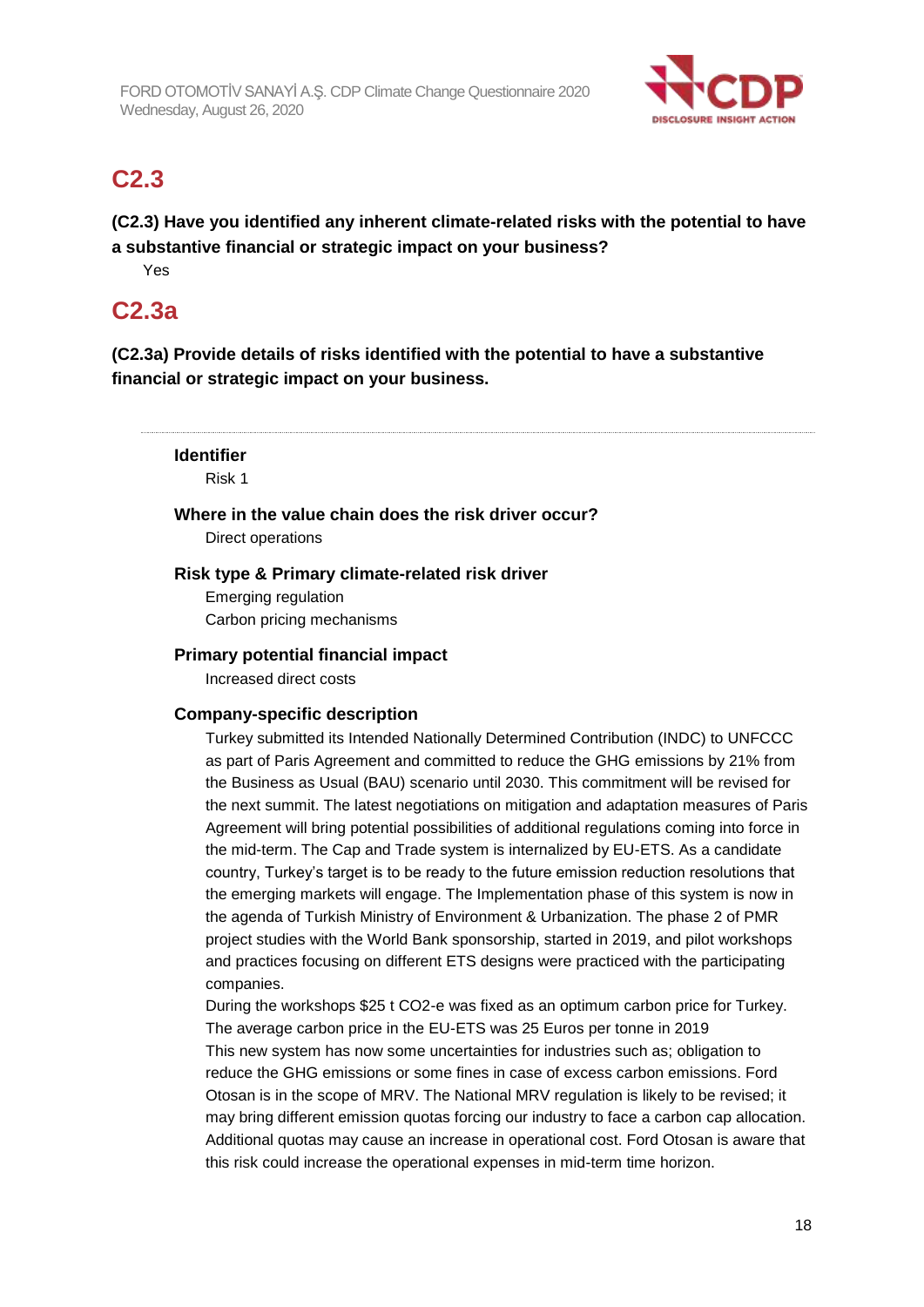FORD OTOMOTİV SANAYİ A.Ş. CDP Climate Change Questionnaire 2020 Wednesday, August 26, 2020



### **Time horizon**

Medium-term

# **Likelihood**

Virtually certain

# **Magnitude of impact**

Medium

### **Are you able to provide a potential financial impact figure?**

Yes, a single figure estimate

### **Potential financial impact figure (currency)**

1,410,000

#### **Potential financial impact figure – minimum (currency)**

### **Potential financial impact figure – maximum (currency)**

### **Explanation of financial impact figure**

During the workshops of MoEU ; \$25 t CO2-e was fixed as an optimum carbon price for Turkey.

Ford Otosan's MRV covered total Scope1 CO2-e emissions were 56,400 tons in 2019. The figure have been approved by a third party and reported to the MoEU For med-term time horizon financial implication is 56,400\*25= 1,410,000 USD.

#### **Cost of response to risk**

20,000

#### **Description of response and explanation of cost calculation**

GHG and Energy Management systems are in place in Ford Otosan. In 2019, the transition to the revised system standard was realized.Cost of managing to reduce the magnitude of this risk is approximately 20,000 USD and it is covering the certification costs for establishing the revised ISO 50001:2018 Energy Management System and MRV activities.

In order to minimize the risk, we are in an active engagement with governmental authorities and our partners; Koç Holding and Ford Motor Company for the fulfillment of legislative and regulatory processes. We share our expertise and perspective to the policy making process with the general direction of decreasing CO2 emissions by our own science-based approach.

We also manage this issue by benefiting from significant synergies with Ford Motor Company, emphasizing capabilities and challenges related to energy efficiency at production activities.

The CEO of Ford Otosan assigned the Environmental Committee members to participate the PMR meetings executed by the Ministry (MoEU).

#### **Comment**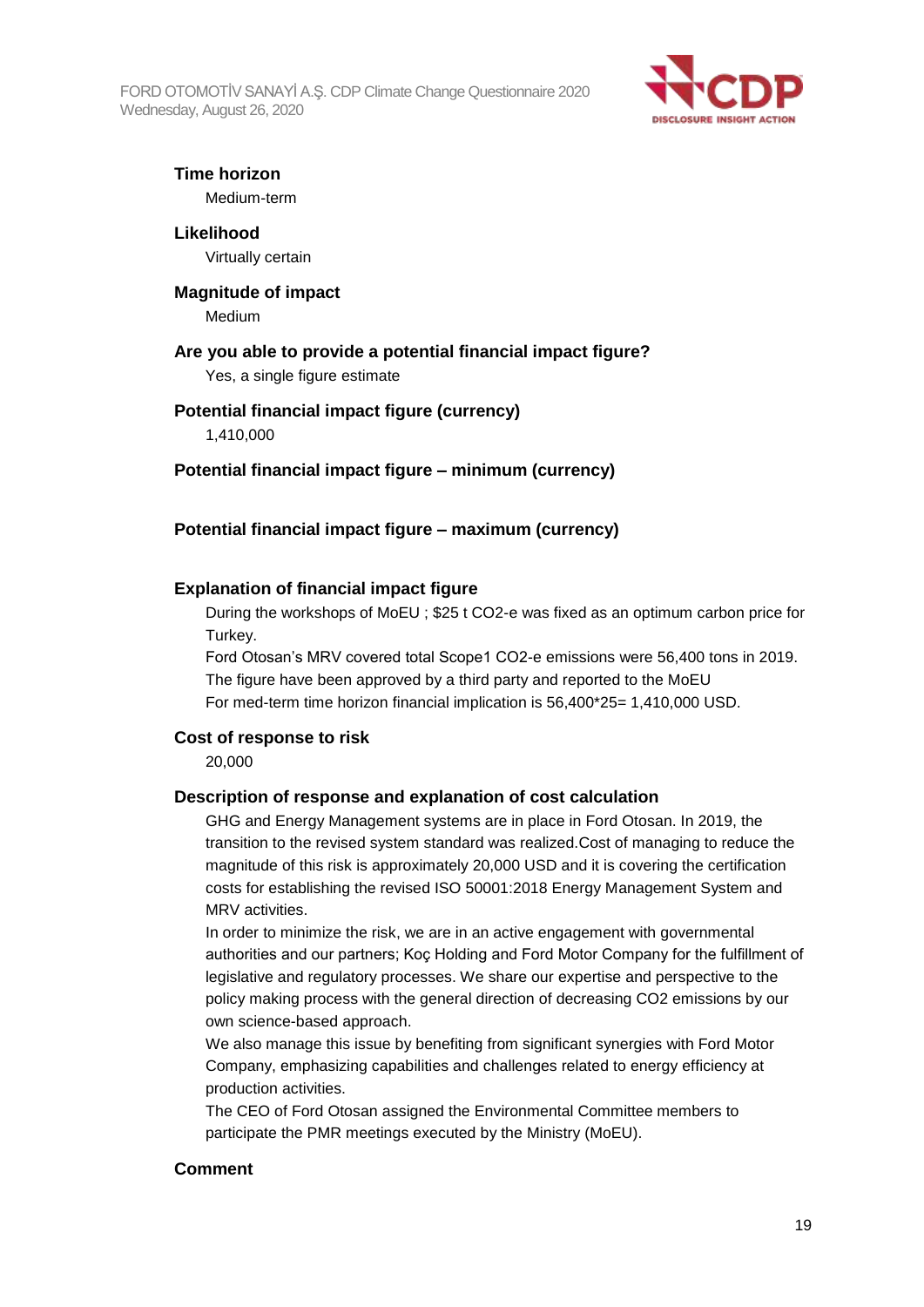

In the OSD (Automotive Manufactures Association) monthly environmental committee meetings, detailed sector-based interviews are always in the agenda with the participation of other automotive companies. Joint collaborations are discussed at this stage for the purpose to assess the risks and opportunities of carbon trading

#### **Identifier**

Risk 2

#### **Where in the value chain does the risk driver occur?**

Direct operations

#### **Risk type & Primary climate-related risk driver**

**Technology** Substitution of existing products and services with lower emissions options

#### **Primary potential financial impact**

Increased direct costs

#### **Company-specific description**

Global enforcement on extreme fuel economy or stringent limitations on GHG emissions may drive us to unfavourable market conditions or challenging technology development. The precautions related with climate change that we adapt could have adverse results on our profits.

#### **Time horizon**

Medium-term

#### **Likelihood**

Likely

#### **Magnitude of impact**

Medium-high

## **Are you able to provide a potential financial impact figure?**

No, we do not have this figure

#### **Potential financial impact figure (currency)**

#### **Potential financial impact figure – minimum (currency)**

#### **Potential financial impact figure – maximum (currency)**

#### **Explanation of financial impact figure**

With the developing technologies, the new generation vehicles are expected to consume less fuel and be lighter and more durable. In this respect, we provide the transition to materials that will lighten our vehicles, thus reducing the greenhouse gas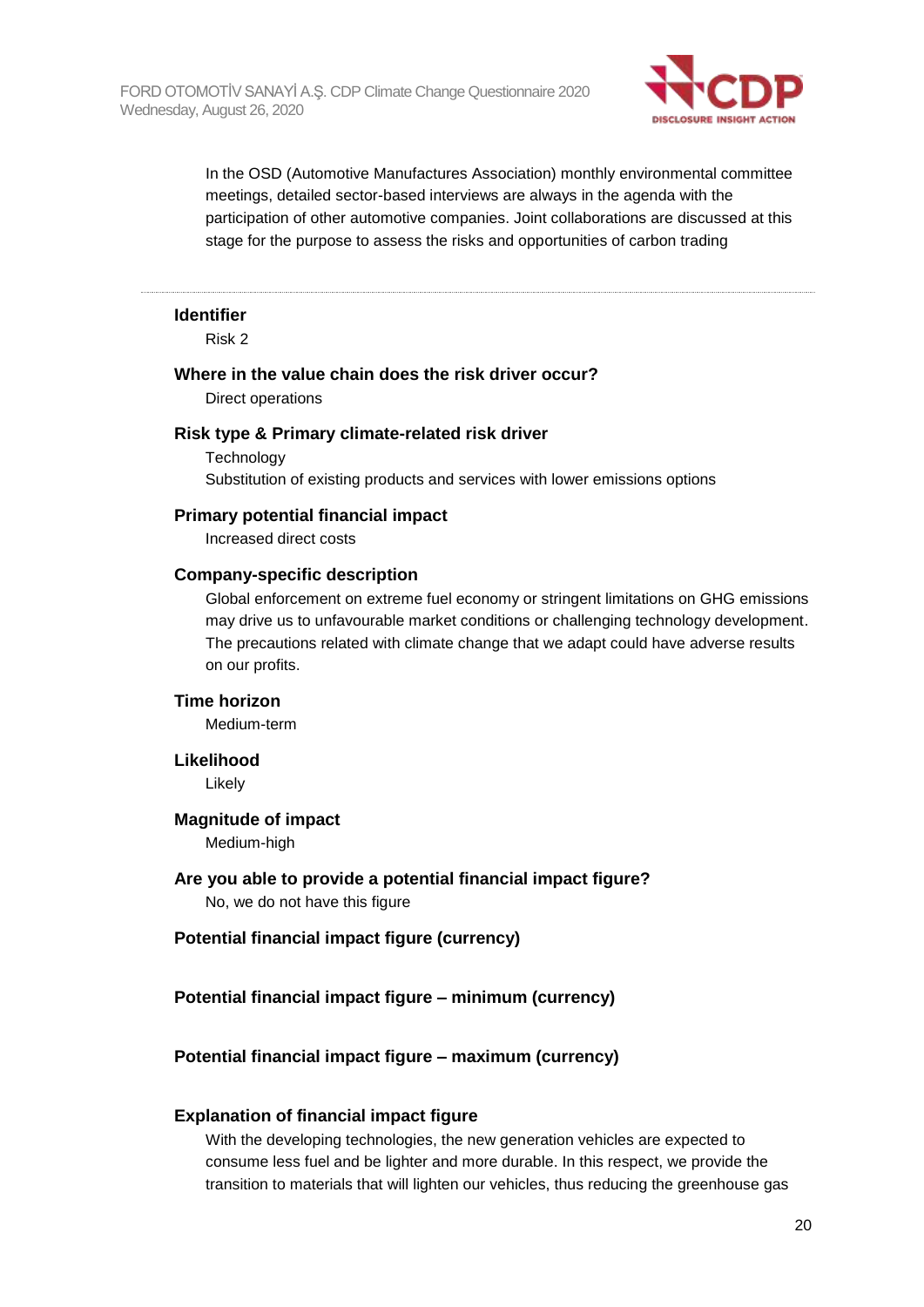

emissions of the vehicles. The product efficiency regulations and standards may have different implications that adversely impact our sales and earnings. For this transitional climate related risk driver; sales based financial impact assessment were realized. Specific confidentiality constraints prohibiting the disclosure.

#### **Cost of response to risk**

3,500,000

#### **Description of response and explanation of cost calculation**

For the transition to lighter materials, the transition to aluminium instead of steel was among our most important steps. Since the joining of aluminium parts could not be realized with conventional manufacturing methods, we established a special manufacturing system in our facilities and provided the transition of our Transit MCA model to aluminium in the hood part. The cost of management is around 3.5 million \$. With this project approx.5 kg weight lost will be achieved in each Transit MCA. Ford Otosan is a leading product development hub within the global Ford organization, and carries out R&D projects as part of product programs. The R&D spending on various product development projects that we have worked on in 2019 amounted to TL 552 million (2018: TL 578 million) before capitalization, and TL 420 million (2018: TL 369 million) after capitalization.

#### **Comment**

In order to minimize this risk, we are in an active engagement with governmental authorities, institutes, sector members, our partners: Koç Holding and Ford Motor Company for the fulfillment of regulations and standards. We share our expertise and perspective to the policy making process with the general direction of decreasing CO2 emissions by our science-based approach. We also manage this issue by benefiting from significant synergies and R&D studies with Ford Motor Company emphasizing capabilities and challenges related with future light-duty fuel economy and GHG emission standards.

#### **Identifier**

Risk 3

#### **Where in the value chain does the risk driver occur?**

Downstream

#### **Risk type & Primary climate-related risk driver**

Emerging regulation Mandates on and regulation of existing products and services

#### **Primary potential financial impact**

Decreased revenues due to reduced demand for products and services

#### **Company-specific description**

Two basic directives 443/2009/EC & 510/2011/EC are the regulatory arrangements of EU on CO2 reduction targets with their implementation for all producing industries, up to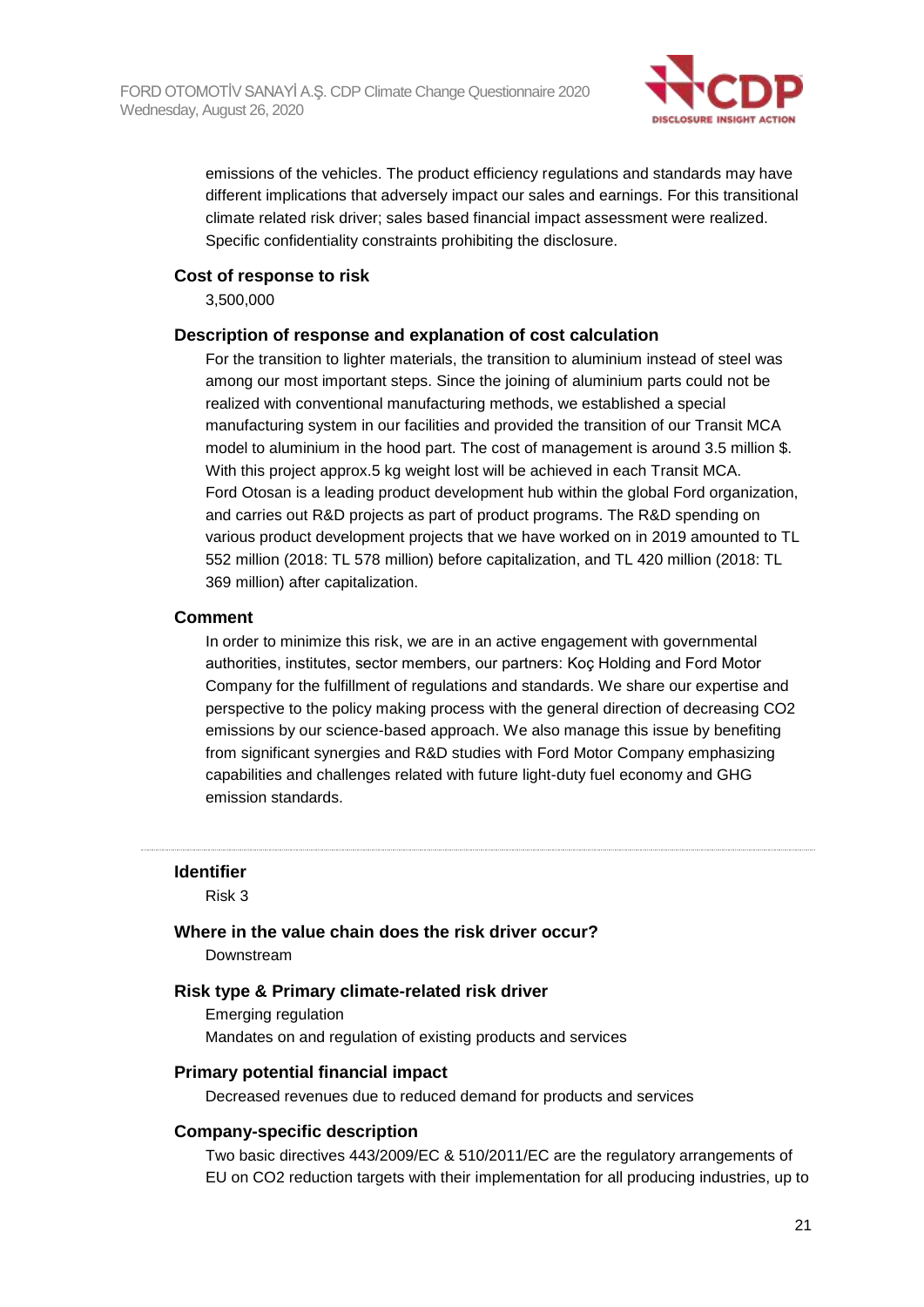

2020. These two directives do not have type-approval legislation, and the EU applies in line with the EU's internationally declared CO2 reduction target. If these targets cannot be achieved as fleet average, there is a firm-based monetary sanction Ford Otosan complies with existing legislation such as Directive 1999/94/EC on fuel economy labels in Europe; This directive is not compulsory in our country. Some Ministries in our country have decided to publish this regulation, although there is no reduction target on this subject. But it cannot come to life.

There is no limit value including CO2 limit in our country

There is no labeling system but the CO2 level is calculated and declared by producers. This country specific difference may pose some regulatory, taxation or other market conditions related risks in global and national base. The absence of standardized global criteria for labeling legislation and climate policy may pose some costs for complying with individual regulations and also may deviate our rating performance. Nevertheless, the Ministry for EU Affairs has included this issue in its 2015-2019 Strategy Action Plan and expects the Ministry of Science, Industry and Technology to issue these two regulations.

#### **Time horizon**

Medium-term

#### **Likelihood**

About as likely as not

#### **Magnitude of impact**

Medium

**Are you able to provide a potential financial impact figure?** No, we do not have this figure

#### **Potential financial impact figure (currency)**

#### **Potential financial impact figure – minimum (currency)**

#### **Potential financial impact figure – maximum (currency)**

#### **Explanation of financial impact figure**

In the 443/2009/EC, 510/2011/EC directives and 2019/631 Regulation, CO2 target values to cover fleet vehicles were specified as of 2020. These regulations, which are valid for EU member countries, have not been published in our country yet so there is no practice for Turkey market

#### **Cost of response to risk**

 $\Omega$ 

#### **Description of response and explanation of cost calculation**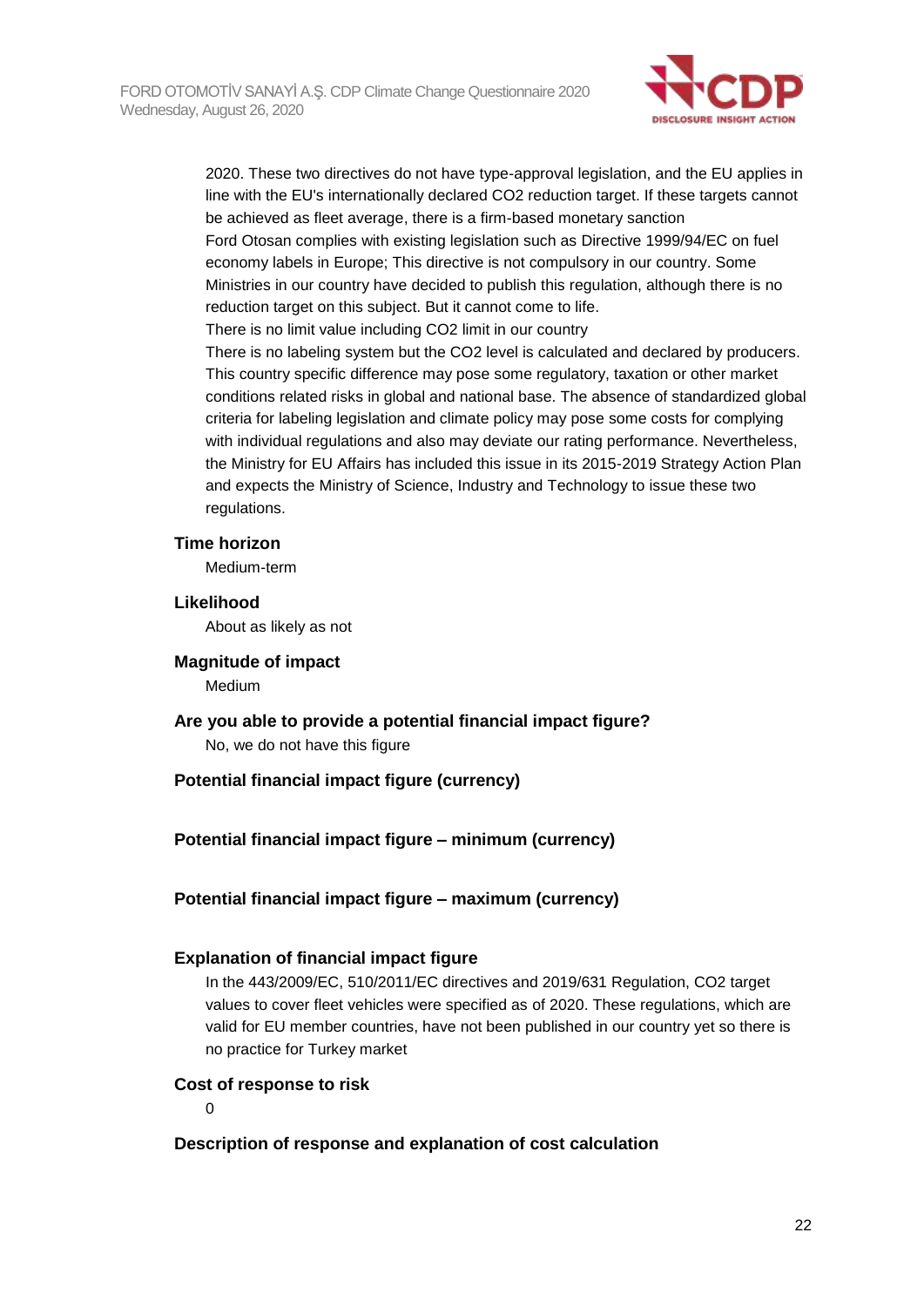

Compliance with different regulation and product labeling standards is an ongoing process in Ford Otosan. The National and EU based legislation is tracked by our Technical Coordination Team and the amendments are reported to the system immediately. Our performance for existing and potential future regulations is ensured by the BSTB emission sub-committee who focus more on project- based emission reduction targets

#### **Comment**

Cost of management is included in our total R&D costs.

The work including this risk driver is already underway for the purpose to comply with all related EU regulations, there is no separate cost item.

**Identifier**

Risk 4

#### **Where in the value chain does the risk driver occur?**

Direct operations

#### **Risk type & Primary climate-related risk driver**

Chronic physical Changes in precipitation patterns and extreme variability in weather patterns

#### **Primary potential financial impact**

Increased indirect (operating) costs

#### **Company-specific description**

Water is the primary medium through which we will feel the effects of climate change. Water availability is becoming less predictable in many places, and increased incidences of flooding threaten to destroy water points and sanitation facilities and contaminate water sources. In some regions, droughts are intensifying water scarcity and thereby negatively impacting people's health and productivity.

With the existing climate change scenario, by 2030, water scarcity in some arid and semi-arid places will displace between 24 million and 700 million people. If the water scarcity increases in our water basin the local authority could supply water to urban zone rather than industrial zone.

In the production phases, Ford Otosan uses well water and municipal water as fresh water. In case of any water scarcity triggered by this risk driver, groundwater availability problem may occur. The control of potential extreme weather events in our sites is our first concern to ensure our business continuity. If the scarcity occurs in the regions where Ford Otosan operates, the utilities department may procure good quality water by providing treated wastewater through treatment system for Kocaeli- Gölcük Facility.

#### **Time horizon**

Long-term

#### **Likelihood**

Likely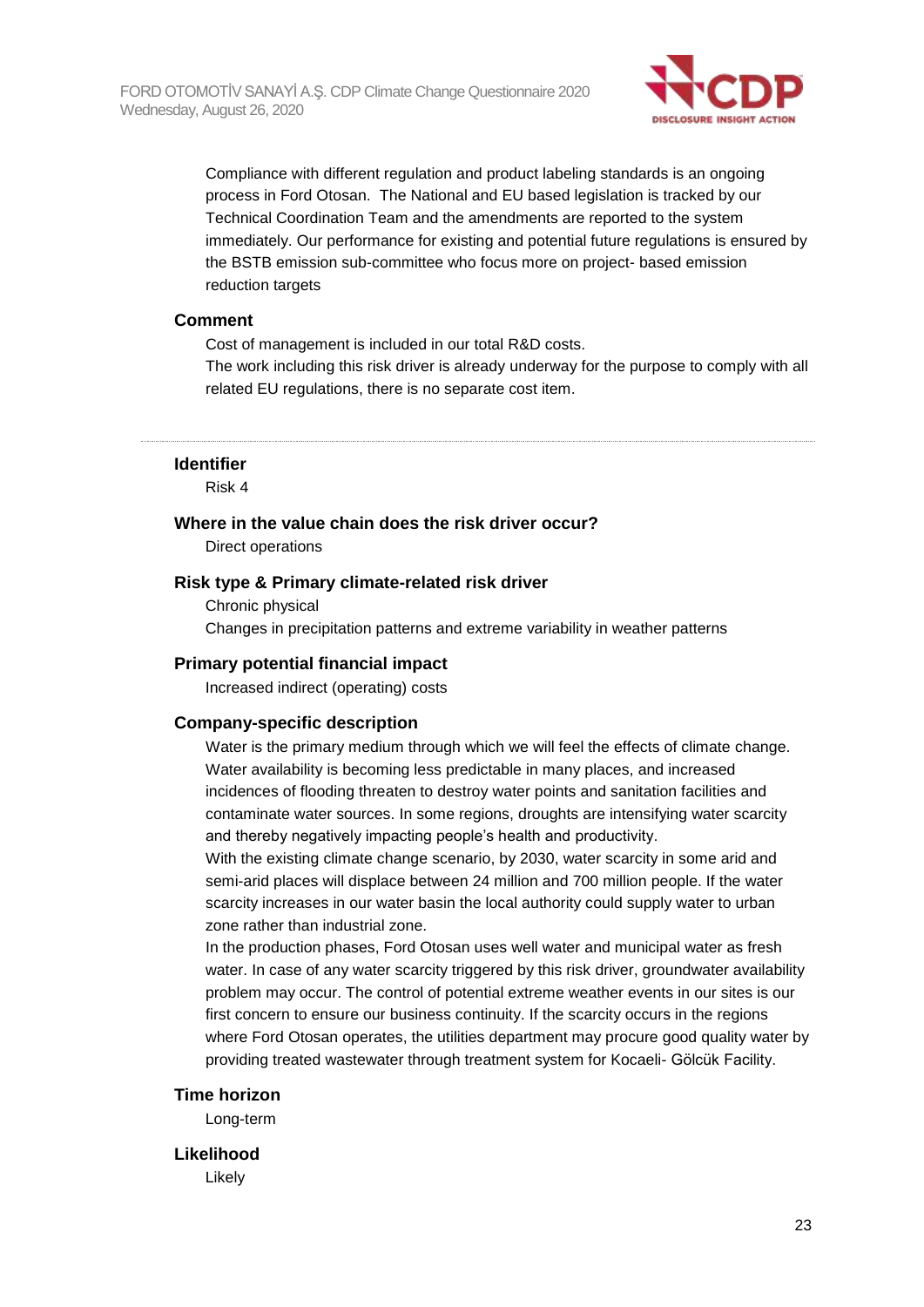FORD OTOMOTİV SANAYİ A.Ş. CDP Climate Change Questionnaire 2020 Wednesday, August 26, 2020



# **Magnitude of impact**

Medium

# **Are you able to provide a potential financial impact figure?**

Yes, a single figure estimate

# **Potential financial impact figure (currency)**

4,546,147

## **Potential financial impact figure – minimum (currency)**

## **Potential financial impact figure – maximum (currency)**

### **Explanation of financial impact figure**

Purpose of the Project:

\*Wastewater treatment plant effluents, cooling towers blow down waters and water center sand filter backwash water are treated and recycled.

\*The recovered wastewater is converted into external water in the deionized (external) water production system, and the dye house wastewater is planned to be reused in production

If the waste water is discharged into ISU sewer system without any treatment and recovery process the cost will be 4.5 mio \$. This figure was calculated by taking into account the cumulative price increase rate of ISU for discharge water.The expected life time of this project is 20 years.

Project Goal:

The need for alternative water resources as wells are not allowed to be drilled in Kocaeli Plants

\*Achieving 30% water saving target per vehicle until 2030

\* Fulfillment of Ford EU Global Water Target and Koç Group Environmental Strategic Water Targets

## **Cost of response to risk**

1,500,000

#### **Description of response and explanation of cost calculation**

Climate Change Strategies published by Ford Motor Company and Koç Group are the themes directing our works. Feasibility works for wastewater recovery projects will be maintained as a precaution against the diminished water resources

A budget study of 1,500,000 \$ was carried out for wastewater recovery.

This project includes water auditing, consultant and wastewater recovery turnkey project.

A 720 m3 / day recovery facility is planned. The recovery rate is 30%.

There will be 1,130- 1,200 m3 / day wastewater input to the facility and 720 m3 / day will be recovered

#### **Comment**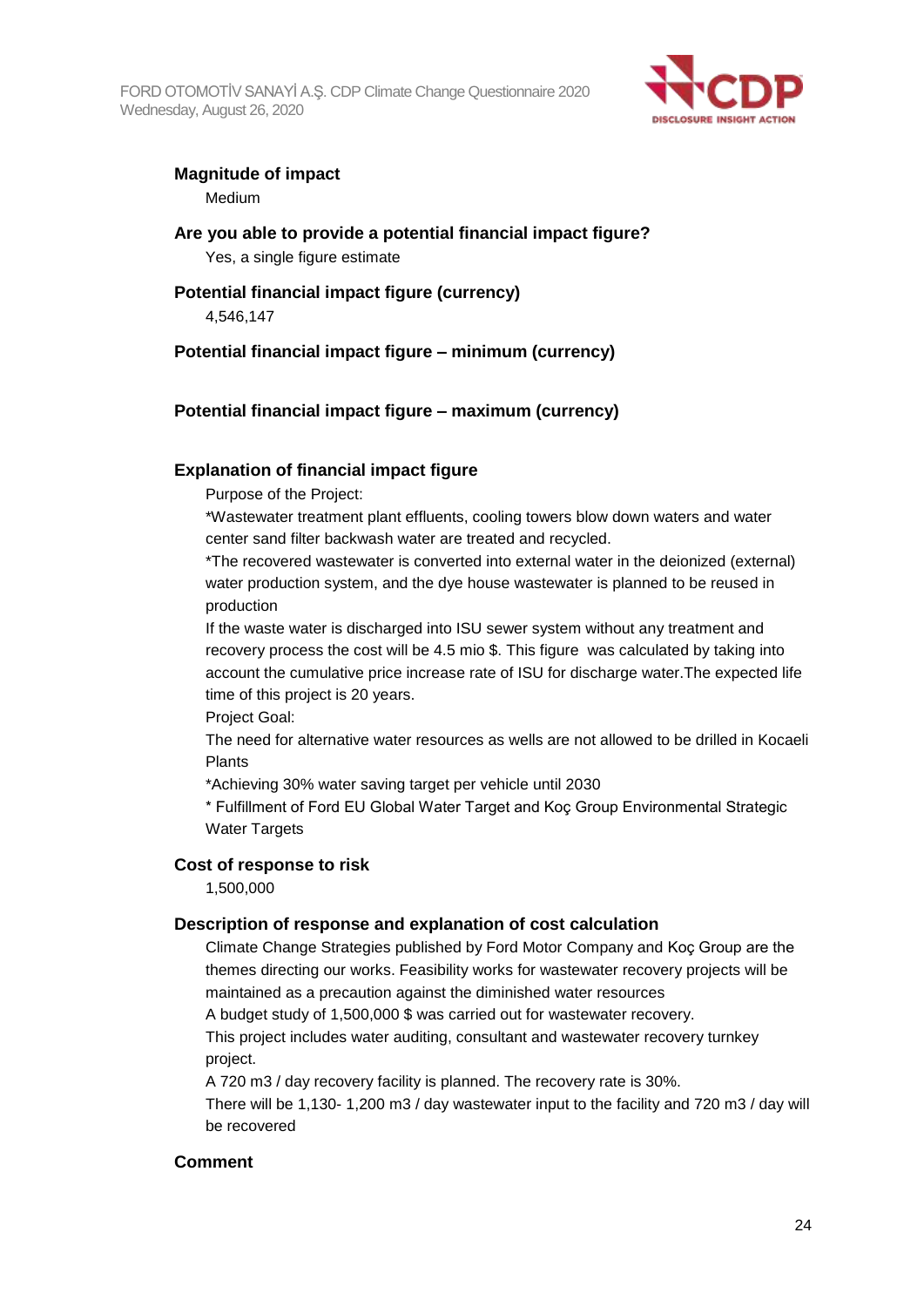

Feasibility studies for waste water recovery project is in progress. Cost of obtaining clean water from wastewater is our priority.

In Eskişehir plant 3 more wells have been allocated as precautionary purpose.

#### **Identifier**

Risk 5

#### **Where in the value chain does the risk driver occur?**

Direct operations

#### **Risk type & Primary climate-related risk driver**

Acute physical Other, please specify Increased severity of extreme weather events such as hailstorm

#### **Primary potential financial impact**

Other, please specify

Increased insurance premiums and potential for reduced availability of insurance on assets in "high-risk" locations

#### **Company-specific description**

IPCC assessment reports indicate that our country is in a vulnerable location impacted by extreme weather events. Our facilities may potentially be impacted by extreme weather events due to sudden changes such as: Heat waves, floods, hail storms. This extreme precipitation could cause hailstorm seen in recent years. There has been an increasing trend in Turkey's observed temperature and similarly in extreme weather events number since 1997.In reference to Climate Change Projections for Turkey: Three Models and Two Scenarios; Turkish State Meteorological Service reported that heavy rain/floods (26%), wind storm (25%), hail (12%), heat wave (11%), and lightning (4%) were recorded as the most observed disaster respectively in 2015.Global Circulation Model outputs which is produced with RCP4.5 and RCP8.5 concentration scenarios have been used in the study, which are used CMIP5 project and situated in the IPCC 5th Assessment Report.

These events may pose risks on the assets in our facilities. The interruption in operational capability may increase our capital and operational costs, decreased production capacity may reduce the revenue.

The control of potential extreme and acute weather events in our sites is our first concern to ensure our business continuity. The deployment of specific protection systems and emergency response plan allow Ford Otosan to a reasonable insurance coverage eliminating big financial implication. In our region, the hailstorm season starts in March and ends in September. The hail bomb project (soundproofing system) practice was realized as a consequence of physical risk assessment made by Ford Otosan for the purpose to protect newly produced vehicles in Yeniköy Port in Kocaeli, against hailstorm. The project consists of the installation of the shock waves protection system against hail.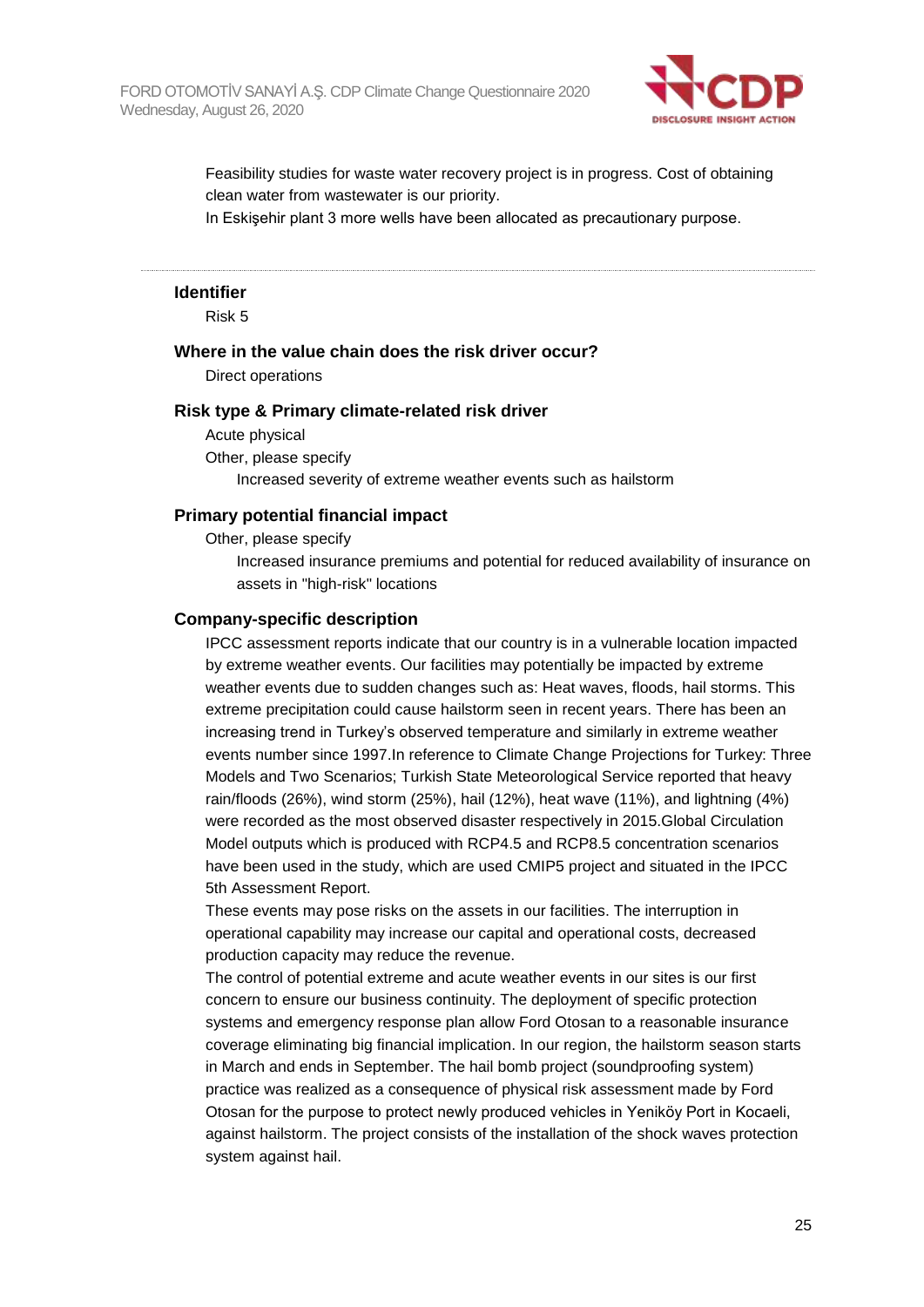FORD OTOMOTİV SANAYİ A.Ş. CDP Climate Change Questionnaire 2020 Wednesday, August 26, 2020



### **Time horizon**

Medium-term

# **Likelihood**

Likely

### **Magnitude of impact**

Medium-high

### **Are you able to provide a potential financial impact figure?**

Yes, a single figure estimate

### **Potential financial impact figure (currency)**

10,843,000

#### **Potential financial impact figure – minimum (currency)**

### **Potential financial impact figure – maximum (currency)**

### **Explanation of financial impact figure**

After a region base physical study and risk analysis of the area to be protected, the fallowing risks are detected;

- There will be a repair cost of \$ 10.843 Million on 16,500 vehicles.
- The repair of 16,500 vehicles will take 60 days, 300 vehicles can be repaired on average per day.

- The capacity of domestic transportation by trucks is maximum 800 vehicles at close distance. There is a high risk of production interruption due to the difference between production and shipment during this time.

#### **Cost of response to risk**

178,921

#### **Description of response and explanation of cost calculation**

Installation of a protection system equipped with shock wave generator, soundproofing and radar detection system against hail was realized. The system has a protection scope of 80 hectares forming a circumference of 1 km in diameter. After a long feasibility and optimization process with financial measures, installation of full protection system against hailstorm at Ford Otosan Yeniköy Port was achieved. The investment budget was 176,400 \$ in 2018. The drills and other maintenance activities cost was 2,520 \$ in the reporting year. The total cost of response is 178,921 \$.

#### **Comment**

The drills are activated base on business continuity plans.

**Identifier**

Risk 6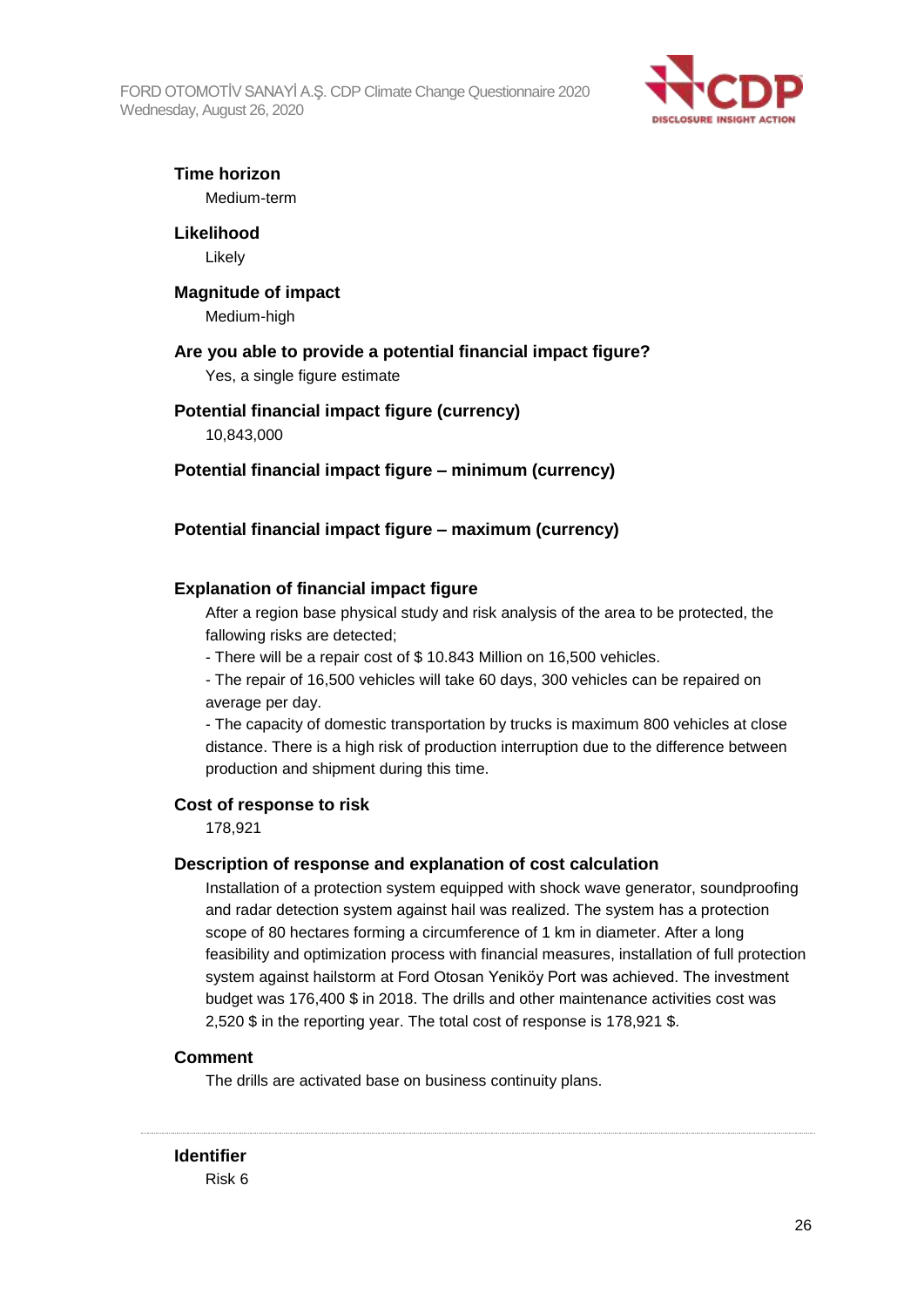

# **Where in the value chain does the risk driver occur?** Direct operations

#### **Risk type & Primary climate-related risk driver**

Emerging regulation Mandates on and regulation of existing products and services

### **Primary potential financial impact**

Increased indirect (operating) costs

#### **Company-specific description**

Bans on using f-gases with certain GWP amounts in certain types of refrigeration and air-conditioning equipment are set to come into force in the EU. In line with EU F-Gas Regulation as of 2020, all fluorinated greenhouse gases will be banned, R22 gas containing equipment should be controlled according to the requirements of the regulation. Reporting year's Regulation on fluorinated greenhouse

gases was added to our company's environmental risk chart. As of 2020, ozone gas filling will be banned and periodical maintenance service will not be provided. (R22's replacement with new type gases is not applied due to 70-80% loss of yield.) In order to comply with that regulation, the units' change was planned for mid-term time horizon

#### **Time horizon**

Medium-term

#### **Likelihood**

Virtually certain

#### **Magnitude of impact**

Low

## **Are you able to provide a potential financial impact figure?**

No, we do not have this figure

## **Potential financial impact figure (currency)**

## **Potential financial impact figure – minimum (currency)**

## **Potential financial impact figure – maximum (currency)**

## **Explanation of financial impact figure**

The planning process was achieved. We cannot have any figure as financial impact since there is a replacement period until 2023.

#### **Cost of response to risk**

345,000

#### **Description of response and explanation of cost calculation**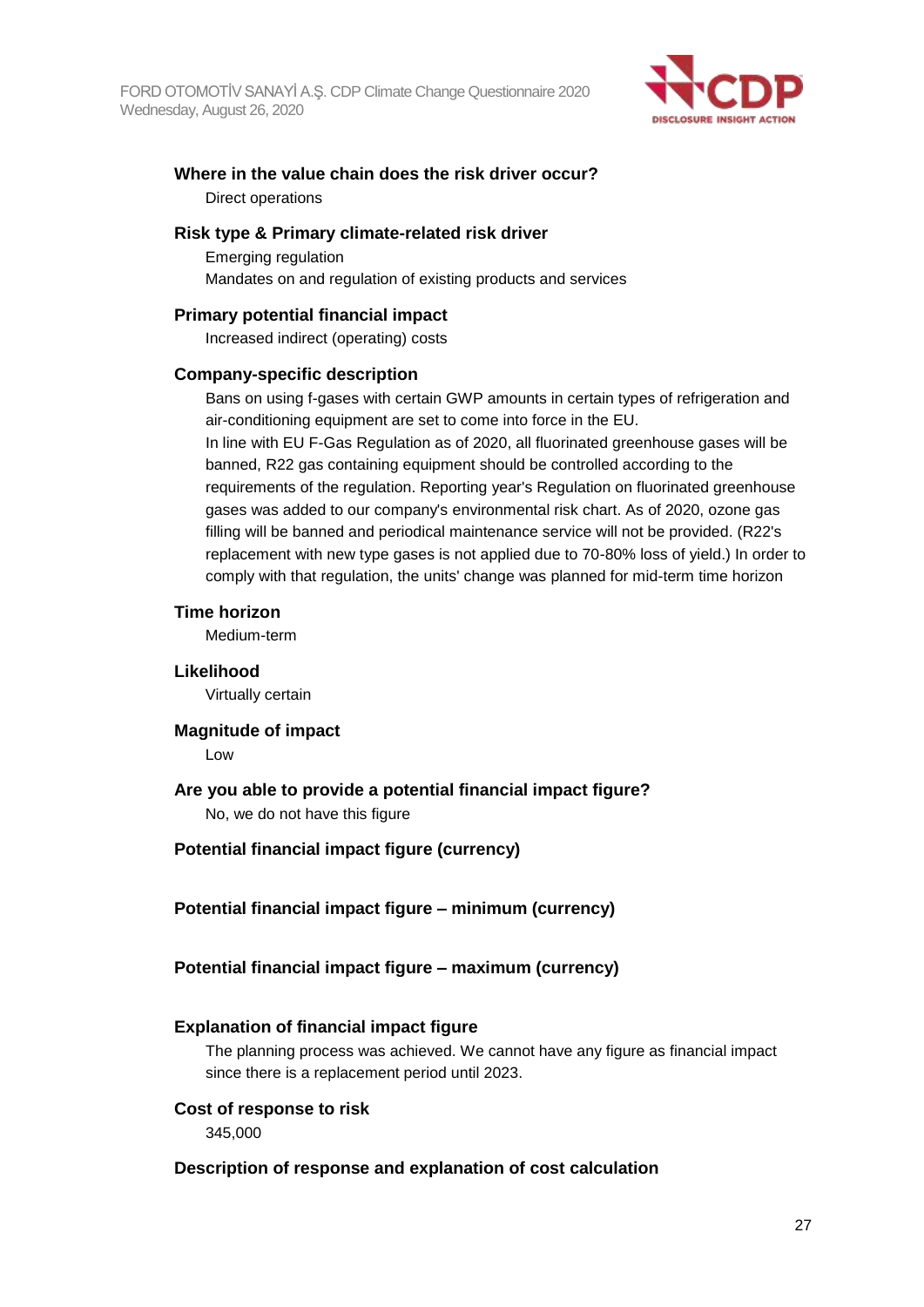

Test studies have been carried out for the use of R 407 C instead of R 22. R 407 C gas is also known to be under the control of R 22 gas. Investigations on the replacement of R 32 gas and compressor systems instead of R 407 C was realized.

### **Comment**

We have a forecast that R 407 C gas will be replaced from 500 Euro for each unit. In total 589 unit have to be replaced with a total cost of 345,000\$ until 2023. In order to comply with the regulation, the units' change was planned for the year 2019. Therefore, if the equipment fails, it is replaced with new gas.

# **C2.4**

**(C2.4) Have you identified any climate-related opportunities with the potential to have a substantive financial or strategic impact on your business?**

Yes

# **C2.4a**

**(C2.4a) Provide details of opportunities identified with the potential to have a substantive financial or strategic impact on your business.**

**Identifier**

Opp1

**Where in the value chain does the opportunity occur?** Downstream

### **Opportunity type**

Products and services

#### **Primary climate-related opportunity driver**

Development of new products or services through R&D and innovation

#### **Primary potential financial impact**

Increased revenues resulting from increased demand for products and services

#### **Company-specific description**

Ford Otosan is able to transform this risk driver described in Risk:2 to an opportunity. New market conditions and expectations for mobility, drive us to new fuel-efficient vehicles. Ford Otosan is mentioned with its strong models in the global competition and sustains its commercial success in the future, through the design and innovation works which it conducts in accordance with the product strategies of Ford Motor company. Our partner has a portfolio which includes a range of fuel-efficient technologies such as EcoBoost, hybrids, plug-in hybrids, and electric vehicles One of the most important components of our business strategy is to create the most appropriate vehicle model fitting customer expectations, thereby benefiting from opportunities presented by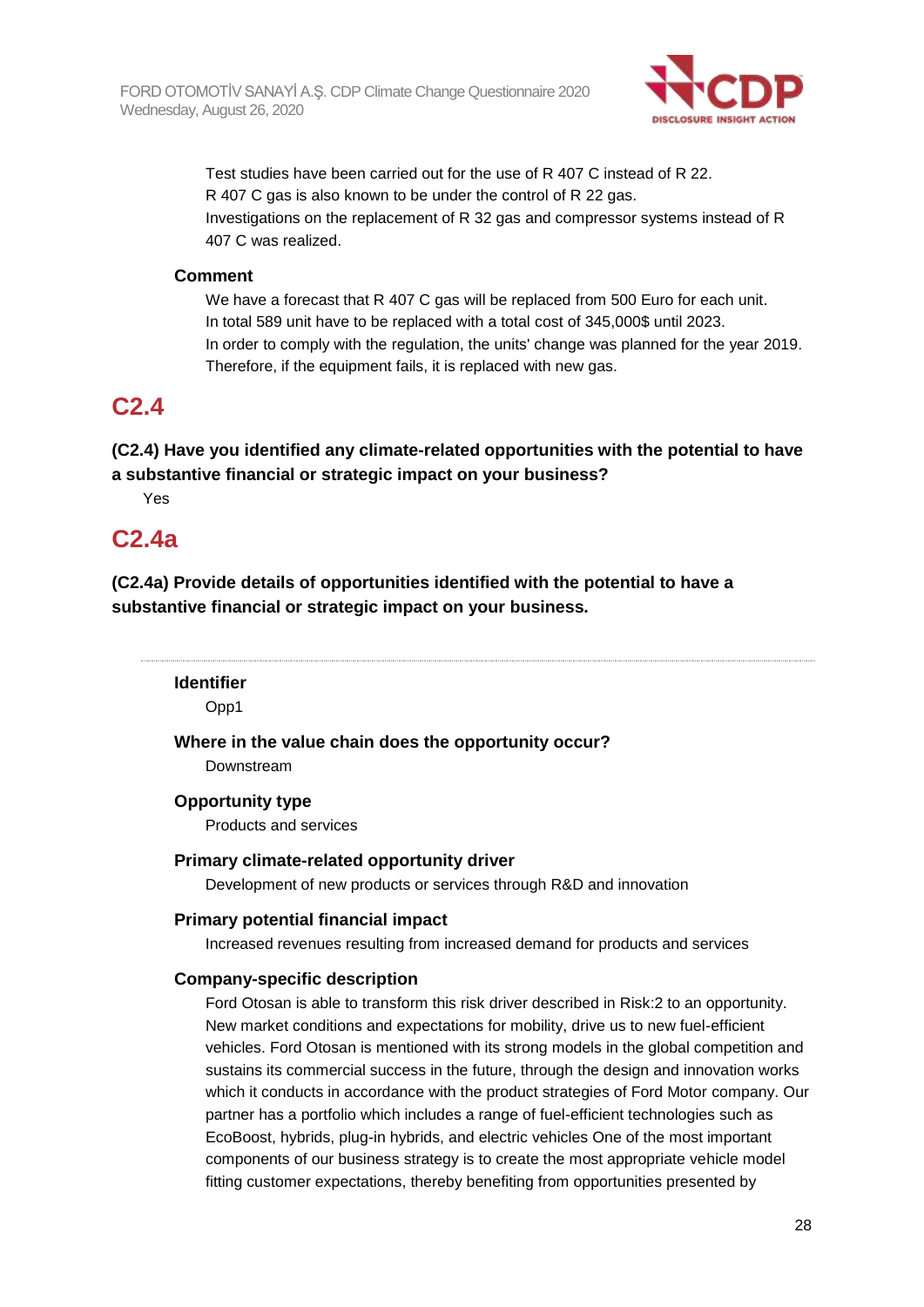

emerging markets. In accordance, we identify expectations and needs regarding target markets, such as local legal regulations, geographical and climate characteristics and road conditions, through the agency of our marketing experts. We are involved in projects funded by the European Union, in particular the Horizon 2020 project. We carry out R&D studies on software innovations, recovery of precious metals used in automotive, development of programmable systems for smart vehicles, automotive applications of visible light communication, 5G technologies for assisted, connected and autonomous mobility. The improvements we realise in vehicles indicate that the amount of greenhouse gas emission during the consumption process is decreasing with each passing period. We exhibited our first concept vehicle, F-Vision, designed by Ford Otosan Design Studio with fully electric motor and autonomous driving ability, at Hanover Fair.

#### **Time horizon**

Long-term

#### **Likelihood**

Virtually certain

#### **Magnitude of impact**

High

**Are you able to provide a potential financial impact figure?** No, we do not have this figure

#### **Potential financial impact figure (currency)**

#### **Potential financial impact figure – minimum (currency)**

#### **Potential financial impact figure – maximum (currency)**

#### **Explanation of financial impact figure**

Financial implications would vary depending on the customer demand and other specific conditions for the advanced technology vehicles. Specific confidentiality constraints prohibiting the disclosure.

#### **Cost to realize opportunity**

97,183,098

#### **Strategy to realize opportunity and explanation of cost calculation**

Ford Otosan is a leading product development hub within the global Ford organization, and carries out R&D projects as part of product programs. The R&D spending on various product development projects that we have worked on in 2019 amounted to TL 552 million (2018: TL 578 million) before capitalization, and TL 420 million (2018: TL 369 million) after capitalization.

Sancaktepe Research and Development Center which was registered by the Turkish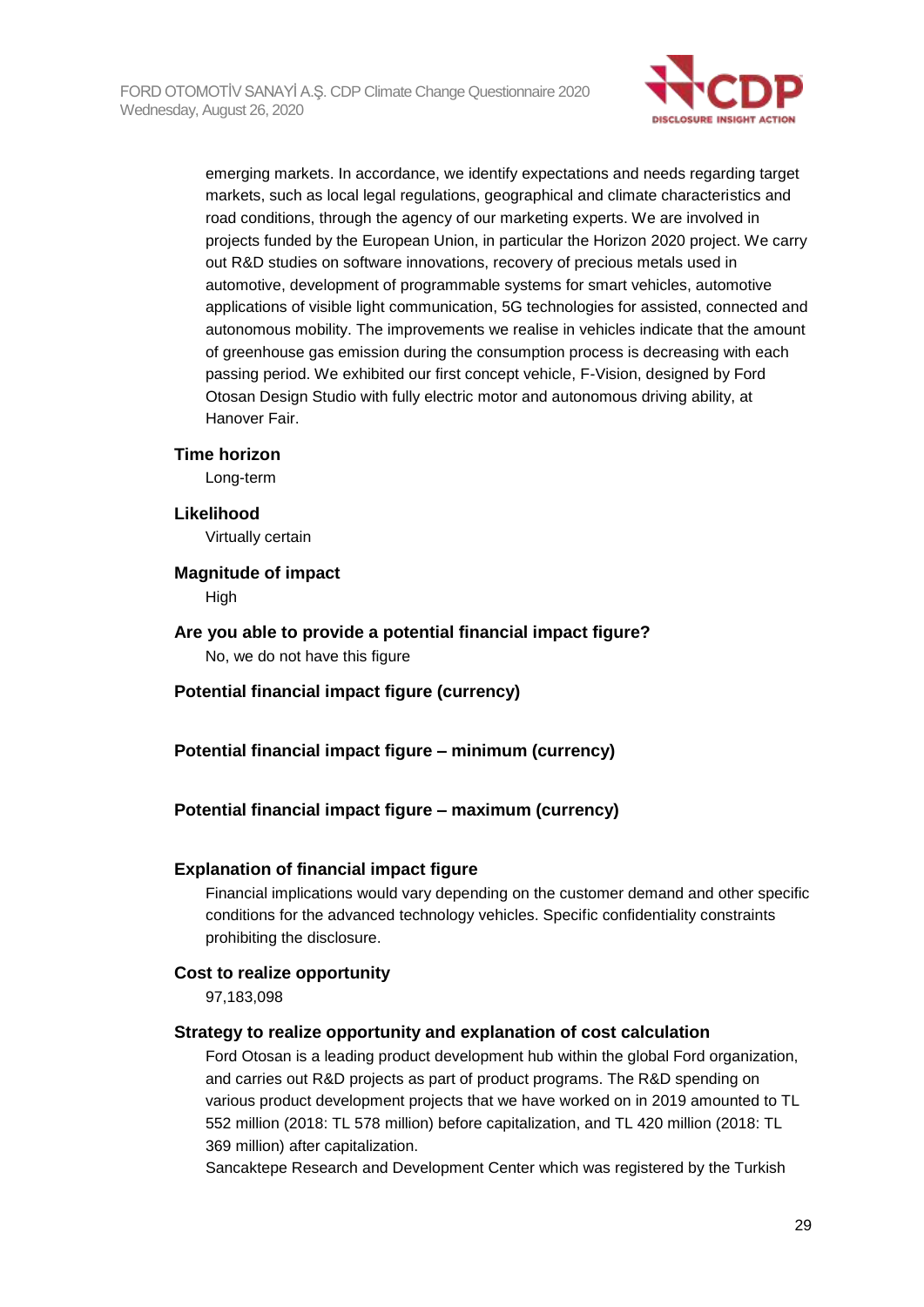

Ministry of Science, Industry and Technology as an R&D center, is the largest R&D center of the Turkish Automotive Industry with an indoor area of 38,000 m2 and home to many firsts in Turkey. Virtual Reality (CAVE) Laboratory and Embedded Systems and Software Development (HIL) Laboratory are some of our opportunities that will enable the development of advanced technologies. Thanks to the facilities offered by Sancaktepe R&D Center, Ford Otosan acquired the quality of being the only company capable of designing a whole vehicle from scratch including its engine, internal and external visual design in the Turkish automotive industry. In light of the Koç Innovation Program, we have begun restructuring all our processes in line with a perspective that centralizes innovation and digitization. We are also moving ahead in digital transformation, which is one of our main areas of innovation. Our digital transformation program continues with 17 projects in areas from customer trips to products, from the supply chain to manufacturing, from employees to product development, incorporating the training we provide for our employees. We were honored to be recognized as the "Private Company with the Highest R&D Spending" in Turkish time's survey on "R&D 250, Turkey's Top 250 Companies with Highest R&D Expenditures.

#### **Comment**

Investments amounted to TL 1,053 million including R&D spending for new projects and activated product development costs as part of the typical activities undertaken every year. Ford Otosan is the 13th most valuable company on BIST with a market cap of \$4.2 billion.

#### **Identifier**

Opp2

#### **Where in the value chain does the opportunity occur?**

Upstream

#### **Opportunity type**

Products and services

#### **Primary climate-related opportunity driver**

Development of climate adaptation, resilience and insurance risk solutions

#### **Primary potential financial impact**

Reduced indirect (operating) costs

#### **Company-specific description**

For automotive manufacturers, the prerequisite for business continuity, quality, efficiency and customer satisfaction is the existence of a developed value chain. Our suppliers and dealers play an important role in our large value chain. Safety and reliability of our products are the fundamental priorities for us, in changing climate conditions. We first ensure the compliance of our vehicle designs with all the legal regulations of the markets where they are used. Ford Vehicle Safety Design Guideline Principles and Safety Standards have been developed across the industry. The Supplier Identification and Evaluation Questionnaires were prepared and send to suppliers for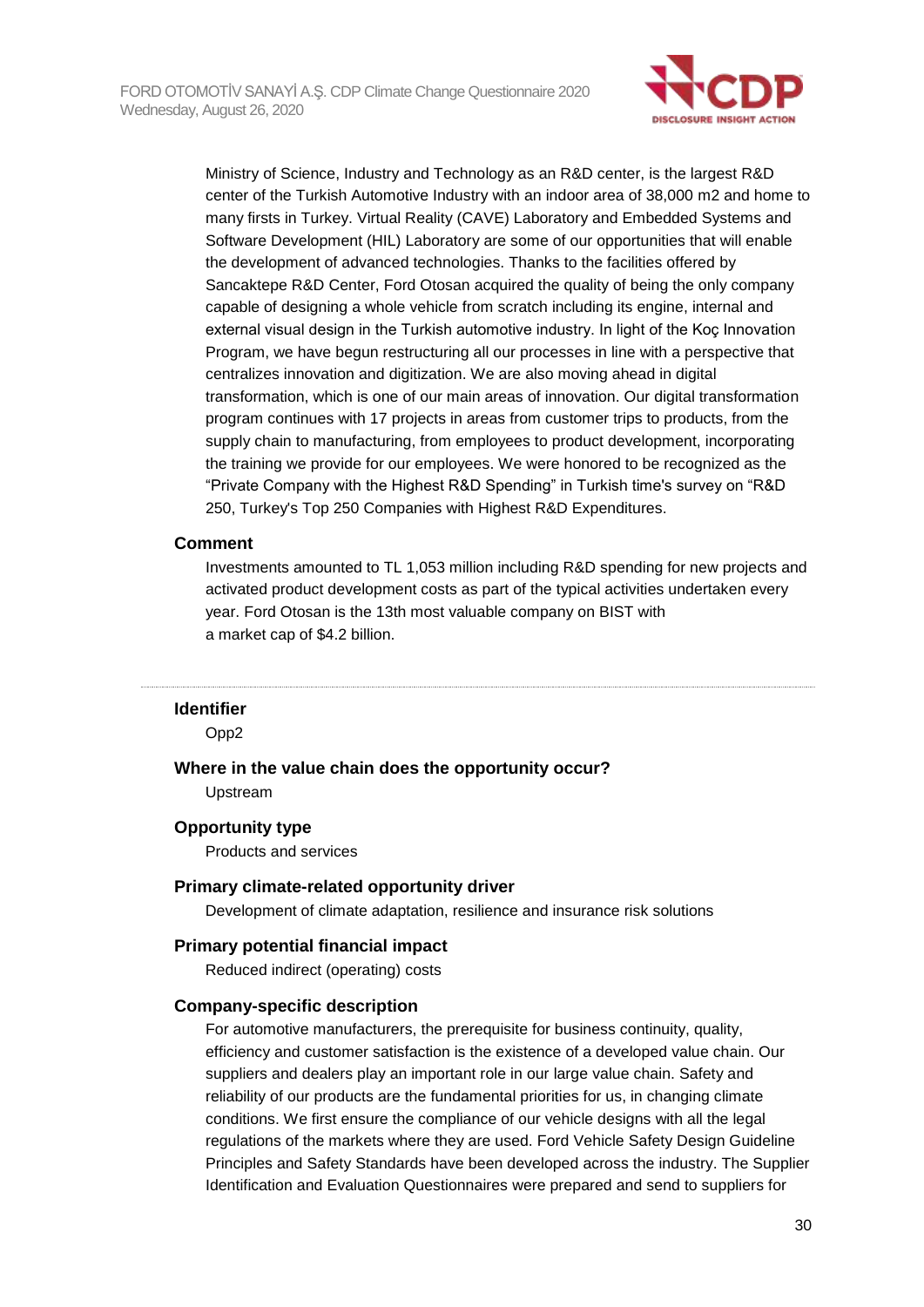

the purpose to collect data about their environmental management system, including climate related answers. Top management made a decision that this procedure will periodically be used covering all Ford Otosan Suppliers.

We contribute to the development of our suppliers with five different audits and field visits. In 2019, Manufacturing Site Assessment (MSA) audits were performed on 110 of our vehicle parts suppliers.

• Q1 audits: We carry out our main audits through the Q1 - Number One in Quality certification system.

• Capacity audits: We carry out audits within the scope of Ford Motor Company global capacity audits.

• Production issues: We conduct field visits to resolve any problems and challenges suppliers face during production.

• Performance development: We work on auditing and performance development based on certain criteria by identifying suppliers that are open to improvement through Ford Motor Company global system.

• Risk management: We take actions to prevent possible risks in areas such as natural disasters, fire and union-related

risks by visiting suppliers.

#### **Time horizon**

Short-term

**Likelihood**

Very likely

#### **Magnitude of impact**

**High** 

#### **Are you able to provide a potential financial impact figure?**

No, we do not have this figure

#### **Potential financial impact figure (currency)**

**Potential financial impact figure – minimum (currency)**

#### **Potential financial impact figure – maximum (currency)**

#### **Explanation of financial impact figure**

Our expectation is "sales volume increase in the future" For the time being it is difficult to estimate financial implications based only on climate change issue.

#### **Cost to realize opportunity**

 $\Omega$ 

#### **Strategy to realize opportunity and explanation of cost calculation**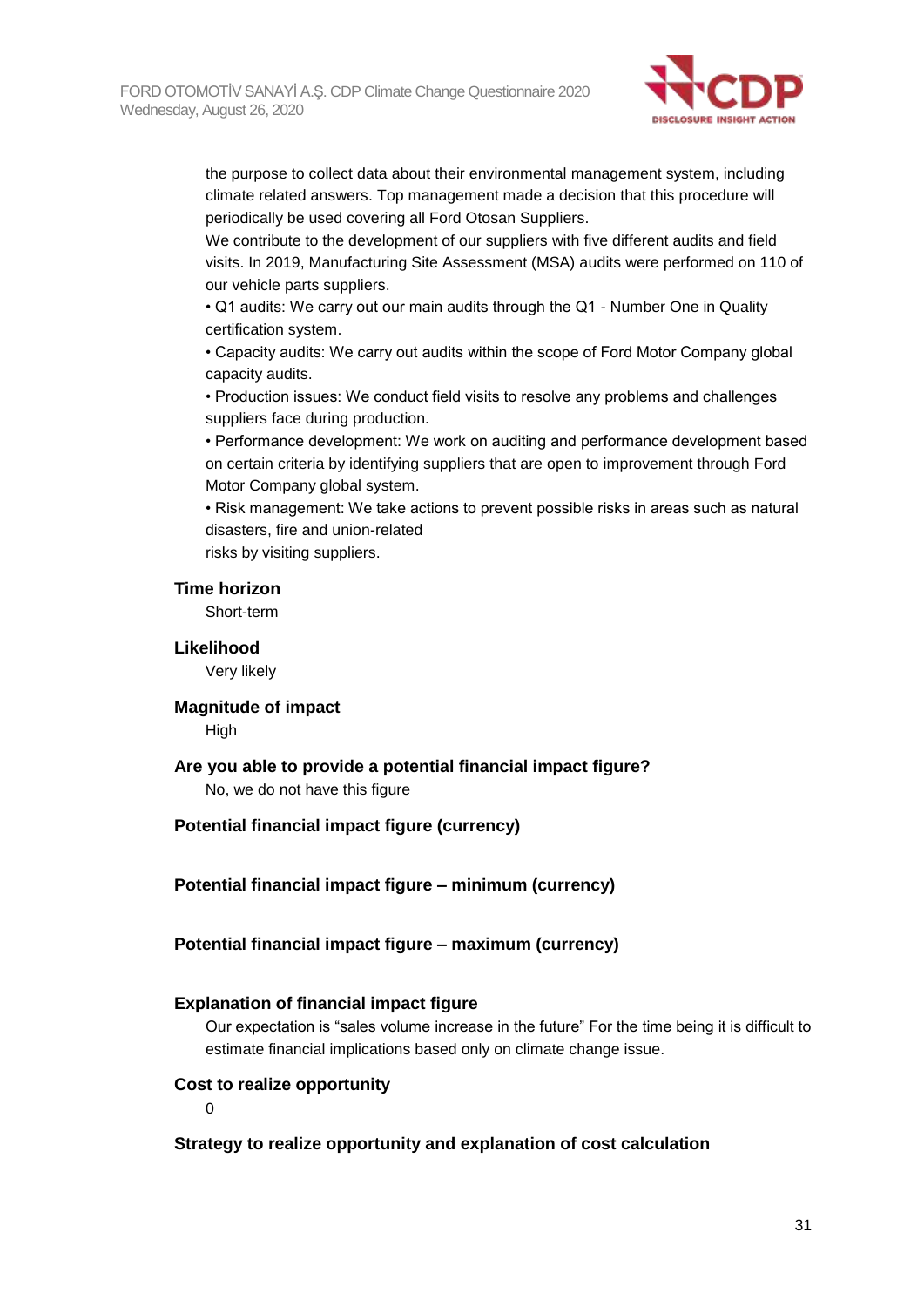

We work to disseminate our sustainability understanding throughout our supply chain. We encourage our suppliers to develop systems and practices in primary sustainability fields such as quality, efficiency, human rights, working environment and environmental performance. We include these expectations in our purchasing agreements and ensure their active monitoring. All our supply chain processes are managed and over sighted by Purchasing Assistant General Management and Material Planning and Logistics Assistant General Management units. Processes are carried out within a model based on strategic objectives at the level of responsible directors reporting to these units. Obtained performance results are reported to executive management. We can also differentiate our products by conducting the supplier certification practice that involves training and auditing activities, in order for sustainability issues to be adopted by our dealers and suppliers. In this way, we are implementing the Q1 quality management system certification implemented by Ford Motor Company worldwide.

#### **Comment**

The cost is embedded into the procurement department's activity costs.

#### **Identifier**

Opp3

#### **Where in the value chain does the opportunity occur?** Downstream

#### **Opportunity type**

Products and services

#### **Primary climate-related opportunity driver**

Development and/or expansion of low emission goods and services

#### **Primary potential financial impact**

Increased revenues through access to new and emerging markets

#### **Company-specific description**

Ford Otosan, the largest commercial vehicle production hub of Ford in Europe, manufactured 369,027 vehicles in 2019. We achieved a capacity utilization rate of 93% in the Golcuk Plant and 81% overall. Ford Otosan accounted for 25% of Turkey's total vehicle production and 77% of commercial vehicle production.In the domestic market, Ford Otosan aims for profitability in passenger cars and profitable growth in commercial vehicles where it is a local manufacturer.

Ford Transit Custom Plug-in Hybrid, a first in its segment, was introduced in the last quarter and received 2020 International Van of the Year (IVOTY) award.Our expansion of Ford Trucks in Central and Eastern Europe was completed. Meanwhile, we started expanding in Western Europe, starting with Spain, Portugal and Italy, bringing our total to 43 international markets. Our international truck sales increased by 37% to 3,003 units while we captured our highest share in the domestic market in the last 25 years with 31.4%.

Ford Trucks' new tractor F-MAX, received"2019 International Truck of the Year" award,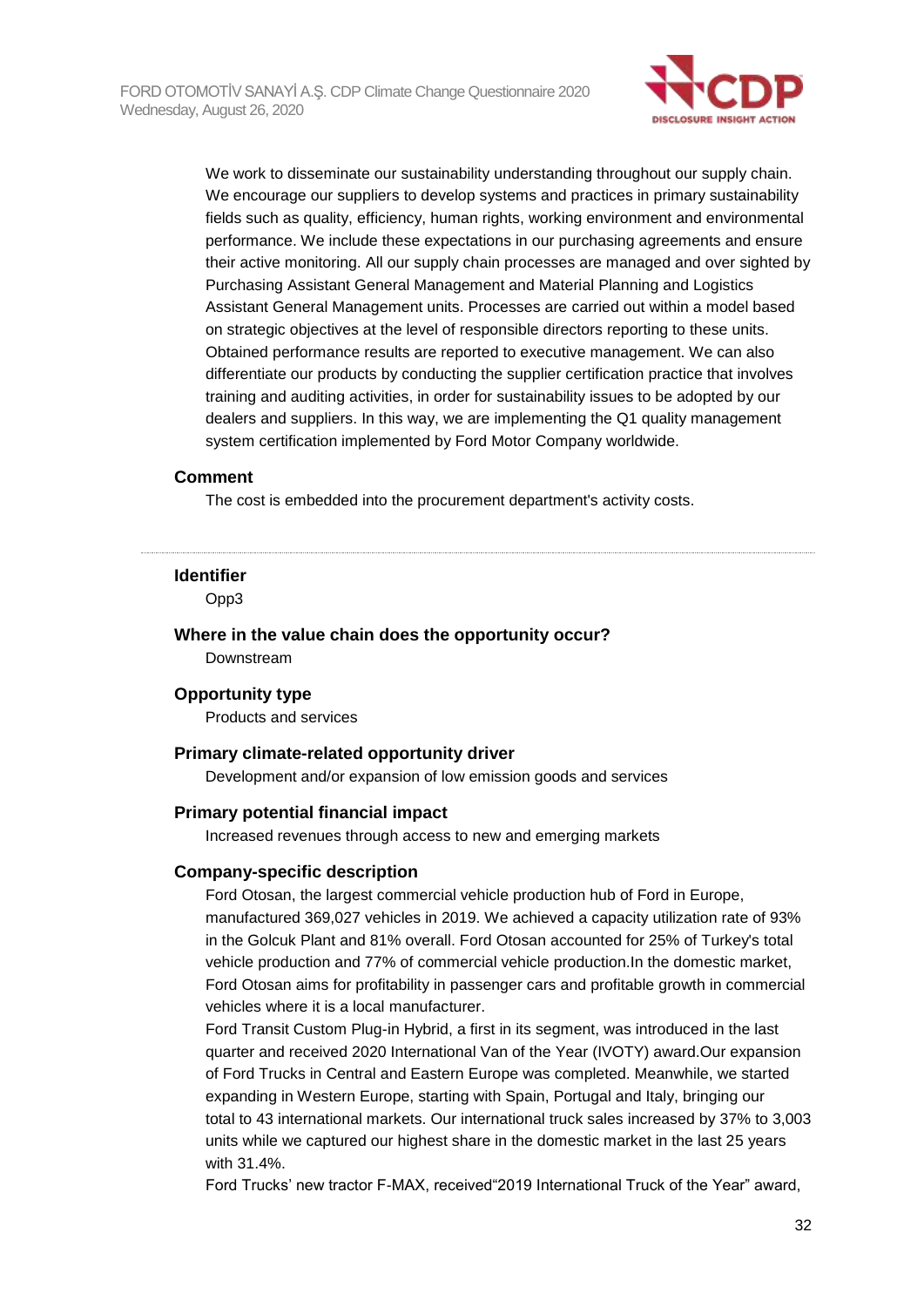

which was followed by more truck of the year awards in Russia, Austria and Slovakia.We have established Ford Otosan Netherlands BV to support our international expansion efforts for Ford Trucks.

Production and sales of our F-MAX truck started in 2018, continued in 2019 and as a result of the tests conducted under customer use conditions, a fuel consumption saving of 3.5% was achieved compared to our 1848 T model truck. The two most important components of this improvement are aerodynamic improvements and the introduction of predictive cruise control (PCCM). It is possible to achieve up to 5% fuel consumption under different conditions with the cruise control system. In 2019 we developed the joint R&D venture with AVL, company that develops autonomous convoy-platooning technologies. In this context, we aim to contribute to the reduction of fuel consumption and carbon emissions from 8% to 15%, and the improvement of driving safety in heavy commercial vehicles for intercity transportation

#### **Time horizon**

Short-term

#### **Likelihood**

Virtually certain

#### **Magnitude of impact**

**High** 

# **Are you able to provide a potential financial impact figure?**

No, we do not have this figure

#### **Potential financial impact figure (currency)**

### **Potential financial impact figure – minimum (currency)**

#### **Potential financial impact figure – maximum (currency)**

#### **Explanation of financial impact figure**

Our expectation is "sales volume increase in the long term" For the time being it is difficult to estimate financial implications based only on climate change issue.

#### **Cost to realize opportunity**

2,500,000

#### **Strategy to realize opportunity and explanation of cost calculation**

Following the technological transformation in the automotive industry, and in addition to traditional automotive products and services, advanced R&D studies are carried out in the areas of carbon dioxide emissions reduction, connected vehicles, autonomous vehicles, electric vehicles and electrification, and light vehicle technologies. Investments in R&D infrastructure continue.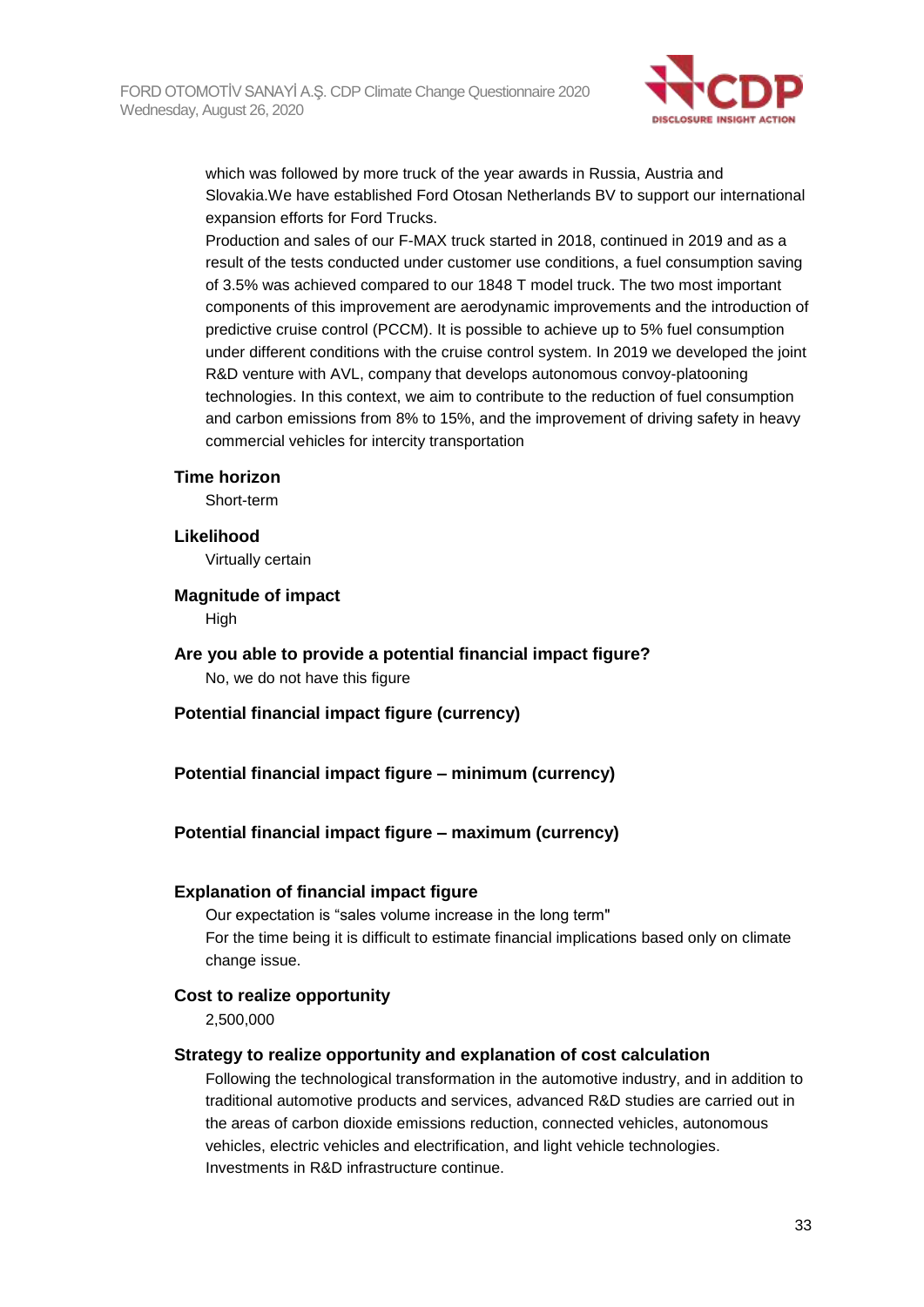

In 2019 we developed the joint R&D venture with AVL, company that develops autonomous convoy-platooning technologies. In this context, we aim to contribute to the reduction of fuel consumption and carbon emissions from 8% to 15%, and the improvement of driving safety in heavy commercial vehicles.

#### **Comment**

In Ford Trucks, the new F-Max truck, which was commissioned last year, cost the company a total of \$ 185 Million. (The share of 500 PS engine is 2.5 Million \$). Ford Trucks' new tractor F-MAX, received "2019 International Truck of the Year" award, which was followed by more truck of the year awards in Russia, Austria and Slovakia.

**Identifier**

Opp4

**Where in the value chain does the opportunity occur?**

Direct operations

**Opportunity type**

Products and services

#### **Primary climate-related opportunity driver**

Development of new products or services through R&D and innovation

#### **Primary potential financial impact**

Increased revenues resulting from increased production capacity

#### **Company-specific description**

Global Lighthouse Network consists of advanced manufacturers that are showing leadership in applying the technologies of the Fourth Industrial Revolution to drive operational and environmental impact. The Network brings together the most advanced factories in the world for a cross-company learning journey. They serve as beacons to guide others in overcoming challenges in upgrading systems and applying cutting-edge technologies such as artificial intelligence, big data analytics and 3D printing. Members of the Lighthouse Network share use-cases and insights through real and virtual factory visits, incubating new partnerships to accelerate technology adoption and dissemination in manufacturing, and transforming the business models by which they operate. Through the projects carried out since 2015, Ford Otosan's Gölcük Plant was named a Lighthouse Factory by the World Economic Forum (WEF) and added to the "Global Lighthouse Network" in 2019.

#### **Time horizon**

Long-term

#### **Likelihood**

Virtually certain

# **Magnitude of impact**

High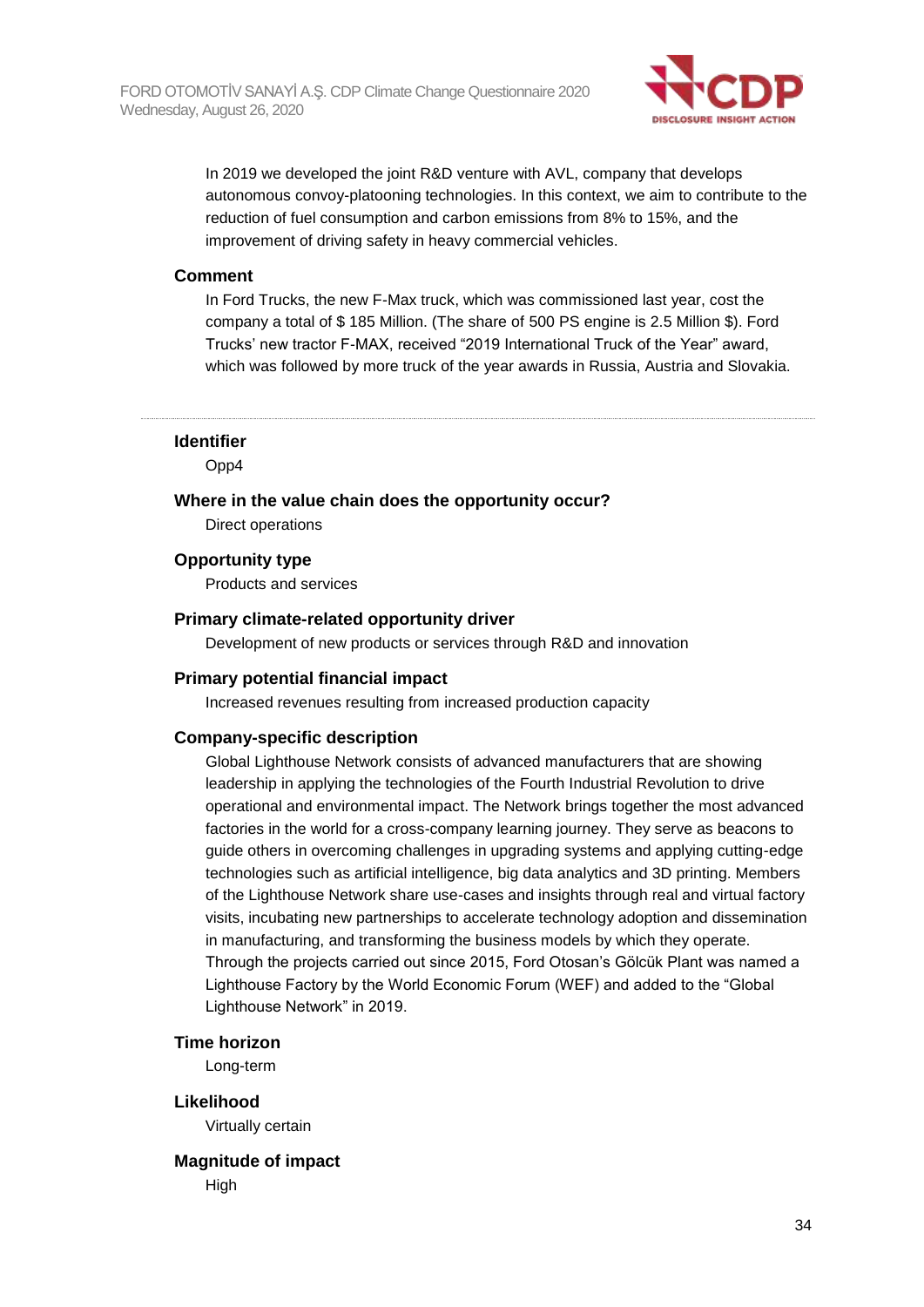

# **Are you able to provide a potential financial impact figure?** No, we do not have this figure

### **Potential financial impact figure (currency)**

**Potential financial impact figure – minimum (currency)**

## **Potential financial impact figure – maximum (currency)**

### **Explanation of financial impact figure**

Financial implications of this opportunity is in the evaluation phase.

This opportunity has the potential to increase our revenue in 10 years and will have an operation lifetime extending through 2030. In the long term, the benefits of this opportunity are:

6% increase in vehicle production capacity

47% decrease in die manufacturing time

31 % increase in die manufacturing capacity

45% improvement in employee engagement over 4- years

9 % decline in robot breakdowns with Robot Analytics Systems

\$100 K savings with predictive maintenance system

1.7% decrease in electricity consumption per vehicle

4.9% Reduction in spare parts consumption for machinery and equipment

1.3% kWh/vehicle reduction in compressor power consumption

## **Cost to realize opportunity**

#### **Strategy to realize opportunity and explanation of cost calculation**

In addition to the competition, 5 years of R&D was carried out within the scope of the transitional period.

Through the projects carried out since 2015, Ford Otosan's Gölcük Plant was named a Lighthouse Factory by the World Economic Forum (WEF) and added to the "Global Lighthouse Network"in 2019.

#### **Comment**

Ford Otosan Shares Are Traded In The Following Market And Included In The Following Indices:

BIST KOCAELI / BIST METAL PRODUCTS, MACH. / BIST 30 / BIST 100 / BIST 50 / BIST INDUSTRIALS / BIST STARS /BIST DIVIDEND / BIST DIVIDEND 25 / BIST SUSTAINABILITY INDEX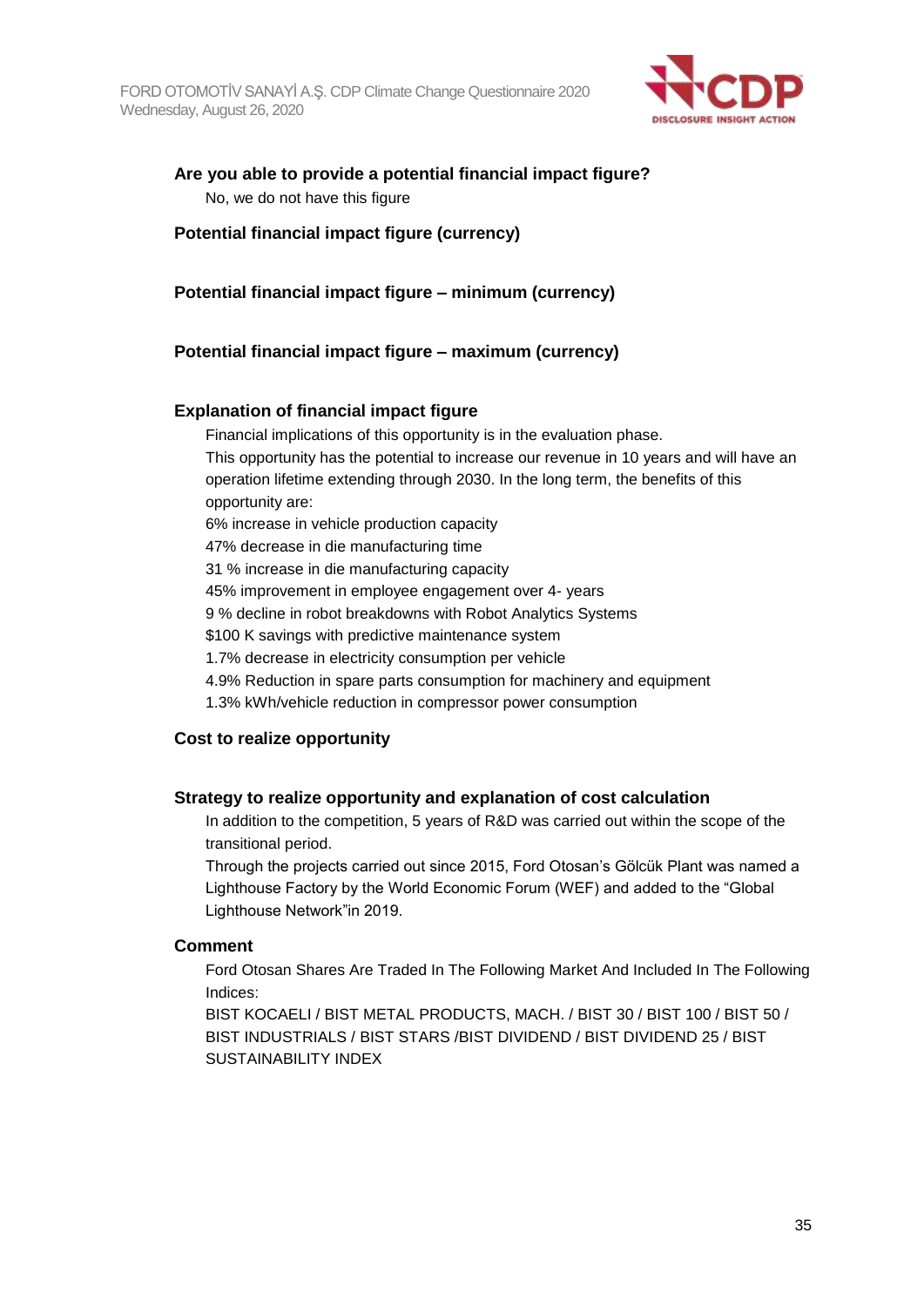

# **C3. Business Strategy**

# **C3.1**

# **(C3.1) Have climate-related risks and opportunities influenced your organization's strategy and/or financial planning?**

Yes

# **C3.1a**

## **(C3.1a) Does your organization use climate-related scenario analysis to inform its strategy?**

Yes, qualitative, but we plan to add quantitative in the next two years

# **C3.1b**

|  |  | (C3.1b) Provide details of your organization's use of climate-related scenario analysis. |  |  |
|--|--|------------------------------------------------------------------------------------------|--|--|
|  |  |                                                                                          |  |  |

| <b>Climate-related</b><br>scenarios and<br>models applied           | <b>Details</b>                                                                                                                                                                                                                                                                                                                                                                                                                                                                                                                                                                                                                                                                                                                                                                                                                                                                                                                                                                                                                                                                                                                                                                                                                                                                                                                                                                                                                                                                                                                                                                                                                                                                                                                                                                                                                                                                     |
|---------------------------------------------------------------------|------------------------------------------------------------------------------------------------------------------------------------------------------------------------------------------------------------------------------------------------------------------------------------------------------------------------------------------------------------------------------------------------------------------------------------------------------------------------------------------------------------------------------------------------------------------------------------------------------------------------------------------------------------------------------------------------------------------------------------------------------------------------------------------------------------------------------------------------------------------------------------------------------------------------------------------------------------------------------------------------------------------------------------------------------------------------------------------------------------------------------------------------------------------------------------------------------------------------------------------------------------------------------------------------------------------------------------------------------------------------------------------------------------------------------------------------------------------------------------------------------------------------------------------------------------------------------------------------------------------------------------------------------------------------------------------------------------------------------------------------------------------------------------------------------------------------------------------------------------------------------------|
| <b>RCP 4.5</b><br><b>IEA Sustainable</b><br>development<br>scenario | Ford Otosan is engaging with FMC the parent company's scenario base<br>analysis encouraging to take stronger action on climate change. Common<br>strategy and planning assessment tools, such as the Task Force on Climate-<br>related Financial Disclosures (TCFD) are used. We reviewed publicly available<br>climate scenarios. Because of the outcomes of Ministerial Studies on Turkey's<br>NDC are not accomplished we used physical (Fifth Assessment Report AR5,<br>RCP4.5 representing the IPCC's 2 degrees Celcius scenario) and transitional<br>(IEA SDS) scenarios in qualitative analysis.<br>In the qualitative analysis, the key considerations of assumptions were: Price of<br>key commodities/ products & LCA thinking, R&D, technology, subsidies for<br>fossil fuels, assumptions about CO2 price via trading scheme, energy demand<br>and mix,, temperature increase relative to CO2 increase. Business<br>Impacts/Effects are still in study phase for different areas such as earnings,<br>costs, revenues, assets, investments, timing etc. Our scope 1&2 absolute<br>emissions reduction target re-evaluated aligned with the projections. To help<br>reduce the GHG emissions associated with the use of our vehicles, we are<br>committed to make more efficient, lower-impact vehicles and technologies<br>accessible at scale such as weight reduction, advanced powertrain options,<br>electrical system improvements, new engine / transmission technologies by<br>evaluating the use of lower carbon fuels while promoting Eco- driving through<br>training, information and vehicle technology.<br>The review of the vehicle development plans to assess the alignment with the<br>goals to reduce CO2 emissions over the long term is our priority. The market<br>forces that are beyond our control, such as energy price fluctuations, changes |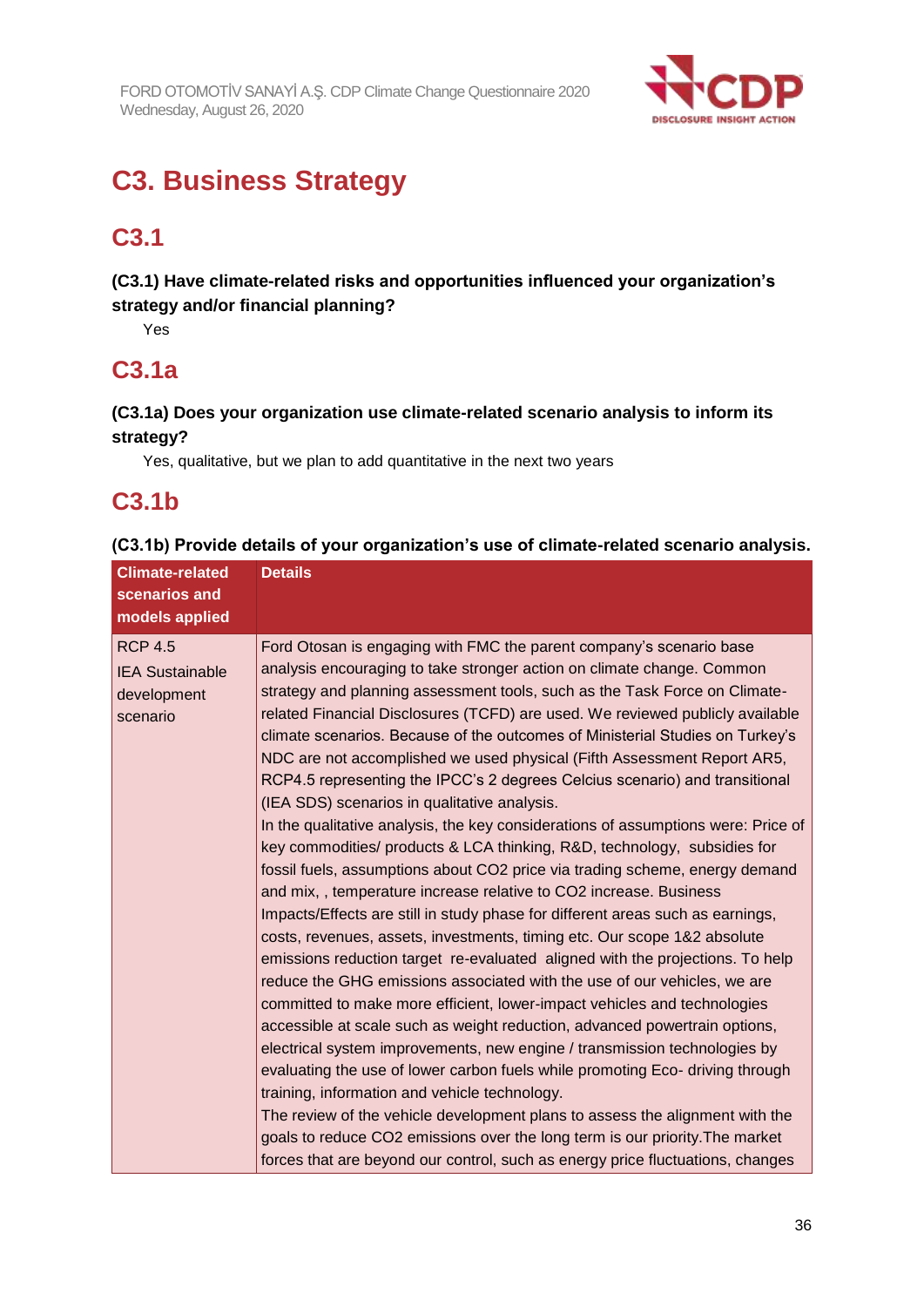

| in consumer demand and regulatory requirements vary every rolling year.              |
|--------------------------------------------------------------------------------------|
| Aligning with our parent company's business, Ford Otosan is investing in             |
| vehicle electrification and connectivity, which will facilitate long-term reductions |
| in CO2 emissions.                                                                    |
| At Ford Otosan, we reduce environmental impacts by contributing to the time          |
| and fuel savings of consumers with the smart applications we offer in various        |
| fields, especially in fleet management, and offer a safer travel option by           |
| minimizing human errors. Using the ConnecTruck application we offered in F-          |
| MAX in 2018 - the first connected heavy-duty commercial vehicle in Turkey -          |
| our customers can keep track of the information about their vehicles on their        |
| screens. With ConnecTruck, we also offer services such as map-supported              |
| speed control, remote diagnostics and software updates. We aim to provide            |
| customers with new services not only during sales and after sales, but               |
| throughout the life of the vehicle in accordance with digital developments. To do    |
| this, we launched the                                                                |
| My Ford Trucks mobile application for F-MAX owners. In 2019, the app was             |
| downloaded by more than 1,000 users. ConnecTruck and My Ford Trucks                  |
| applications started to meet with users this year in 12 countries in Europe. In      |
| 2020, we plan to offer the applications in the Middle East and Africa regions.       |

# **C3.1d**

# **(C3.1d) Describe where and how climate-related risks and opportunities have influenced your strategy.**

|                          | <b>Have climate-related</b><br>risks and<br>opportunities<br>influenced your<br>strategy in this area? | <b>Description of influence</b>                                                                                                                                                                                                                                                                                                                                                                                                                                                                                                                                                                                                                                                                                                                                                                                                                                                                                                                                                   |
|--------------------------|--------------------------------------------------------------------------------------------------------|-----------------------------------------------------------------------------------------------------------------------------------------------------------------------------------------------------------------------------------------------------------------------------------------------------------------------------------------------------------------------------------------------------------------------------------------------------------------------------------------------------------------------------------------------------------------------------------------------------------------------------------------------------------------------------------------------------------------------------------------------------------------------------------------------------------------------------------------------------------------------------------------------------------------------------------------------------------------------------------|
| Products and<br>services | Yes                                                                                                    | Current and emerging regulations and the adoption of Green<br>Deal aligning with the Paris Climate Agreement have<br>resulted in global product and service plans, with strong<br>investment in EV, digital transformation and innovation<br>works and smart city solutions along with the introduction of<br>Lean Transformation processes. Thanks to Lean<br>Transformation, we have the goal to reorganize our<br>resources to produce higher quality products in less time,<br>with higher qualified labor and by consuming less energy.<br>We maintain our position as the leading company while the<br>world and our sector are facing an intensely competitive<br>environment during the transition process. We achieve this<br>by adopting R&D and innovation as a work culture and by<br>focusing on developing the products and production<br>conditions of the future. We continue our progress toward<br>safe and fuel-efficient models with low emission levels that |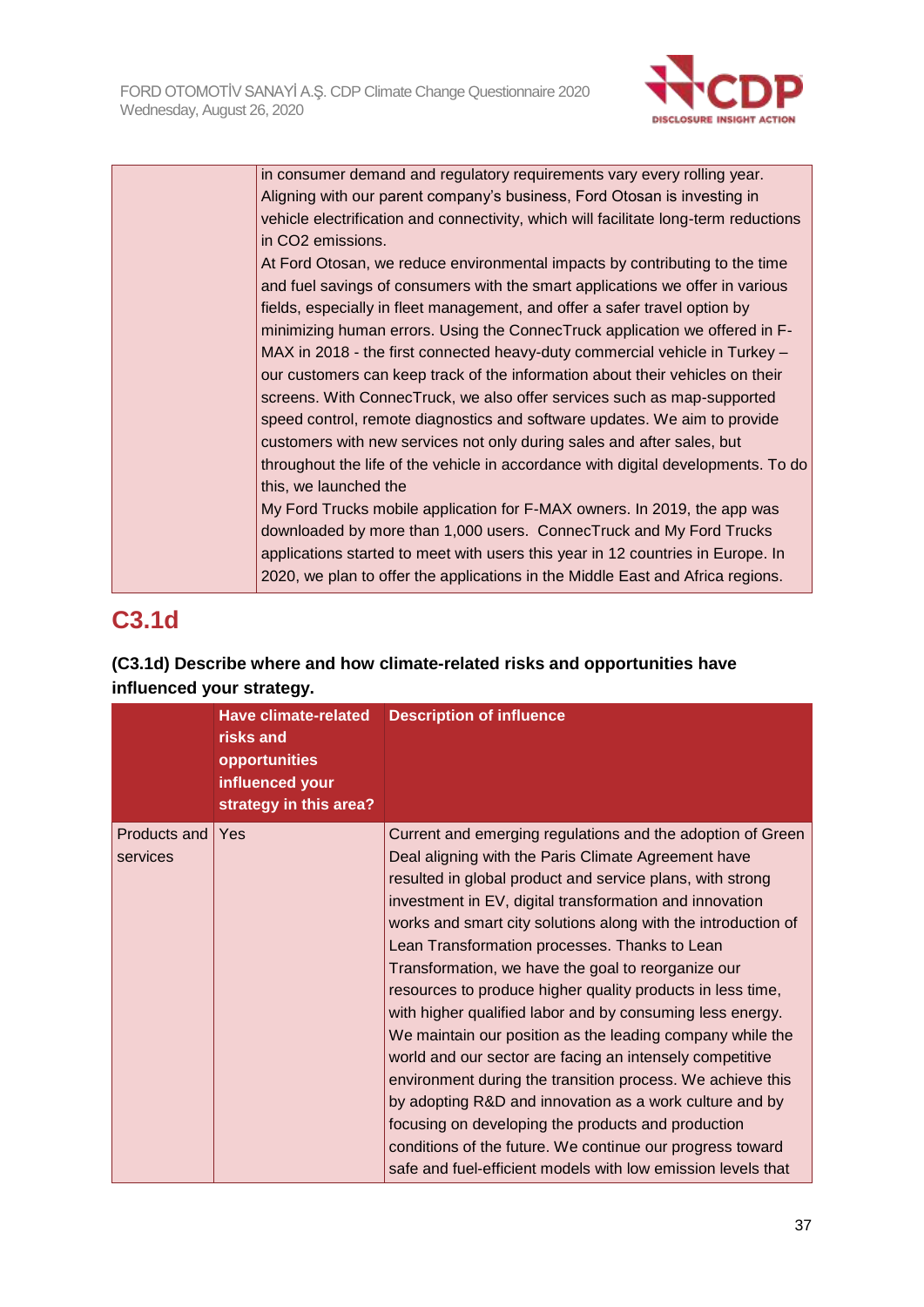

|                                       |     | would be needed in the smart cities of the future. This is an<br>opportunity for us to be a responsible producer for a globally<br>responsible consumption.<br>With the goal to become a company that does not only<br>manufacture vehicles, but also offer more extensive<br>transportation solution opportunities, we have included new<br>approaches to our business model which we are focused on<br>transformation together with our partner Ford Motor<br>Company.<br>Our new tow truck vehicle, F-MAX, which was developed<br>following five years of R&D researches, won the<br>International Truck of the Year Award in 2018. F-MAX is the<br>first connected heavy-duty vehicle of Ford with its Connect<br>Truck feature. Production and sales of our F-MAX truck<br>started in the previous year and as a result of the tests<br>conducted under customer use conditions, a fuel<br>consumption saving of 3.5% was achieved compared to our<br>1848 T model truck. It is possible to achieve up to 5% fuel<br>consumption under different conditions with the cruise<br>control system. Ford Trucks' new tractor F-MAX, received<br>"2019 International Truck of the Year" award, which was<br>followed by more truck of the year awards in Russia, Austria<br>and Slovakia.<br>This project has a high impact on our core business in the<br>mid-term period.<br>Besides, we have the goal to put into operation the first<br>transmission to be made in Turkey, developed by the<br>engineers of the R&D team, in 2020 in Ford Trucks vehicles. |
|---------------------------------------|-----|---------------------------------------------------------------------------------------------------------------------------------------------------------------------------------------------------------------------------------------------------------------------------------------------------------------------------------------------------------------------------------------------------------------------------------------------------------------------------------------------------------------------------------------------------------------------------------------------------------------------------------------------------------------------------------------------------------------------------------------------------------------------------------------------------------------------------------------------------------------------------------------------------------------------------------------------------------------------------------------------------------------------------------------------------------------------------------------------------------------------------------------------------------------------------------------------------------------------------------------------------------------------------------------------------------------------------------------------------------------------------------------------------------------------------------------------------------------------------------------------------------------------------------------------------------------|
| Supply chain<br>and/or value<br>chain | Yes | Acute or chronic physical risks can pose severe business<br>interruption on our supply chain. The magnitude of impact is<br>significant in areas where there are risks of floods, heat<br>waves and drought.<br>Our sector involves a long and complex supply chain. We<br>have various suppliers from whom we purchase various<br>parts, materials, services and raw materials. We are<br>committed to our approach of developing together with our<br>suppliers and we consider locality, sustainability and<br>digitization as focal points in our supply chain. We cooperate<br>with our suppliers to ensure efficiency, quality, and high<br>social, environmental and ethical standards. One of our<br>material issues in the supply chain is to create added value<br>through local supply- localization. More than half of the<br>materials we supply for our production come from local<br>suppliers. And 80% of these products come from suppliers<br>within the 100 km radius from us. By giving priority to local                                                                                                                                                                                                                                                                                                                                                                                                                                                                                                                                 |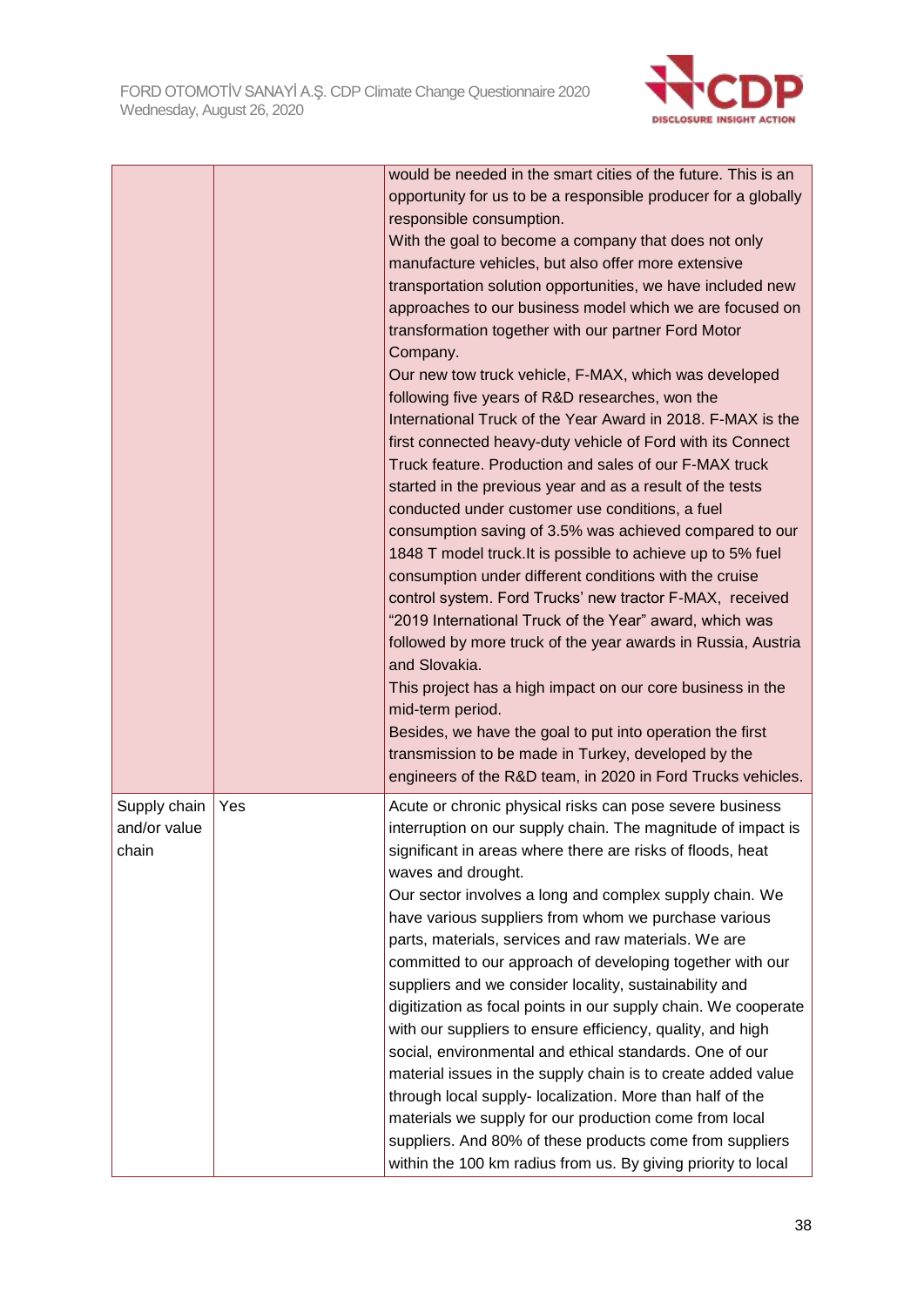

|               |     | products, we reduce environmental footprint, get cost                                                                  |
|---------------|-----|------------------------------------------------------------------------------------------------------------------------|
|               |     | advantage and support local development and                                                                            |
|               |     | socioeconomic development. We have the goal to maximize                                                                |
|               |     | our added value by increasing the rate of local products                                                               |
|               |     | throughout the value chain in the mid-term. In 2019, strategic                                                         |
|               |     | priorities were identified and set in line with the purchasing                                                         |
|               |     | strategy and vision. Transformation work commenced with                                                                |
|               |     | the vision of eliminating processes that do not align with the                                                         |
|               |     | priorities, where possible, and simplifying them with a lean                                                           |
|               |     | approach. We monitor the conformity of our suppliers to                                                                |
|               |     | standards in quality and operations through comprehensive                                                              |
|               |     | audits. We contribute to the development of our suppliers                                                              |
|               |     | through five different audits and field visits which have                                                              |
|               |     | always high impact on our core business                                                                                |
|               |     | Q1 Audits: We perform main audits over Q1 - Number 1 in<br>Quality certification system.                               |
|               |     | Capacity Audits: We perform audits as part of Ford Motor                                                               |
|               |     | Company global capacity controls.                                                                                      |
|               |     | Production Problems: We organize field visits to resolve                                                               |
|               |     | problems and challenges faced by the suppliers during the                                                              |
|               |     | production process.                                                                                                    |
|               |     | Performance Improvement: We identify suppliers that are                                                                |
|               |     | open to improvement over Ford Motor Company's global                                                                   |
|               |     | system and we work on auditing and performance                                                                         |
|               |     | improvement over certain criteria.                                                                                     |
|               |     | Risk Management: We plan supplier visits for natural                                                                   |
|               |     | disasters, fires and syndicate related risks and take actions                                                          |
|               |     | to prevent probable risks.                                                                                             |
| Investment in | Yes | One of the factors that determine the competitive power of                                                             |
| R&D           |     | today's companies is innovation competency. We consider                                                                |
|               |     | R&D and innovation as the keys to resolve environmental                                                                |
|               |     | and social issues and offer solutions that are in line with the                                                        |
|               |     | global trends. We would like to contribute to transportation                                                           |
|               |     | ecosystem through the technologies and smart vehicles we                                                               |
|               |     | develop to make it more efficient, cleaner and more reliable.                                                          |
|               |     | We also have R&D works in many other fields such as fuel                                                               |
|               |     | optimization and reduction of carbon emissions, and                                                                    |
|               |     | connected, autonomous and electric vehicles. We cooperate                                                              |
|               |     | as part of these works. We are project partners in projects<br>that are funded by European Union, such as Horizon 2020 |
|               |     | project. Among our R&D studies, there are software                                                                     |
|               |     | innovations, recycling of valuable metals used in automotive,                                                          |
|               |     | development of programmable systems for smart vehicles,                                                                |
|               |     | automotive applications of visible light telecommunication,                                                            |
|               |     | and 5G technologies for interactive, connected and                                                                     |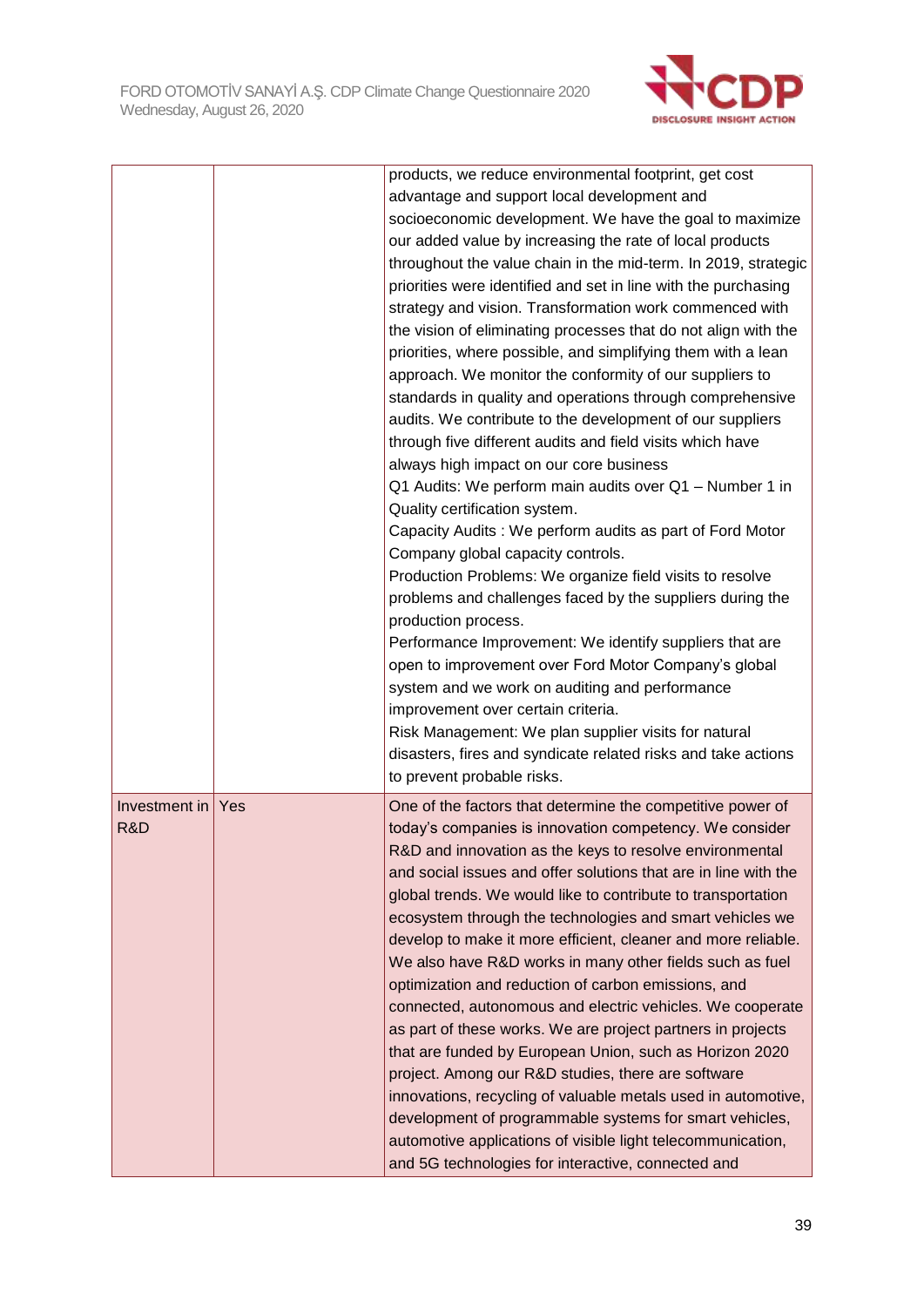

|            |     | autonomous mobility.                                              |
|------------|-----|-------------------------------------------------------------------|
|            |     | Our "BX 726 Composite Multi-functional Spare Tire Housing"        |
|            |     | project won the Global Innovation Award in 2018 Ford              |
|            |     | Global VCSE Innovation Awards. And as a fully domestic            |
|            |     | project, our "Exhaust Emission Systems' Modelling" work           |
|            |     | was honored with the "Chief Award" in the branch of               |
|            |     | Computer Aided Engineering (CAE) by leaving behind over           |
|            |     | 100 projects from 4 continents.                                   |
|            |     | The investment in R&D will have always high impact on our         |
|            |     | core business, but it is certain that the highest impact can be   |
|            |     | seen in the medium term, in the context of profitable growth      |
|            |     | and responsible producer.                                         |
|            |     | Ford Otosan is a leading product development hub within the       |
|            |     | global Ford organization, and carries out R&D projects as         |
|            |     | part of product programs. The R&D spending on various             |
|            |     | product development projects that we have worked on in            |
|            |     | 2019 amounted to TL 552 million (2018: TL 578 million)            |
|            |     | before capitalization, and TL 420 million (2018: TL 369           |
|            |     | million) after capitalization.                                    |
| Operations | Yes | We continuously follow up our performance in order to             |
|            |     | effectively manage our environmental impacts. For an              |
|            |     | efficient environment and energy management, we do not            |
|            |     | limit ourselves to the in-house policies and practices, and we    |
|            |     | carry out all our activities in compliance with the international |
|            |     | standards. We manage all our products and services as part        |
|            |     | of ISO 14001:2015 Environment Management System and               |
|            |     | ISO 50001 Energy Management System. Also, to manage               |
|            |     | our indirect environmental impacts, we require our suppliers      |
|            |     | to have ISO 14001:2015 Environment Management System              |
|            |     | certificate as a prerequisite of working together. We do not      |
|            |     | limit audits with yearly controls of ISO certificates, but we     |
|            |     | support the management of these processes with cross              |
|            |     | checks within the company. Energy efficiency and reduction        |
|            |     | of greenhouse gas emissions support our competitive               |
|            |     | capacity with cost advantage they provide. For this reason,       |
|            |     | we regard energy efficiency as an area of continuous              |
|            |     | improvement and we carry out improved project activities in       |
|            |     | every process of our operations.                                  |
|            |     | The emission intensity is 0.56 ton CO2-e/vehicle in 2019.         |
|            |     | For the year 2021 it is targeted as 0.52 ton CO2-e /vehicle.      |
|            |     | Activities on reaching the targets have continued during the      |
|            |     | reporting period. Third party assurance will be carried out       |
|            |     | within the scope of the new version of 14064-1: 2018 next         |
|            |     | year, and the scope will be redefined and expanded.               |
|            |     | Therefore, base year evaluation will be made and targets will     |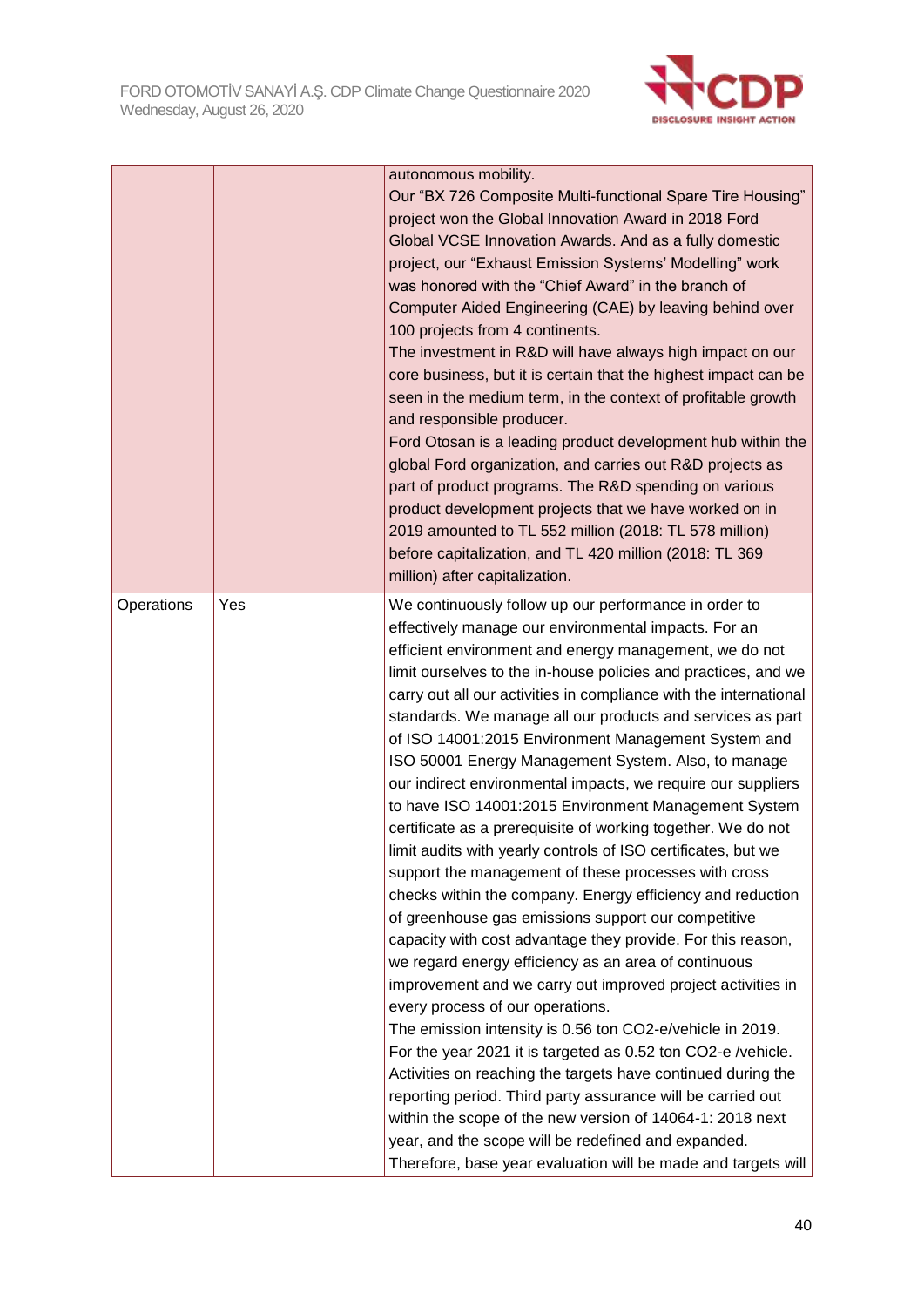

| be calculated according to the new version.                |
|------------------------------------------------------------|
| Following the adoption of Fourth Industrial Revolution and |
| advanced manufacturing technologies through the projects   |
| carried out since 2015, Ford Otosan's Golcuk Plant was     |
| named a Lighthouse Factory by the World Economic Forum     |
| (WEF) and added to the "Global Lighthouse Network".        |
| We have realized that the operations of the company could  |
| be impacted by energy prices. This risk is assessed by the |
| company by taking into account all related activities with |
| energy savings and potential possible optimization issues. |
| Other physical risks are assessed for our facilities and   |
| services. The insurance system is in place.                |
| This area could have a low impact on the companies'        |
| business strategy and planning, in the mid- term.          |
|                                                            |

# **C3.1e**

# **(C3.1e) Describe where and how climate-related risks and opportunities have influenced your financial planning.**

|                     | <b>Financial</b><br>planning<br>elements that<br>have been<br>influenced | <b>Description of influence</b>                                                                                                                                                                                                                                                                                                                                                                                                                                                                                                                                                                                                                                                                                                                                                                                                                                                                                                                                                                                                                                                                                                                                                                                                                                                                                                                                                                                                                                                 |
|---------------------|--------------------------------------------------------------------------|---------------------------------------------------------------------------------------------------------------------------------------------------------------------------------------------------------------------------------------------------------------------------------------------------------------------------------------------------------------------------------------------------------------------------------------------------------------------------------------------------------------------------------------------------------------------------------------------------------------------------------------------------------------------------------------------------------------------------------------------------------------------------------------------------------------------------------------------------------------------------------------------------------------------------------------------------------------------------------------------------------------------------------------------------------------------------------------------------------------------------------------------------------------------------------------------------------------------------------------------------------------------------------------------------------------------------------------------------------------------------------------------------------------------------------------------------------------------------------|
| Row<br>$\mathbf{1}$ | Revenues<br>Indirect costs<br><b>Assets</b><br>Liabilities               | Climate change poses an opportunity for Ford Otosan to develop low-<br>emission goods and services. This would certainly impact the projected<br>revenue in the long term. These opportunities have been factored into the<br>financial planning process, by related departments, and the Board makes<br>decisions on each driver.<br>Technologies that make human life easier have a direct impact on the<br>automotive sector as well as in all areas of the business world. By<br>focusing on opportunities in rapidly changing mobility, we develop<br>solutions to challenges such as increased urbanization and climate<br>change.<br>In the solution development phase, a broad spectrum of establishing<br>cooperation from the public to the private sector, with a working<br>environment that feeds entrepreneurship and innovation was performed.<br>All these efforts also contribute to the Sustainable Development Goals,<br>particularly in Industry, Innovation and Infrastructure, Sustainable Cities<br>and Living Areas and Partnerships for Goals. We consider reducing the<br>emissions of the vehicles we produce to combat climate change as one of<br>our responsibilities. Reducing vehicle emissions is also important in terms<br>of compliance with increasingly stringent regulations, exploiting<br>opportunities from climate change and maintaining competitiveness.<br>We invest in innovative technologies to contribute to fuel economy and |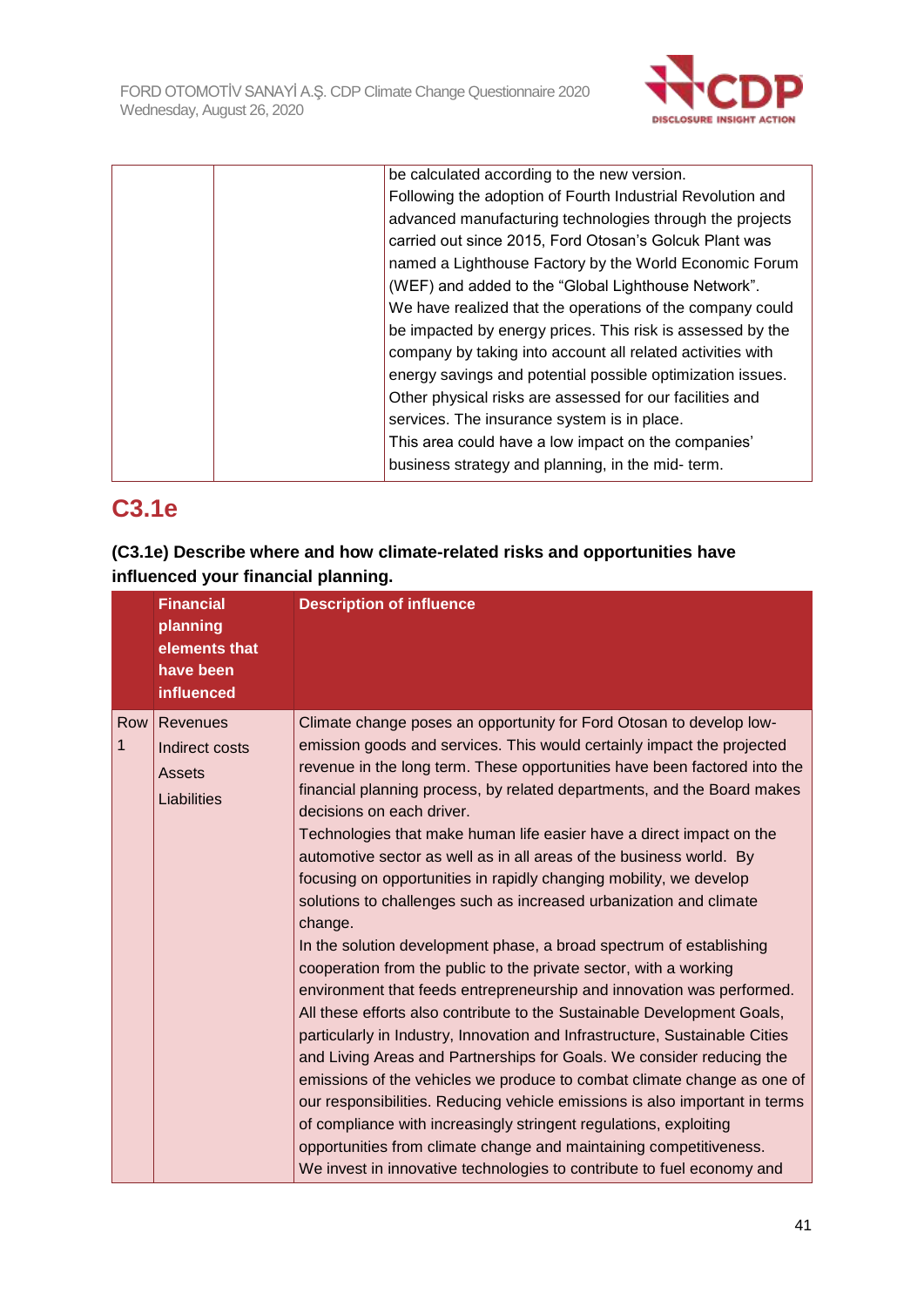

|  | reduce greenhouse gas emissions. We continue to develop and expand                                                                                 |
|--|----------------------------------------------------------------------------------------------------------------------------------------------------|
|  | the entire range of vehicles we offer to our customers, resulting in lower                                                                         |
|  | impact.                                                                                                                                            |
|  | Within this framework, we have achieved significant acceleration in the                                                                            |
|  | use of alternative fuel vehicles, electric vehicles, hybrid vehicles and                                                                           |
|  | related engines and transmission systems and lighter materials that cause                                                                          |
|  | lower emissions such as natural gas. At the same time, we contribute to                                                                            |
|  | our customers' fuel and time savings and emission reductions through                                                                               |
|  | smart applications we offer in areas such as fleet management. As of the                                                                           |
|  | end of 2019, we will also complete customer tests within the scope of the                                                                          |
|  | new projects which will have some possibility to influence our financial                                                                           |
|  | planning.                                                                                                                                          |
|  | Despite the 26% decrease in domestic sales, we have limited the                                                                                    |
|  | contraction in domestic revenues to 3% thanks to our sales strategy                                                                                |
|  | focused on high-margin products and our pricing discipline. Export volume                                                                          |
|  | increased by 2% annually to 334,455 units, and export revenues                                                                                     |
|  | increased by 22% annually to TL 33,375 million. Thus, our total sales                                                                              |
|  | revenues increased by 18% thanks to our strong export performance and                                                                              |
|  | reached to TL 39,209 million.                                                                                                                      |
|  | It was evaluated that climate change related operating costs have                                                                                  |
|  | factored our financial planning.                                                                                                                   |
|  | We have a wide range of ongoing works in order to reach our energy and                                                                             |
|  | GHG emission goals, from improving consumed energy source to various                                                                               |
|  | efficiency optimizations. We place importance on supplying the energy we                                                                           |
|  | consume from renewable energy sources. Thus, we raised our renewable                                                                               |
|  |                                                                                                                                                    |
|  | energy consumption from 89 GJ in 2017 to 2,368 GJ in 2018. We will<br>source approximately 864,000 GJ of energy - our annual electricity           |
|  |                                                                                                                                                    |
|  | consumption at our plants - from internationally certified renewable                                                                               |
|  | energy sources. For this project to be realized in 2020, the budget                                                                                |
|  | allocation is in place.                                                                                                                            |
|  | We implemented Solar wall in our plants at Gölcük and Sancaktepe. Solar<br>wall system enables heating the air by using sunlight that reach to the |
|  |                                                                                                                                                    |
|  | exterior of the building through sheet metal panels that cover the exterior                                                                        |
|  | of the building. We fulfilled some of our heating needs this way and thus<br>saved significant amount of energy along with financial savings. We   |
|  |                                                                                                                                                    |
|  | achieved a significant energy and financial saving by meeting some of                                                                              |
|  | the heating needs with solar energy. With the project, we received an                                                                              |
|  | award from the Republic of Turkey Ministry of Energy and Natural                                                                                   |
|  | Resources in the category of Increasing Energy Efficiency in Industry. We                                                                          |
|  | also installed seven wind turbines with a capacity of 500 W in Gölcük.                                                                             |
|  | The control of potential extreme and acute weather events in our sites is                                                                          |
|  | our first concern to ensure our business continuity. The deployment of                                                                             |
|  | specific protection systems and emergency response plan allow Ford                                                                                 |

Otosan to a reasonable insurance coverage eliminating big financial implication. It was evaluated that climate change related identified

physical risks have factored our financial planning, on asset management.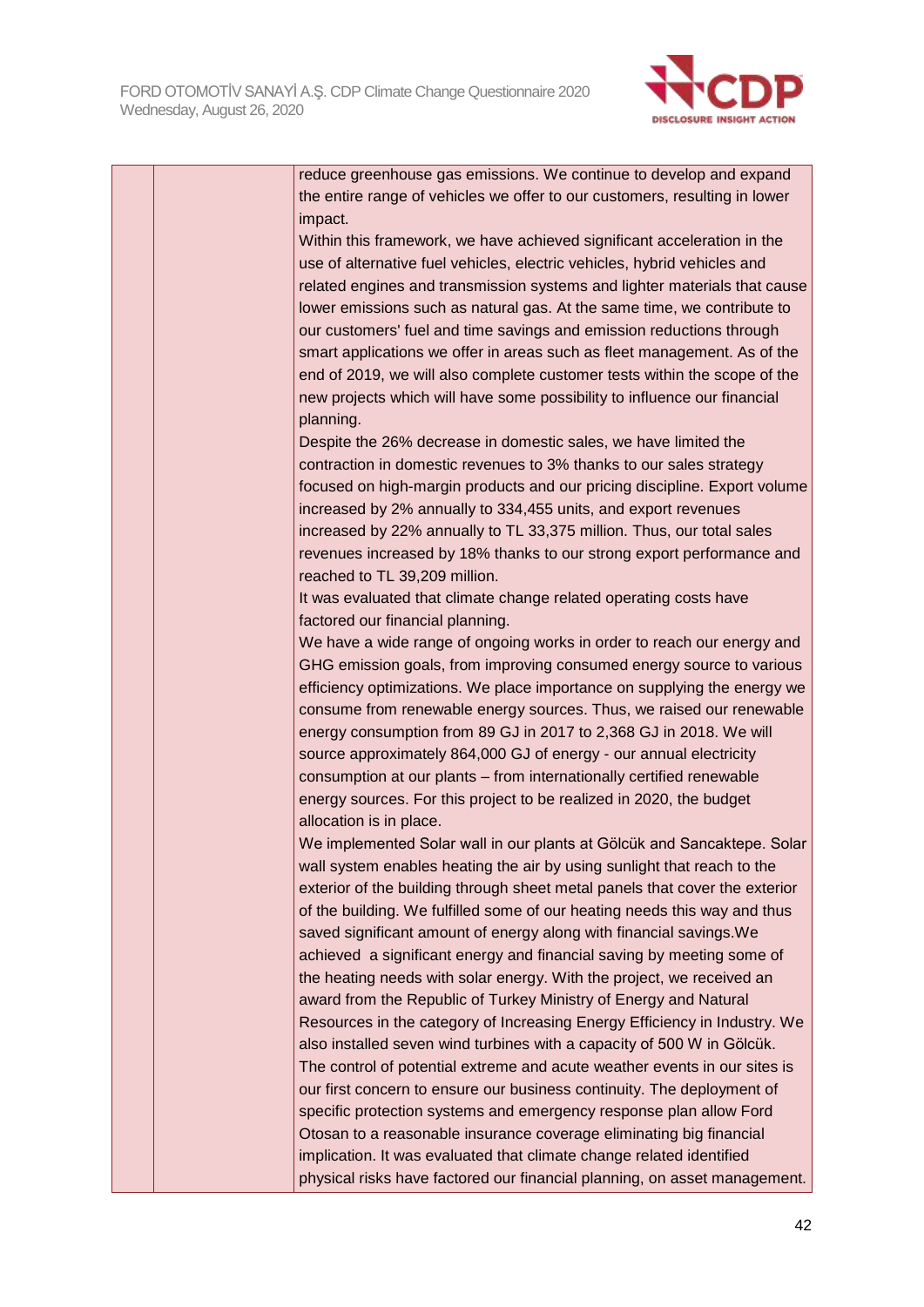

|  | The hail bomb project (soundproofing system) practice was realized as a     |
|--|-----------------------------------------------------------------------------|
|  | consequence of physical risk assessment made by Ford Otosan for the         |
|  | purpose to protect newly produced vehicles in Yeniköy Port in Kocaeli,      |
|  | against hailstorm.                                                          |
|  | After a long feasibility and optimization process with financial measures,  |
|  | installation of full protection system against hailstorm at Ford Otosan     |
|  | Yeniköy Port was achieved. In case of any financial necessity on this       |
|  | subject, the follow-up and information process are always in place;         |
|  | executions are accomplished after the board decision                        |
|  | It was evaluated that climate change related risks and opportunities have   |
|  | factored our financial planning process on the liabilities area.            |
|  | As Ford Otosan, our main goal is to conduct all our activities within the   |
|  | framework of all legal regulations to which we are subject, to be the best  |
|  | in quality, service and dealer relations, to create sustainable shareholder |
|  | value and to act in accordance with the highest ethical standards. Ford     |
|  | Otosan's main objectives in risk management are; to anticipate, manage,     |
|  | monitor potential risks in all areas and to prepare action plans in advance |
|  | in terms of risk and crisis management. Ford Otosan Board of Directors,     |
|  | Early Detection of Risk and the Management Committee, Audit                 |
|  | Committee and Senior Management are regularly informed about the            |
|  | risks.                                                                      |
|  | *We consider reducing the emissions of the vehicles we produce to           |
|  | combat climate change beyond our legal responsibilities.                    |
|  | Reducing vehicle emissions is also important in terms of adapting to        |
|  | increasingly stringent regulations, exploiting opportunities from climate   |
|  | change and maintaining competitiveness. We design our products to           |
|  | show performance beyond legal requirements in line with all related         |
|  | regulations and standards.                                                  |
|  | The vision of becoming carbon-neutral by 2050 in line with the European     |
|  | Union's Green Deal points out that the automotive industry should play a    |
|  | role in the transition to a low-carbon economy by accelerating the          |
|  | transformation.                                                             |
|  | We created Ford Otosan Impact Analyses within the scope of the Green        |
|  | Deal. In line with this target, including other action plans set out by the |
|  | Green Deal Commission, we aim to reduce our carbon emissions per            |
|  | vehicle by 50-55% in 2030 compared to 2009 and to specify our actions       |
|  | within the vision of becoming carbon-neutral by 2050.                       |
|  | The R&D spending on various product development projects that we have       |
|  | worked on in 2019 amounted to TL 552 million (2018: TL 578 million)         |
|  | before capitalization, and TL 420 million (2018: TL 369 million) after      |
|  | capitalization.                                                             |

# **C3.1f**

**(C3.1f) Provide any additional information on how climate-related risks and opportunities have influenced your strategy and financial planning (optional).**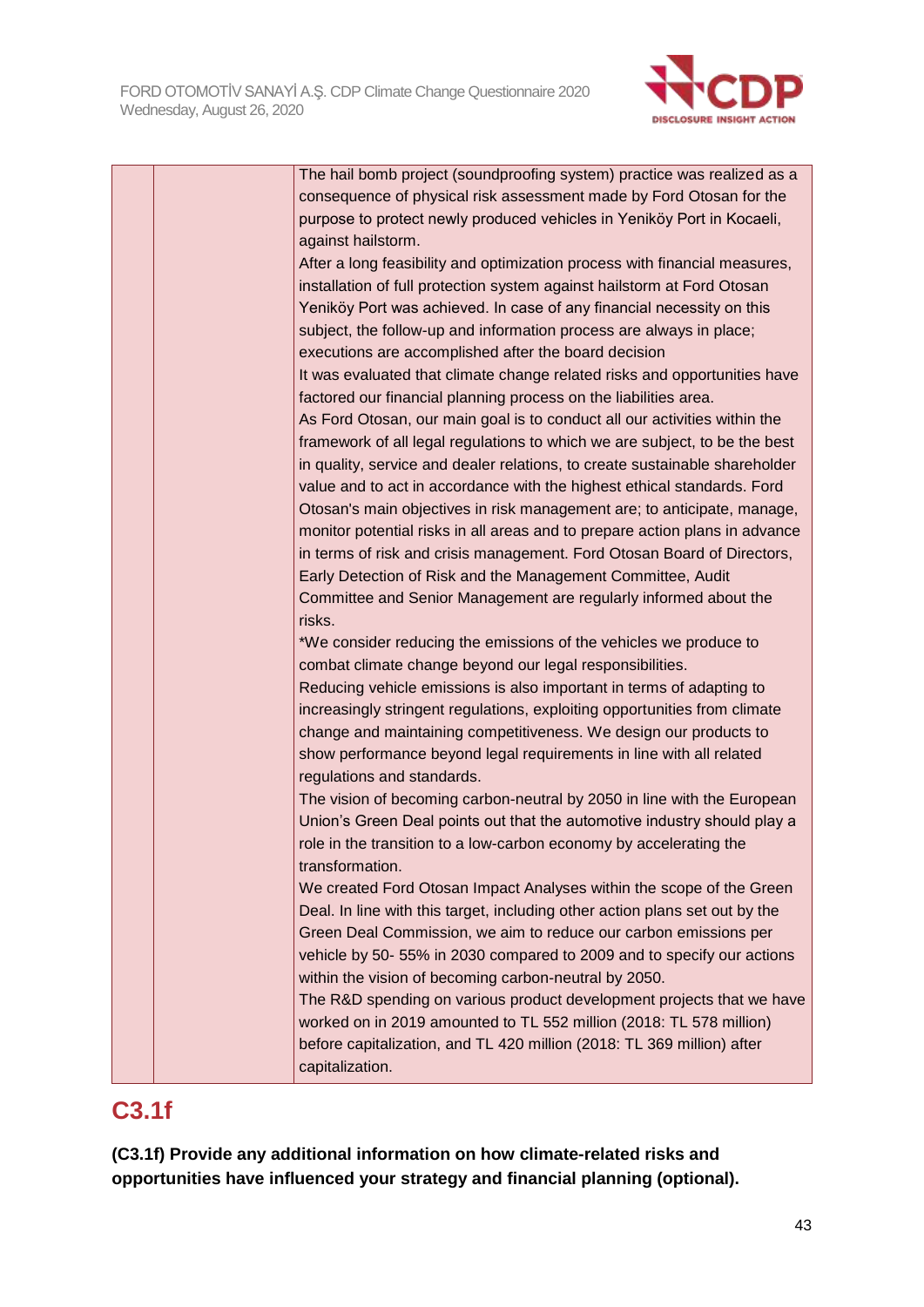

# **C4. Targets and performance**

# **C4.1**

**(C4.1) Did you have an emissions target that was active in the reporting year?** Both absolute and intensity targets

# **C4.1a**

# **(C4.1a) Provide details of your absolute emissions target(s) and progress made against those targets.**

**Target reference number** Abs 1 **Year target was set** 2015 **Target coverage** Site/facility **Scope(s) (or Scope 3 category)** Scope 1+2 (location-based) **Base year** 2015 **Covered emissions in base year (metric tons CO2e)** 4,406.54 **Covered emissions in base year as % of total base year emissions in selected Scope(s) (or Scope 3 category)** 2.19 **Target year** 2021 **Targeted reduction from base year (%)** 30.08 **Covered emissions in target year (metric tons CO2e) [auto-calculated]** 3,081.052768 **Covered emissions in reporting year (metric tons CO2e)** 3,226.41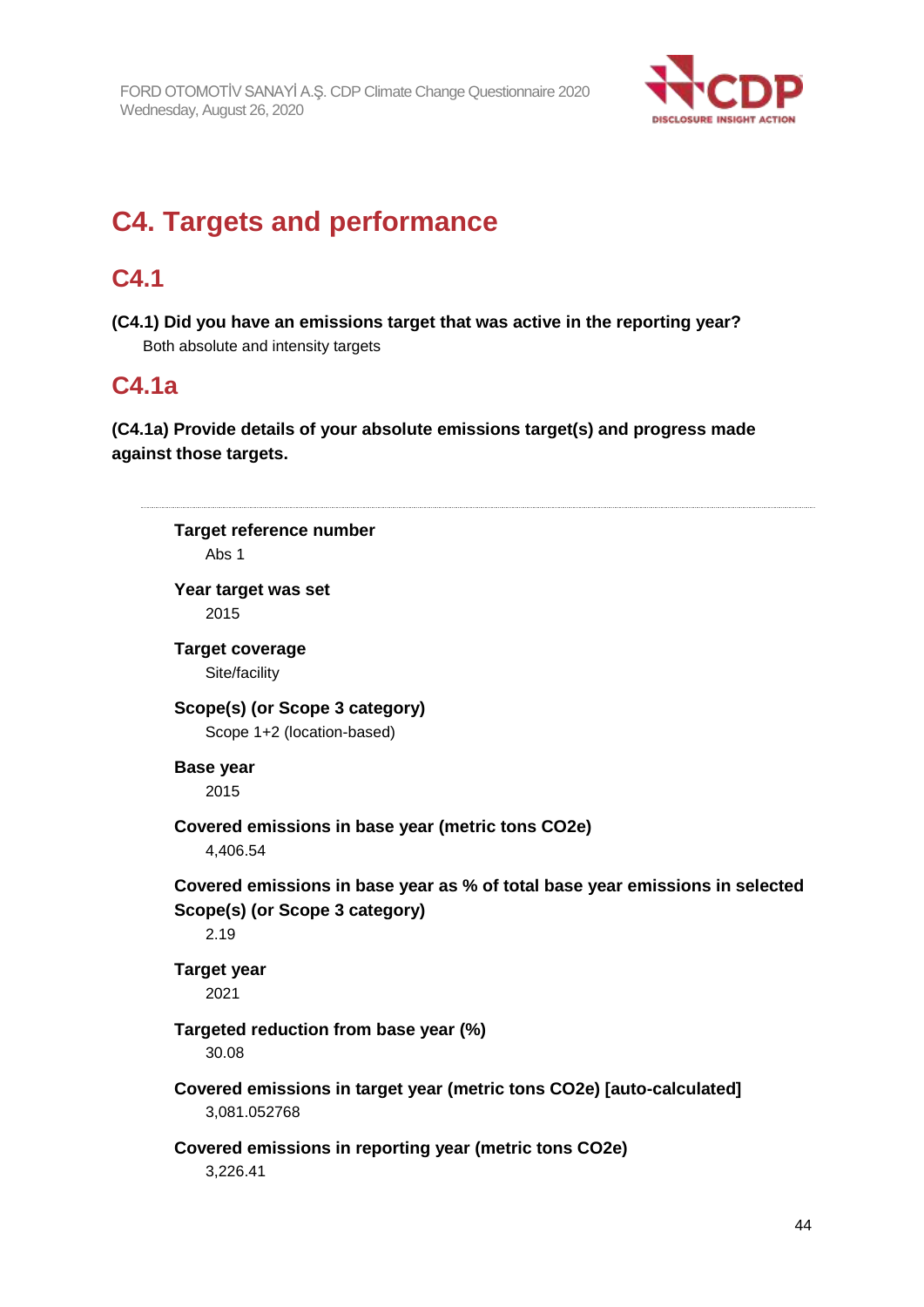

# **% of target achieved [auto-calculated]** 89.0336754296

#### **Target status in reporting year**

**Underway** 

#### **Is this a science-based target?**

No, but we are reporting another target that is science-based

#### **Please explain (including target coverage)**

This target is related to Sancaktepe R&D Center & Spare Parts Distribution Center that is located in İstanbul. Sancaktepe R&D Center & Spare Parts Distribution Center accounted for 2.19% of our company's total Scope 1+2 emissions in the base year. It is preferred to give an absolute target for these non-production facility. In the reporting year the realized reduction from the base year was 26.78%. Absolute emissions have been reduced through energy efficiency projects, such as green office operations that began in 2017. Within the scope of Green Office Project, practical environmental programme has been planned to decrease consumption of water, electricity and paper in the first year of project in Sancaktepe location. According to collaboration agreement with WWF – Turkey, In the context of green office activities focusing on renewable energy consumption, a reduction of 2.28% rolling target was set for Sancaktepe location on year basis and in the following years we will realize a cumulative reduction of 4.51% until the target year.

Ford Otomotiv Sanayi A.Ş. is a publicly traded company, where Ford Motor Company (41%) and Koç Holding A.Ş.(41%) have equal shares. All our emissions reduction targets are compatible with Ford Motor Company's targets which are considered as a science based target by Ford Motor Company but has not been approved as sciencebased by the Science Based Targets initiative.

For this target, we revised our targeted % reduction from base year figure from 6% to 30.08% by the previous year as a consequence of our ambition and challenge besides the effective reduction projects.

# **C4.1b**

**(C4.1b) Provide details of your emissions intensity target(s) and progress made against those target(s).**

**Target reference number** Int 1 **Year target was set** 2009 **Target coverage** Site/facility **Scope(s) (or Scope 3 category)**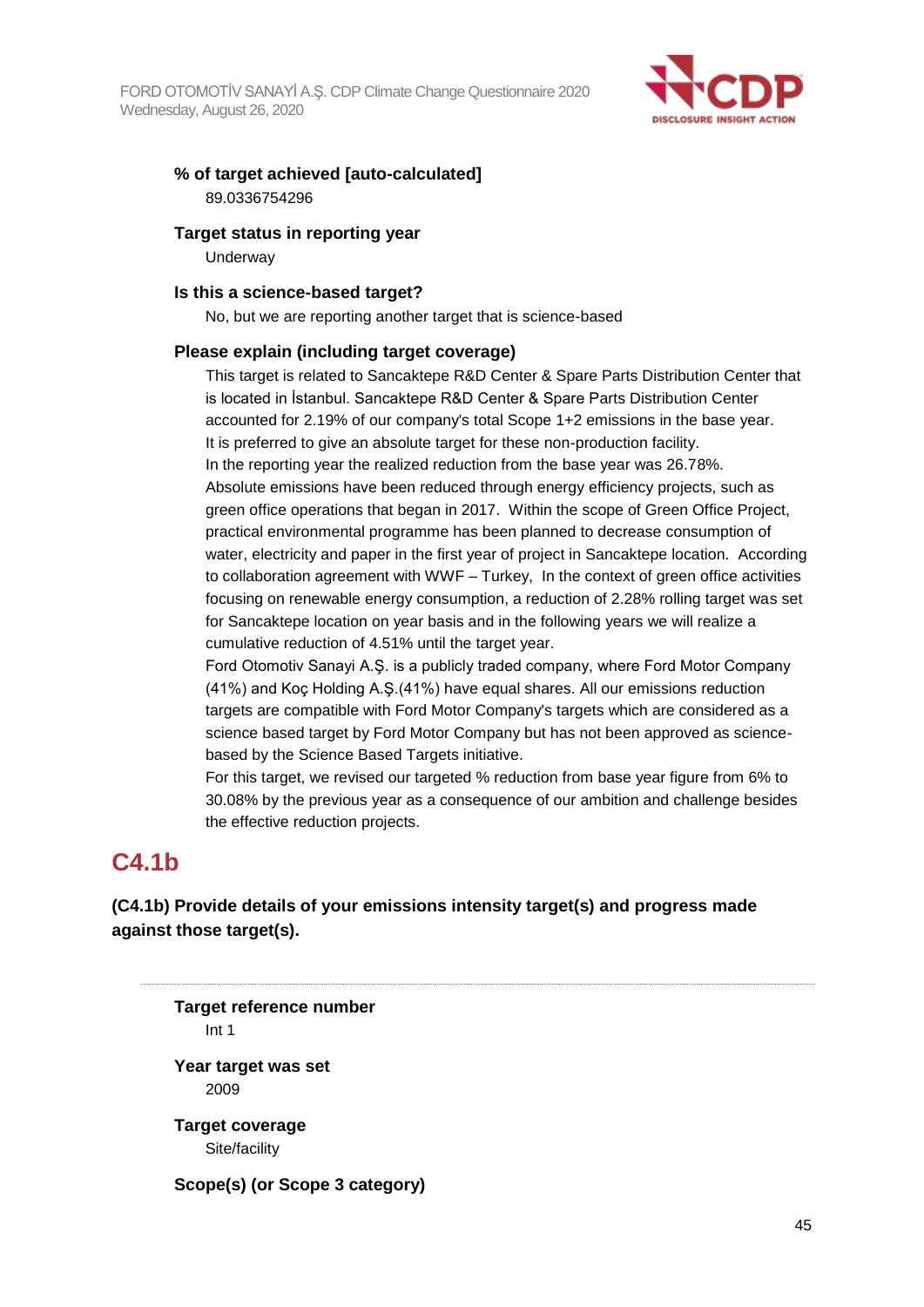FORD OTOMOTİV SANAYİ A.Ş. CDP Climate Change Questionnaire 2020 Wednesday, August 26, 2020



Scope 1+2 (location-based)

#### **Intensity metric**

Metric tons CO2e per vehicle produced

#### **Base year**

2009

**Intensity figure in base year (metric tons CO2e per unit of activity)** 0.72753953

**% of total base year emissions in selected Scope(s) (or Scope 3 category) covered by this intensity figure**

87.35

**Target year**

2021

#### **Targeted reduction from base year (%)**

46.88

**Intensity figure in target year (metric tons CO2e per unit of activity) [autocalculated]**

0.3864689983

**% change anticipated in absolute Scope 1+2 emissions**

8.5

**% change anticipated in absolute Scope 3 emissions**

 $\Omega$ 

**Intensity figure in reporting year (metric tons CO2e per unit of activity)** 0.4634070064

#### **% of target achieved [auto-calculated]**

77.4422000961

#### **Target status in reporting year**

**Underway** 

#### **Is this a science-based target?**

No, but we are reporting another target that is science-based

#### **Please explain (including target coverage)**

This target is related to Gölcük+Yeniköy Plants that are located in Kocaeli. Gölcük+Yeniköy Plants accounted for 87.35% of our company's total Scope 1+2 emissions in the base year.

This intensity target figures out 5% reduction on year basis in the following years. By the target year our vehicle production volume will grow 104.24% compared to the base year while the change anticipated in absolute scope 1+2 emissions will be 8.5% in the same period.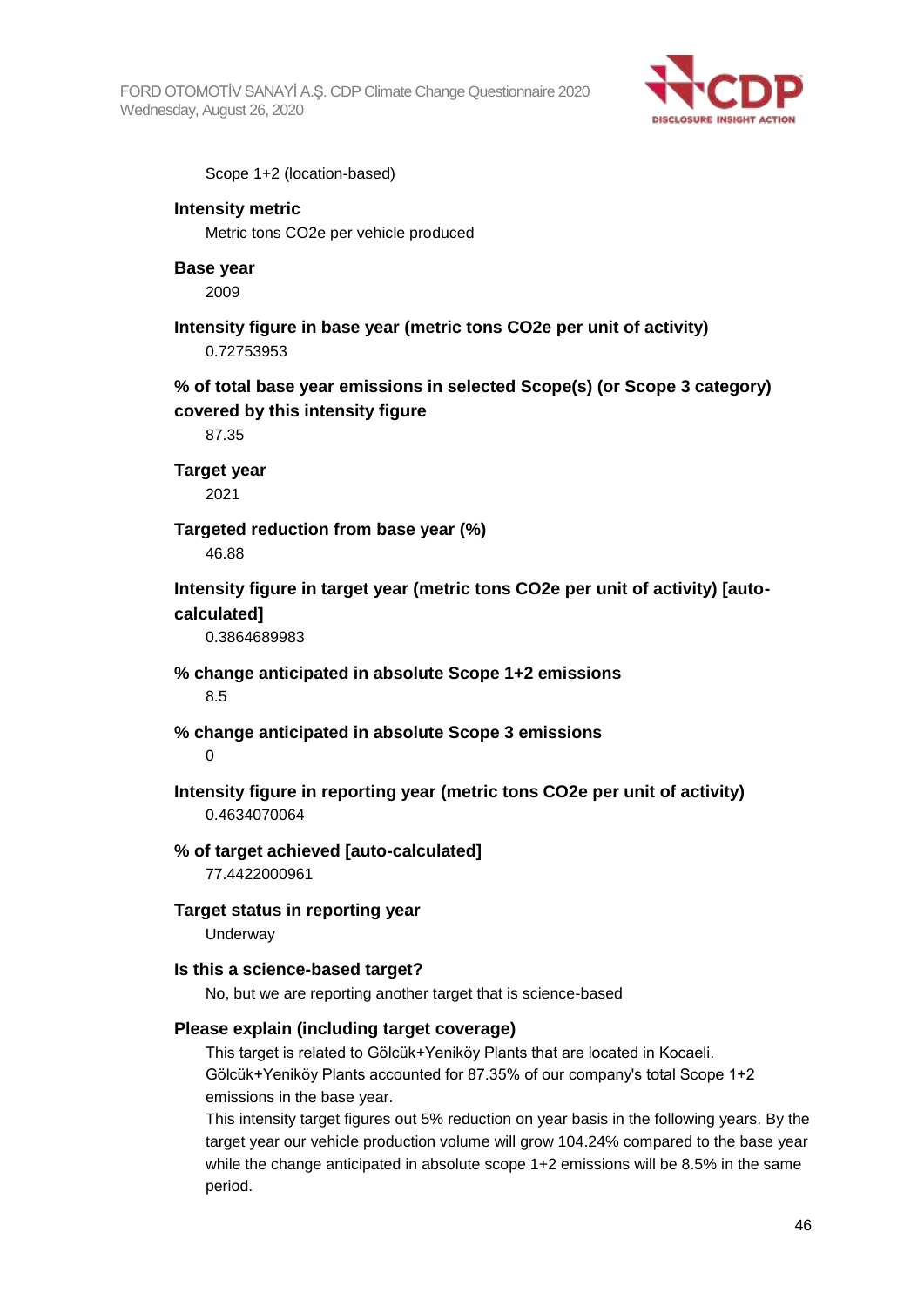

Ford Otomotiv Sanayi A.Ş. is a publicly traded company, where Ford Motor Company (41%) and Koç Holding A.Ş.(41%) have equal shares. All our emissions reduction targets are compatible with Ford Motor Company's targets which are considered as a science based target by Ford Motor Company but has not been approved as sciencebased by the Science Based Targets initiative.

For this target, we revised our targeted % reduction from base year figure from 38.36% to 46.88% by the previous year as a consequence of our ambition and challenge besides the effective reduction projects.

**Target reference number** Int 2 **Year target was set** 2009 **Target coverage** Site/facility **Scope(s) (or Scope 3 category)** Scope 1+2 (location-based) **Intensity metric** Metric tons CO2e per vehicle produced **Base year** 2009 **Intensity figure in base year (metric tons CO2e per unit of activity)** 9.1681162 **% of total base year emissions in selected Scope(s) (or Scope 3 category) covered by this intensity figure** 11.04 **Target year** 2021 **Targeted reduction from base year (%)** 51.15 **Intensity figure in target year (metric tons CO2e per unit of activity) [autocalculated]** 4.4786247637 **% change anticipated in absolute Scope 1+2 emissions** 131.88 **% change anticipated in absolute Scope 3 emissions**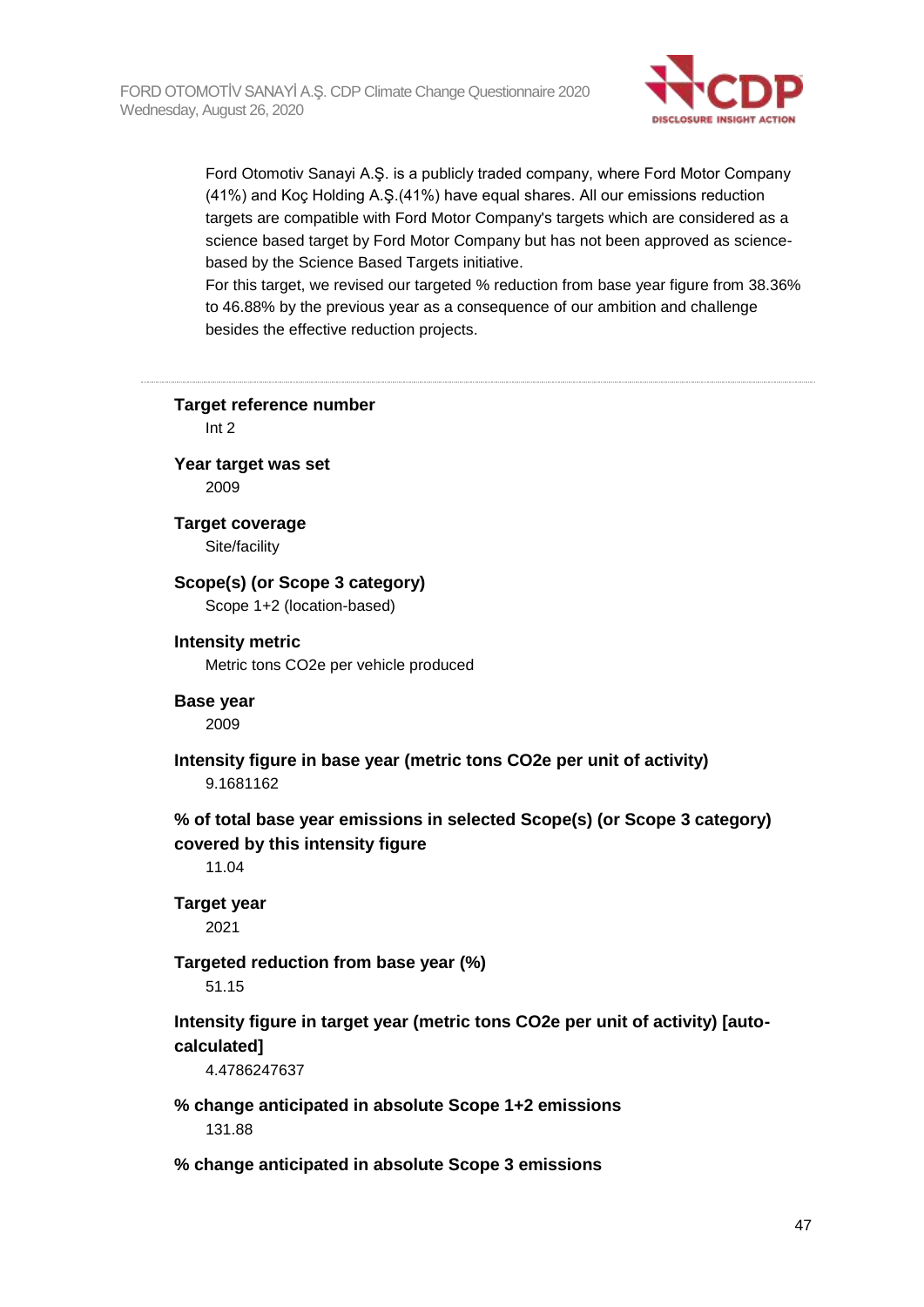

0

## **Intensity figure in reporting year (metric tons CO2e per unit of activity)** 5.8766830805

# **% of target achieved [auto-calculated]**

70.1874214765

## **Target status in reporting year**

Underway

## **Is this a science-based target?**

No, but we are reporting another target that is science-based

## **Please explain (including target coverage)**

This target is related to Eskişehir (İnönü) Plant that is located in Eskişehir. Eskişehir Plant accounted for 11.04% of our company's total Scope 1+2 emissions in the base year.

This intensity target figures out 12.77% reduction on year basis in the following years. By the target year our vehicle production volume will grow 374.68% compared to the base year while the change anticipated in absolute scope 1+2 emissions will be 131.88% in the same period.

Ford Otomotiv Sanayi A.Ş. is a publicly traded company, where Ford Motor Company (41%) and Koç Holding A.Ş.(41%) have equal shares. All our emissions reduction targets are compatible with Ford Motor Company's targets which are considered as a science based target by Ford Motor Company but has not been approved as sciencebased by the Science Based Targets initiative.

# **C4.2**

# **(C4.2) Did you have any other climate-related targets that were active in the reporting year?**

Target(s) to increase low-carbon energy consumption or production Other climate-related target(s)

# **C4.2a**

# **(C4.2a) Provide details of your target(s) to increase low-carbon energy consumption or production.**

**Target reference number** Low 1 **Year target was set** 2019

**Target coverage**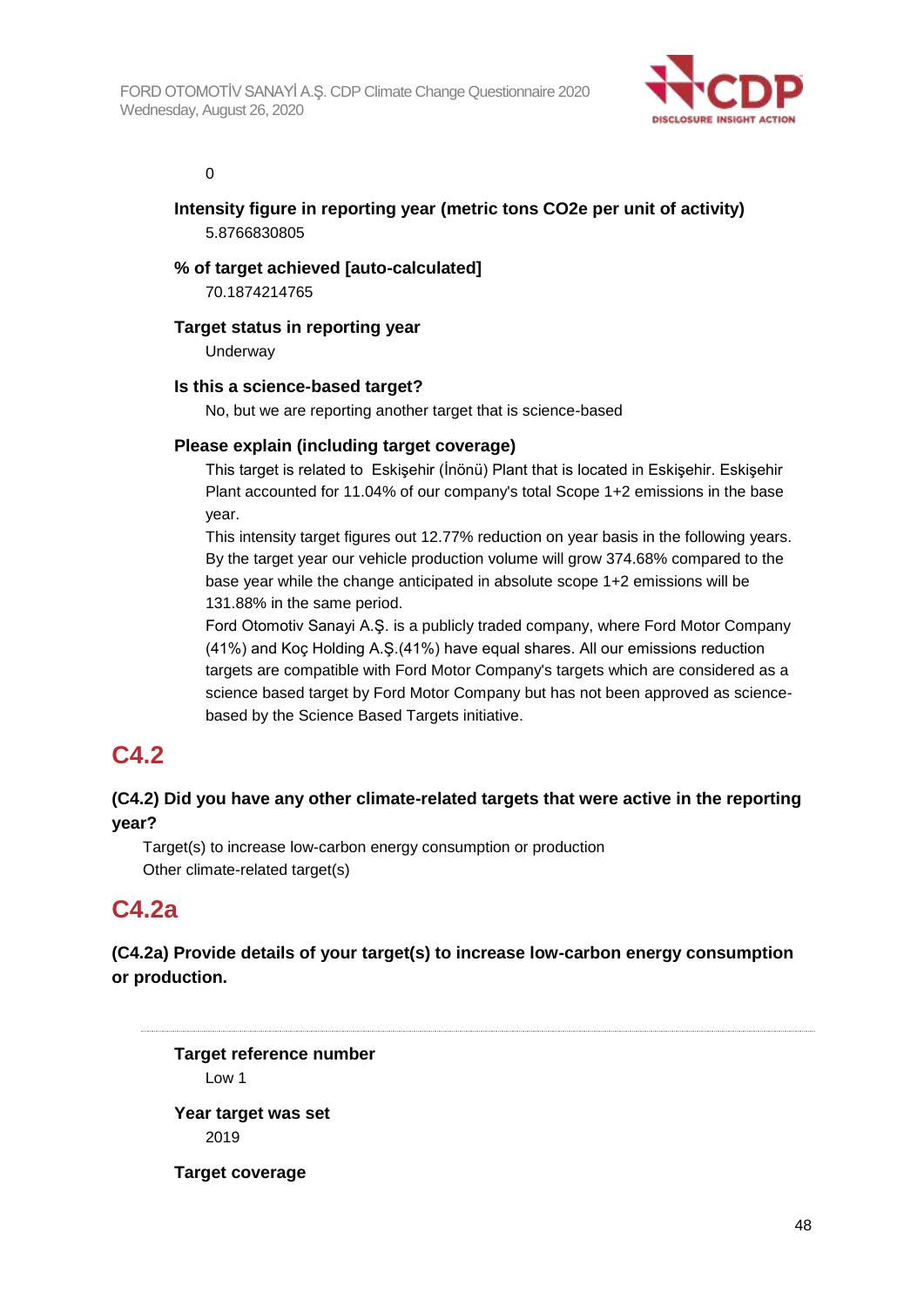FORD OTOMOTİV SANAYİ A.Ş. CDP Climate Change Questionnaire 2020 Wednesday, August 26, 2020



#### Site/facility

**Target type: absolute or intensity Absolute** 

**Target type: energy carrier Electricity** 

**Target type: activity Consumption** 

#### **Target type: energy source** Renewable energy source(s) only

#### **Metric (target numerator if reporting an intensity target)** Percentage

**Target denominator (intensity targets only)**

**Base year** 2019

#### **Figure or percentage in base year**  $\Omega$

# **Target year**

2030

#### **Figure or percentage in target year**

2.5

# **Figure or percentage in reporting year**

 $\Omega$ 

# **% of target achieved [auto-calculated]**

 $\Omega$ 

# **Target status in reporting year**

New

# **Is this target part of an emissions target?**

Our target is to use renewable energy source for the purpose to reduce our scope 1+2 emissions in Kocaeli, Sancaktepe and Eskişehir facilities.

#### **Is this target part of an overarching initiative?**

No, it's not part of an overarching initiative

#### **Please explain (including target coverage)**

Current state:

• Effect of solarwall (Gölcük Paint house-process heating) and micro-scale wind turbines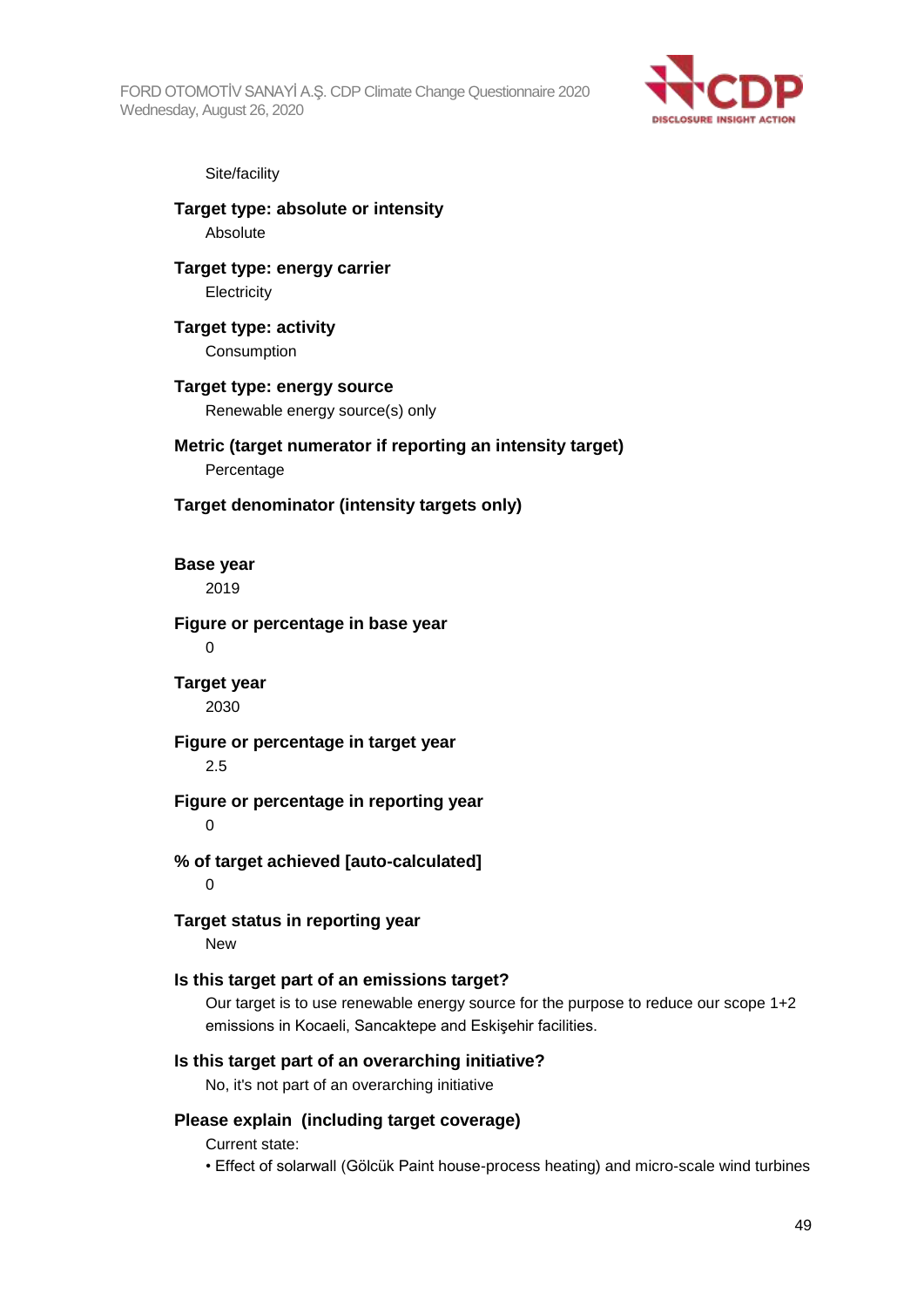

(Gölcük (5 pieces) + Yeniköy (2 pieces) in Kocaeli Plants,

The effect of solar panels in Eskişehir Plant,

• In the Sancaktepe location, the solarwall (warehouse heating) project has an effect. In the future situation:

• Solarwall, Solar panel applications will be realized.

# **C4.2b**

# **(C4.2b) Provide details of any other climate-related targets, including methane reduction targets.**

50 **Target reference number** Oth 1 **Year target was set** 2019 **Target coverage** Company-wide **Target type: absolute or intensity** Absolute **Target type: category & Metric (target numerator if reporting an intensity target)** Engagement with suppliers Percentage of suppliers disclosing their GHG emissions **Target denominator (intensity targets only) Base year** 2019 **Figure or percentage in base year** 60 **Target year** 2025 **Figure or percentage in target year** 70 **Figure or percentage in reporting year** 60 **% of target achieved [auto-calculated]**  $\Omega$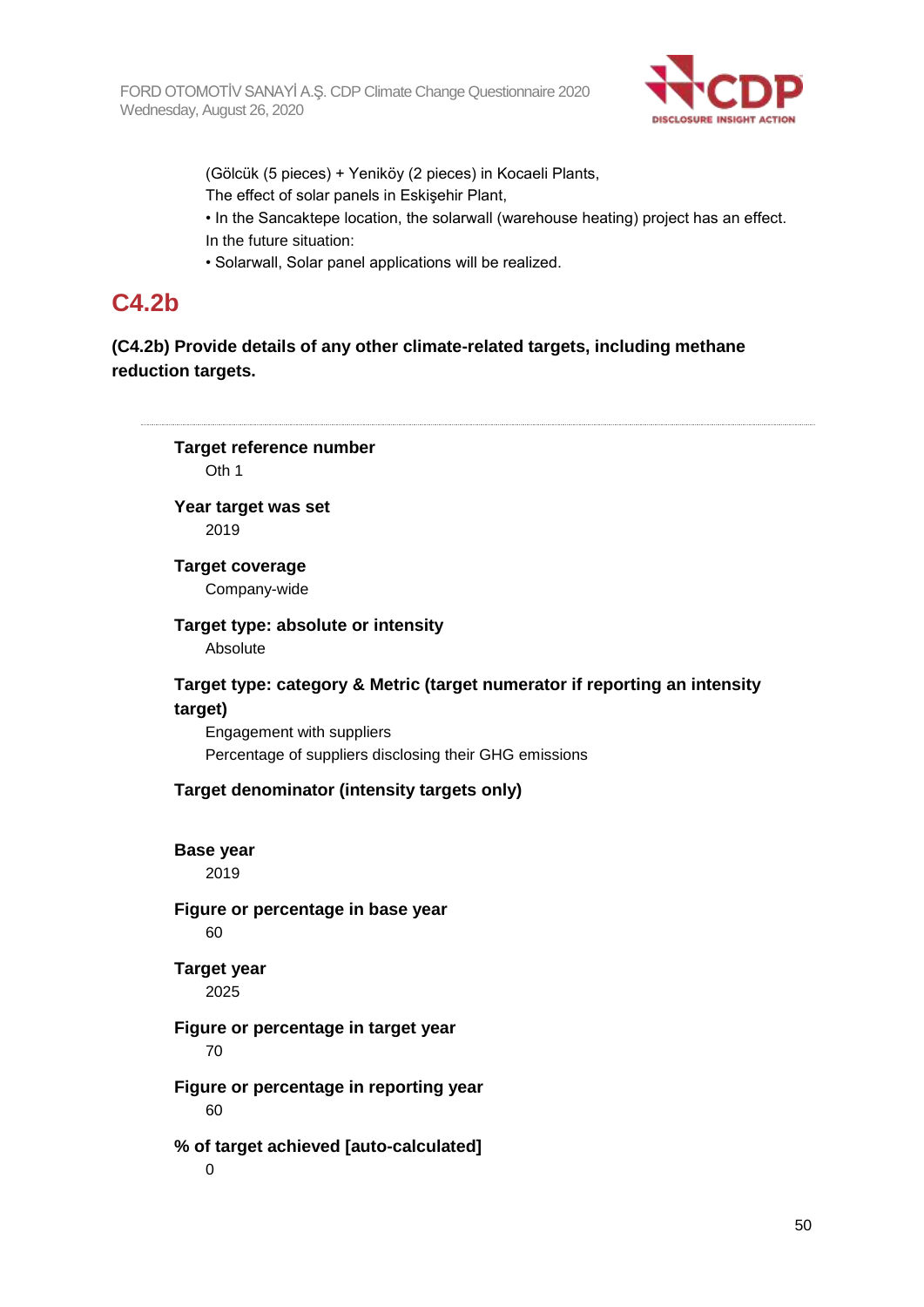

# **Target status in reporting year**

New

## **Is this target part of an emissions target?**

It is not part of an emission target for the time being, but it will help to reduce indirect emissions of Ford OTOSAN for upcoming years.

## **Is this target part of an overarching initiative?**

No, it's not part of an overarching initiative

# **Please explain (including target coverage)**

In 2025, the rate of the suppliers (60% of the suppliers) we have reached within the Q1 specific coverage, will increase to 70% . These suppliers will be asked to submit their emission reports to Ford OTOSAN. A modified questionnaire will be used for data gathering purpose.

# **C4.3**

**(C4.3) Did you have emissions reduction initiatives that were active within the reporting year? Note that this can include those in the planning and/or implementation phases.**

Yes

# **C4.3a**

**(C4.3a) Identify the total number of initiatives at each stage of development, and for those in the implementation stages, the estimated CO2e savings.**

|                                   | <b>Number of</b><br><b>initiatives</b> | <b>Total estimated annual CO2e savings in metric</b><br>tonnes CO2e (only for rows marked *) |
|-----------------------------------|----------------------------------------|----------------------------------------------------------------------------------------------|
| Under investigation               | 2                                      | 3,904                                                                                        |
| To be implemented*                | 2                                      | 3,904                                                                                        |
| Implementation<br>commenced*      |                                        | 662                                                                                          |
| Implemented*                      | 19                                     | 2,964.92                                                                                     |
| Not to be implemented $ 0\rangle$ |                                        |                                                                                              |

# **C4.3b**

**(C4.3b) Provide details on the initiatives implemented in the reporting year in the table below.**

**Initiative category & Initiative type** Energy efficiency in buildings Lighting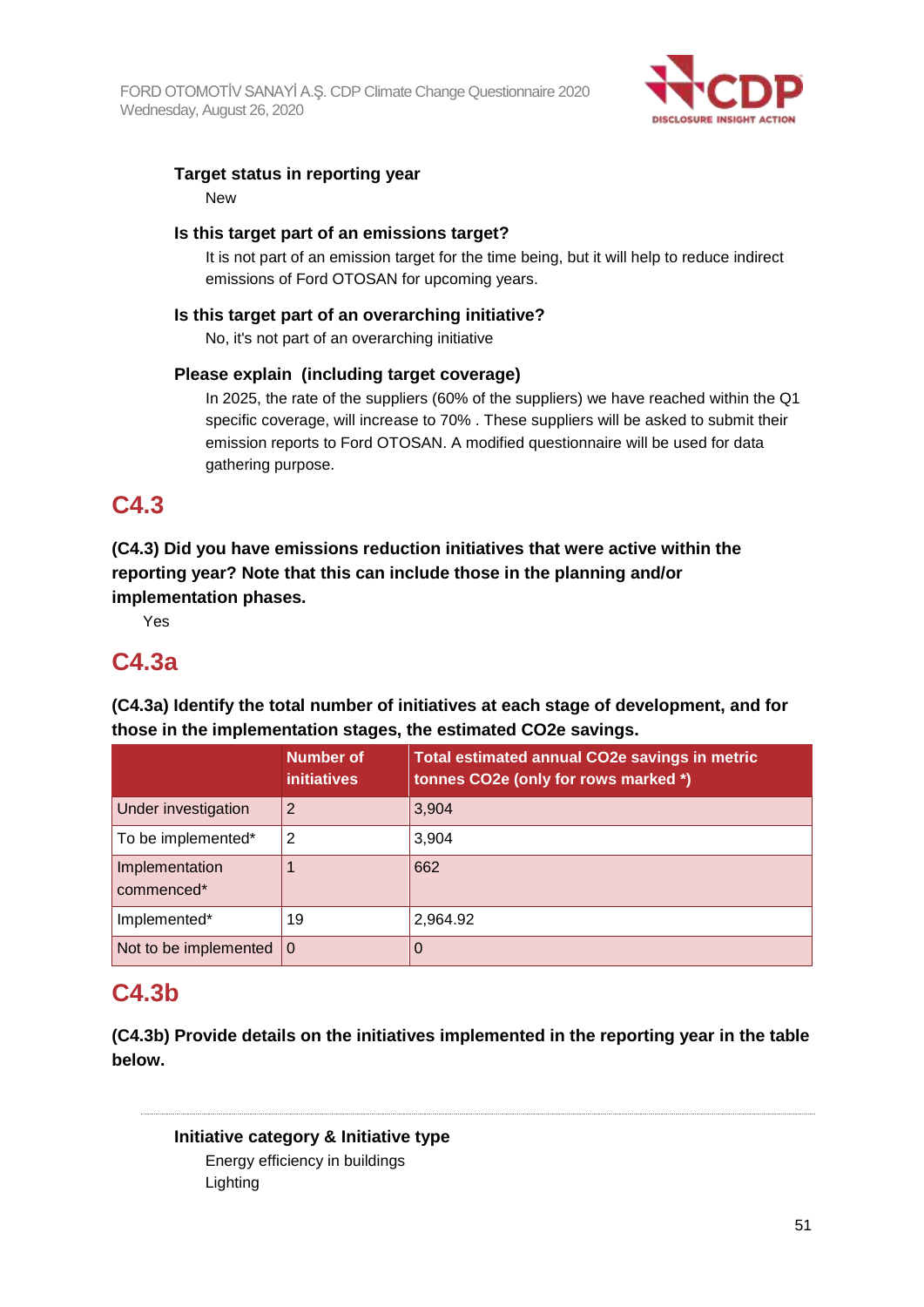

# **Estimated annual CO2e savings (metric tonnes CO2e)**

31

# **Scope(s)**

Scope 2 (location-based)

## **Voluntary/Mandatory**

Voluntary

# **Annual monetary savings (unit currency – as specified in C0.4)**

4,059

## **Investment required (unit currency – as specified in C0.4)**

14,492

## **Payback period**

4-10 years

# **Estimated lifetime of the initiative**

6-10 years

#### **Comment**

In Kocaeli; Administrative Building and Dining Hall LED Transformation was performed.

#### **Initiative category & Initiative type**

Energy efficiency in buildings Building Energy Management Systems (BEMS)

#### **Estimated annual CO2e savings (metric tonnes CO2e)**

182.5

#### **Scope(s)**

Scope 1

#### **Voluntary/Mandatory**

Voluntary

# **Annual monetary savings (unit currency – as specified in C0.4)**

19,905

# **Investment required (unit currency – as specified in C0.4)**

48,369

#### **Payback period**

1-3 years

# **Estimated lifetime of the initiative**

6-10 years

## **Comment**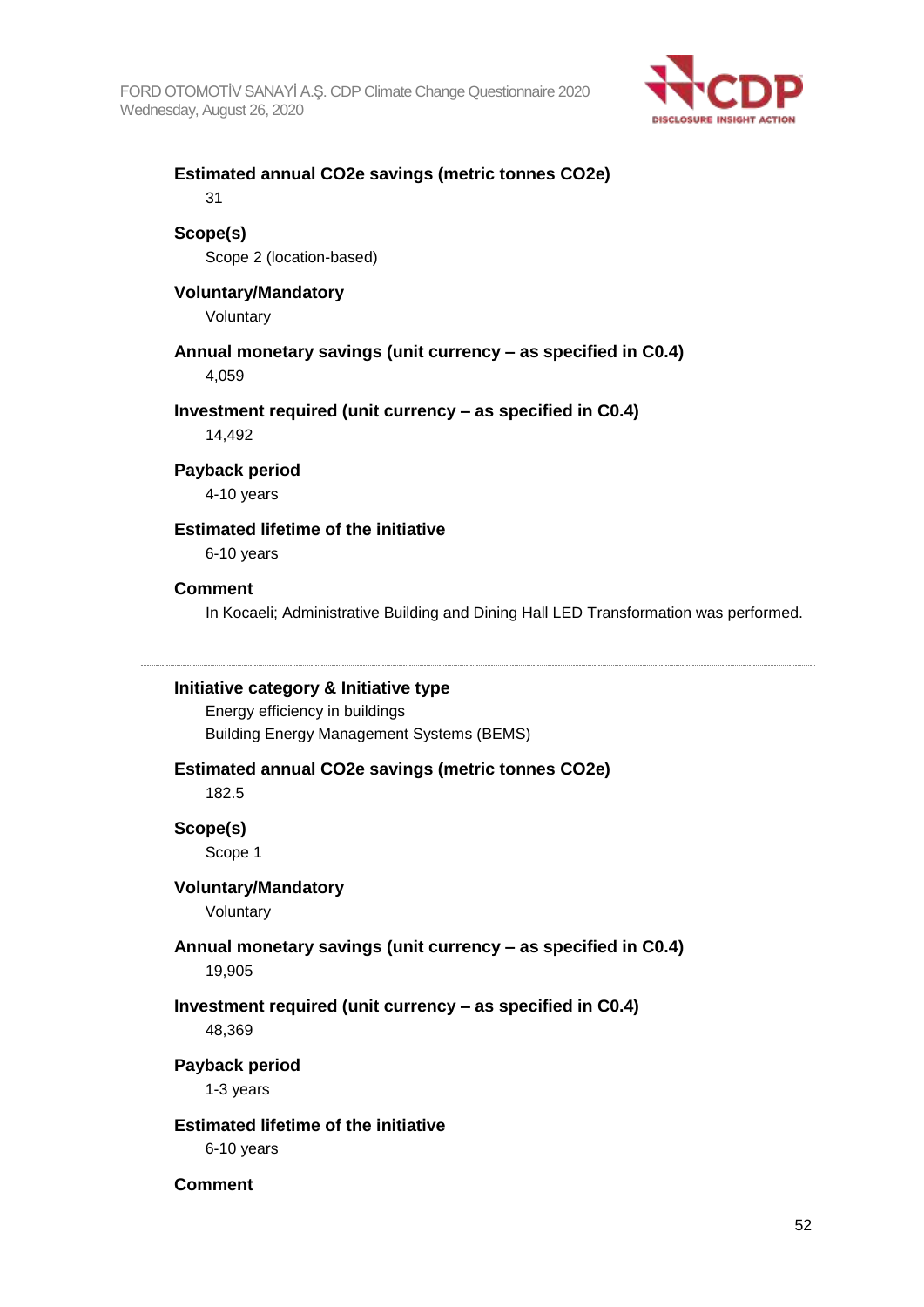

#### In Kocaeli

Energy Management: Detecting malfunctions and increasing efficiency with the energy efficiency project monitoring system (Natural Gas Effect)

#### **Initiative category & Initiative type**

Energy efficiency in buildings Building Energy Management Systems (BEMS)

#### **Estimated annual CO2e savings (metric tonnes CO2e)**

155

#### **Scope(s)**

Scope 2 (location-based)

#### **Voluntary/Mandatory**

Voluntary

#### **Annual monetary savings (unit currency – as specified in C0.4)** 20,552

**Investment required (unit currency – as specified in C0.4)**

83,000

#### **Payback period**

4-10 years

#### **Estimated lifetime of the initiative**

6-10 years

#### **Comment**

#### Kocaeli

Energy Management: Detection of malfunctions and increase in efficiency with the energy efficiency project monitoring system (Electrical Effect)

#### **Initiative category & Initiative type**

Energy efficiency in production processes Motors and drives

# **Estimated annual CO2e savings (metric tonnes CO2e)**

223

**Scope(s)** Scope 2 (location-based)

#### **Voluntary/Mandatory**

Voluntary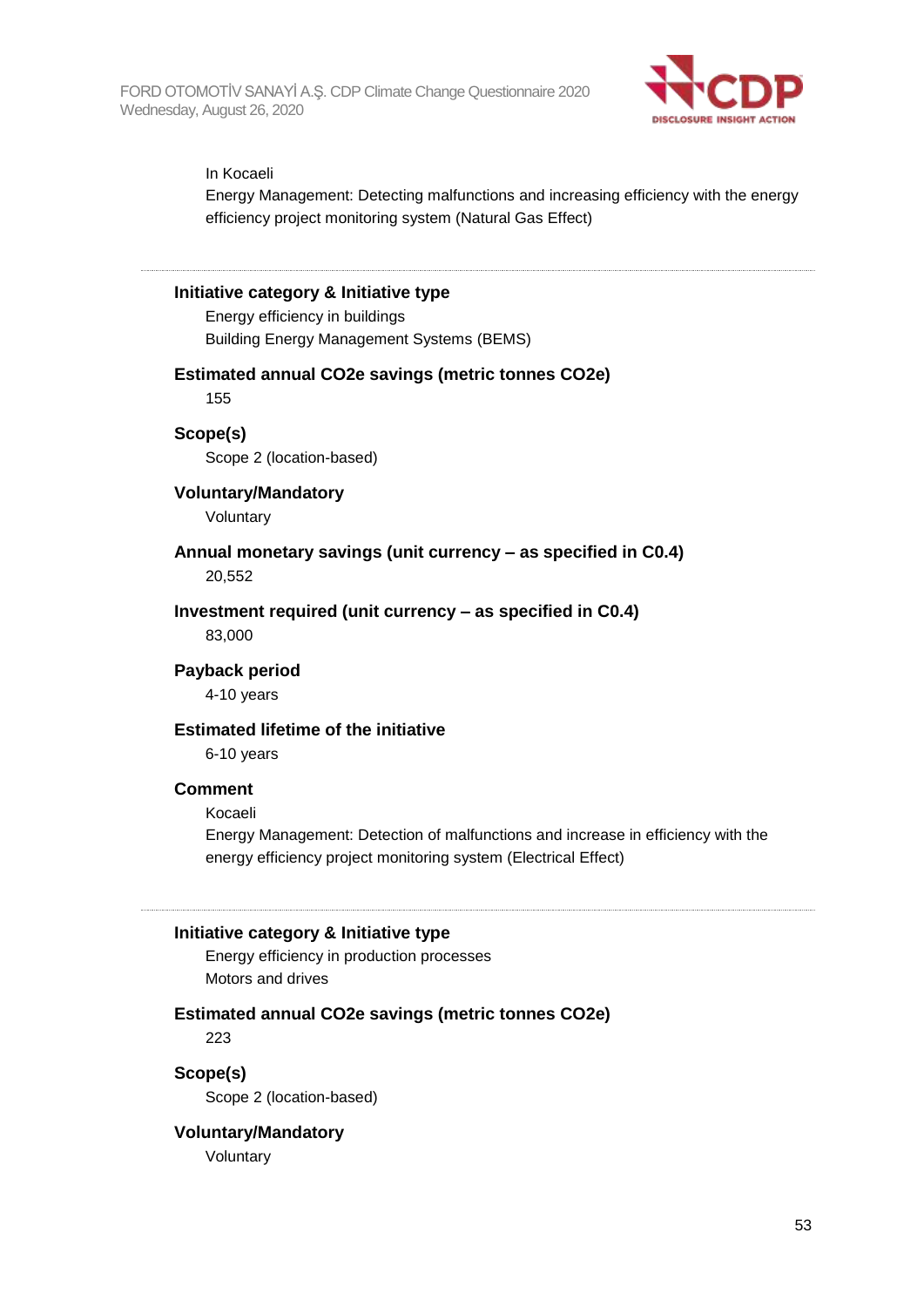

## **Annual monetary savings (unit currency – as specified in C0.4)** 29,465

#### **Investment required (unit currency – as specified in C0.4)** 138,780

#### **Payback period**

4-10 years

#### **Estimated lifetime of the initiative**

6-10 years

#### **Comment**

Kocaeli Battery Charger Rectifiers Conversion

#### **Initiative category & Initiative type**

Energy efficiency in production processes Machine/equipment replacement

#### **Estimated annual CO2e savings (metric tonnes CO2e)** 40

#### **Scope(s)** Scope 2 (location-based)

**Voluntary/Mandatory** Voluntary

## **Annual monetary savings (unit currency – as specified in C0.4)**

5,261

# **Investment required (unit currency – as specified in C0.4)**

5,156

#### **Payback period**

<1 year

#### **Estimated lifetime of the initiative**

6-10 years

#### **Comment**

Kocaeli

Energy saving with Gölcük Compressor condensate discharge system

#### **Initiative category & Initiative type**

Energy efficiency in production processes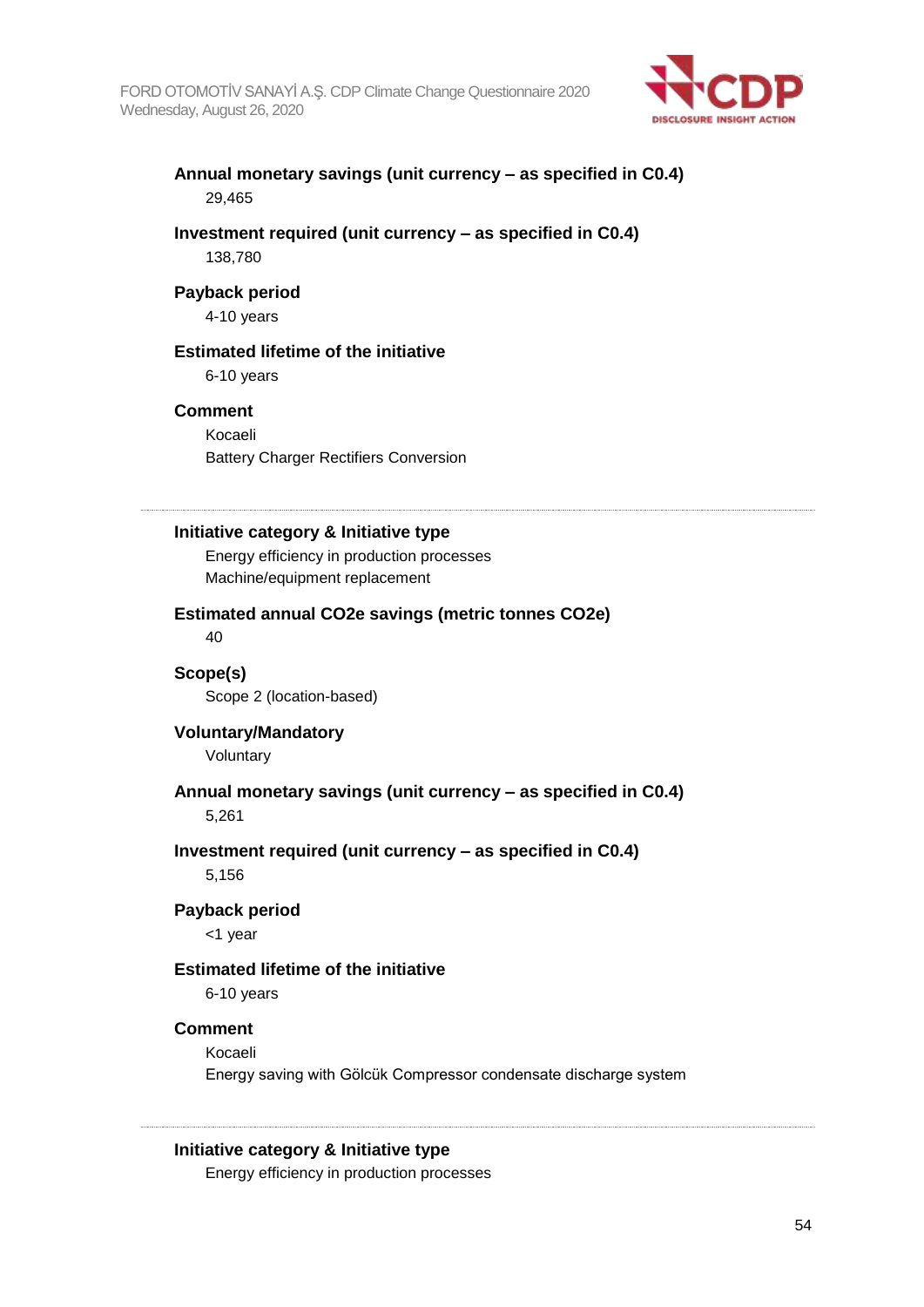

Machine/equipment replacement

# **Estimated annual CO2e savings (metric tonnes CO2e)** 25

# **Scope(s)**

Scope 2 (location-based)

#### **Voluntary/Mandatory**

Voluntary

#### **Annual monetary savings (unit currency – as specified in C0.4)** 3,288

#### **Investment required (unit currency – as specified in C0.4)**

3,189

#### **Payback period**

<1 year

# **Estimated lifetime of the initiative**

6-10 years

#### **Comment**

Kocaeli Energy saving with condense evacuation device in Yeniköy Compressors

#### **Initiative category & Initiative type**

Energy efficiency in production processes Compressed air

#### **Estimated annual CO2e savings (metric tonnes CO2e)**

373

#### **Scope(s)**

Scope 2 (location-based)

# **Voluntary/Mandatory**

Voluntary

#### **Annual monetary savings (unit currency – as specified in C0.4)** 49,312

#### **Investment required (unit currency – as specified in C0.4)**

166,000

## **Payback period**

4-10 years

#### **Estimated lifetime of the initiative**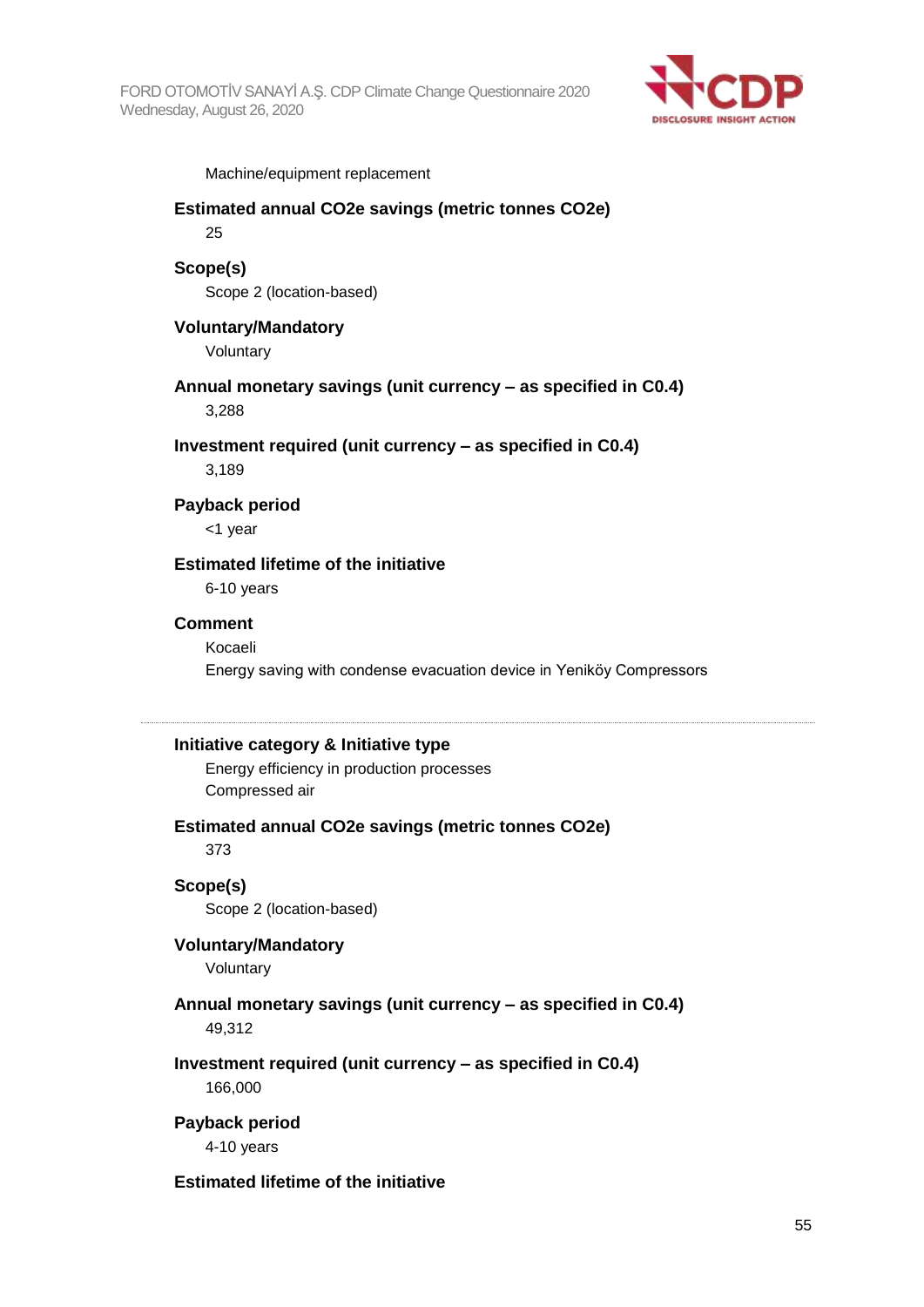FORD OTOMOTİV SANAYİ A.Ş. CDP Climate Change Questionnaire 2020 Wednesday, August 26, 2020



#### 6-10 years

#### **Comment**

Kocaeli Compressed air control and monitoring project

#### **Initiative category & Initiative type**

Energy efficiency in production processes Motors and drives

#### **Estimated annual CO2e savings (metric tonnes CO2e)**

162

# **Scope(s)**

Scope 2 (location-based)

# **Voluntary/Mandatory**

Voluntary

**Annual monetary savings (unit currency – as specified in C0.4)** 21,406

**Investment required (unit currency – as specified in C0.4)**

 $\overline{0}$ 

#### **Payback period**

<1 year

#### **Estimated lifetime of the initiative**

6-10 years

#### **Comment**

All dynamometers we use in our Gölcük R&D test centers are active dynamometers. Dyno types are in the form of an Asynchronous electric motor, that is, it can rotate the test motor by taking electricity from the network, or when the motor generates torque, it converts the energy released into electrical energy and returns it to the network. This electricity produced primarily meets the energy needs of other systems fed from the same transformer. For example, if the amount of electricity generated at that time is 5 units and the total energy requirement at the facility is 8 units, we will receive 3 units of energy from the grid. If all the electricity consumption connected to this transformer is less than 5 units, this electricity will be pushed back to the network and we will feed other units that consume the closest energy, instead of drawing electricity from the network, they receive energy from us. We have Dynamometers, 13 in Gölcük. The produced electricity is fed to the transformer through the LV panel. There is no special feedback system. In the past, bidirectional meters were installed on our AG board to measure the electricity produced. In Kocaeli, 1,219.04 GJ of energy was saved compared to these meters. Thus, 162 tons of CO2 and greenhouse gas emissions were prevented.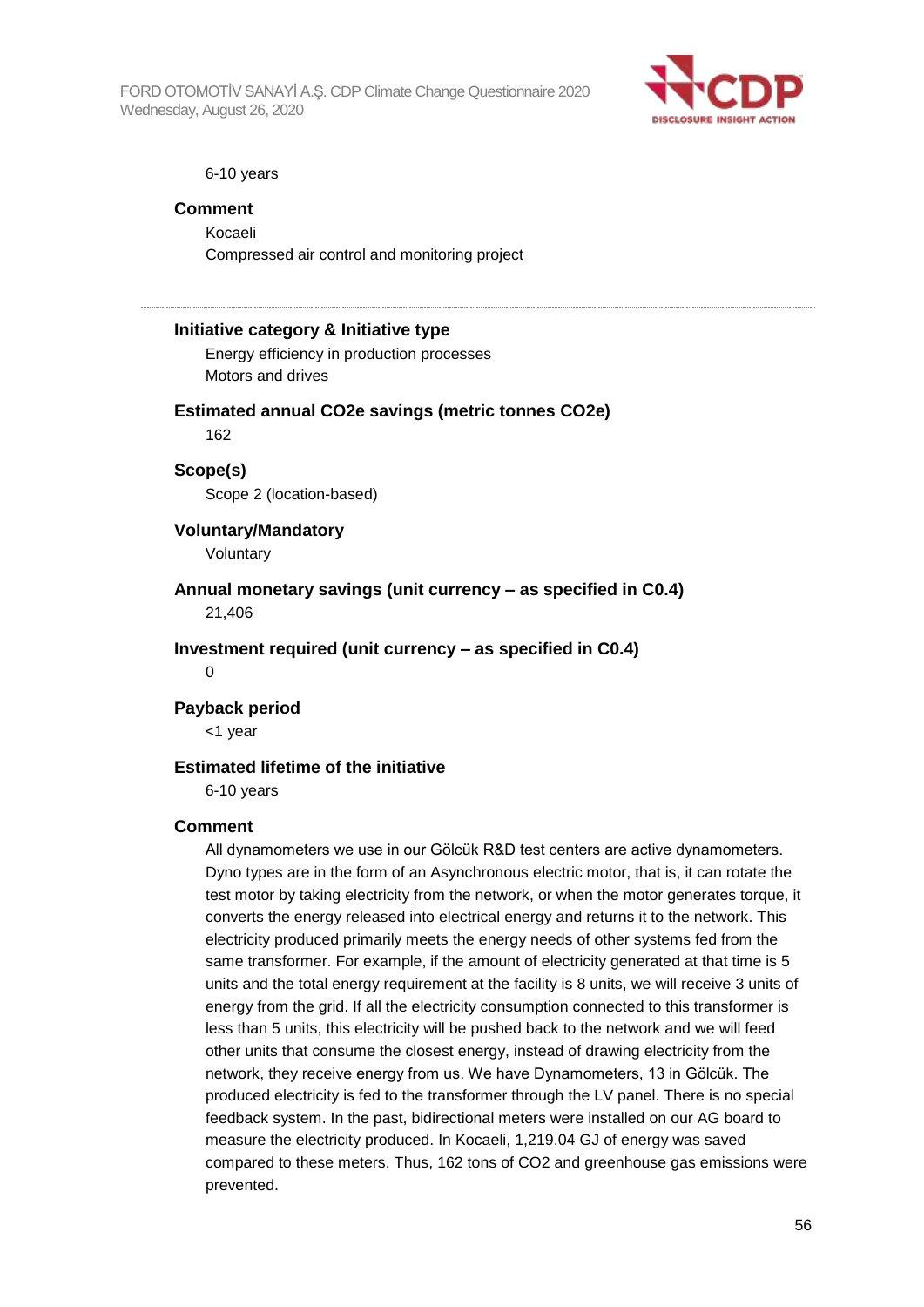

#### **Initiative category & Initiative type**

Energy efficiency in production processes Machine/equipment replacement

#### **Estimated annual CO2e savings (metric tonnes CO2e)**

6

**Scope(s)** Scope 2 (location-based)

#### **Voluntary/Mandatory**

Voluntary

**Annual monetary savings (unit currency – as specified in C0.4)** 793

**Investment required (unit currency – as specified in C0.4)**

#### $\Omega$

**Payback period**

<1 year

#### **Estimated lifetime of the initiative**

6-10 years

#### **Comment**

All dynamometers we use in our R&D test centers in Eskişehir are active dynamometers. Dyno types are in the form of an Asynchronous electric motor, that is, it can rotate the test motor by taking electricity from the network, or when the motor generates torque, it converts the energy released into electrical energy and returns it to the network. This electricity produced primarily meets the energy needs of other systems fed from the same transformer. For example, if the amount of electricity generated at that time is 5 units and the total energy requirement at the facility is 8 units, we will receive 3 units of energy from the grid. If all the electricity consumption connected to this transformer is less than 5 units, this electricity will be pushed back to the network and we will feed other units that consume the closest energy, instead of drawing electricity from the network, they receive energy from us. There are 5 Dynamometers in Eskişehir. The produced electricity is fed to the transformer through the LV panel. There is no special feedback system. In the past, bidirectional meters were installed on our AG board to measure the electricity produced. 45 GJ of energy has been saved compared to these meters in Eskişehir. Thus, 6 tons of CO2 e greenhouse gas emissions were prevented.

#### **Initiative category & Initiative type**

Energy efficiency in production processes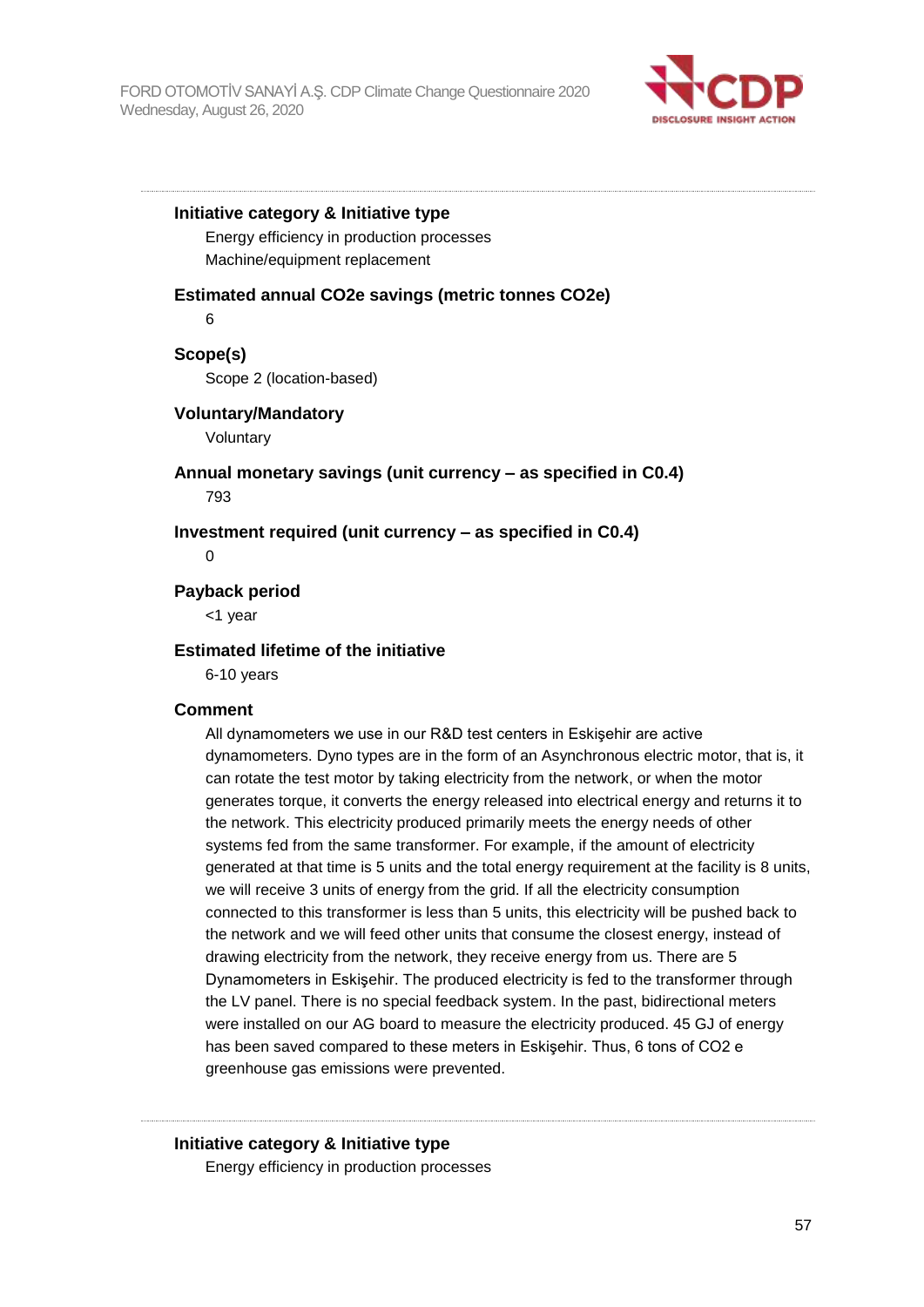

Machine/equipment replacement

#### **Estimated annual CO2e savings (metric tonnes CO2e)** 190

**Scope(s)**

Scope 1

#### **Voluntary/Mandatory**

Voluntary

**Annual monetary savings (unit currency – as specified in C0.4)** 22,395

**Investment required (unit currency – as specified in C0.4)**

4,608

#### **Payback period**

<1 year

#### **Estimated lifetime of the initiative**

16-20 years

#### **Comment**

**Eskisehir** 

By applying economizer to the chimney of the boiler that produces hot water to the process utility water of the dyehouse, the boiler return water was heated by using the waste heat in the flue gas. With the project, which prevented the waste of energy from the chimney, 1,016,286 kWh of natural gas consumption was saved and 190 tons of CO<sub>2</sub> was prevented from being released into the atmosphere.

#### **Initiative category & Initiative type**

Energy efficiency in production processes Machine/equipment replacement

#### **Estimated annual CO2e savings (metric tonnes CO2e)**

473

#### **Scope(s)**

Scope 1

#### **Voluntary/Mandatory**

Voluntary

# **Annual monetary savings (unit currency – as specified in C0.4)**

56,102

#### **Investment required (unit currency – as specified in C0.4)**

32,886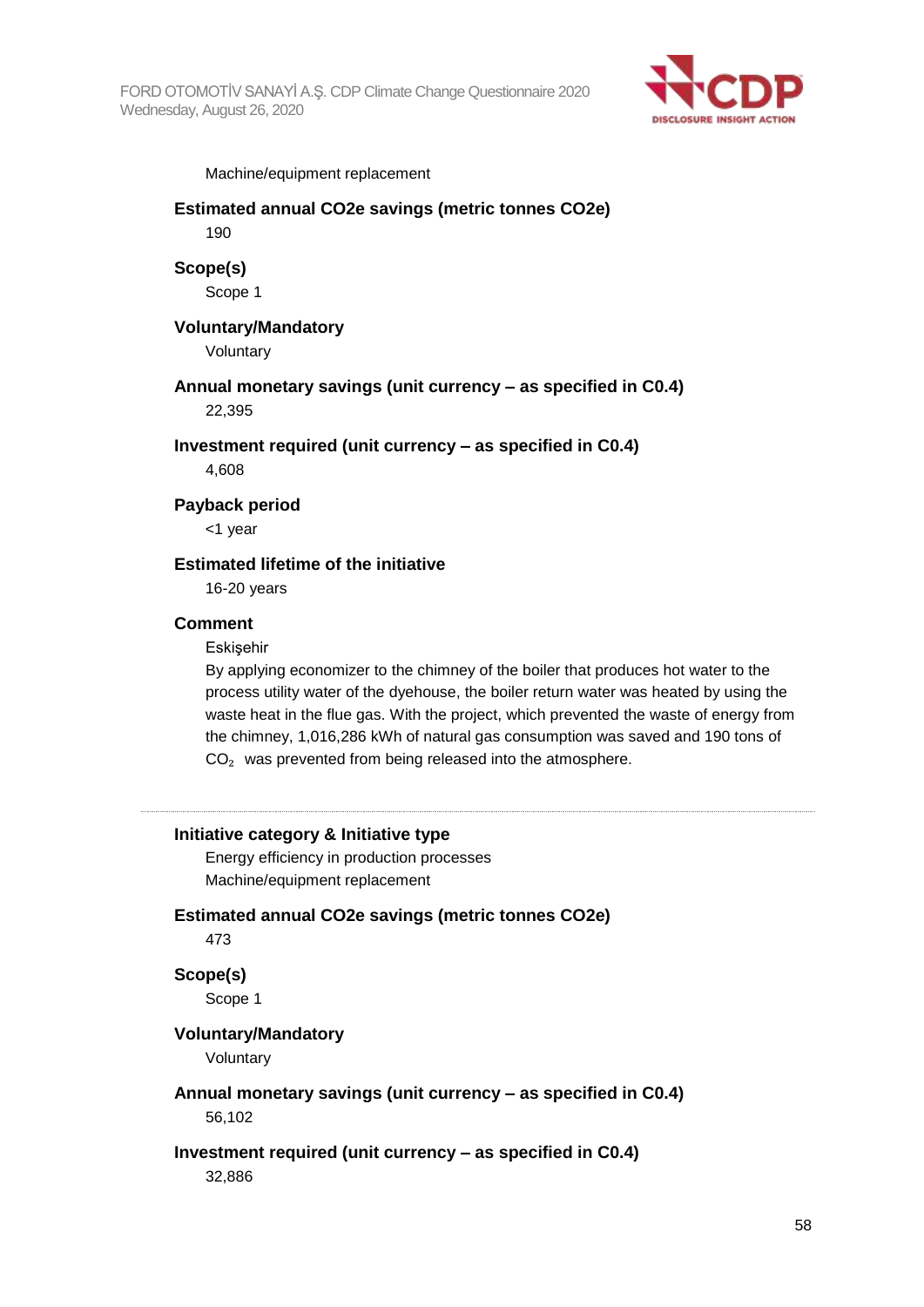FORD OTOMOTİV SANAYİ A.Ş. CDP Climate Change Questionnaire 2020 Wednesday, August 26, 2020



### **Payback period**

<1 year

#### **Estimated lifetime of the initiative**

16-20 years

#### **Comment**

#### **Eskisehir**

It has been determined by our energy management team that the heating cost in  $m<sup>2</sup>$  of the loading and unloading area between our paint shop and welding workshops is much higher than the factory average. As a result of the measurements made in the field, it has been determined that there is a temperature difference of 12 ° C between the ground level and the roof level in the workshop. With 4 fans placed on the roof level, the accumulated hot air was slowly lowered down and used again, creating turbulence. With this innovative solution, gas consumption in workshops held in Turkey for the first time the application has been reduced by 85%. With our project, 2,542,062 kWh natural gas consumption was saved and 473 tons of  $CO<sub>2</sub>$  was prevented from being released into the atmosphere.

#### **Initiative category & Initiative type**

Energy efficiency in production processes Machine/equipment replacement

#### **Estimated annual CO2e savings (metric tonnes CO2e)**

231

#### **Scope(s)**

Scope 2 (location-based)

#### **Voluntary/Mandatory**

Voluntary

#### **Annual monetary savings (unit currency – as specified in C0.4)**

32,742

#### **Investment required (unit currency – as specified in C0.4)**

25,740

#### **Payback period**

<1 year

## **Estimated lifetime of the initiative**

16-20 years

#### **Comment**

Eskişehir

Compressed air measuring equipment is used extensively in production factories. These equipments operating at 2-3 Bar level use air continuously. This improvement point,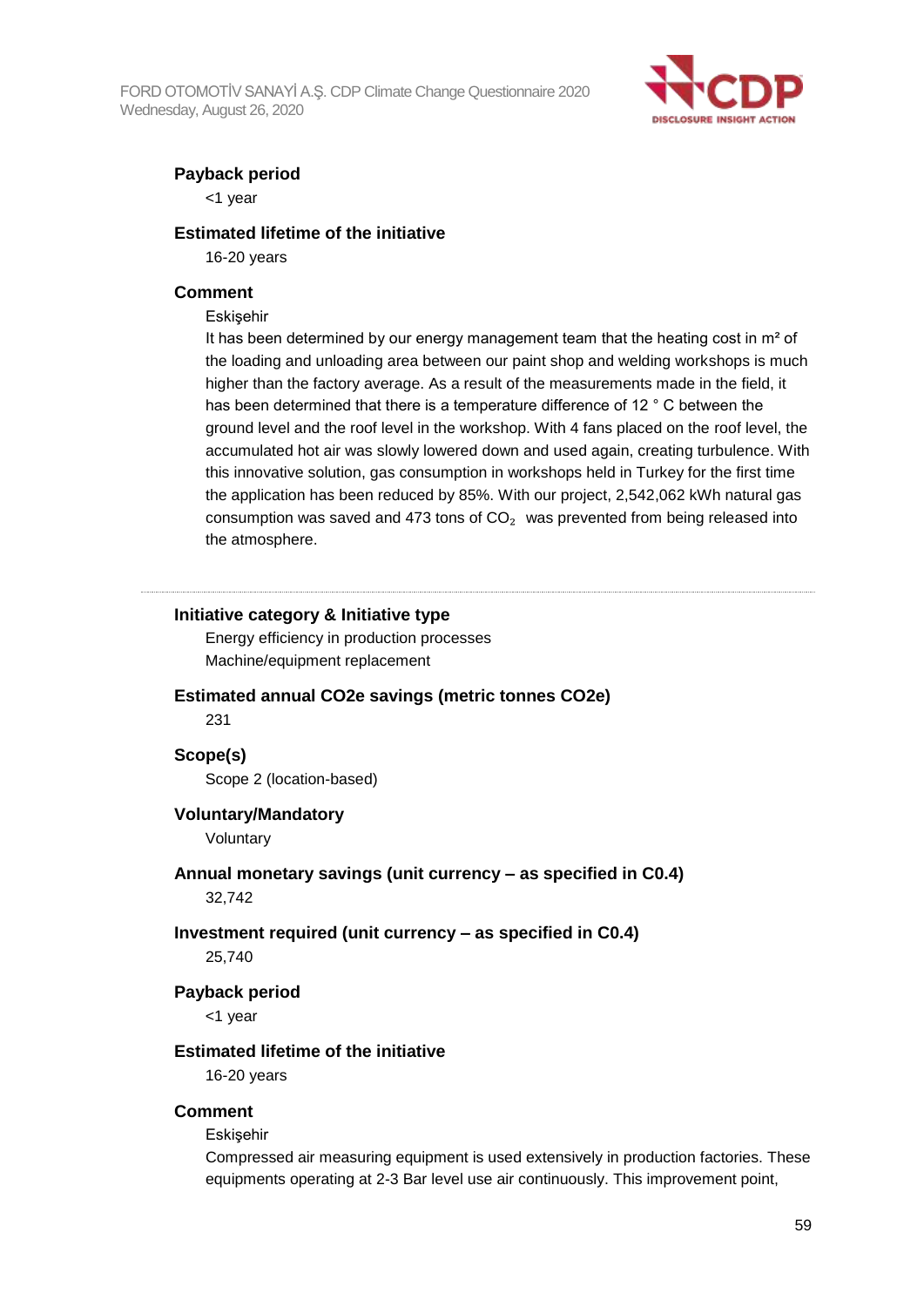

which is difficult to detect due to the low bar level they operate, has been optimized to use only air during the measurement with a 24V controlled conditioner replacement. Over 90% of the air consumption has been saved after the work done. As a result of our project, 483,685 kWh of electricity consumption was saved and 231 tons of CO was prevented from being released into the atmosphere.

#### **Initiative category & Initiative type**

Energy efficiency in production processes Automation

#### **Estimated annual CO2e savings (metric tonnes CO2e)**

72

#### **Scope(s)**

Scope 2 (location-based)

**Voluntary/Mandatory**

Voluntary

#### **Annual monetary savings (unit currency – as specified in C0.4)**

11,302

#### **Investment required (unit currency – as specified in C0.4)**

11,580

#### **Payback period**

1-3 years

### **Estimated lifetime of the initiative**

11-15 years

#### **Comment**

Eskişehir Elimination of Cooling Towers Automation deficiencies and Parameter Improvements

#### **Initiative category & Initiative type**

Energy efficiency in production processes Machine/equipment replacement

#### **Estimated annual CO2e savings (metric tonnes CO2e)**

95

**Scope(s)** Scope 1

# **Voluntary/Mandatory**

Voluntary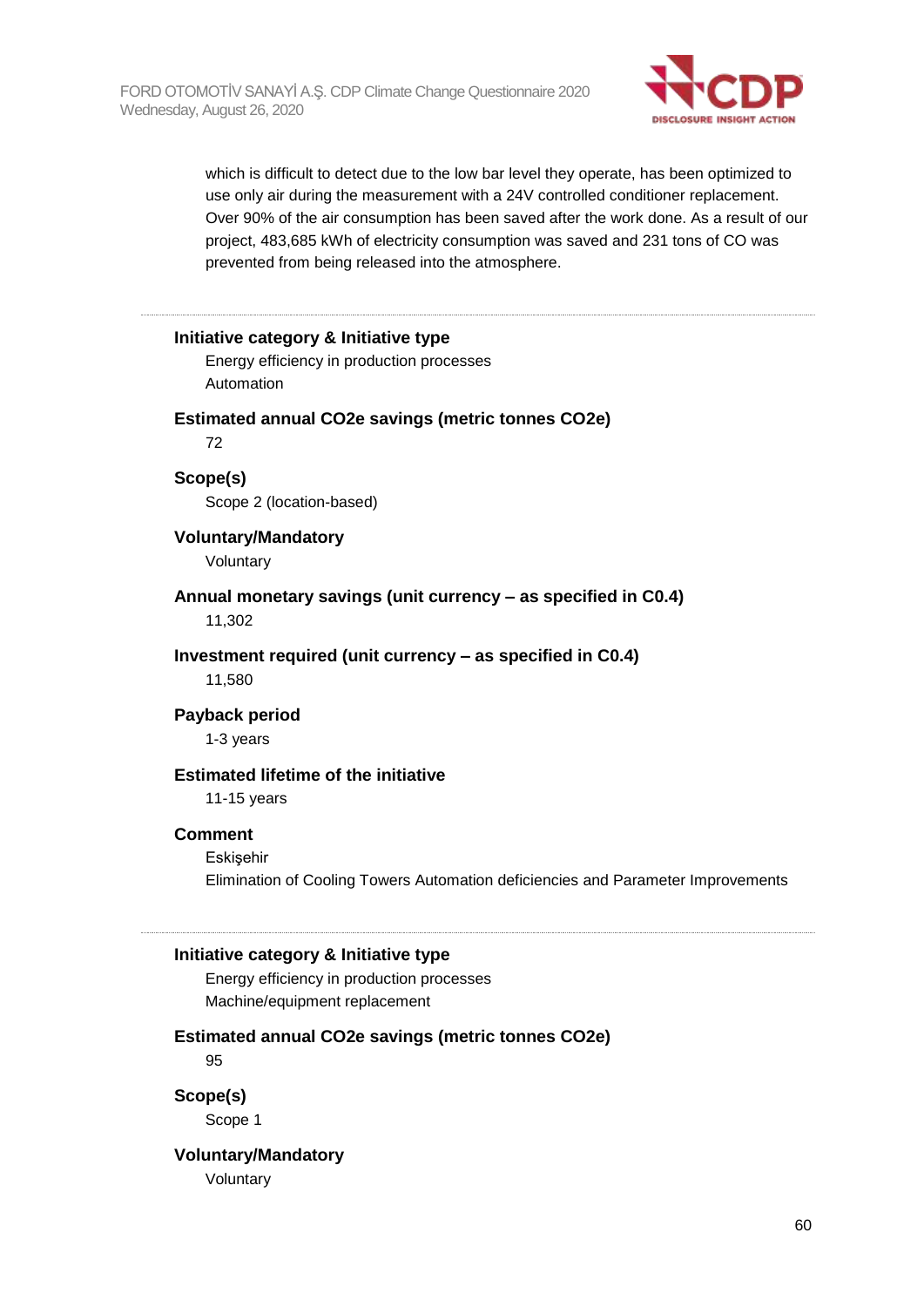

## **Annual monetary savings (unit currency – as specified in C0.4)** 11,214

#### **Investment required (unit currency – as specified in C0.4)** 8,235

#### **Payback period**

<1 year

#### **Estimated lifetime of the initiative**

16-20 years

#### **Comment**

Eskisehir Heat loss is prevented and natural gas is saved by applying a jacket to the valves.

#### **Initiative category & Initiative type**

Energy efficiency in buildings Lighting

#### **Estimated annual CO2e savings (metric tonnes CO2e)** 38

**Scope(s)** Scope 2 (location-based)

**Voluntary/Mandatory** Voluntary

## **Annual monetary savings (unit currency – as specified in C0.4)**

4,744

# **Investment required (unit currency – as specified in C0.4)**

17,699

#### **Payback period**

4-10 years

#### **Estimated lifetime of the initiative**

11-15 years

#### **Comment**

**Eskisehir** 

The lights of the holds have been activated with motion sensors.

#### **Initiative category & Initiative type**

Energy efficiency in production processes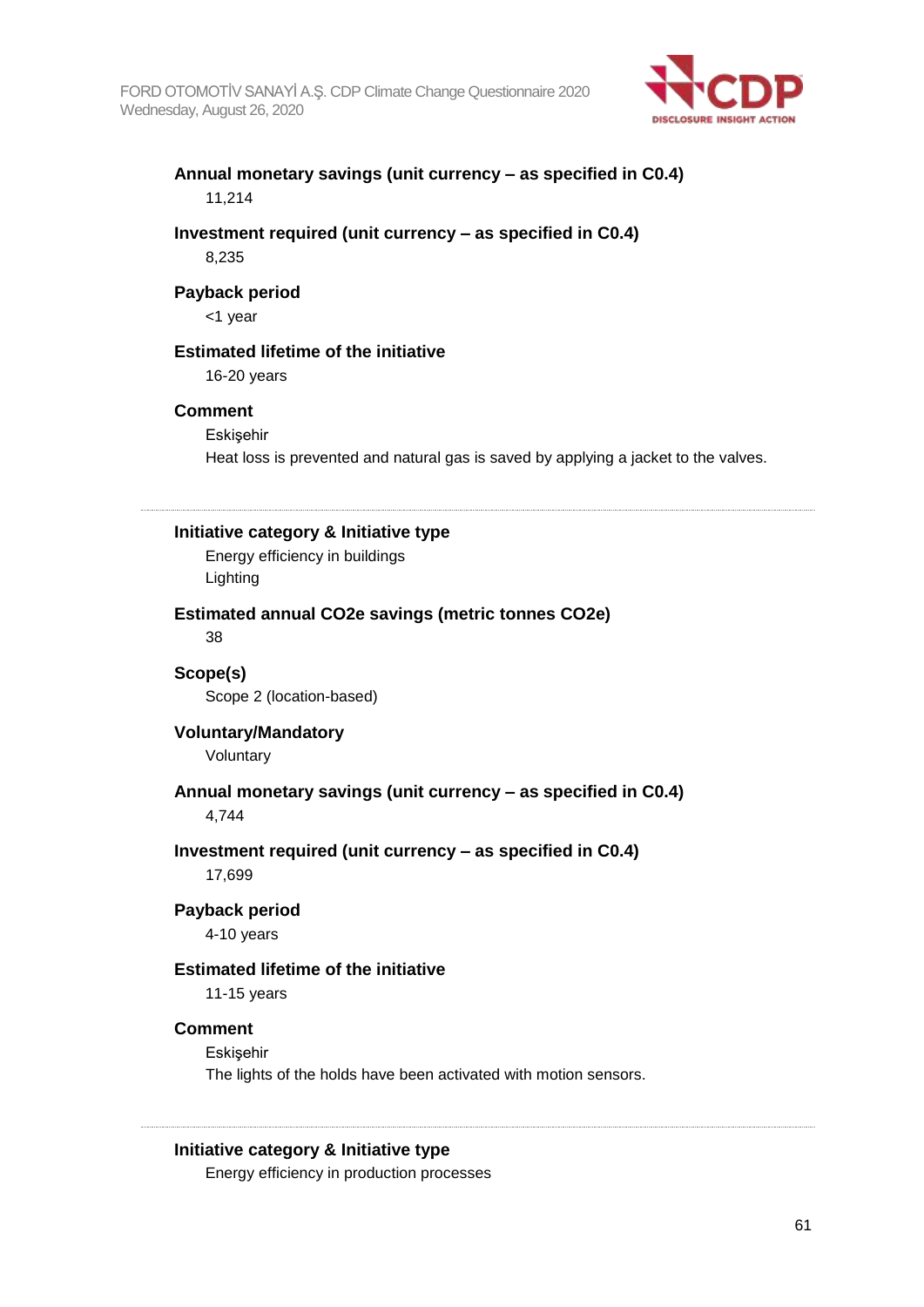

Machine/equipment replacement

#### **Estimated annual CO2e savings (metric tonnes CO2e)** 44

# **Scope(s)**

Scope 2 (location-based)

#### **Voluntary/Mandatory**

Voluntary

#### **Annual monetary savings (unit currency – as specified in C0.4)** 9,097

**Investment required (unit currency – as specified in C0.4)**

32,584

#### **Payback period**

4-10 years

# **Estimated lifetime of the initiative**

16-20 years

#### **Comment**

#### **Eskisehir**

Electricity gain was obtained by replacing the motors in air handling units with IE3 efficiency class.

#### **Initiative category & Initiative type**

Low-carbon energy consumption Solar PV

#### **Estimated annual CO2e savings (metric tonnes CO2e)**

13

#### **Scope(s)**

Scope 2 (location-based)

#### **Voluntary/Mandatory**

Voluntary

# **Annual monetary savings (unit currency – as specified in C0.4)**

2,769

#### **Investment required (unit currency – as specified in C0.4)**

14,283

#### **Payback period**

4-10 years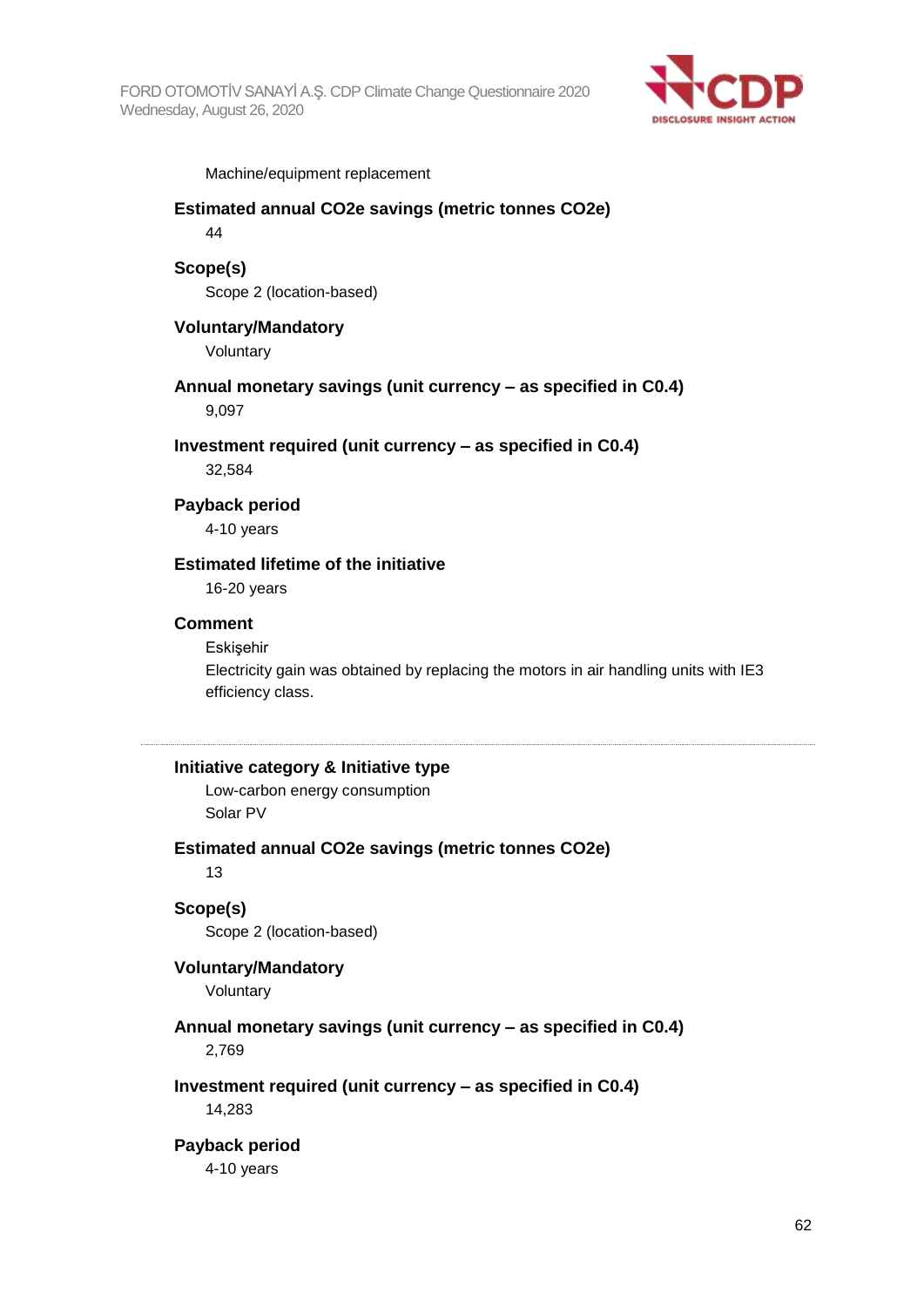

#### **Estimated lifetime of the initiative**

16-20 years

#### **Comment**

**Eskisehir** 10.4 kVA solar panels were installed in the Photovoltaic System of the Fire Pump Room.

#### **Initiative category & Initiative type**

Energy efficiency in buildings

Other, please specify

Detecting and Elimination of Building Heat Leaks, Recycled Material Fan Hood Project, CO2 Emission Reduction Project With Regenerative Systems 1-2

#### **Estimated annual CO2e savings (metric tonnes CO2e)**

485

#### **Scope(s)**

Scope 1

#### **Voluntary/Mandatory**

Voluntary

#### **Annual monetary savings (unit currency – as specified in C0.4)** 12,567

#### **Investment required (unit currency – as specified in C0.4)**

10,700

#### **Payback period**

<1 year

#### **Estimated lifetime of the initiative**

11-15 years

#### **Comment**

Eskişehir Plant : Various projects emission reductions

1-Detecting and Elimination of Building Heat Leaks( Emission reduction: 0.128 t CO2-e) ( estimated lifetime:0)

2-Recycled Material Fan Hood Project (Emission reduction: 13.2 t CO2-e )( estimated lifetime:5 years)

3-CO2 Emission Reduction Project With Regenerative Systems 1-2( Emission reduction: a-108 t CO2-e; b-132 t CO2-e )

( estimated lifetime:15 year)

#### **Initiative category & Initiative type**

Low-carbon energy generation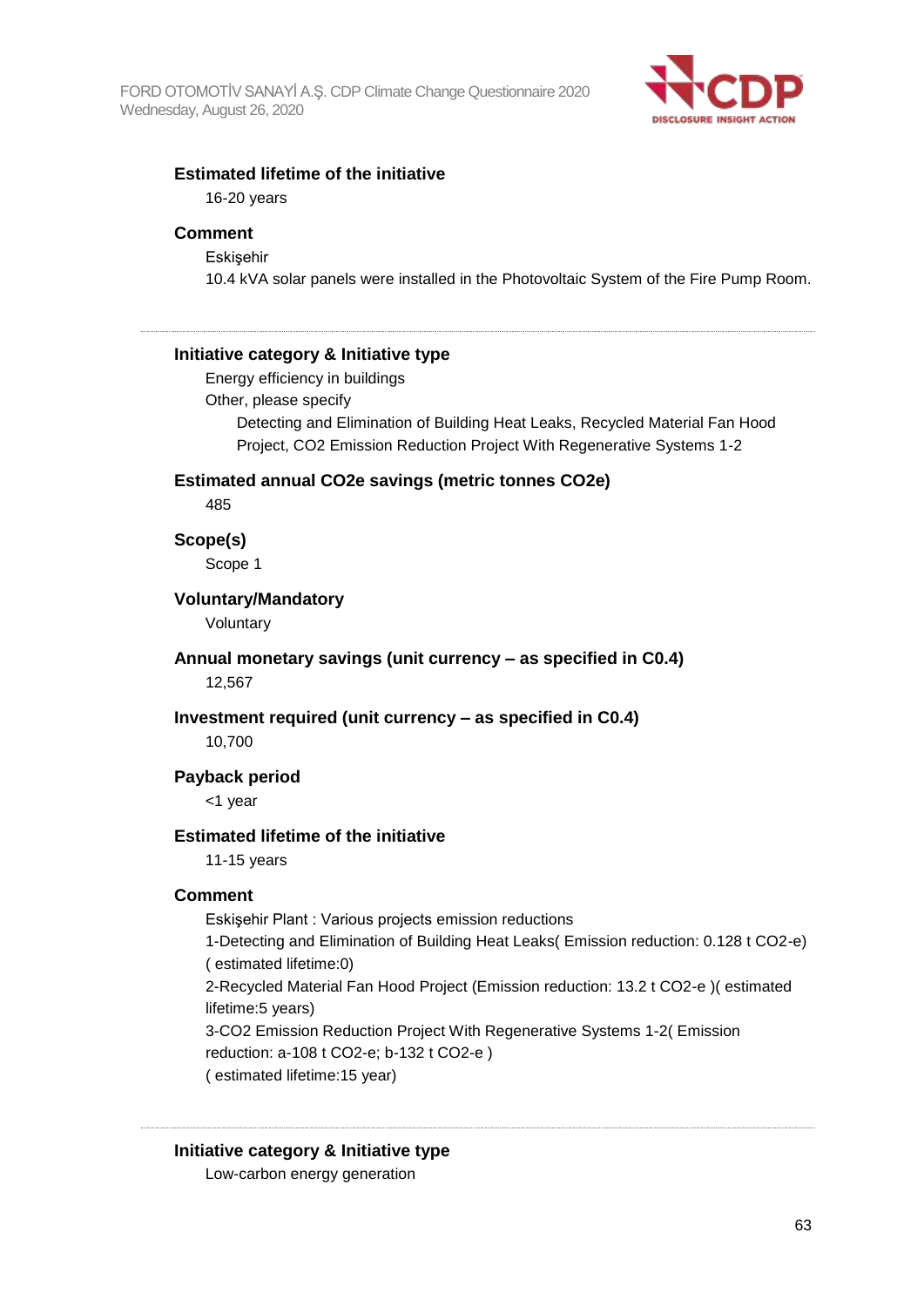FORD OTOMOTİV SANAYİ A.Ş. CDP Climate Change Questionnaire 2020 Wednesday, August 26, 2020



Solar heating and cooling

# **Estimated annual CO2e savings (metric tonnes CO2e)** 126 **Scope(s)** Scope 1 **Voluntary/Mandatory** Voluntary **Annual monetary savings (unit currency – as specified in C0.4)** 207,049 **Investment required (unit currency – as specified in C0.4)** 463,460 **Payback period** 1-3 years **Estimated lifetime of the initiative** 16-20 years **Comment Sancaktepe** Solar- wall project for the purpose to supply energy for " water heating project"

# **C4.3c**

# **(C4.3c) What methods do you use to drive investment in emissions reduction activities?**

| <b>Method</b>                                        | <b>Comment</b>                                                                                                                                                                                                                                                                                                                                                                                                                                                                                                                                                                                                                                                                                                                                                                                                                                                                                                                                                                                                                                                                     |
|------------------------------------------------------|------------------------------------------------------------------------------------------------------------------------------------------------------------------------------------------------------------------------------------------------------------------------------------------------------------------------------------------------------------------------------------------------------------------------------------------------------------------------------------------------------------------------------------------------------------------------------------------------------------------------------------------------------------------------------------------------------------------------------------------------------------------------------------------------------------------------------------------------------------------------------------------------------------------------------------------------------------------------------------------------------------------------------------------------------------------------------------|
| Compliance with regulatory<br>requirements/standards | Full compliance with environmental (including climate change and<br>energy) regulations and related laws is among our environmental<br>management principles. In this regard, our specialists constantly track<br>legislation changes and proactively render our implementations<br>compatible with changing conditions. Environmental Compliance Index<br>(ECI) scorecard is monitored as one of our metrics. At the same time,<br>the data is also checked in the Global Emissions Manager (GEM) as<br>part of EOS, enabling its global monitoring. Ford Otosan legal<br>compliance index is also monitored by Koc Holding. In this regard, like<br>every year, 100% legal compliance was achieved in 2019. Ford<br>Otosan did not involve in any violation of the rules within the context of<br>environmental regulations, nor did it incur any penalties or accidents.<br>The compliance and certification of the management standards we<br>follow, such as ISO 14001, ISO 50001 and ISO 14064 (obtaining<br>certification for emission quantification studies based on IPCC |
|                                                      | Guidelines), are ensured and re certified by means of independent                                                                                                                                                                                                                                                                                                                                                                                                                                                                                                                                                                                                                                                                                                                                                                                                                                                                                                                                                                                                                  |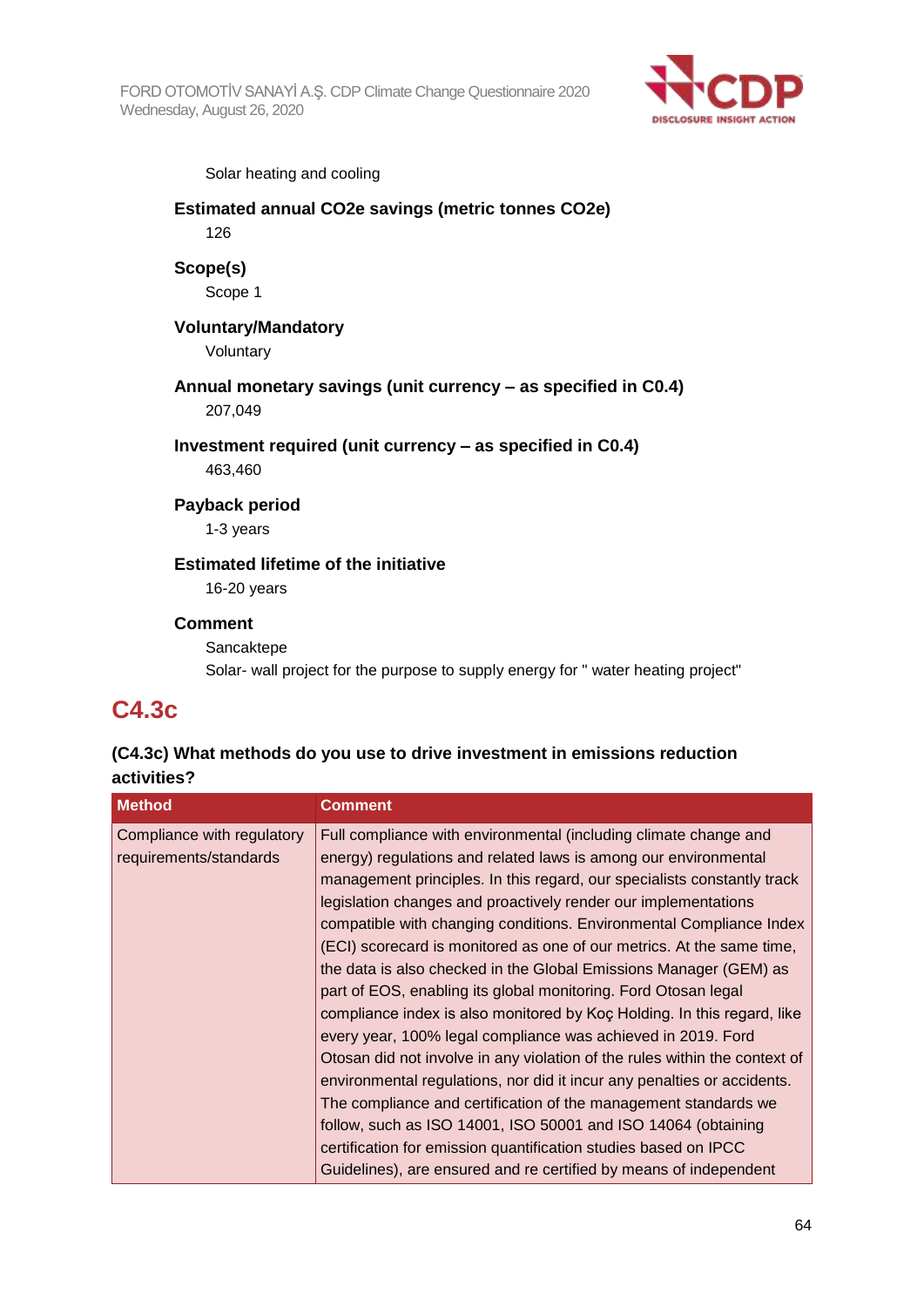

|                                           | external audits which are performed every year. Within the scope of<br>EOS Environmental Operation System, independent external audits<br>are conducted, as well as audits by teams arriving from abroad.<br>Besides, ISO 14001, ISO 50001, ISO 14064 management standards<br>are subjected to the internal audit process conducted annually and to<br>environmental audits conducted by Koç Holding every two years. The<br>achieved performance results are reported to the executive<br>management through monthly reports, to Ford Motor Company<br>management by means of Ford Global Emission Management<br>Database to Koç Holding through annual reports and to all our<br>stakeholders by means of sustainability reports. The risks related to<br>compliance with regulatory requirements/standards are assessed by<br>related departments, the required budget adjustments for foreseen<br>activities are approved by the Top Management. Our connection to<br>other frameworks includes UN SDG 7-Affordable and Clean Energy,<br>UN SDG 13- Climate Action and UN SDG 17- Partnership for the<br>Goals.                                                                                                                                                                                                                                                                                                                                                                                                                                                                                                                                                                                                                                                                                                                                                              |
|-------------------------------------------|----------------------------------------------------------------------------------------------------------------------------------------------------------------------------------------------------------------------------------------------------------------------------------------------------------------------------------------------------------------------------------------------------------------------------------------------------------------------------------------------------------------------------------------------------------------------------------------------------------------------------------------------------------------------------------------------------------------------------------------------------------------------------------------------------------------------------------------------------------------------------------------------------------------------------------------------------------------------------------------------------------------------------------------------------------------------------------------------------------------------------------------------------------------------------------------------------------------------------------------------------------------------------------------------------------------------------------------------------------------------------------------------------------------------------------------------------------------------------------------------------------------------------------------------------------------------------------------------------------------------------------------------------------------------------------------------------------------------------------------------------------------------------------------------------------------------------------------------------------------------------------|
| Dedicated budget for<br>energy efficiency | Energy efficiency and reduction of greenhouse gas emissions works<br>constitute the most important part of our activities for combating<br>climate change. These works both reduce the amount of emission and<br>support our competitive capacity with the cost advantage they provide.<br>For this reason, we regard energy efficiency as an area of continuous<br>improvement and we perform reformatory project activities in every<br>process of our operations. We reduced the value of our energy<br>consumption per vehicle to the level of 5.42 GJ/vehicle in 2018 &<br>2019, it was 5.93 GJ/vehicle in 2017. Our goal for 2021 is 5.23<br>GJ/vehicle. In 2019, our total environmental investments and<br>expenditures, reached 15.3 million TL. Thus, we achieved an increase<br>of approximately 67.5% compared to 2018.<br>The required budget allocation for foreseen activities is revised by<br>related departments, presented to the Top Management for approval<br>every year.<br>We attach importance to supplying the energy we consume from<br>renewable energy sources. In this frame with the installation of wind<br>turbines and solar panels, we increased our renewable energy<br>consumption from 89 GJ in 2017 to 2,368 GJ in 2018. With the<br>project, we received an award from the Republic of Turkey Ministry of<br>Energy and Natural Resources in the category of Increasing Energy<br>Efficiency in Industry. We also installed seven wind turbines with a<br>capacity of 500W in Gölcük. In 2020, we will source approximately<br>864,000 GJ of energy - our annual electricity consumption at our plants<br>- from internationally certified renewable energy sources.<br>We have implemented the Solar wall application in our Gölcük and<br>Sancaktepe facilities.<br>We aim to continuously improve energy efficiency with the renewals |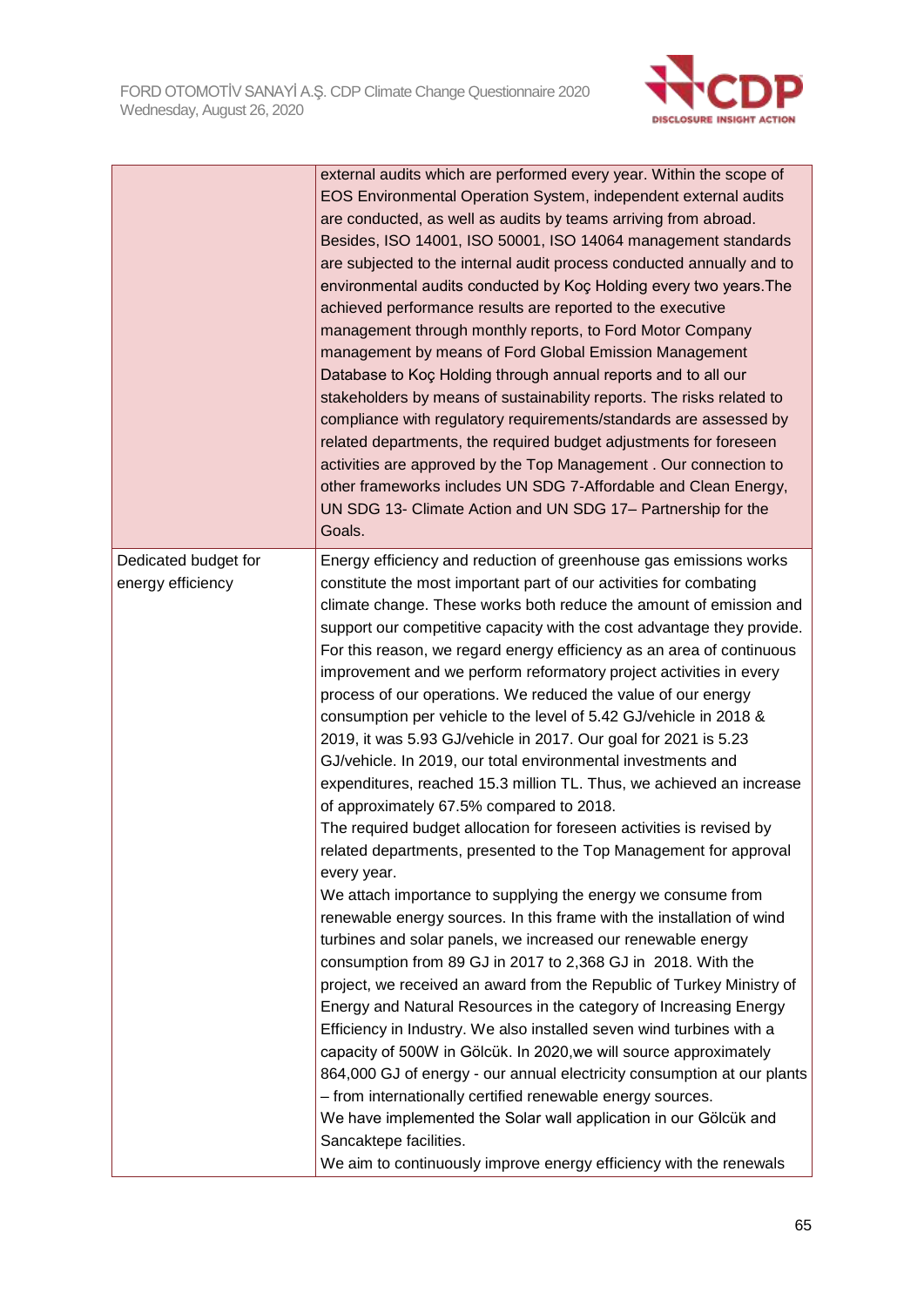

|                     | we make in our processes and to maintain the positive trend in this<br>area in the coming years.<br>As a result of the projects implemented, the plant has been achieving<br>the best energy consumption levels per vehicle in the ecosystem of<br>Ford of Europe for the last three years. According to 2019 results,<br>Yenikoy Plant also ranks as Ford of Europe's best manufacturing site<br>with 30 gr/m2 in VOC (Volatile Organic Compound) values. The plant<br>achieved a reduction in chemical material consumption, and reduced<br>its environmental impact by causing less CO2 emissions of 34,000<br>tons through energy efficiency practices.                                                                                                                                                                                                                                                                                                                                                                                                                                                                                                                                                                                                                                                                                                                                                                                                                                                                                                                                                                                                                                                                                                                                                                                                                                                                                                                                                                                                                                                                                                                                                                                                                                                                                                                                                            |
|---------------------|------------------------------------------------------------------------------------------------------------------------------------------------------------------------------------------------------------------------------------------------------------------------------------------------------------------------------------------------------------------------------------------------------------------------------------------------------------------------------------------------------------------------------------------------------------------------------------------------------------------------------------------------------------------------------------------------------------------------------------------------------------------------------------------------------------------------------------------------------------------------------------------------------------------------------------------------------------------------------------------------------------------------------------------------------------------------------------------------------------------------------------------------------------------------------------------------------------------------------------------------------------------------------------------------------------------------------------------------------------------------------------------------------------------------------------------------------------------------------------------------------------------------------------------------------------------------------------------------------------------------------------------------------------------------------------------------------------------------------------------------------------------------------------------------------------------------------------------------------------------------------------------------------------------------------------------------------------------------------------------------------------------------------------------------------------------------------------------------------------------------------------------------------------------------------------------------------------------------------------------------------------------------------------------------------------------------------------------------------------------------------------------------------------------------|
| Employee engagement | Green Office Project, realized in cooperation between Ford Otosan<br>and World Wildlife Fund for Nature (WWF-Turkey), helps to reduce<br>the<br>ecological footprint and greenhouse gas emissions of office activities.<br>With the Sancaktepe R&D Center and Marketing, Sales and After<br>Sales Offices, we supported the program with over 1,700 employees<br>Within the scope of Green Office Project, practical environmental<br>programme has been planned to decrease consumption of water,<br>electricity, and paper in the first year of project in Sancaktepe location.<br>According to collaboration agreement with WWF-Turkey, it has been<br>aimed to save 3% in energy consumption and 4% in paper and water<br>usage in the period 2016-2019. Firstly, Green Office Team has been<br>established with twenty five -member of volunteers from different<br>department, who focuses on reducing environmental impact of office<br>activities. It has been chosen the indicators, and set the numeric<br>objectives and monitored the fulfillment of the objectives to reach goals<br>given from WWF - Turkey. Inspection/Audit of office premises has<br>been performed by WWF - Turkey Green Office Expert in the end of<br>the first year of project. As a result of successful inspection, it has<br>been received the Green Office Diploma along with the right to use the<br>Green Office logo. This diploma shows that the company is<br>environmentally sensitized and committed. Improvement in<br>Environmental Management System and environmental awareness<br>among personnel must be continued in order to keep use of the Green<br>Office logo. Because of this reason, inspection will be conducted by<br>WWF - Turkey annually. The following goals have been achieved<br>during the project: - Electricity consumption has been reduced by 10<br>percent by setting energy monitoring system and raising employee<br>awareness, - The usage of water has been decreased by 9 percent by<br>lowering toilet reservoir volumes, reducing tap flow rates, and placing<br>labels on toilet reservoir about awareness. - The use of massive<br>amounts of paper has been avoided by 10 percent by using double-<br>sided printing, and printer with card reading system.<br>The Green Office certifications were prepared upon the completion of<br>audits at Eskişehir and Kocaeli campuses. |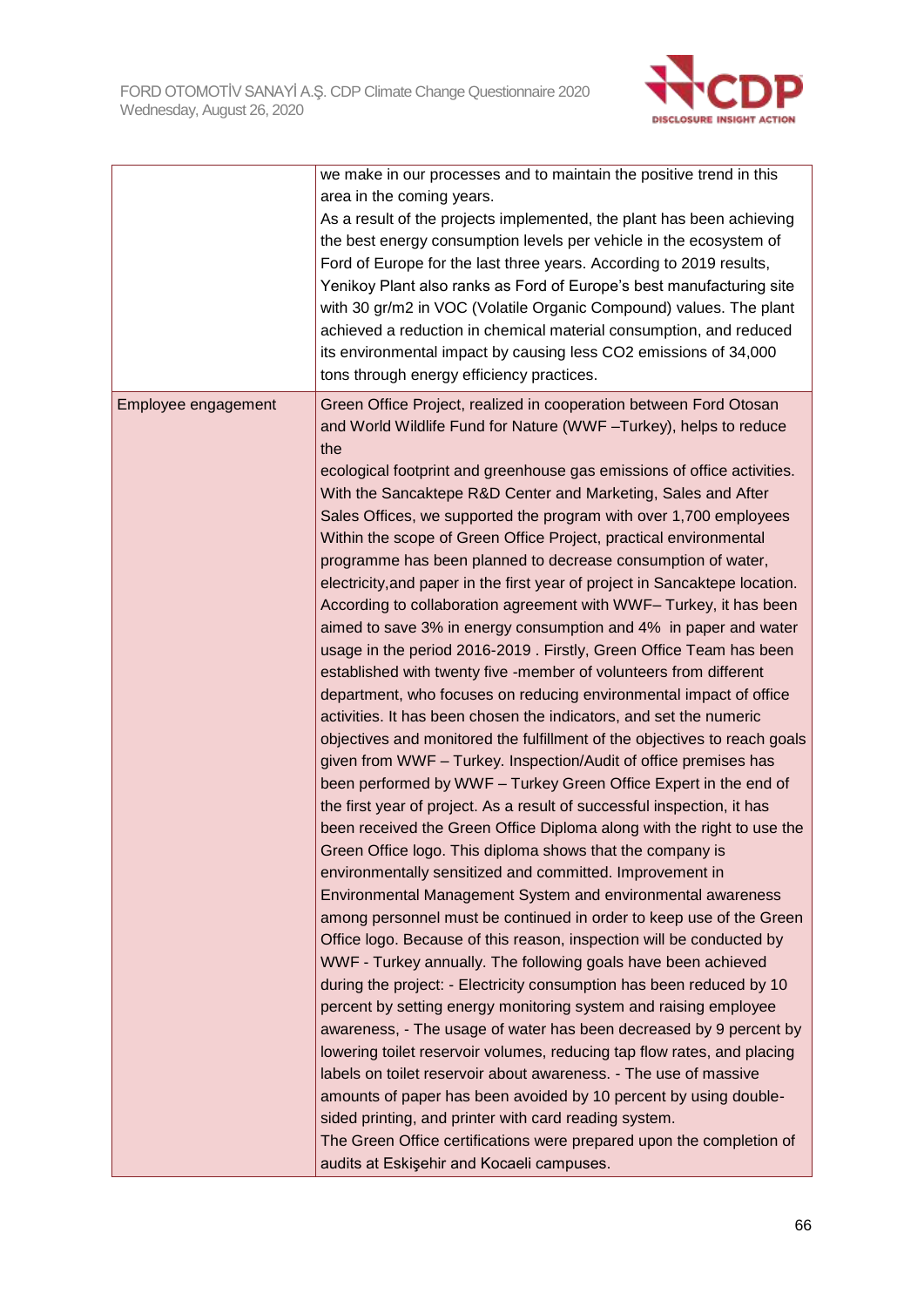

|                                                                 | The required budget allocation for foreseen activities is revised by<br>related departments, presented to the Top Management for approval,<br>every year.                                                                                                                                                                                                                                                                                                                                                                                                                                                                                                                                                                                                                                                                                                                                                                                                                                                                                                                                                                                                                                                                                                                                                                                                                                                                                                                                                                                                                                                                                                                                                                                                                                                                                                                                                                                                                                                                                                                                                                                                                                                                                                                           |
|-----------------------------------------------------------------|-------------------------------------------------------------------------------------------------------------------------------------------------------------------------------------------------------------------------------------------------------------------------------------------------------------------------------------------------------------------------------------------------------------------------------------------------------------------------------------------------------------------------------------------------------------------------------------------------------------------------------------------------------------------------------------------------------------------------------------------------------------------------------------------------------------------------------------------------------------------------------------------------------------------------------------------------------------------------------------------------------------------------------------------------------------------------------------------------------------------------------------------------------------------------------------------------------------------------------------------------------------------------------------------------------------------------------------------------------------------------------------------------------------------------------------------------------------------------------------------------------------------------------------------------------------------------------------------------------------------------------------------------------------------------------------------------------------------------------------------------------------------------------------------------------------------------------------------------------------------------------------------------------------------------------------------------------------------------------------------------------------------------------------------------------------------------------------------------------------------------------------------------------------------------------------------------------------------------------------------------------------------------------------|
| Dedicated budget for low-<br>carbon product R&D                 | We begin our efforts for reducing the environmental impacts of<br>products or processes with product design processes. We evaluate the<br>energy intensity and environmental impacts of our products or projects<br>within the framework of the green design logic through Ford Otosan<br>Procedure for the Revision of New Projects Regarding Environment<br>and Energy. We ensure that our designs serve the protection of natural<br>resources, ecological environment, biodiversity, climate, air and water<br>quality and the efficient use of water and materials. When any element<br>of risk in relation to these determined criteria is encountered in our<br>examinations, we switch to an alternative project or product design<br>practice. We also implement the same process in the admission and<br>start-up phases of our projects. Some of our low carbon projects: 2.0L<br>Ecoblue Engine, Ecotorq Engine Family, Electric Hybrid Ford Custom.<br>Electric Ford Transit, Electric Battery Production, Electric Waste Truck,<br>Truck with Natural Gas (CNG) Autonomous Truck Convey Technology,<br>Lighter Materials project. We exhibited our first concept vehicle, F-<br>Vision, designed by Ford Otosan Design Studio with fully electric motor<br>and autonomous driving ability, at Hanover Fair. Ford Otosan, which is<br>supported by the European Union Horizon 2020 program, aims to<br>reduce greenhouse gas emissions in heavy commercial vehicles.<br>Optitruck is in the frame of this project. Annex: Sustainability Report<br>2019, Transportation Technologies of the future. We focus our<br>innovation works on engine, drive train, body and interior space<br>development works for Ford Motor Company and Ford Otosan,<br>besides enhancing fuel economy, emission optimization, driver support<br>systems, test processes and analytical methods. The required budget<br>allocation for foreseen activities is revised by related departments,<br>presented to the Top Management for approval, every year. In the<br>reporting year, 1,389 employees worked in our R&D center where the<br>R&D spending on the various product projects undertaken amounted<br>to 552 million Turkish lira before capitalization. Our connection to other |
|                                                                 | frameworks includes TCFD, UN SDG 7-Affordable and Clean Energy<br>and UN SDG 13-Climate Action.                                                                                                                                                                                                                                                                                                                                                                                                                                                                                                                                                                                                                                                                                                                                                                                                                                                                                                                                                                                                                                                                                                                                                                                                                                                                                                                                                                                                                                                                                                                                                                                                                                                                                                                                                                                                                                                                                                                                                                                                                                                                                                                                                                                     |
| Dedicated budget for other<br>emissions reduction<br>activities | The study performed within Koç Group Environmental Board to<br>determine the examinations and evaluations that need to be conducted<br>regarding environmental issues before deciding on going forward with<br>new investments of Group companies was performed with the<br>leadership of Ford Otosan. As a result of the study, "Environmental<br>Guide for New Investments" and "New Investment Environmental and<br>Energy Impact Evaluation Form" were constituted. The examination of<br>current environmental impacts of the location of the investment and its<br>impact area, identification of the major environmental impacts of the                                                                                                                                                                                                                                                                                                                                                                                                                                                                                                                                                                                                                                                                                                                                                                                                                                                                                                                                                                                                                                                                                                                                                                                                                                                                                                                                                                                                                                                                                                                                                                                                                                      |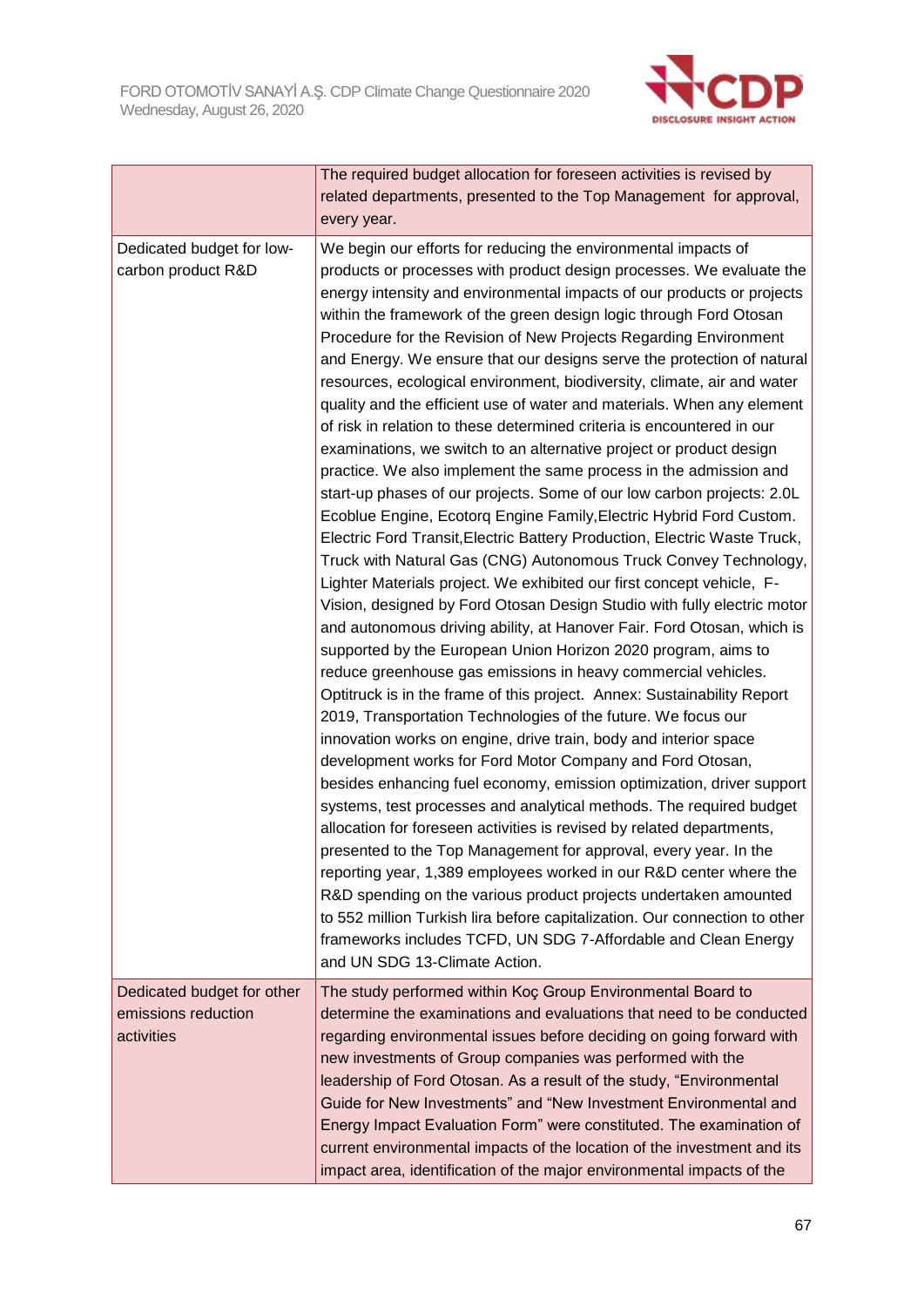

|                                                                 | project and the measures to be taken, determining the requirements of<br>national and international regulations, the revision of new projects with<br>regards to environment and energy, examination of energy identity file<br>and identification of standard documents are issues dealt with as part<br>of environmental examinations and evaluations. The required budget<br>allocation for foreseen activities is revised by related departments,<br>presented to the Top Management for approval, every year. Our<br>connection to other frameworks includes TCFD, UN SDG 7-Affordable<br>and Clean Energy and UN SDG 13-Climate Action.                                                                                                                                                                                                                                                                                                                                                                                                                                                                                                                                                                    |
|-----------------------------------------------------------------|------------------------------------------------------------------------------------------------------------------------------------------------------------------------------------------------------------------------------------------------------------------------------------------------------------------------------------------------------------------------------------------------------------------------------------------------------------------------------------------------------------------------------------------------------------------------------------------------------------------------------------------------------------------------------------------------------------------------------------------------------------------------------------------------------------------------------------------------------------------------------------------------------------------------------------------------------------------------------------------------------------------------------------------------------------------------------------------------------------------------------------------------------------------------------------------------------------------|
| Dedicated budget for other<br>emissions reduction<br>activities | The European Union Mobile Air Conditioning Directive, which was<br>published by the European Parliament and Council and entered into<br>force in 2006, was also legislated as of 2008. Accordingly, the use of R<br>134 a was prohibited with the restriction enforced regarding the<br>refrigerants that can be used in the air conditioning systems of M1 and<br>N1 class vehicles, starting January 1, 2011 for vehicles with model<br>year alteration and starting January 1, 2017 for newly designed<br>vehicles . In addition, the new refrigerant to be used will be allowed to<br>have a GWP (Global Warming Potential) value of 150 and lower.<br>When compared to its competitors in Turkey, Ford Transit Courier will<br>be one of the first vehicles to switch from the R134 a gas (GWP: 1430)<br>to the R1234Y F gas (GWP : 4) within the scope of combating climate<br>change and in order to meet the enforced legal requirements. In<br>addition, the pollution load of the R 1234 YF gas is twice as low as that<br>of the R134a gas. The required budget allocation for foreseen activities<br>is revised by related departments, presented to the Top Management<br>for approval, every year. |

# **C4.5**

**(C4.5) Do you classify any of your existing goods and/or services as low-carbon products or do they enable a third party to avoid GHG emissions?** Yes

# **C4.5a**

**(C4.5a) Provide details of your products and/or services that you classify as lowcarbon products or that enable a third party to avoid GHG emissions.**

# **Level of aggregation**

Product

# **Description of product/Group of products**

The 2.0L EcoBlue engine, which replaces the 2.2L Duratorq engine, provides a higher torque value and more power at lower speeds with its advanced technology despite its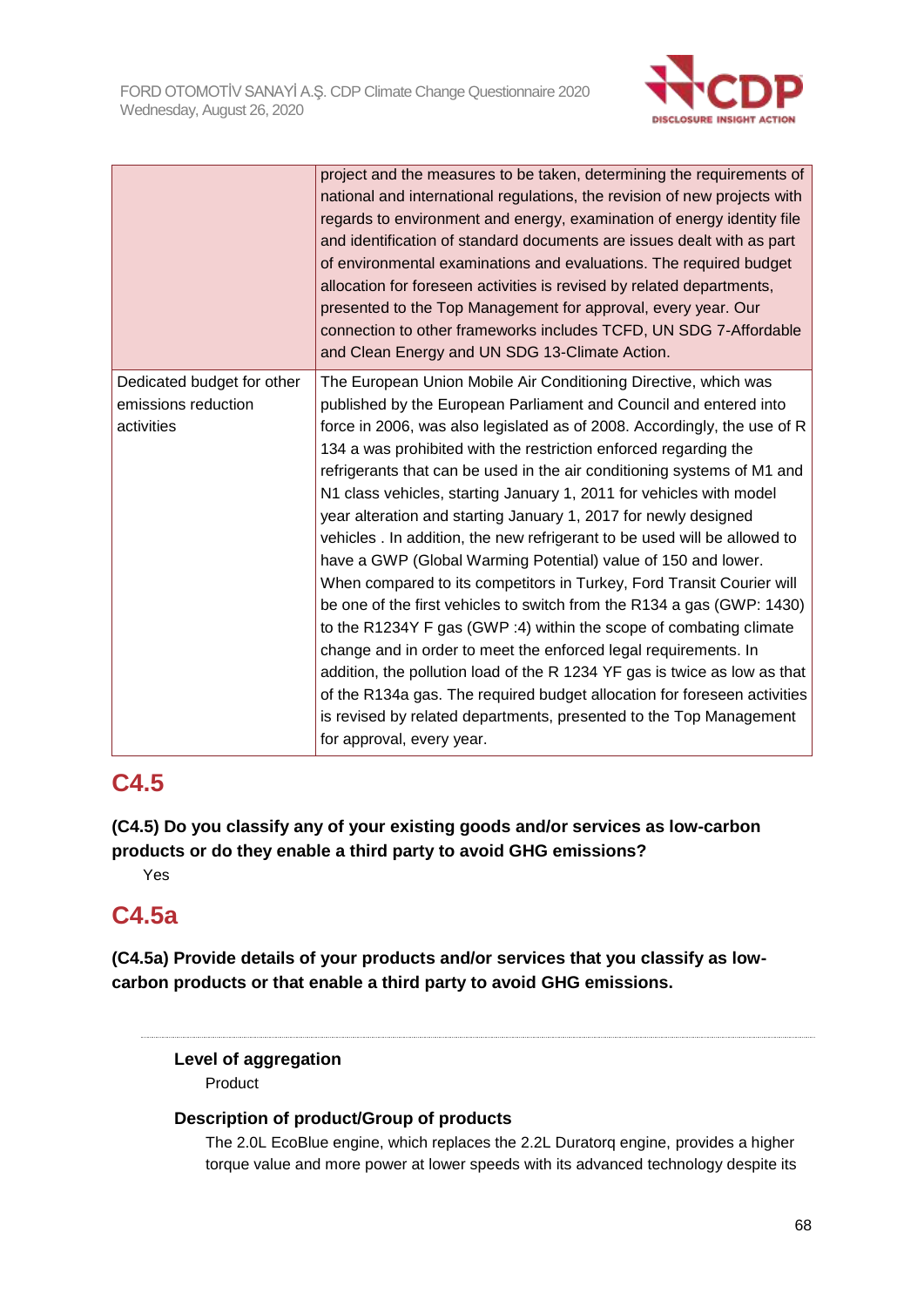

low volume. It consumes less fuel. Designed by the R&D engineers of Ford Otosan among others, the 2.0L EcoBlue engine is produced in Turkey and provide a fuel saving of 13% compared to the 2.2L engine with its design that reduces friction, lowers NOx and greenhouse gas emissions. Its new engine structure meets Euro 6 and Euro 7 standard.

## **Are these low-carbon product(s) or do they enable avoided emissions?** Avoided emissions

# **Taxonomy, project or methodology used to classify product(s) as low-carbon or to calculate avoided emissions**

Other, please specify Internal know- how and calculations

#### **% revenue from low carbon product(s) in the reporting year**

#### **Comment**

The Eco Blue engine created the substructure of the engine that is compatible with the new emission limits foreseen to be introduced recently. Besides Transit Vehicles, this engine can be used for long years in place at C/CD type passenger cars (Focus, Mondeo, C-Max, S-Max and Galaxy) which are among common models of Ford Europe, Ford America and Asia-Pacific and also at all "pick up" vehicles. This group of products will allow third party to avoid emissions. Fuel consumption in V362 vehicles started to be sold with Eco blue engine in the previous year ,improved by 8% in NEDC homologation cycle.

In 2019, we re-introduced the Transit model to the market. We started mass production of Ford Transit Custom Rechargeable Hybrid and Eco Blue Hybrid models - for the first time in its segment - produced in the Gölcük Plant and with all manufacturing engineering performed by Ford Otosan. Our Ford Transit Custom Rechargeable Hybrid vehicle received the 2020 International Van of the Year (IVOTY) award After mass production the % revenue of these product will be identified as % revenue. Ford Otosan Teams have been developing in-house electrical last mile delivery solutions especially for commercial application to serve Ford Otosan low carbon product

strategy

#### **Level of aggregation**

Company-wide

#### **Description of product/Group of products**

Opti Truck project aimed at reducing the greenhouse gas emissions of heavy commercial vehicles is being conducted jointly by 11 organisations and companies from 7 countries in Europe, including Ford Otosan. In 2019, we completed the Opti Truck project, which we launched in 2016 within the scope of the European Union Horizon 2020, that we have realized for the use of software technologies to reduce CO2 emissions in heavy vehicles.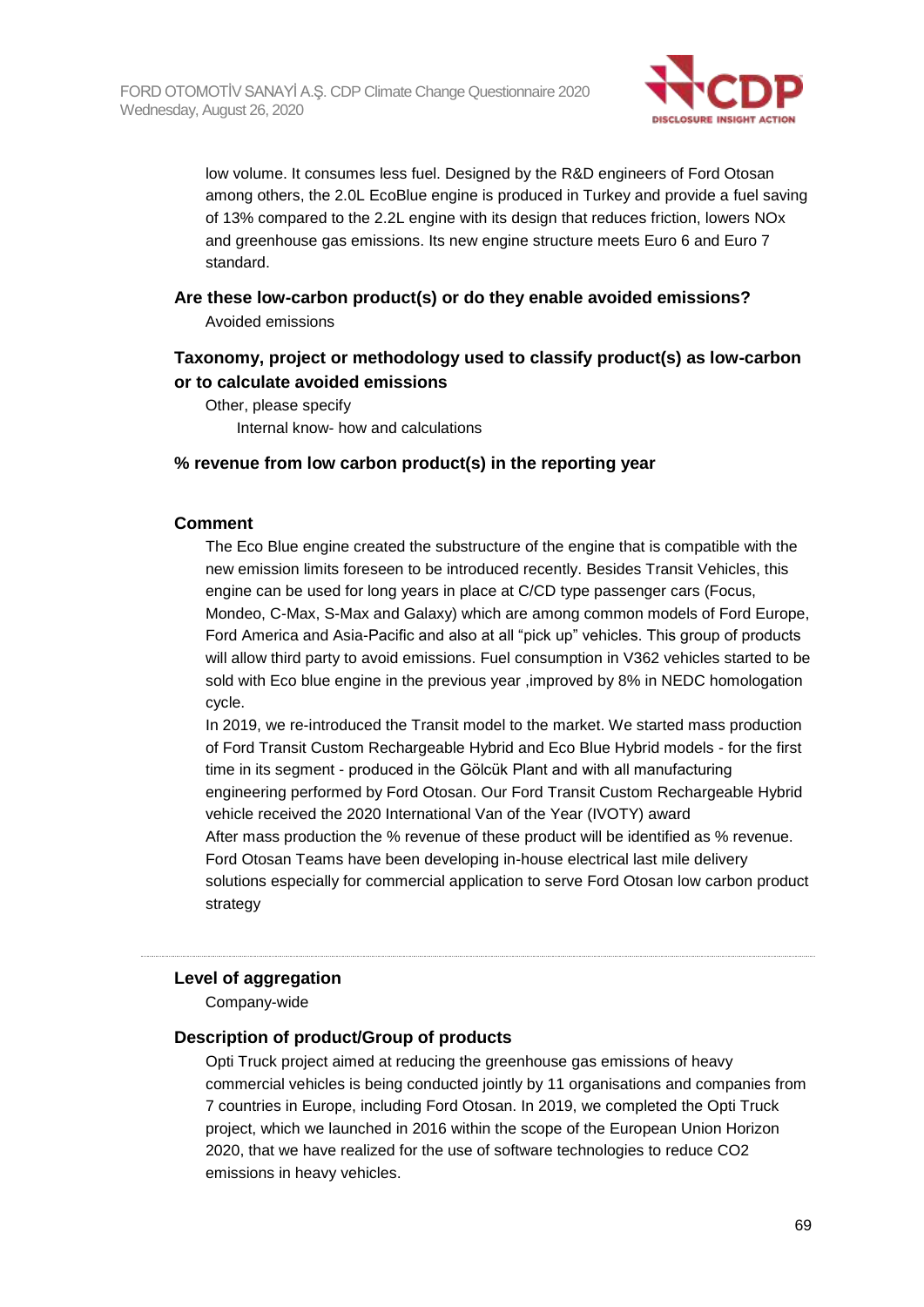

As a result of the project that we aimed to reduce fuel consumption and CO2 emission only by means of software changes, without any hardware changes on the F-Max model heavy vehicle:

• We have added many new software features to 3 different electronic control modules that communicate with Controller Area Network (CAN) serial communication protocol.

• We designed the mobile user interface and implemented this interface on an external tablet on the vehicle.

• We have developed various software components in the server layer that use cloud technologies and map/traffic web services, optimizing vehicle speed and route.

• We designed and implemented a communication layer that provides real-time communication between the server and vehicle functions via the GSM protocol.

• We tested all these software functions and interfaces under real road conditions on a prototype vehicle.

• In some routes and regions where map and traffic web services provide healthy data, we have observed the potential to improve fuel consumption up to 10% through simulation.

### **Are these low-carbon product(s) or do they enable avoided emissions?**

Avoided emissions

# **Taxonomy, project or methodology used to classify product(s) as low-carbon or to calculate avoided emissions**

Other, please specify Internal know- how and calculations

#### **% revenue from low carbon product(s) in the reporting year**

#### **Comment**

OptiTruck project will last for three years.

This group of products will allow third party to avoid emissions. After mass production the % revenue of these product will be identified as % revenue.

In the coming years, we aim to implement the software functions developed in the OptiTruck project in mass produced vehicles.

Ford Otosan Teams have been developing in-house electrical last mile delivery solutions especially for commercial application to serve Ford Otosan low carbon product strategy

#### **Level of aggregation**

Group of products

#### **Description of product/Group of products**

Lighter Materials

The number of regulations to decrease the effects of the automotive sector on the climate crisis is increasing day by day. Based on the regulations for reducing CO2 emissions and the goals of reducing emissions per vehicle, the industry heads towards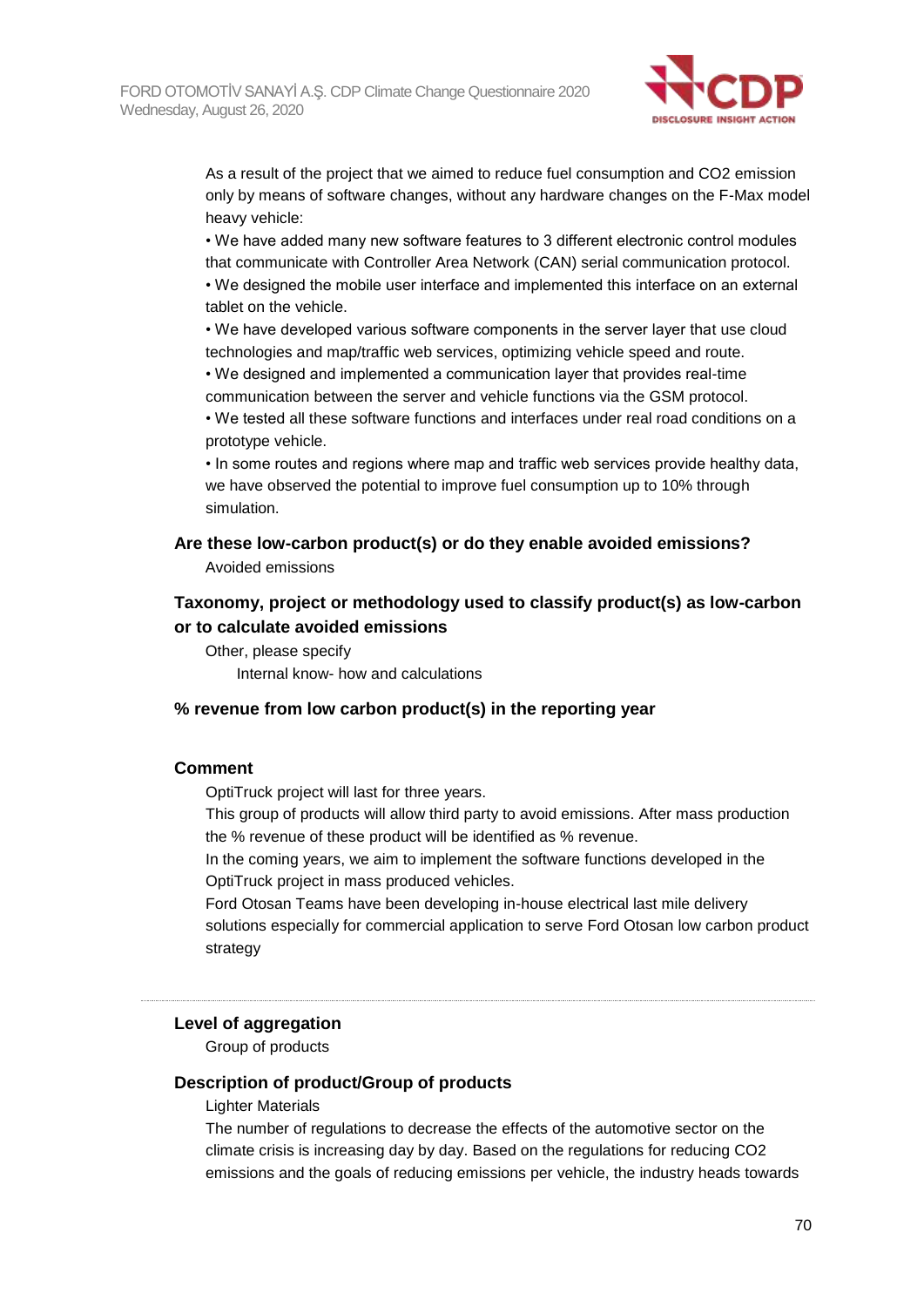

R&D activities to reduce vehicle weight. Reducing vehicle weight also creates potential for improving the range of electric vehicles that are expected to become widespread in the industry.

In the Worldwide Harmonized Light Vehicle Test Procedure (WLTP) cycle, we aim to achieve 150 kg less CO2 per 100 km and a 50 kg reduction on the vehicle to save 0.057 liters of fuel.

Within the scope of these efforts, we aim to achieve a reduction of 635 kg for heavy commercial vehicle chassis systems. In this context, by activating 39 kg lightening agent, we have completed the feasibility study of 103 kg lightening activity and started the process for commissioning in 2020. For Aluminum Suspension Bracket TEYDEB studies planned to achieve 28 kg reduction per vehicle, we started the prototype production phase. While the useful load rate can be increased with 635 kg of light weight to be provided in heavy commercial vehicles, we also anticipate fuel savings of over 15,000 liters and emission reduction of 60 g CO2/km during the vehicle life.

#### **Are these low-carbon product(s) or do they enable avoided emissions?**

Avoided emissions

# **Taxonomy, project or methodology used to classify product(s) as low-carbon or to calculate avoided emissions**

Other, please specify Internal know-how and calculations

## **% revenue from low carbon product(s) in the reporting year**

#### **Comment**

This group of products will allow third party to avoid emissions After mass production the % revenue of these product will be identified as % revenue.

Ford Otosan Teams have been developing in-house electrical last mile delivery solutions especially for commercial application to serve Ford Otosan low carbon product strategy

#### **Level of aggregation**

Group of products

#### **Description of product/Group of products**

Following the technological transformation in the automotive industry, and in addition to traditional automotive products and services, advanced R&D studies are carried out in the areas of carbon dioxide emissions reduction, connected vehicles, autonomous vehicles, electric vehicles and electrification, and light vehicle technologies. Investments in R&D infrastructure are continuing.

In 2019 we developed the joint R&D venture with AVL, company that develops autonomous convoy-platooning technologies. In this context, we aim to contribute to the reduction of fuel consumption and carbon emissions from 8% to 15%, and the improvement of driving safety in heavy commercial vehicles for intercity transportation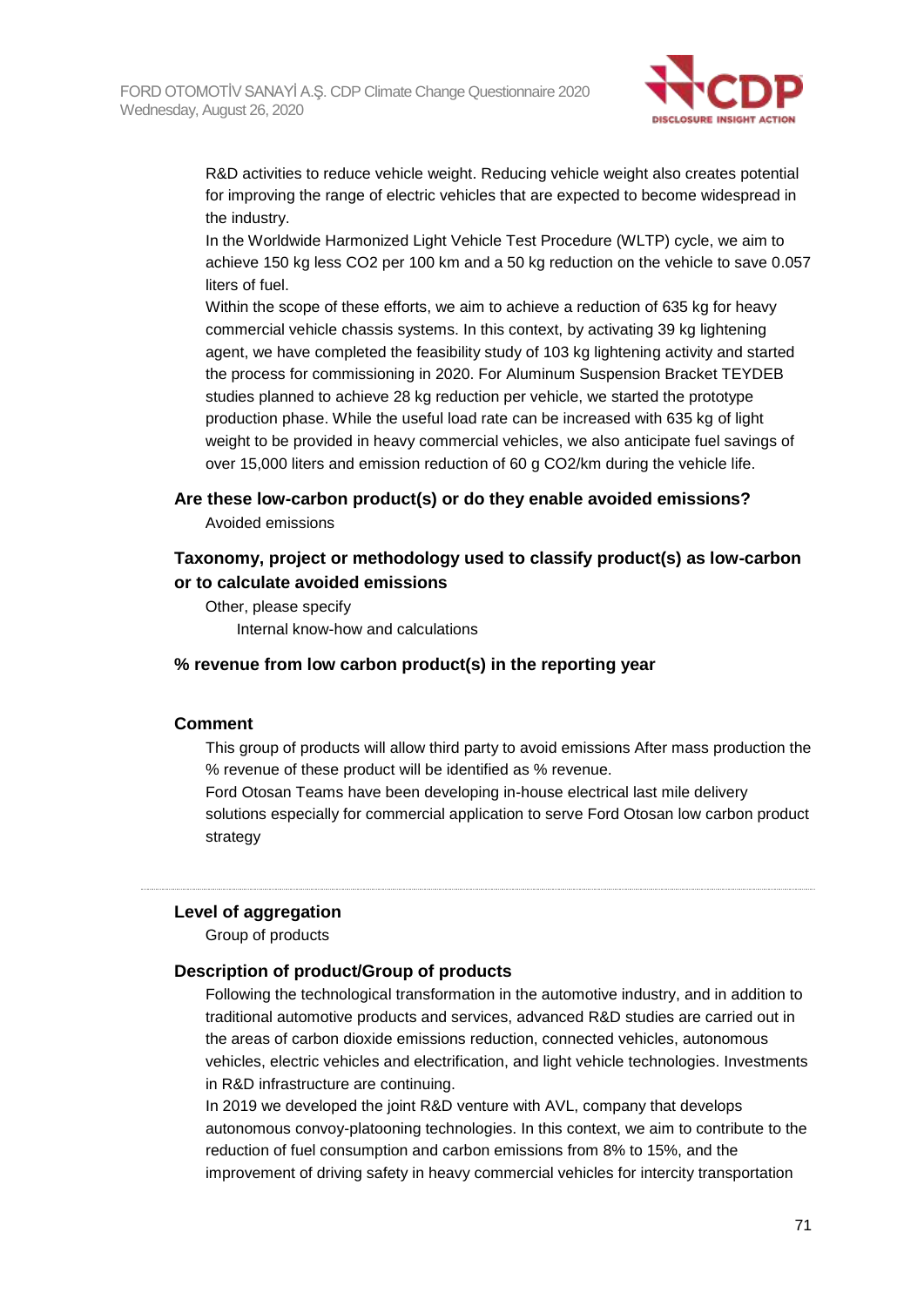

Platooning technology, which will be one of the most important steps for the development of full autonomous technologies in heavy commercial vehicles, aims to increase the operational efficiency of heavy commercial vehicles engaged in longdistance transportation.

# **Are these low-carbon product(s) or do they enable avoided emissions?**

Avoided emissions

# **Taxonomy, project or methodology used to classify product(s) as low-carbon or to calculate avoided emissions**

Other, please specify Internal know-how and calculations

# **% revenue from low carbon product(s) in the reporting year**

## **Comment**

Equipment, software, simulation and road tests of this technology are now successfully completed. This R&D project, a first in Turkey, will help reduce operating costs and improve safety while enabling the Turkish automotive industry to make significant progress in terms of autonomous and connected vehicles. We are among the few truck manufacturers in the world working on autonomous trucks, investing in this field, and most importantly, having a prototype to demonstrate the technology.

This group of products will allow third party to avoid emissions. After mass production the % revenue of these product will be identified.

Ford Otosan Teams have been developing in-house electrical last mile delivery solutions especially for commercial application to serve Ford Otosan low carbon product strategy

# **Level of aggregation**

Group of products

# **Description of product/Group of products**

In 2019, we were accepted to the TEYDEB incentive program for the Natural Gas/Biogas Fuel Generator and Co generation

Unit Development Project that can work in Low Calorific Value Fuels in cooperation with generator and co generation systems

manufacturer Teksan. As part of the two-year project that started in November 2019, we aim to develop a complete and poor combustion engine for use in generators and co generation systems with the highest power density in the global market and suitable for low calorific fuels from renewable sources.

#### **Are these low-carbon product(s) or do they enable avoided emissions?**

Low-carbon product and avoided emissions

# **Taxonomy, project or methodology used to classify product(s) as low-carbon or to calculate avoided emissions**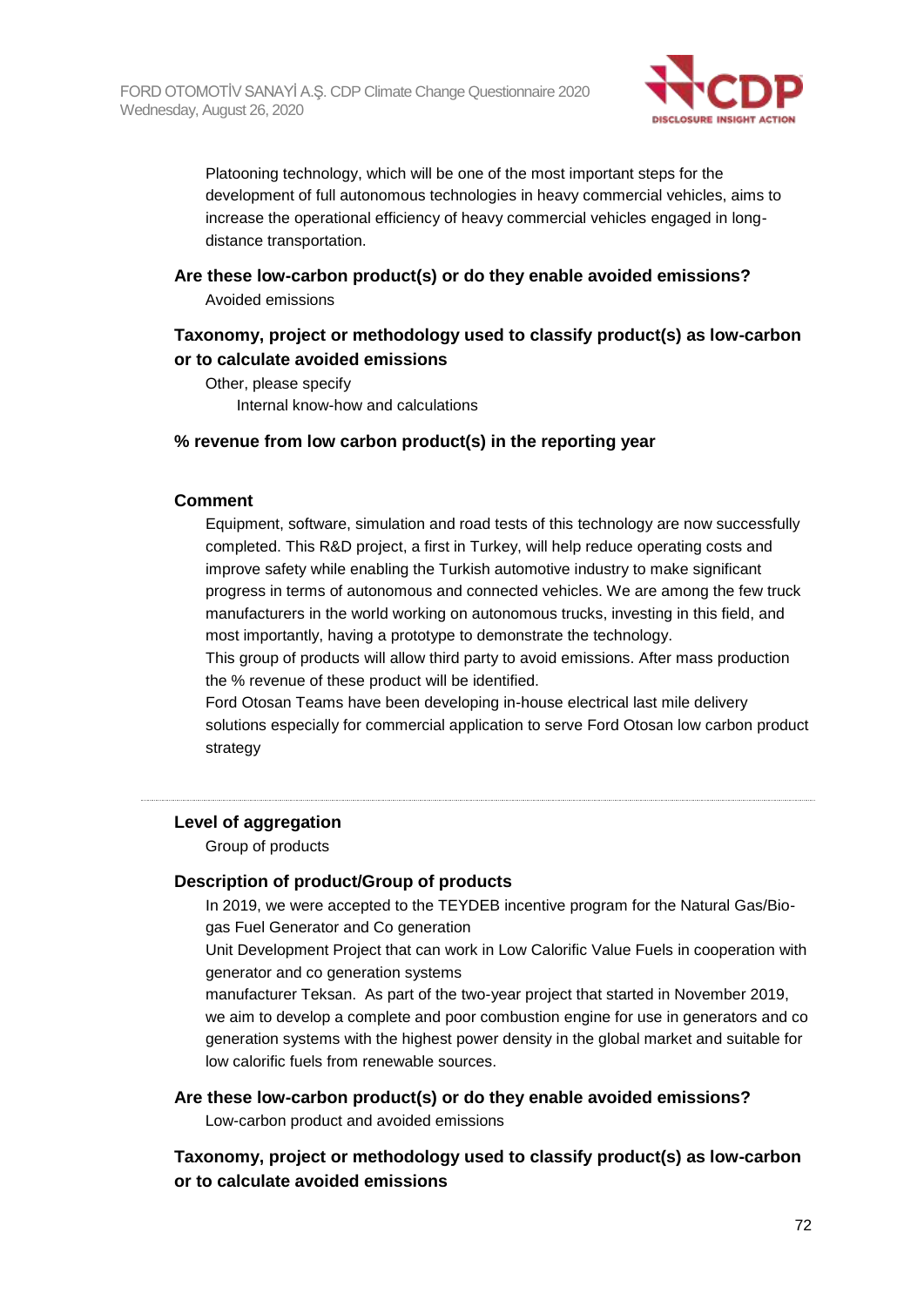

Other, please specify Internal know-how and calculations

### **% revenue from low carbon product(s) in the reporting year**

#### **Comment**

After mass production the % revenue of these product will be identified. Ford Otosan Teams have been developing in-house electrical last mile delivery solutions especially for commercial application to serve Ford Otosan low carbon product strategy

#### **Level of aggregation**

Product

#### **Description of product/Group of products**

Eco-Mode and Fleet-Mode

Although improvements have been made in fuel economy in heavy commercial vehicles with the development of engine and vehicle technologies in recent years, fuel economy is still an important factor in terms of driver behaviors.

We analyzed aggressive and normal driving behavior on F-MAX trucks using connected vehicles and measured up to 10% fuel economy difference. We have optimized the behavior of the aggressive driver with software methods and developed the Eco-Mode and Fleet-Mode software solutions that reduce this behavior to the normal driver level. By using the Eco-Mode function, the driver can save fuel by switching to economy driving mode with a button, without sacrificing maximum engine torque and limiting power so as to keep driving performance optimal. At the same time, auxiliary acceleration and other speed limiting functions support keeping the fuel economy at the optimum point.

The Fleet-Mode function, on the other hand, gives the fleet manager the ability to remotely activate and deactivate the function in the fleet via mobile devices. With the use of Eco-Mode and Fleet-Mode on the same route, we achieved 1% fuel improvement in fuel economy. This corresponds to a saving of 300 liters of fuel per year. We plan to reduce the carbon footprint by reducing the fuel consumption of F-MAX vehicles.

#### **Are these low-carbon product(s) or do they enable avoided emissions?**

Low-carbon product and avoided emissions

## **Taxonomy, project or methodology used to classify product(s) as low-carbon or to calculate avoided emissions**

Other, please specify Internal know-how and calculations

#### **% revenue from low carbon product(s) in the reporting year**

#### **Comment**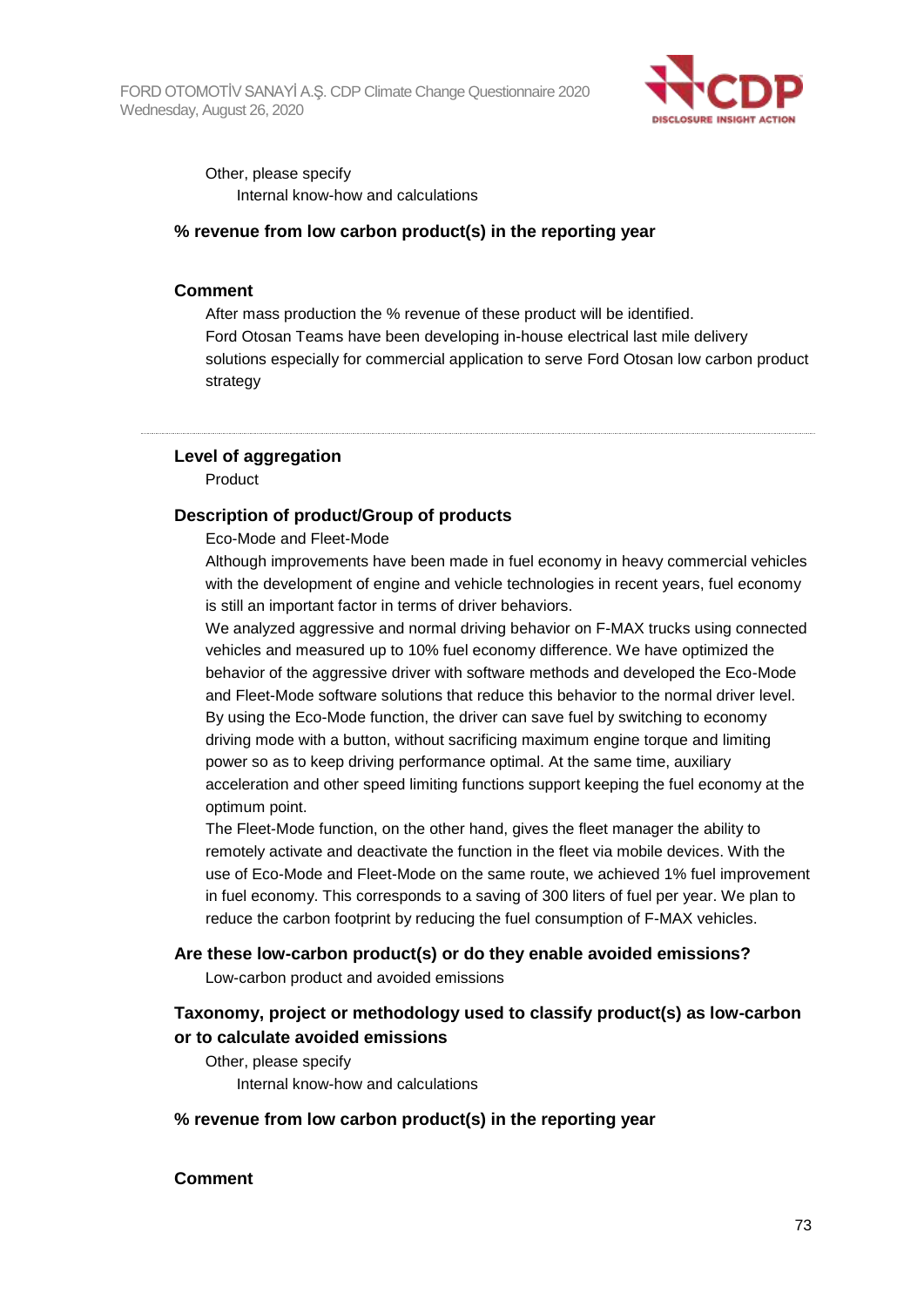

After mass production the % revenue of these product will be identified. Ford Otosan Teams have been developing in-house electrical last mile delivery solutions especially for commercial application to serve Ford Otosan low carbon product strategy

# **C5. Emissions methodology**

## **C5.1**

#### **(C5.1) Provide your base year and base year emissions (Scopes 1 and 2).**

**Scope 1**

**Base year start**

January 1, 2009

#### **Base year end**

December 31, 2009

#### **Base year emissions (metric tons CO2e)**

58,120.46

#### **Comment**

From 2009 to 2019 Scope 1 emissions increased 35% due to increase in production activities.

Enlargement of organizational boundaries may lead increases in our absolute consumption figures and may negatively affect intensity figures.

#### **Scope 2 (location-based)**

#### **Base year start**

January 1, 2009

#### **Base year end**

December 31, 2009

#### **Base year emissions (metric tons CO2e)**

84,923.03

#### **Comment**

From 2009 to 2019 Scope 2 emissions increased 47% due to increase in production activities

Enlargement of organizational boundaries may lead increases in our absolute consumption figures and may negatively affect intensity figures.

#### **Scope 2 (market-based)**

**Base year start**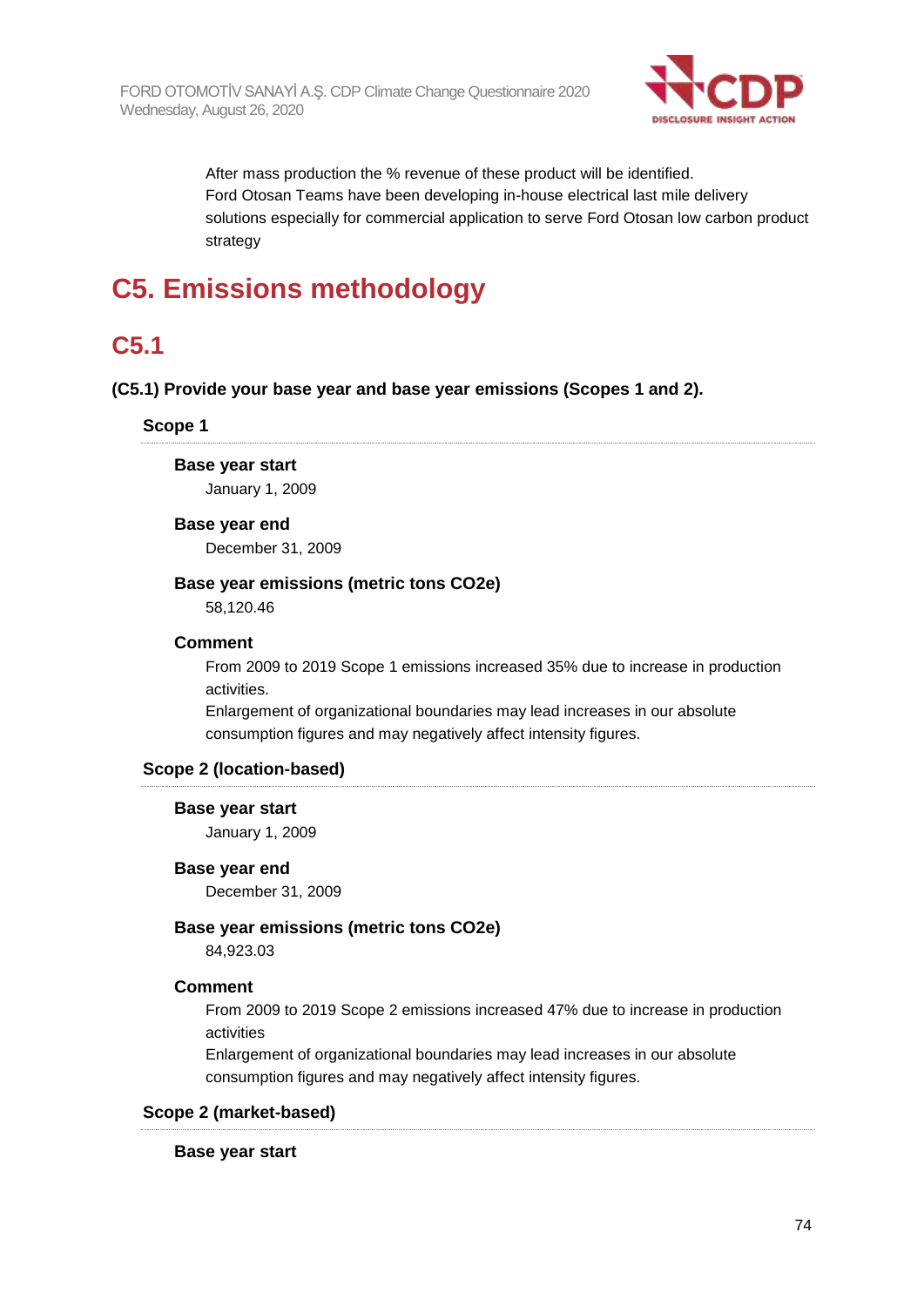

#### **Base year end**

### **Base year emissions (metric tons CO2e)**

#### **Comment**

Ford Otosan consumes electricity from the interconnected system. There is no any market- based electricity usage.

## **C5.2**

### **(C5.2) Select the name of the standard, protocol, or methodology you have used to collect activity data and calculate emissions.**

IPCC Guidelines for National Greenhouse Gas Inventories, 2006 ISO 14064-1

The Greenhouse Gas Protocol: A Corporate Accounting and Reporting Standard (Revised Edition)

# **C6. Emissions data**

## **C6.1**

**(C6.1) What were your organization's gross global Scope 1 emissions in metric tons CO2e?**

#### **Reporting year**

**Gross global Scope 1 emissions (metric tons CO2e)** 78,360

#### **Comment**

This data cover the GHG emissions of Kocaeli (Gölcük+ Yeniköy), Eskişehir (old name is İnönü) and Sancaktepe locations

## **C6.2**

#### **(C6.2) Describe your organization's approach to reporting Scope 2 emissions.**

#### **Row 1**

#### **Scope 2, location-based**

We are reporting a Scope 2, location-based figure

#### **Scope 2, market-based**

We have no operations where we are able to access electricity supplier emission factors or residual emissions factors and are unable to report a Scope 2, market-based figure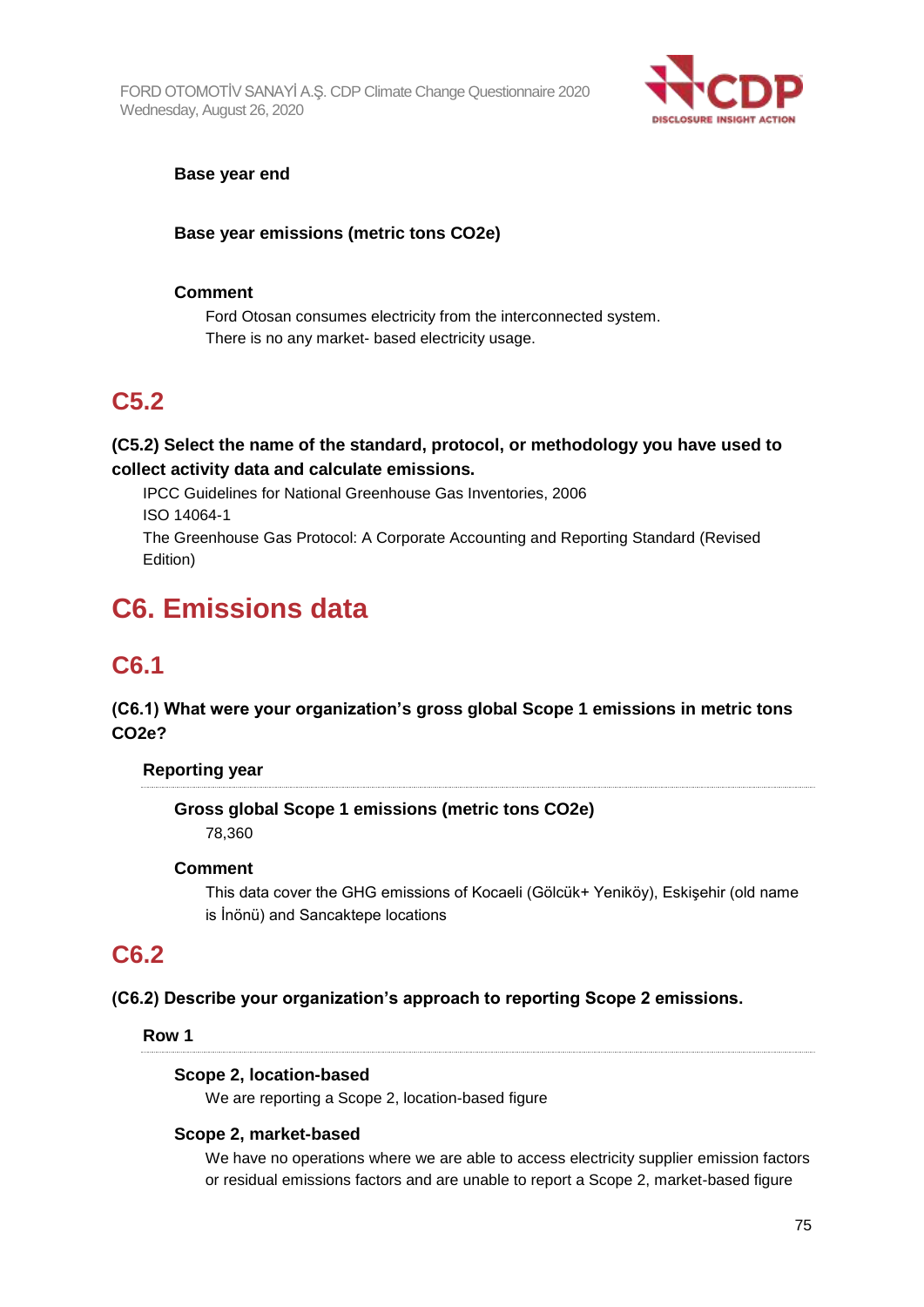

## **Comment**

We don't have any source of market-based scope 2 emissions. Location-based scope 2 emissions are generated from purchased and consumed electricity from National Electricity Interconnected System.

## **C6.3**

## **(C6.3) What were your organization's gross global Scope 2 emissions in metric tons CO2e?**

### **Reporting year**

## **Scope 2, location-based**

123,359

#### **Comment**

This figure represents the purchased electricity from National Electricity Interconnected System.

There is no any source of market-based scope 2 emissions.

## **C6.4**

**(C6.4) Are there any sources (e.g. facilities, specific GHGs, activities, geographies, etc.) of Scope 1 and Scope 2 emissions that are within your selected reporting boundary which are not included in your disclosure?**

No

## **C6.5**

**(C6.5) Account for your organization's gross global Scope 3 emissions, disclosing and explaining any exclusions.**

### **Purchased goods and services**

**Evaluation status** Relevant, calculated

#### **Metric tonnes CO2e**

338.82

#### **Emissions calculation methodology**

The quantis scope 3 evaluator (https://quantis-suite.com/Scope-3-Evaluator/ ) was used to calculate the GHG emissions of purchased goods and services bought in 2019. The amount of money (in basic price) spent on product or service during the specified time was entered in the system.

Calculations were fulfilled by using billed cost of purchased goods and services as activity data.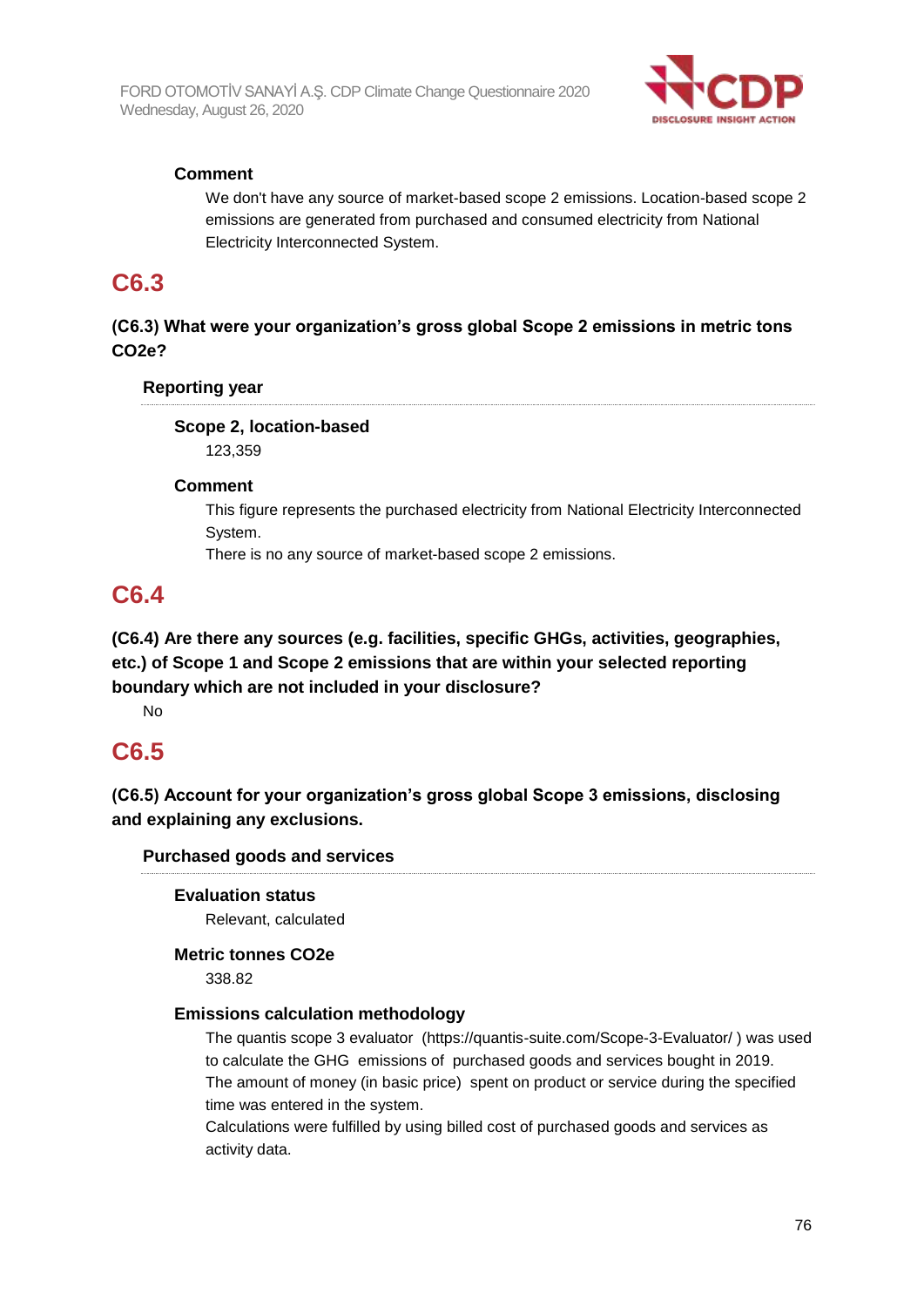

## **Percentage of emissions calculated using data obtained from suppliers or value chain partners**

2

#### **Please explain**

In the reporting year, we included greenhouse gas emissions from purchased pulp, paper,printing and publishing, education services.

Calculations were conducted using the cost of the goods & services purchased.

#### **Capital goods**

#### **Evaluation status**

Not relevant, explanation provided

#### **Please explain**

It is not relevant in the short-term.

We have conducted an overall life cycle assessment for our operations as part of ISO 14001:2015 Standard and we predict that the full inclusion to this category will be in the mid-term time horizon. Capital good emission factors will be determined in this time interval.

#### **Fuel-and-energy-related activities (not included in Scope 1 or 2)**

#### **Evaluation status**

Relevant, calculated

#### **Metric tonnes CO2e**

26,351

#### **Emissions calculation methodology**

The activity data was collected from the third- party energy invoices. DEFRA 2019 emission factors were used for calculations based on the GHG Protocol Corporate Value Chain -Scope 3 Standard.

### **Percentage of emissions calculated using data obtained from suppliers or value chain partners**

100

#### **Please explain**

The data covers:

\* Upstream emissions of purchased fuels such as Natural gas, LPG, propane, diesel oil, gasoline;

The exclusion of fuel combustion related emissions as part of Scope 1 emissions was carried out.

\*Transmission & distribution losses arising from purchased electricity .

Calculations were fulfilled by using billed amount of purchased energy as activity data.

#### **Upstream transportation and distribution**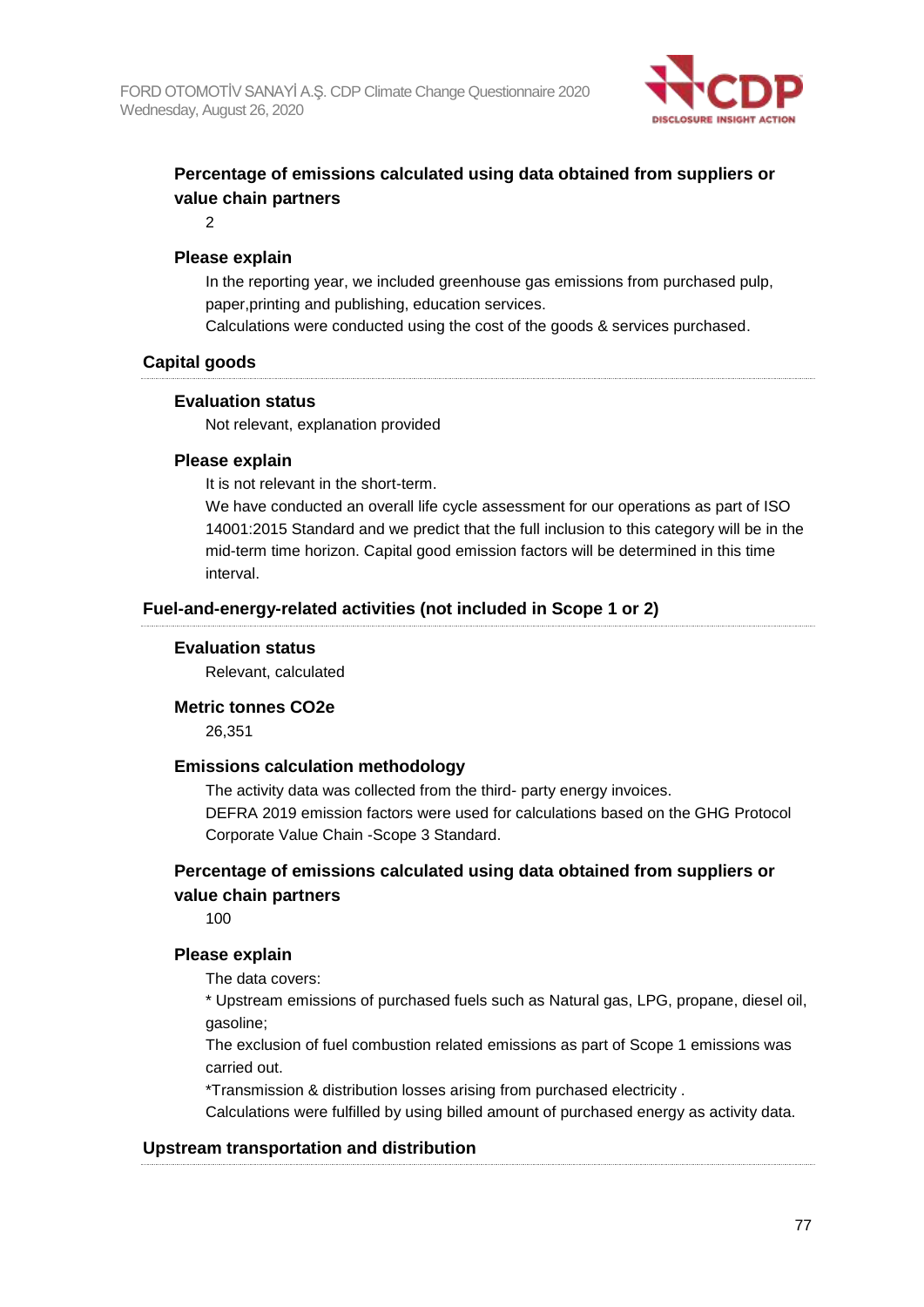

### **Evaluation status**

Relevant, calculated

#### **Metric tonnes CO2e**

79,846.05

#### **Emissions calculation methodology**

This data was provided from our suppliers who transport production materials by using road transport which has an 85 % dispersion over total upstream transportation and distribution for Ford Otosan.

DEFRA: Freighting Goods-2019 Methodology was used for the calculations In 2019, some suppliers were changed.There are supplier specific data disclosed directly as inter-modal transportation's carbon emission result

### **Percentage of emissions calculated using data obtained from suppliers or value chain partners**

85

#### **Please explain**

This data is provided from our suppliers who transport production materials by using road transport. The majority of the GHG gases is generated from exhaust emissions. In the context of transaction studies, we are planning to improve our influence for this category. Calculations were made for the following activities: Road transport of local metal sheet - Road Transport of Imported Components/Materials - Road Transport of local milkrun - Other Road Transport by local Suppliers - Road Transport for Auxiliary Material cover this data.

Some of our suppliers provided reporting year's data for the first time both as land and sea shipment.

Next year,system boundary will be clarified during transition process of ISO 14064: 2018.

#### **Waste generated in operations**

#### **Evaluation status**

Relevant, calculated

#### **Metric tonnes CO2e**

1,730.69

#### **Emissions calculation methodology**

The emission of wastes generated from operations are calculated based on DEFRA 2019 methodology on waste disposal. The figures are used for end-of-life disposal of different materials using a variety of different disposal methods.

### **Percentage of emissions calculated using data obtained from suppliers or value chain partners**

99

#### **Please explain**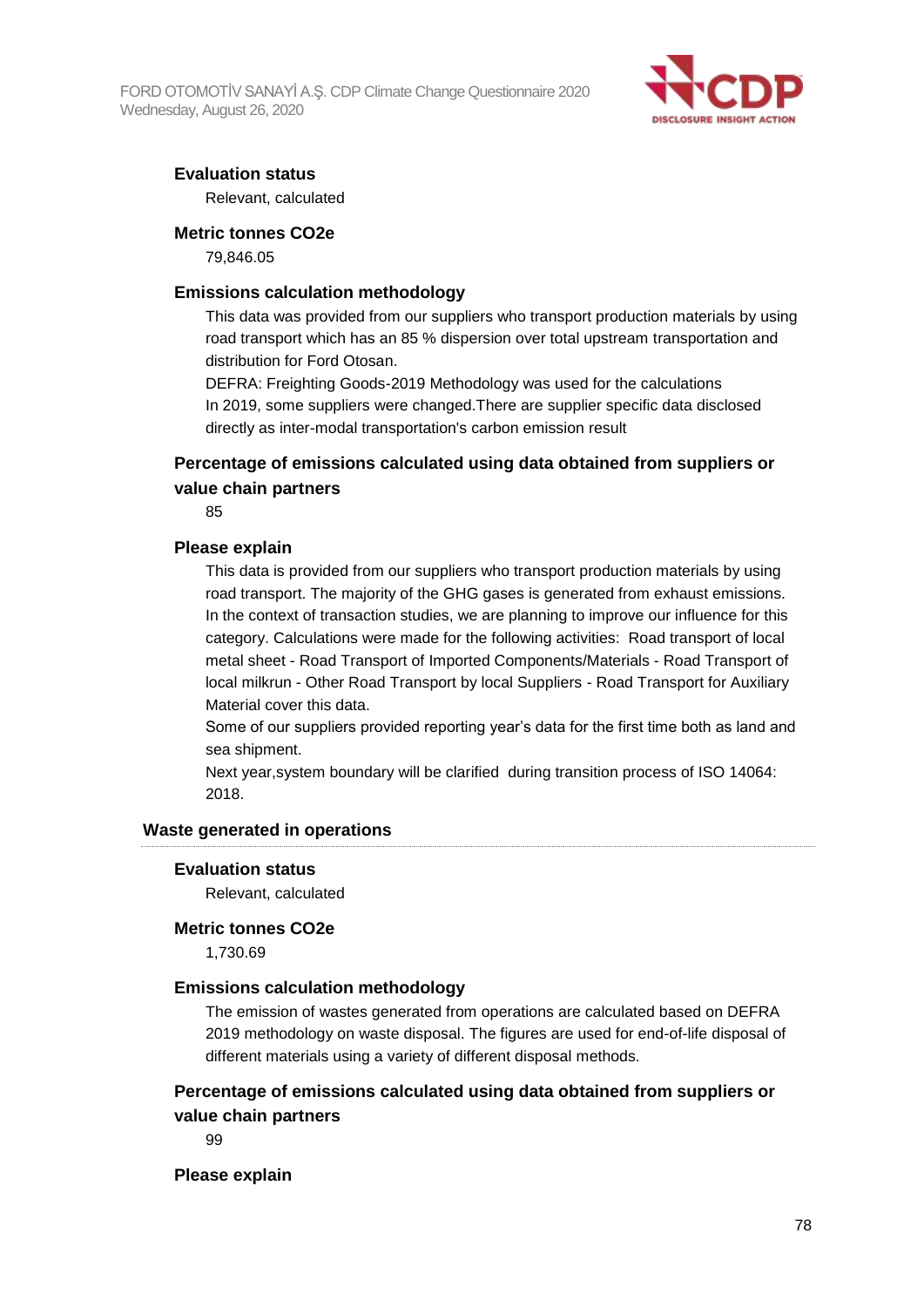

This data is the sum of hazardous & scrap wastes which are provided by Ford Otosan and reported to the Ministry in the reporting year. There is a 2% improvement compared to last year.

#### **Business travel**

#### **Evaluation status**

Relevant, calculated

#### **Metric tonnes CO2e**

1,658.21

#### **Emissions calculation methodology**

Air travel based emission is calculated based on DEFRA 2019 methodology for business air travel.

The result is: 1,658.21 tons CO2-e. There is a 22% improvement compared to last year. Land travel (roadway) based data gathering process has been modified.

The filtration process of the data was revised base on supplier specific conditions. The revision and full reliability of data gathering will be completed before ISO 14064: 2018 transition studies.

### **Percentage of emissions calculated using data obtained from suppliers or value chain partners**

95

#### **Please explain**

This data is provided from the travel agency of Ford Otosan.

#### **Employee commuting**

#### **Evaluation status**

Relevant, calculated

#### **Metric tonnes CO2e**

896

#### **Emissions calculation methodology**

Employee commuting based data is calculated by using DEFRA 2019 Business Travel Land, average local bus option.

2019 data is 8,554,429 passenger.km

2018 data was 8,972,975 passenger.km

2017 data was 9,113,000 passenger.km

The reason of the decrease is route optimization activities.

### **Percentage of emissions calculated using data obtained from suppliers or value chain partners**

100

#### **Please explain**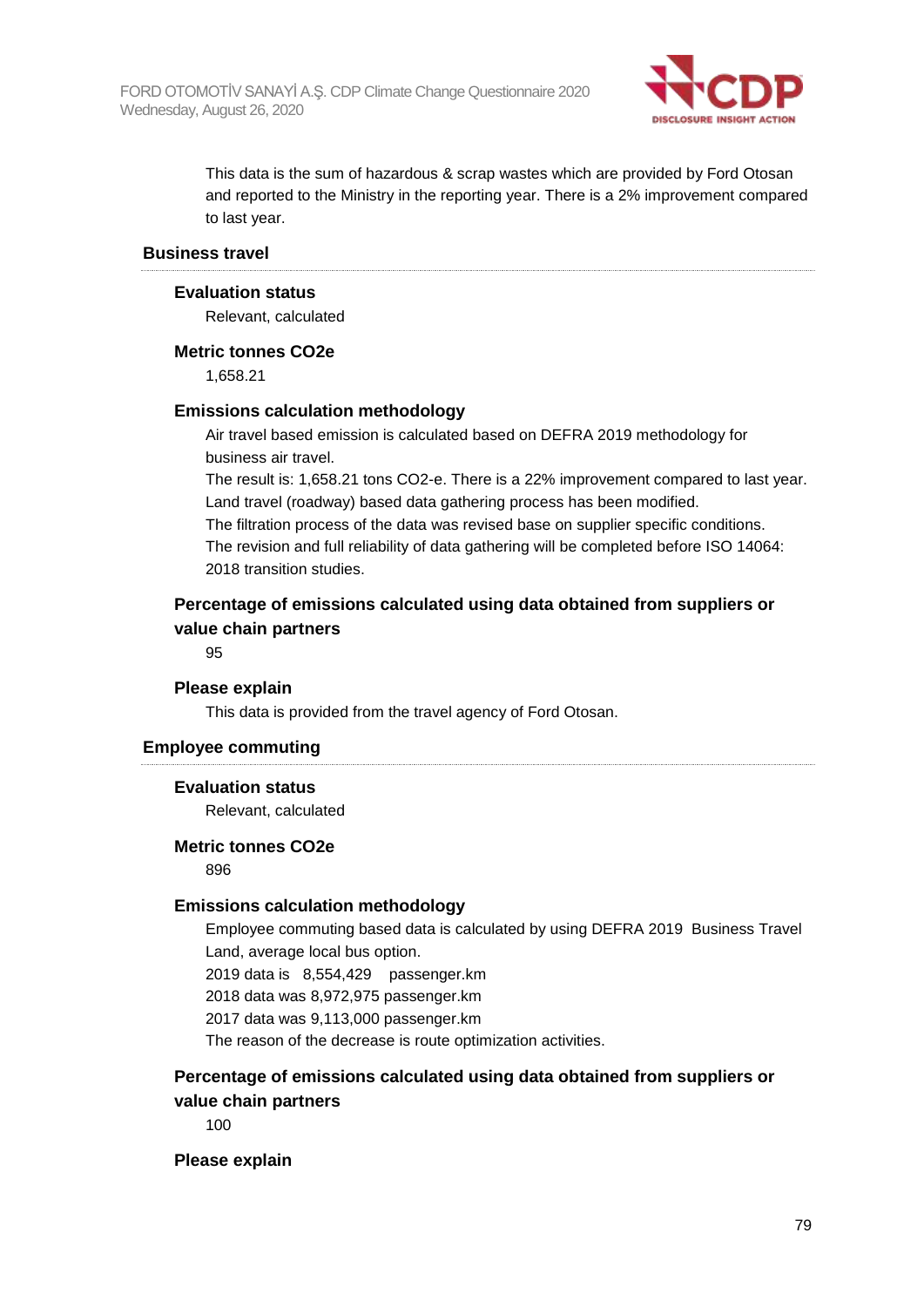

This data covers the emissions generated from the transportation (roadway) of employees. It is provided from the supplier.

#### **Upstream leased assets**

#### **Evaluation status**

Not relevant, explanation provided

#### **Please explain**

We did not use upstream leased assets in 2019

#### **Downstream transportation and distribution**

#### **Evaluation status**

Relevant, calculated

#### **Metric tonnes CO2e**

#### **Emissions calculation methodology**

Downstream transportation and distribution is essential part of our scope 3 emissions. Downstream transportation related emission is calculated based on DEFRA 2019 methodology for freighting goods, 2019.

This data represents only the transportation from end production to customs area and port area in Kocaeli plants.

### **Percentage of emissions calculated using data obtained from suppliers or value chain partners**

60

#### **Please explain**

The data is procured from dispatch planning department. The revision and full reliability of data gathering will be completed before ISO 14064: 2018 transition studies.

### **Processing of sold products**

#### **Evaluation status**

Not relevant, explanation provided

#### **Please explain**

Our products are consumer products (passenger cars, LCV) and are not processed or re-processed any further after they have been sold. Consequently, the scope 3 category "Processing of sold Products" is not relevant for Ford Otosan

#### **Use of sold products**

#### **Evaluation status**

Relevant, calculated

#### **Metric tonnes CO2e**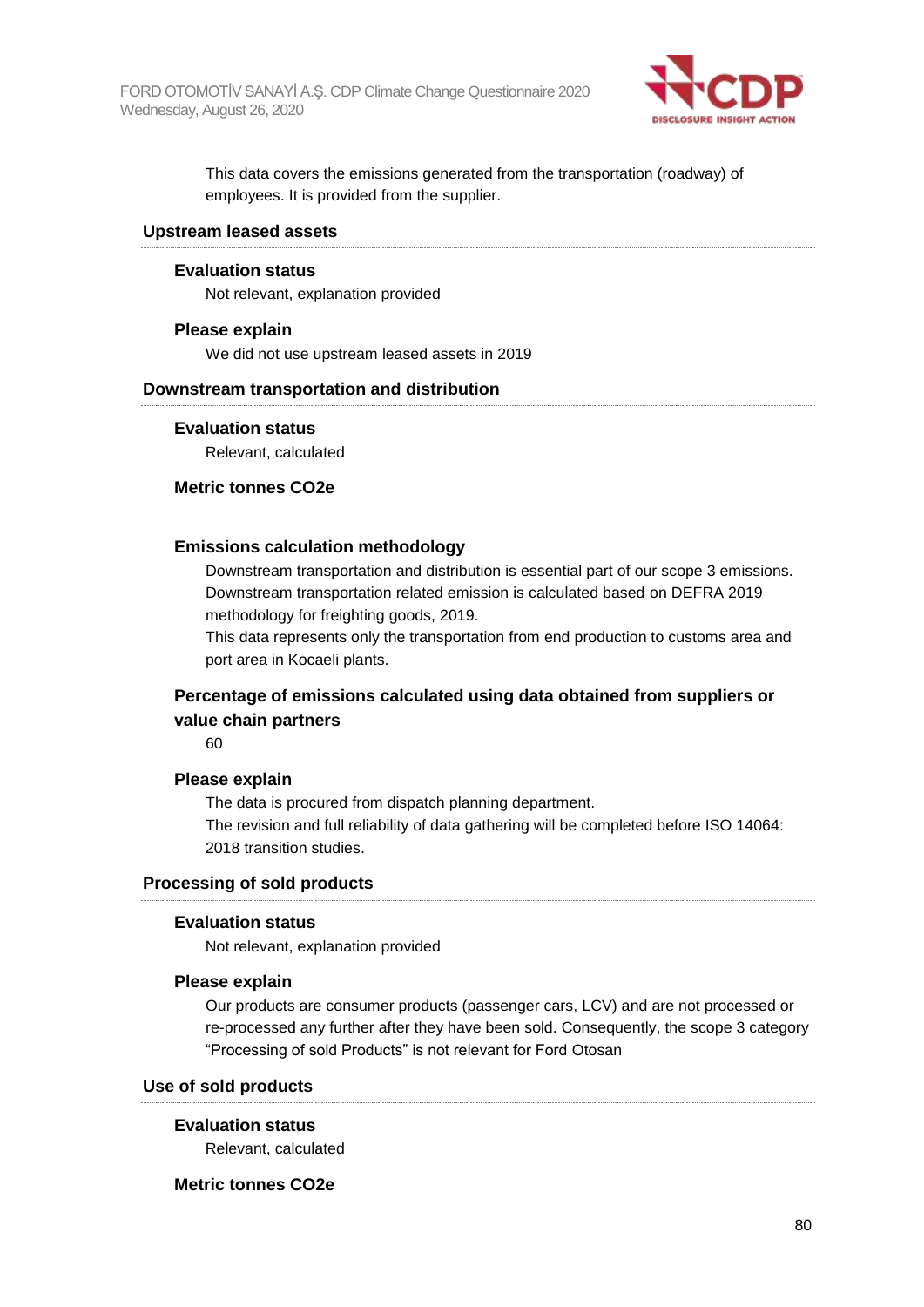

#### 9,963,730

#### **Emissions calculation methodology**

In the reporting year; 363,950 units of LDV and 5,077 units of HDV were sold. The total sales figure is; 369,027 for the reporting year Assuming 15,000 km for 10 years use of sold product; the total CO2 emissions of the reporting year covering gasoline and diesel vehicles were calculated. The DEFRA 2019

methodology was used in the calculations.

### **Percentage of emissions calculated using data obtained from suppliers or value chain partners**

100

#### **Please explain**

For this category; the estimated CO2 emissions from sold products is considered and calculated covering only the reporting boundary.

#### **End of life treatment of sold products**

#### **Evaluation status**

Relevant, calculated

#### **Metric tonnes CO2e**

22

#### **Emissions calculation methodology**

According to ELV regulation in Turkey, for the year 2019; Ford branded vehicles collected within the reporting boundaries are declared to the Ministry (MoEU). The official data was provided from the approved supplier.

The total recovery items cover: End of life tires, filters, metals (iron & non-iron), plastics, glass and batteries. The official data declared is 963 tons. It is calculated based on Defra 2019 methodology - Waste.

#### **Percentage of emissions calculated using data obtained from suppliers or value chain partners**

100

#### **Please explain**

According to ELV regulation in Turkey, for the year 2019; Ford branded vehicles collected within the reporting boundaries are declared to the Ministry (MoEU). The official data was provided from the approved supplier

The total recovery items cover: End of life tires, filters, metals (iron & non-iron), plastics, glass and batteries. The official data declared is 963 tons.

#### **Downstream leased assets**

#### **Evaluation status**

Not relevant, explanation provided

#### **Please explain**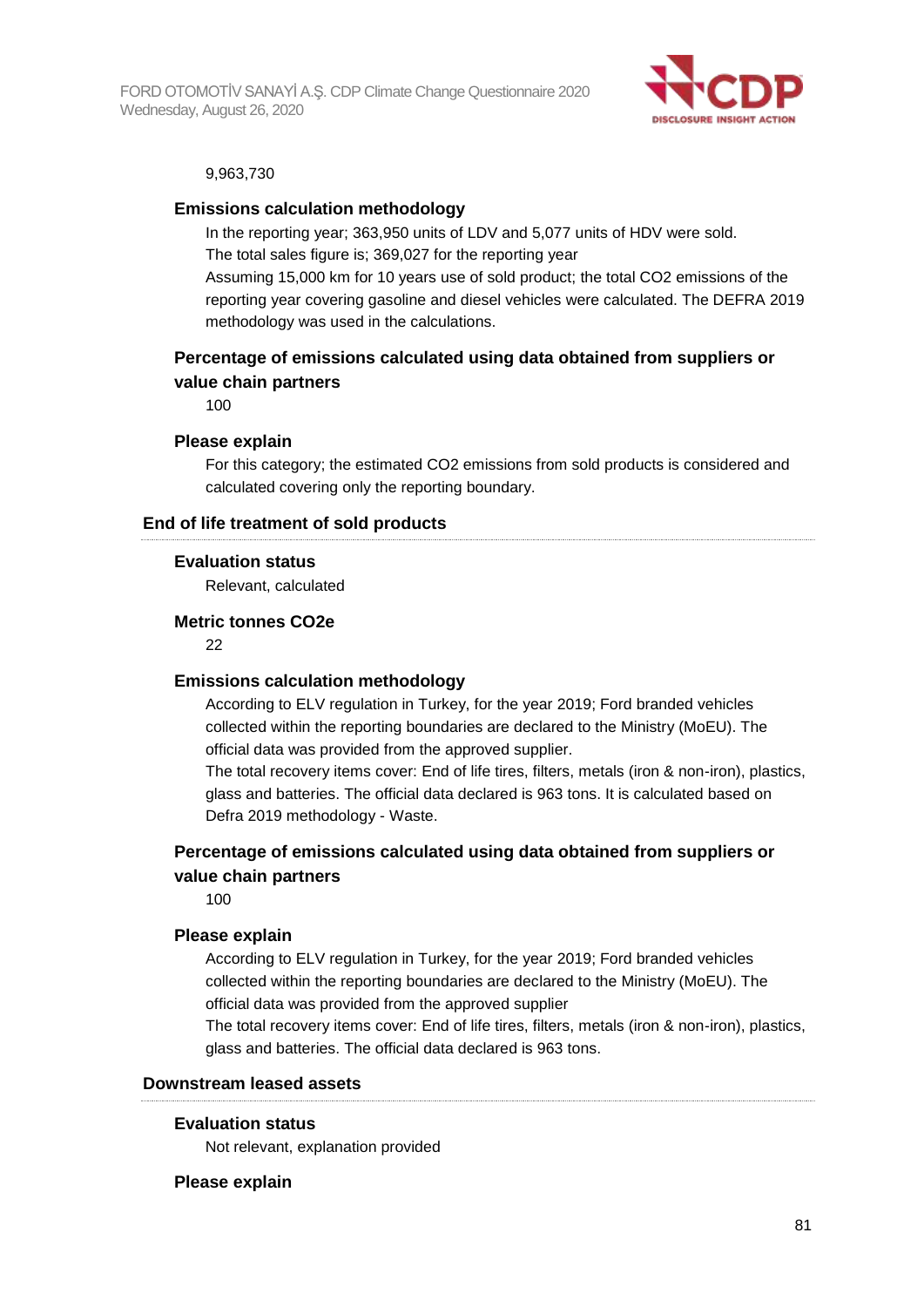

The maritime emissions between Yeniköy Port (Turkey) to Ford Europe were calculated by Ford Europe who has a leasing contract. For the reason of not causing double counting in downstream leased assets' emissions, this part is not included in Ford Otosan's scope 3 emissions.

#### **Franchises**

#### **Evaluation status**

Not relevant, explanation provided

#### **Please explain**

Our dealers network includes franchised companies or individuals. The accurate GHG emissions data collection is very difficult for short-term. But in 5 years it would be realized by CRM service data base. We predict that the full inclusion to this Scope 3 category will be in the long term time period because we can focus on scope 3 emissions where our impacts are larger and where we can affect more the transaction. For the time being we focus on scope 3 emission categories that we can have influence more on emission reductions.

#### **Investments**

#### **Evaluation status**

Not relevant, explanation provided

#### **Please explain**

According to our estimates the scope 3 emissions from "Investments" are significantly below 1% of the total Ford Otosan's Group scope 3 emissions. Due to the low amount of emissions in relation to our scope 3 emissions the scope 3 category "Investments" is not of substantial relevance

#### **Other (upstream)**

#### **Evaluation status**

Relevant, calculated

#### **Metric tonnes CO2e**

41,737

#### **Emissions calculation methodology**

The assessment and data gathering process is in place for food & beverage consumption, glass, plastic and paper use. It is calculated based on Material use-DEFRA 2019 Methodology

### **Percentage of emissions calculated using data obtained from suppliers or value chain partners**

#### **Please explain**

The assessment and data gathering process is in place for food & beverage consumption, glass, plastic and paper use.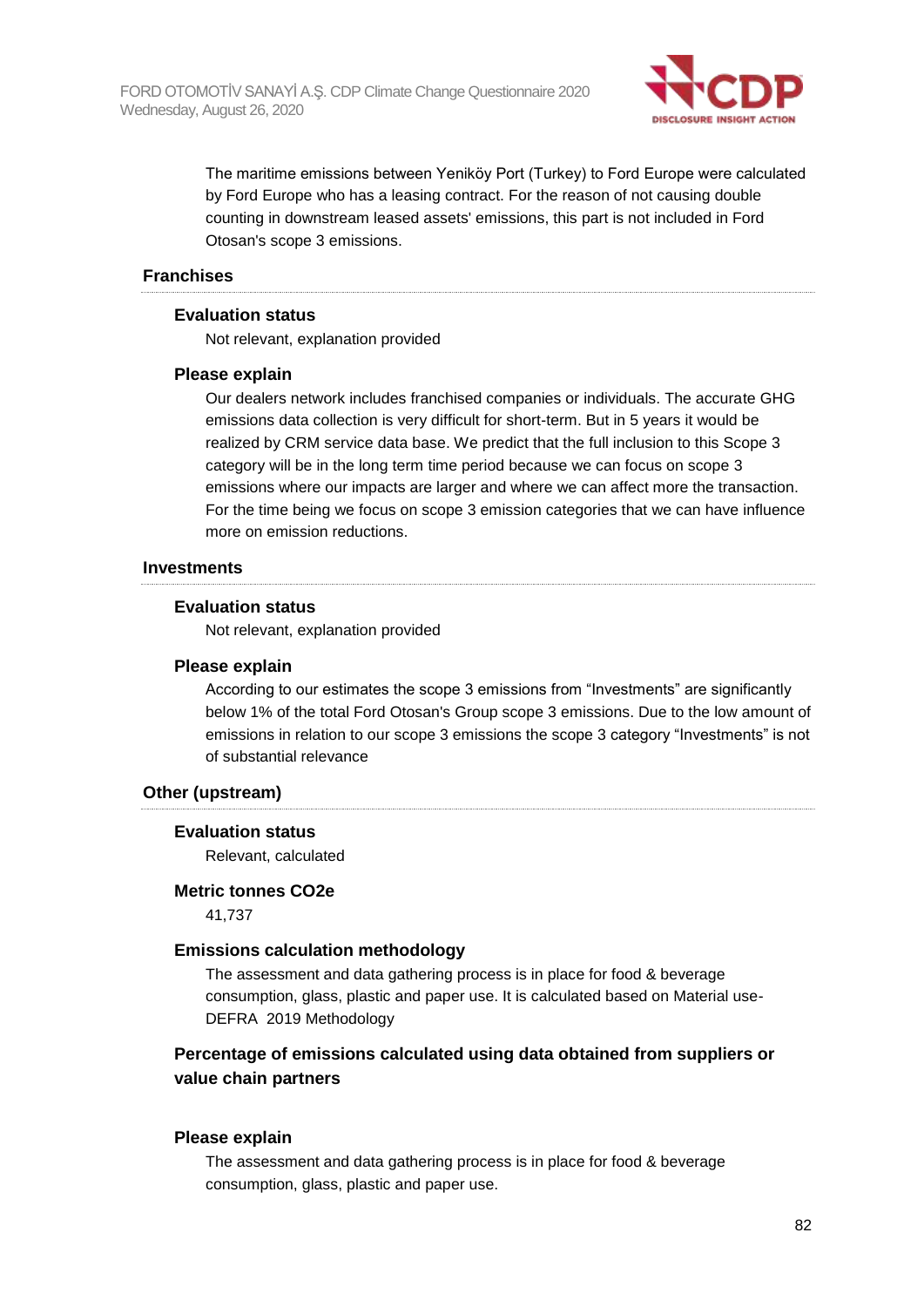

It is calculated based on Material use- DEFRA 2019 Methodology. The data is procured from the suppliers. We have assessed and revised the data quality of our food and beverage, glass and paper consumption. The figure is 41,733 tons of CO2-e The water supplied by municipal mains supply network, is added to the boundary The figure is 4 tons of CO2-e The total figure is 41,733+4=41,737 tons of CO2-e

### **Other (downstream)**

#### **Evaluation status**

Relevant, calculated

#### **Metric tonnes CO2e**

621.84

#### **Emissions calculation methodology**

Waste water generated from operations is calculated based on Defra 2019 methodology on water treatment. The data represent waste water discharged into municipal sewer system, for Kocaeli: 849,383 m3, and for Sancaktepe: 28,920 m3.

## **Percentage of emissions calculated using data obtained from suppliers or value chain partners**

99

#### **Please explain**

Waste water that is discharged into the municipal sewer system has an emission of 621.84 tons of CO2-e.

The improvement is 23% compared to previous year.

## **C6.7**

## **(C6.7) Are carbon dioxide emissions from biogenic carbon relevant to your organization?**

No

## **C6.10**

**(C6.10) Describe your gross global combined Scope 1 and 2 emissions for the reporting year in metric tons CO2e per unit currency total revenue and provide any additional intensity metrics that are appropriate to your business operations.**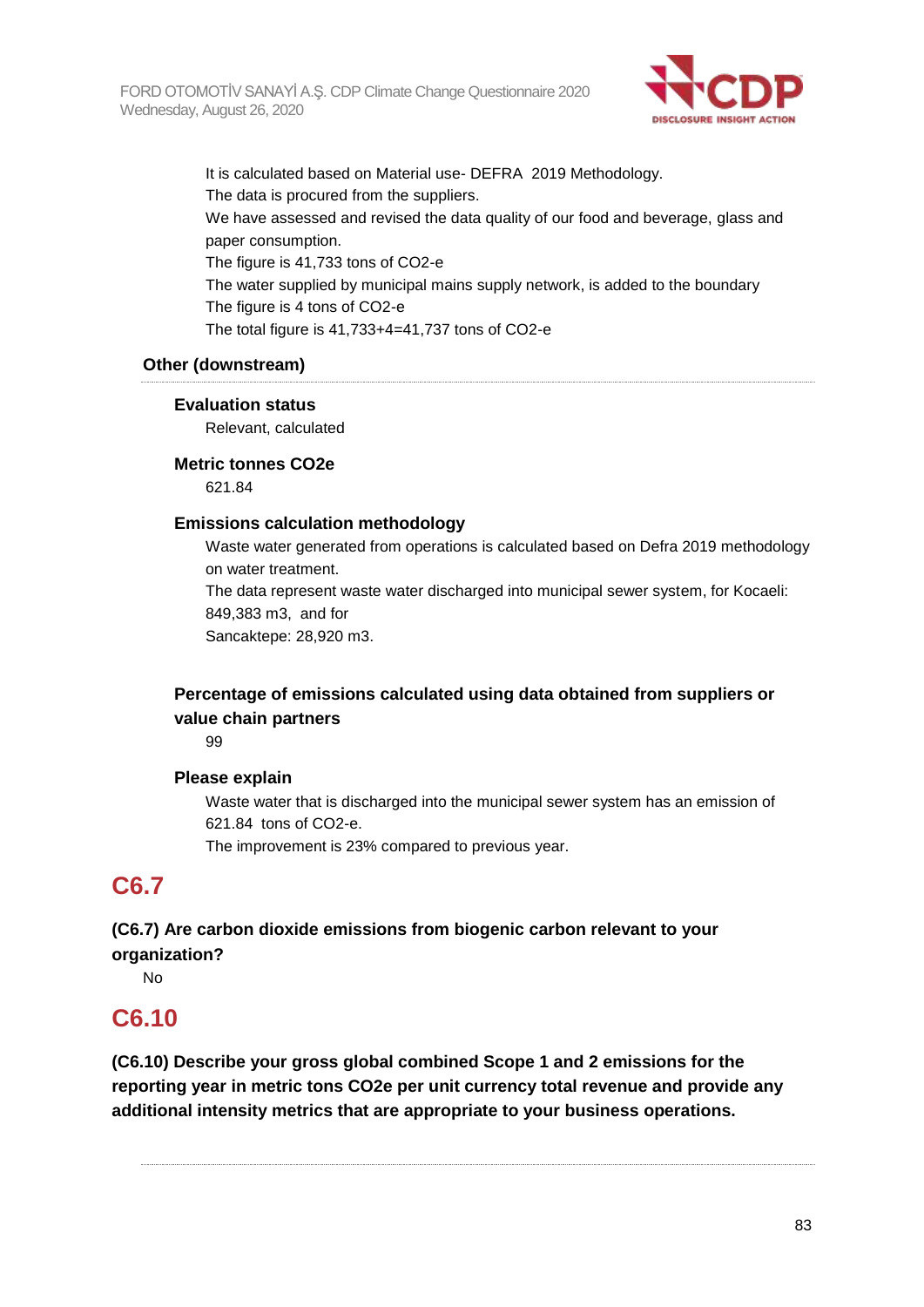

## **Intensity figure**

0.5466

## **Metric numerator (Gross global combined Scope 1 and 2 emissions, metric tons CO2e)**

201,719

#### **Metric denominator**

vehicle produced

### **Metric denominator: Unit total**

369,027

#### **Scope 2 figure used**

Location-based

## **% change from previous year**

3.13

#### **Direction of change**

Increased

#### **Reason for change**

This figure represents the total activity of Ford Otosan. The reason of increase is that some stationary activities took place in the reporting year. Such as: Paint Shop building, Wax Cabin extension project, treatment plants rehabilitation, hazardous waste area maintenance activities.

A revision project was made in Gölcük Installation underground fuel tanks. With this project, the pipe installations, soil and sand were removed from the tank pool.

**Intensity figure**

0.0000292

## **Metric numerator (Gross global combined Scope 1 and 2 emissions, metric tons CO2e)**

201,719

## **Metric denominator**

unit total revenue

## **Metric denominator: Unit total**

6,900,000,000

#### **Scope 2 figure used** Location-based

## **% change from previous year**

2.82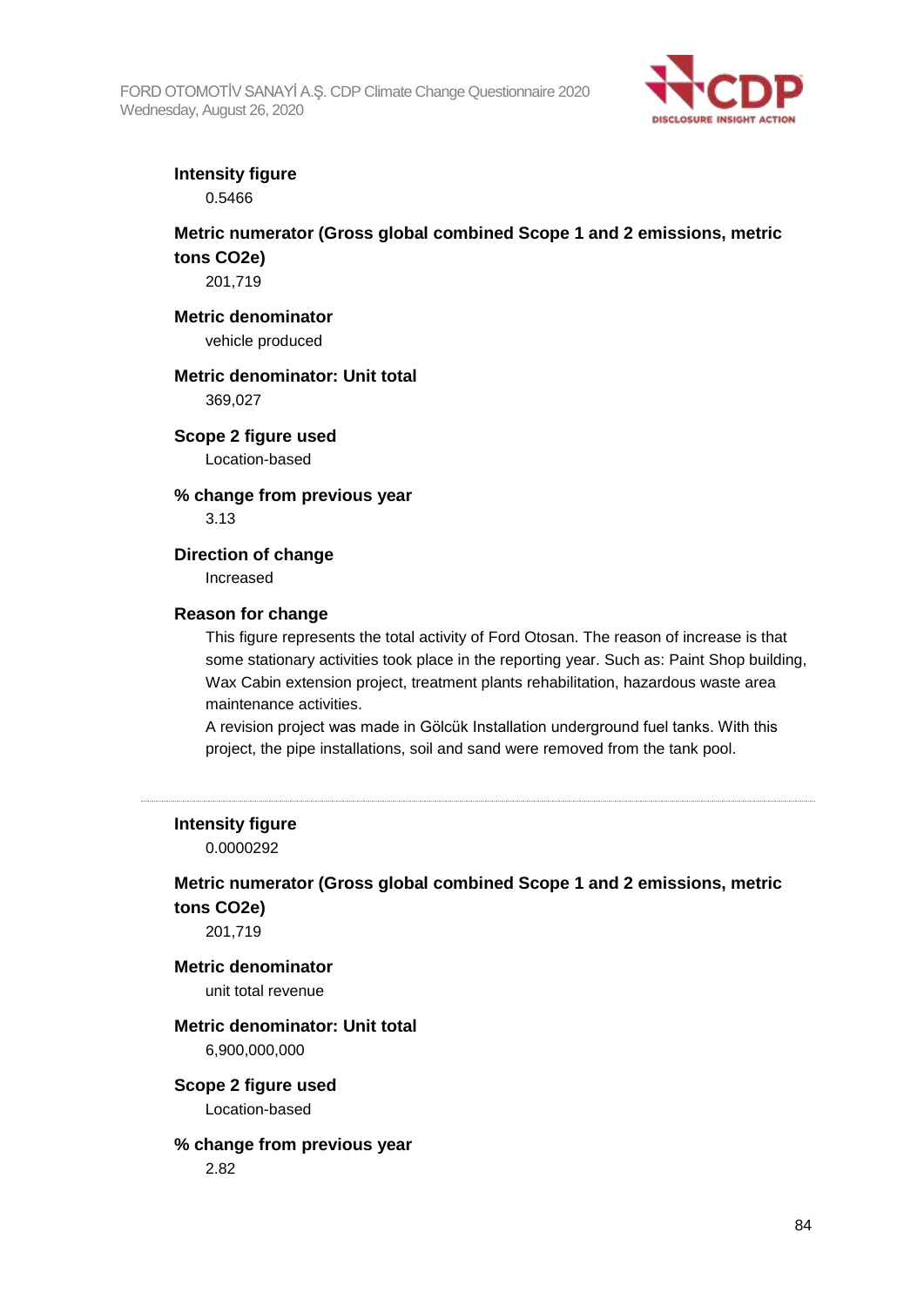

### **Direction of change**

Increased

### **Reason for change**

This figure represents the total activity of Ford Otosan. The reason of increase is that some stationary activities took place in the reporting year. Such as: Paint Shop building, Wax Cabin extension project, treatment plants rehabilitation, hazardous waste area maintenance activities.

A revision project was made in Gölcük Installation underground fuel tanks. With this project, the pipe installations, soil and sand were removed from the tank pool.

# **C7. Emissions breakdowns**

## **C7.1**

**(C7.1) Does your organization break down its Scope 1 emissions by greenhouse gas type?**

Yes

# **C7.1a**

**(C7.1a) Break down your total gross global Scope 1 emissions by greenhouse gas type and provide the source of each used greenhouse warming potential (GWP).**

| Greenhouse<br>gas | Scope 1 emissions (metric tons of GWP Reference<br>CO <sub>2</sub> e) |                                                            |
|-------------------|-----------------------------------------------------------------------|------------------------------------------------------------|
| CO <sub>2</sub>   | 78,043                                                                | <b>IPCC Fourth Assessment Report (AR4 -</b><br>$100$ year) |
| CH <sub>4</sub>   | 60                                                                    | <b>IPCC Fourth Assessment Report (AR4 -</b><br>$100$ year) |
| <b>N2O</b>        | 257                                                                   | <b>IPCC Fourth Assessment Report (AR4 -</b><br>$100$ year) |

## **C7.2**

**(C7.2) Break down your total gross global Scope 1 emissions by country/region.**

| <b>Country/Region</b> | Scope 1 emissions (metric tons CO2e) |
|-----------------------|--------------------------------------|
| <b>Turkey</b>         | 78,360                               |

## **C7.3**

**(C7.3) Indicate which gross global Scope 1 emissions breakdowns you are able to provide.**

By facility By activity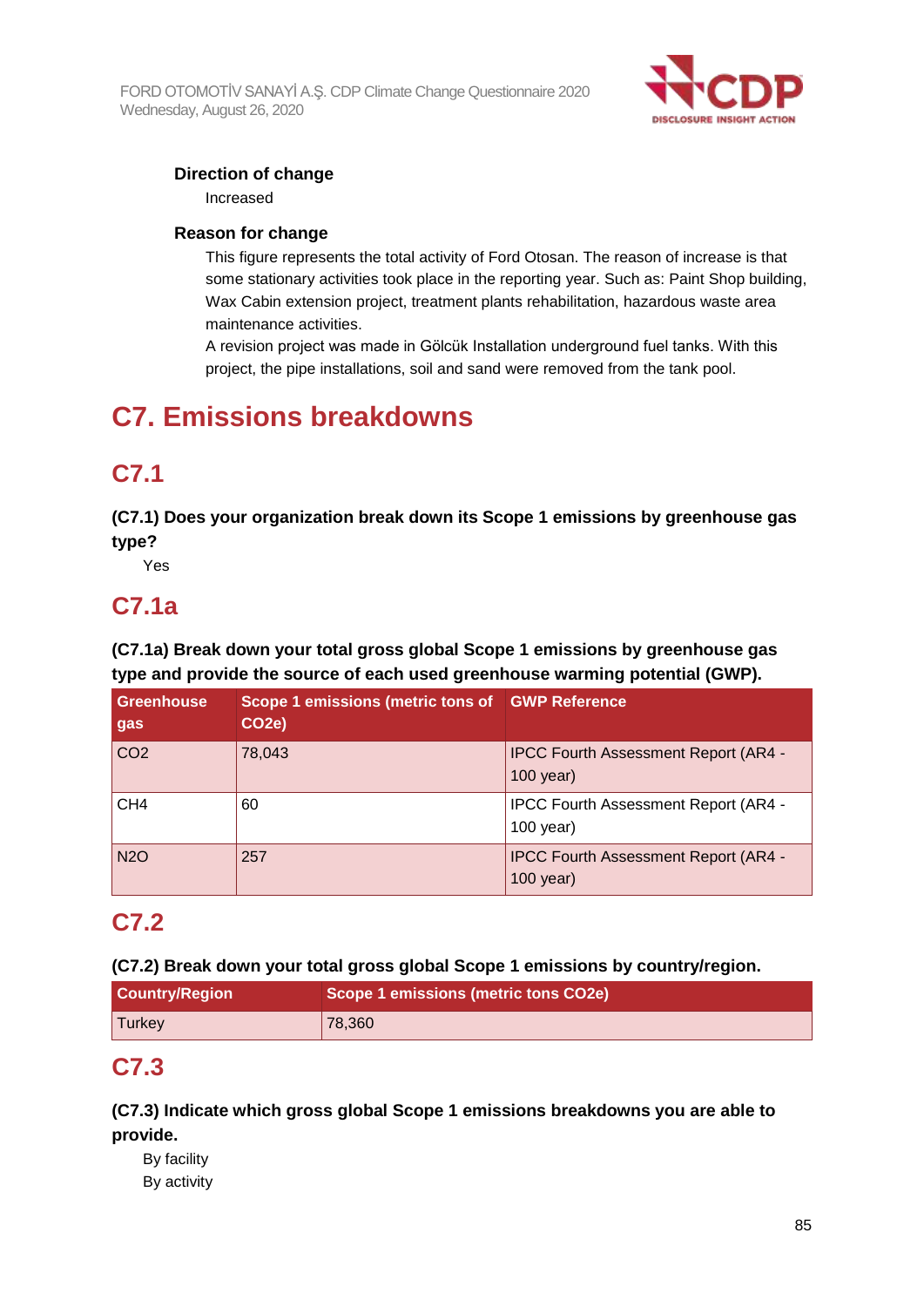

# **C7.3b**

## **(C7.3b) Break down your total gross global Scope 1 emissions by business facility.**

| <b>Facility</b>                           | Scope 1 emissions (metric tons CO2e) Latitude Longitude |                       |                     |
|-------------------------------------------|---------------------------------------------------------|-----------------------|---------------------|
| Kocaeli Plant (Gölcük+Yeniköy)            | 65.853                                                  |                       | 40.717352 29.851182 |
| Eskişehir (old name Inönü) Plant   11,885 |                                                         | 39.842081   30.121566 |                     |
| Sancaktepe                                | 622                                                     | 40.974679 29.23206    |                     |

# **C7.3c**

## **(C7.3c) Break down your total gross global Scope 1 emissions by business activity.**

| <b>Activity</b>                | <b>Scope 1 emissions (metric tons CO2e)</b> |
|--------------------------------|---------------------------------------------|
| <b>Stationary Combustion</b>   | 57,378.15                                   |
| <b>Mobile Combustion</b>       | 15,376.76                                   |
| <b>Stationary Refrigerants</b> | 1,806.88                                    |
| Mobile Air Conditioning        | 3,651.49                                    |
| Welding Process & Fire Ext.    | 13.51                                       |
| Process Oils                   | 133.22                                      |

# **C-CE7.4/C-CH7.4/C-CO7.4/C-EU7.4/C-MM7.4/C-OG7.4/C-ST7.4/C-TO7.4/C-TS7.4**

**(C-CE7.4/C-CH7.4/C-CO7.4/C-EU7.4/C-MM7.4/C-OG7.4/C-ST7.4/C-TO7.4/C-TS7.4) Break down your organization's total gross global Scope 1 emissions by sector production activity in metric tons CO2e.**

|                                    | <b>Gross Scope 1</b><br>emissions, metric<br>tons CO <sub>2</sub> e | <b>Comment</b>                                                                                                                                                                                                                                                                                                                                                                                                                                                                                                                                                        |
|------------------------------------|---------------------------------------------------------------------|-----------------------------------------------------------------------------------------------------------------------------------------------------------------------------------------------------------------------------------------------------------------------------------------------------------------------------------------------------------------------------------------------------------------------------------------------------------------------------------------------------------------------------------------------------------------------|
| Transport<br><b>OEM</b> activities | 78,360                                                              | The absolute emission amount has increased by 2,649<br>tonnes CO2-e compared to previous year.<br>The reason of this increase is:<br>Compared to 2019; FTE number increased.<br>Heated areas have also been expanded.<br>Lighting of new areas, and additional new robot systems<br>were installed.<br>In the Paint Shop; Wax Cabin and Swing arm set-ups were<br>performed in 2019.<br>A revision project was made in Gölcük Installation<br>underground fuel tanks. With this project, the pipe<br>installations, soil and sand were removed from the tank<br>pool. |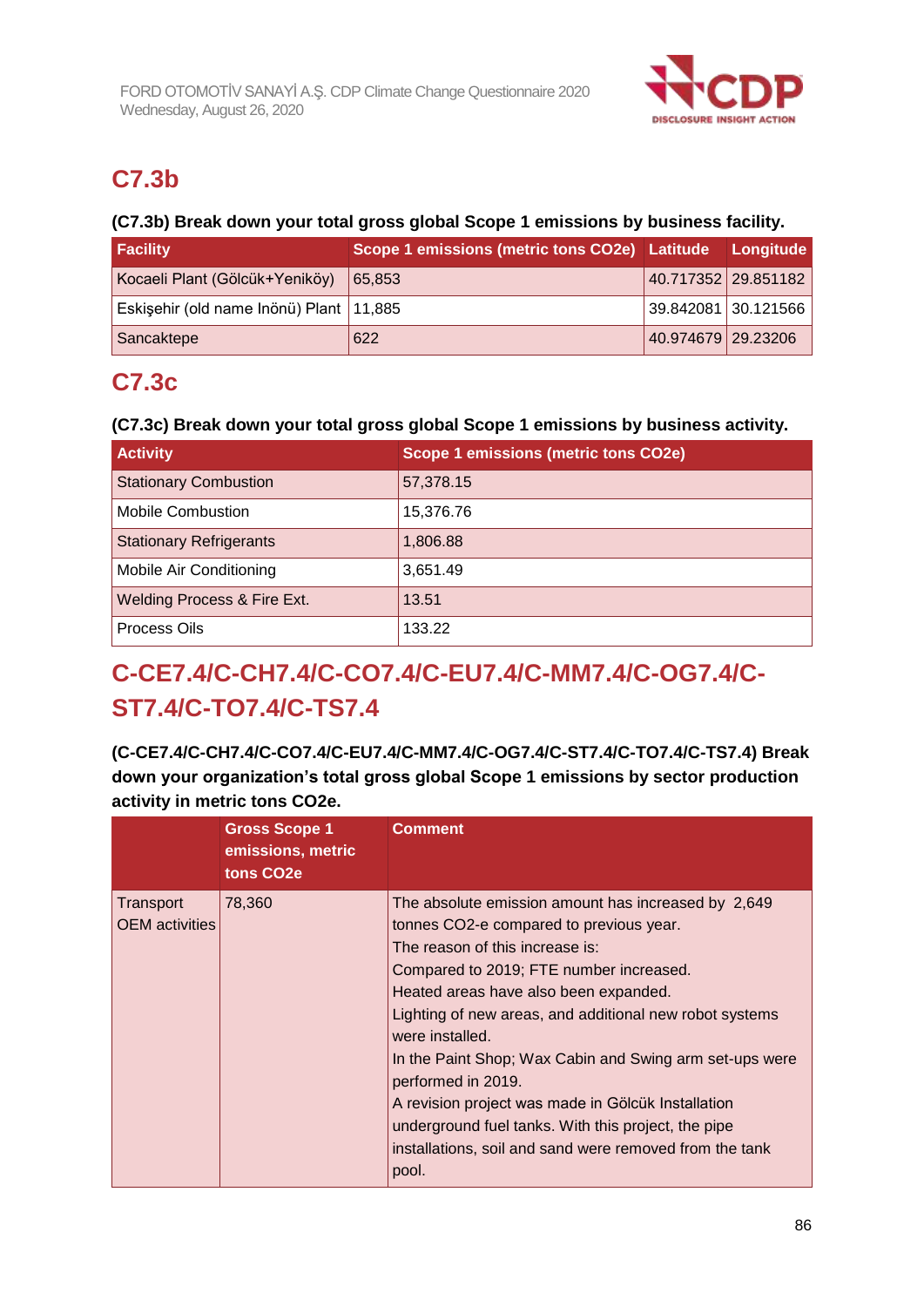

# **C7.5**

## **(C7.5) Break down your total gross global Scope 2 emissions by country/region.**

| <b>Country/Region Scope 2,</b> | location-<br>based (metric based<br>tons CO2e) | Scope 2,<br>market-<br>CO <sub>2</sub> e) | <b>Purchased and</b><br>consumed<br>electricity, heat,<br>(metric tons steam or cooling<br>(MWh) | <b>Purchased and consumed</b><br>low-carbon electricity, heat,<br>steam or cooling accounted<br>for in Scope 2 market-<br>based approach (MWh) |
|--------------------------------|------------------------------------------------|-------------------------------------------|--------------------------------------------------------------------------------------------------|------------------------------------------------------------------------------------------------------------------------------------------------|
| Turkey                         | 123,359                                        |                                           | 265,574                                                                                          |                                                                                                                                                |

## **C7.6**

## **(C7.6) Indicate which gross global Scope 2 emissions breakdowns you are able to provide.**

By facility

## **C7.6b**

### **(C7.6b) Break down your total gross global Scope 2 emissions by business facility.**

| Facility                              | Scope 2, location-based (metric<br>tons CO2e) | Scope 2, market-based (metric<br>tons CO2e) |
|---------------------------------------|-----------------------------------------------|---------------------------------------------|
| Kocaeli Plant<br>(Gölcük+Yeniköy)     | 102,804                                       |                                             |
| Eskişehir (Old name İnönü)  <br>Plant | 17.951                                        |                                             |
| Sancaktepe                            | 2,604                                         |                                             |

# **C-CE7.7/C-CH7.7/C-CO7.7/C-MM7.7/C-OG7.7/C-ST7.7/C-TO7.7/C-TS7.7**

## **(C-CE7.7/C-CH7.7/C-CO7.7/C-MM7.7/C-OG7.7/C-ST7.7/C-TO7.7/C-TS7.7) Break down your organization's total gross global Scope 2 emissions by sector production activity in metric tons CO2e.**

|                                       | Scope 2,<br>location-based, based (if<br>metric tons<br>CO <sub>2e</sub> | Scope 2, market-<br>applicable), metric<br>tons CO <sub>2</sub> e | <b>Comment</b>                                                                                                                                                                  |
|---------------------------------------|--------------------------------------------------------------------------|-------------------------------------------------------------------|---------------------------------------------------------------------------------------------------------------------------------------------------------------------------------|
| Transport<br><b>OEM</b><br>activities | 123,359                                                                  |                                                                   | Compared to 2018, produced vehicle amount<br>was decreased, but employee number was<br>increased in 2019. The electricity<br>consumption decreased 1% in the reporting<br>year. |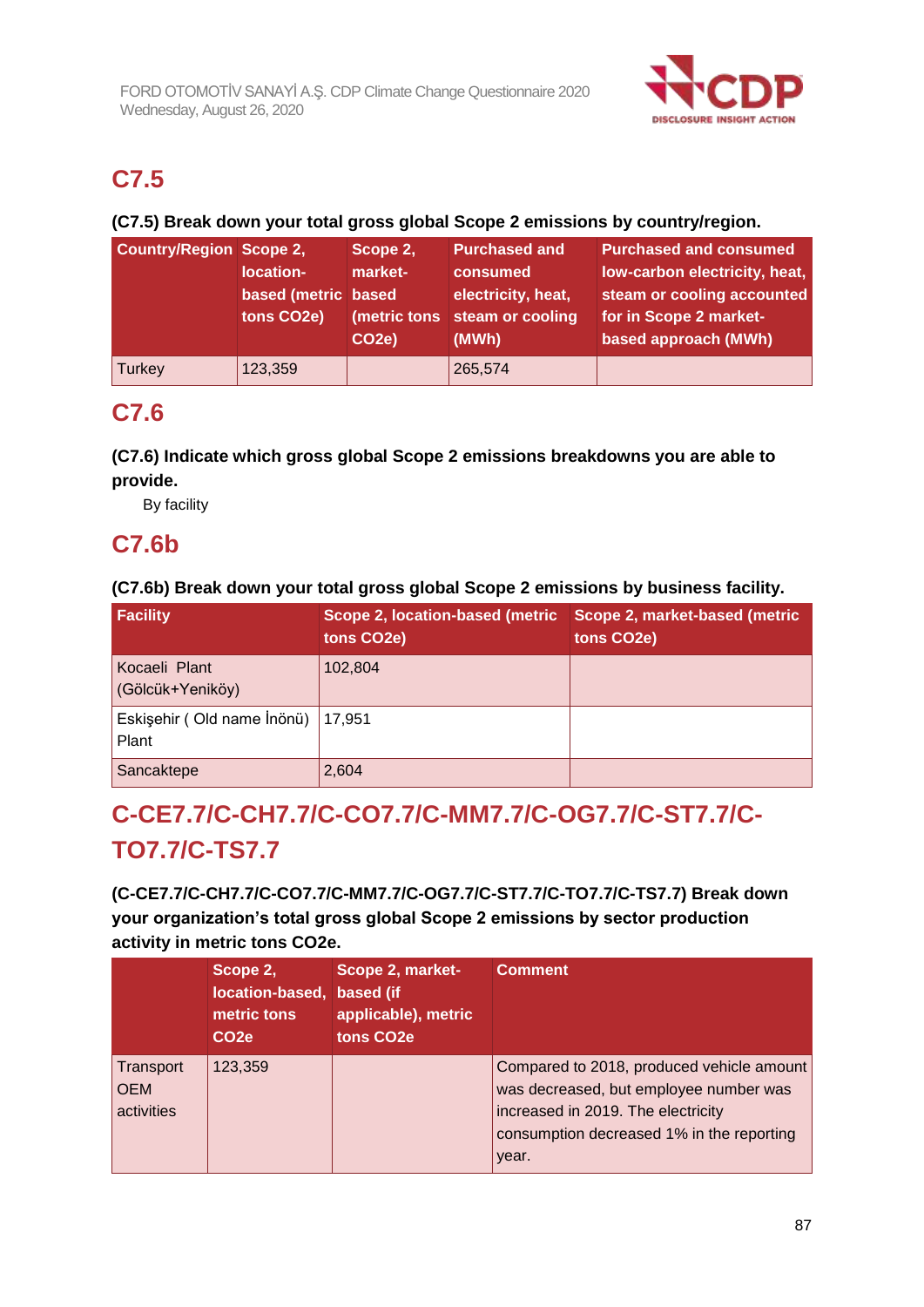

# **C-TO7.8**

## **(C-TO7.8) Provide primary intensity metrics that are appropriate to your indirect emissions in Scope 3 Category 11: Use of sold products from transport.**

## **Activity** Light Duty Vehicles (LDV) **Emissions intensity figure** 0.5988 **Metric numerator (Scope 3 emissions: use of sold products) in Metric tons CO2e** 54,592,500,000 **Metric denominator** p.km **Metric denominator: Unit total** 91,169,475,000 **% change from previous year Vehicle unit sales in reporting year** 363,950 **Vehicle lifetime in years** 10 **Annual distance in km or miles (unit specified by column 4)** 15,000 **Load factor** The load factor of 1.67 passengers per vehicle is based on passenger vehicle occupancy factors in the U.S. published by the 2017 U.S. National Household Transportation Survey (https://nhts.ornl.gov/). The parent company use the same occupancy factors for all regions of the world. **Please explain the changes, and relevant standards/methodologies used** We calculate total use of sold products as described in the question C6.5: 2019 production and gCO2/km emissions data for LDV cars for our country. The fleet average sales-weighted g CO2/km was calculated. Assuming 150,000 km lifetime for 10 years,

the total CO2 emissions of the 2019 fleet were calculated.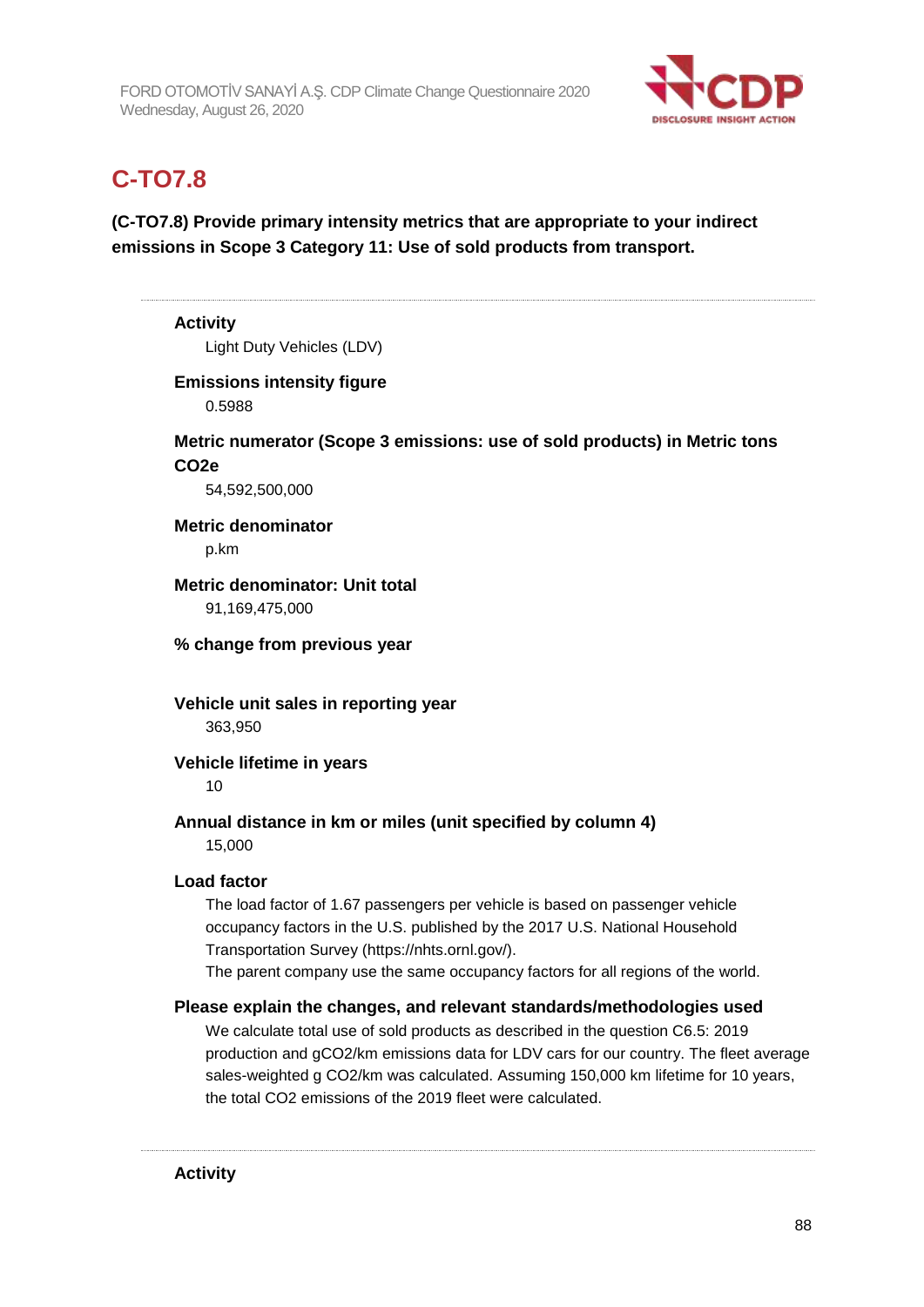

Heavy Duty Vehicles (HDV)

## **Emissions intensity figure**

0.5988

### **Metric numerator (Scope 3 emissions: use of sold products) in Metric tons CO2e**

761,550,000

#### **Metric denominator**

p.km

### **Metric denominator: Unit total**

1,271,788,500

**% change from previous year**

## **Vehicle unit sales in reporting year**

5,077

#### **Vehicle lifetime in years**

10

#### **Annual distance in km or miles (unit specified by column 4)** 15,000

## **Load factor**

The load factor of 1.67 passengers per vehicle is based on passenger vehicle occupancy factors in the U.S. published by the 2017 U.S. National Household Transportation Survey (https://nhts.ornl.gov/).

The parent company use the same occupancy factors for all regions of the world

#### **Please explain the changes, and relevant standards/methodologies used**

We calculate total use of sold products as described in the question C6.5: 2019 production and gCO2/km emissions data for HDV cars for our country. The fleet average sales-weighted g CO2/km was calculated. Assuming 150,000 km lifetime for 10 years, the total CO2 emissions of the 2019 fleet were calculated.

## **C7.9**

# **(C7.9) How do your gross global emissions (Scope 1 and 2 combined) for the**

**reporting year compare to those of the previous reporting year?**

Increased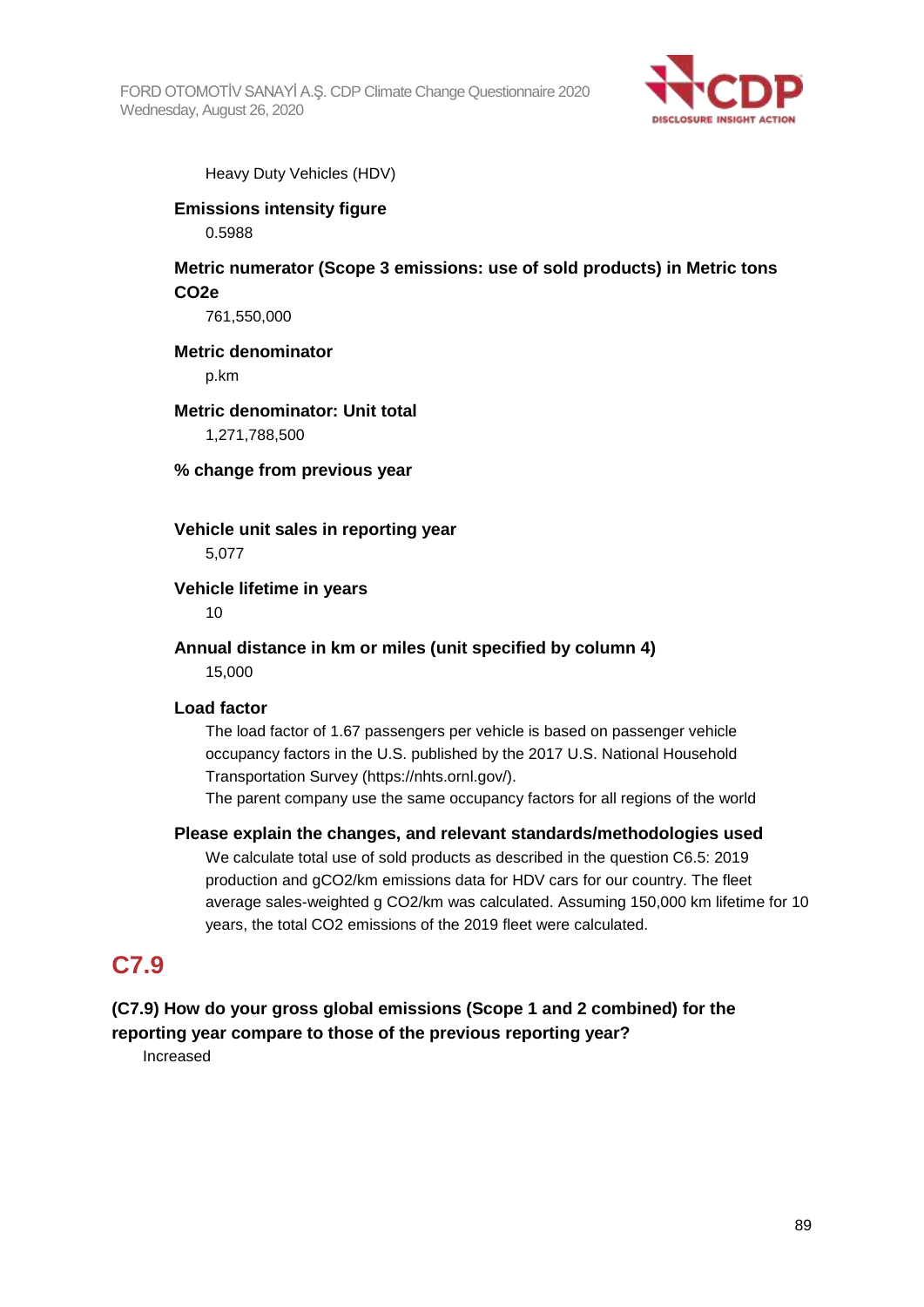

# **C7.9a**

**(C7.9a) Identify the reasons for any change in your gross global emissions (Scope 1 and 2 combined), and for each of them specify how your emissions compare to the previous year.**

|                                                 | <b>Change in</b><br>emissions<br>(metric tons change<br>CO <sub>2</sub> e) | <b>Direction</b><br>of | <b>Emissions</b><br>value<br>(percentage) | <b>Please explain calculation</b>                                                                                                                                                                                                                                                                                                                            |
|-------------------------------------------------|----------------------------------------------------------------------------|------------------------|-------------------------------------------|--------------------------------------------------------------------------------------------------------------------------------------------------------------------------------------------------------------------------------------------------------------------------------------------------------------------------------------------------------------|
| Change in<br>renewable<br>energy<br>consumption | 4,717.98                                                                   |                        | 2.37                                      | Solar wall and wind turbine projects were<br>implemented in Eskişehir facility during<br>2019. These activities have been resulted<br>with a reduction of 4,717.98 tons of CO2-<br>e. The total scope 1 and scope 2<br>emissions of the previous year was<br>199,070.32 tons of CO2-e. We arrived at<br>2.37% through (4,717.98/199,070.32)<br>$*100$        |
| Other<br>emissions<br>reduction<br>activities   | 2,964.92                                                                   |                        | 1.49                                      | Other emission activities implemented<br>during 2019 have been resulted with a<br>reduction of 2,964.92 tons of CO2-e.<br>The total scope 1 and scope 2 emissions<br>of the previous year was 199,070.32 tons<br>of CO2-e. We arrived at 1.49% through<br>(2,964.92/199,070.32) *100                                                                         |
| <b>Divestment</b>                               |                                                                            |                        |                                           |                                                                                                                                                                                                                                                                                                                                                              |
| Acquisitions                                    |                                                                            |                        |                                           |                                                                                                                                                                                                                                                                                                                                                              |
| <b>Mergers</b>                                  |                                                                            |                        |                                           |                                                                                                                                                                                                                                                                                                                                                              |
| Change in<br>output                             | 4,961                                                                      |                        | 2.49                                      | Our production volume (produced<br>vehicles) decreased by 1.11% at Kocaeli<br>plants and 10.55% at Eskişehir plant. As a<br>result of this change 4,961.00 tons of<br>CO2-e decrease occurred.<br>The total scope 1 and scope 2 emissions<br>of the previous year was 199,070.32 tons<br>of CO2-e. We arrived at 2.49% through<br>(4,961.00/199,070.32) *100 |
| Change in<br>methodology                        | 3,885.25                                                                   |                        | 1.8                                       | Previous year's electricity emission factor<br>used in the calculation was 0.478 ton<br>CO2-e/MWh. In the reporting year it was<br>updated to 0.464 ton CO2-e/MWh                                                                                                                                                                                            |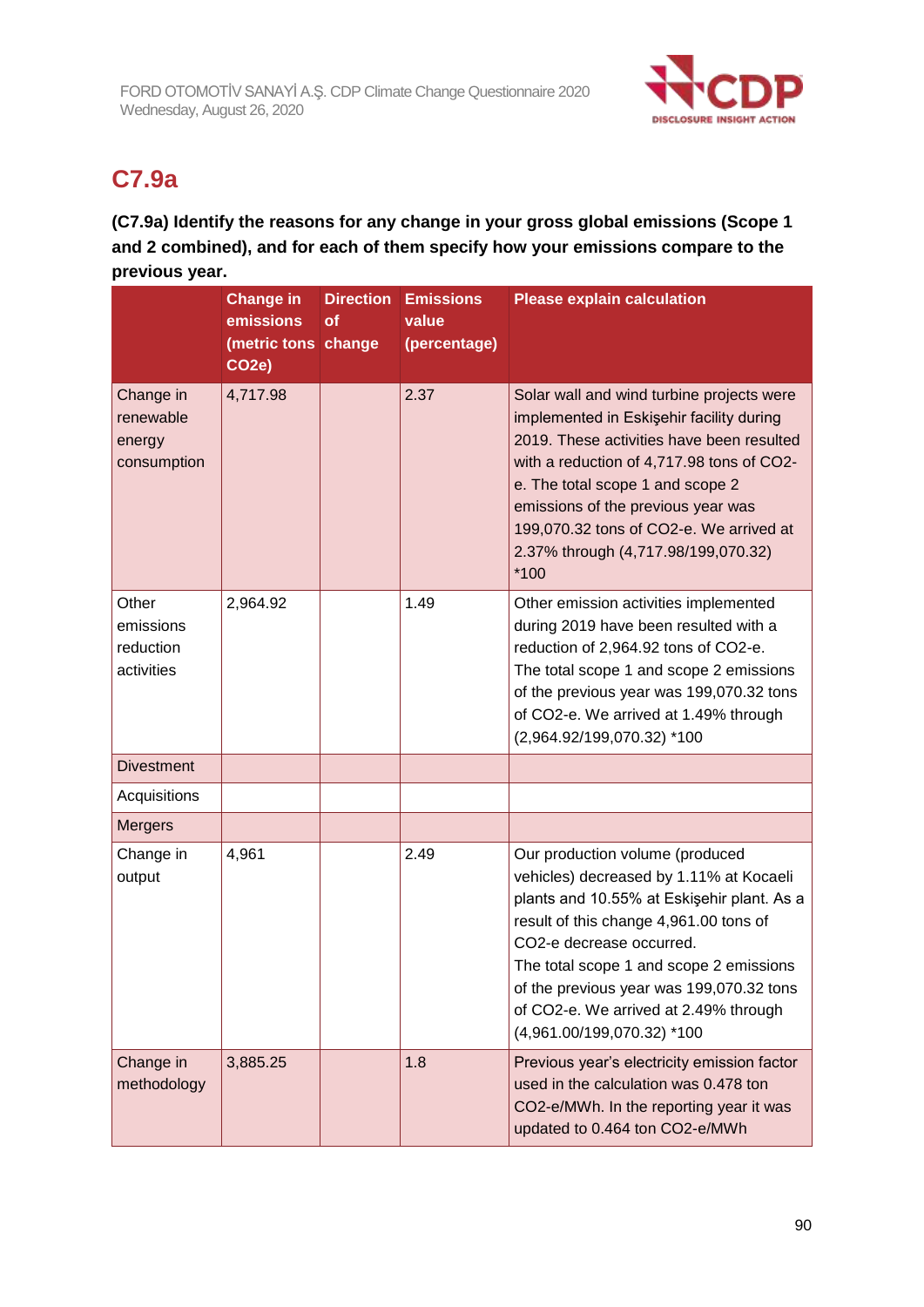

| Change in<br>boundary                            |           |      |                                                                                                                                                                                                                                                                                                                                                                                                                                                                                                                                                                                                                                                                                                                                                                                                                                                                                                                                                                                                                                                                                                                                                                                                                                                                                                                                                                                                                                             |
|--------------------------------------------------|-----------|------|---------------------------------------------------------------------------------------------------------------------------------------------------------------------------------------------------------------------------------------------------------------------------------------------------------------------------------------------------------------------------------------------------------------------------------------------------------------------------------------------------------------------------------------------------------------------------------------------------------------------------------------------------------------------------------------------------------------------------------------------------------------------------------------------------------------------------------------------------------------------------------------------------------------------------------------------------------------------------------------------------------------------------------------------------------------------------------------------------------------------------------------------------------------------------------------------------------------------------------------------------------------------------------------------------------------------------------------------------------------------------------------------------------------------------------------------|
| Change in<br>physical<br>operating<br>conditions |           |      |                                                                                                                                                                                                                                                                                                                                                                                                                                                                                                                                                                                                                                                                                                                                                                                                                                                                                                                                                                                                                                                                                                                                                                                                                                                                                                                                                                                                                                             |
| Unidentified                                     |           |      |                                                                                                                                                                                                                                                                                                                                                                                                                                                                                                                                                                                                                                                                                                                                                                                                                                                                                                                                                                                                                                                                                                                                                                                                                                                                                                                                                                                                                                             |
| Other                                            | 18,878.14 | 9.48 | Scope 2 emissions increased due to;<br><b>Tool Mold Coburg CNC Fast Machining</b><br><b>Center Investment</b><br>• Press Workshop Additional Lubrication<br>Machine and use of removed presses as<br>trial press<br>• Welding 15 New Robots, Increasing<br><b>Lighting and Ventilation</b><br>• Paint Shop 2. WAX Cabinet installation<br>• Paint Shop BC DÜRR 4. Swingarm<br>installation<br>• Plastic Paint Shop 5 Robot Additions<br>• Assembly Conveyor and Automatic<br><b>Loading Systems</b><br>• Maintenance and Utilities Heatpack<br>Effect.<br><b>Stationary Combustion emissions</b><br>increased due to Paint Shop EC Furnace<br><b>Extension, Utilities Heatpack</b><br><b>Improvement. Stationary Refrigerants</b><br>emissions increased due to Maintenance<br>activities in the Chiller units.<br>In 2019 Mobile air conditioning<br>maintenance activity increased the scope<br>1 emissions from 802 tons CO2-e (2018)<br>to 3,651 tons CO2-e (2019)<br>The increased amount is 2,849 tons of<br>CO2-e is corresponding 78% increase in<br>the related calculation: In order to remain<br>in the safe side, calculation was made with<br>the assumption that all of the gases were<br>released to the atmosphere, although the<br>amount remaining under the cylinders<br>during maintenance works was not<br>released to the outside environment. The<br>excess gases were captured and sent to<br>responsible supplier. |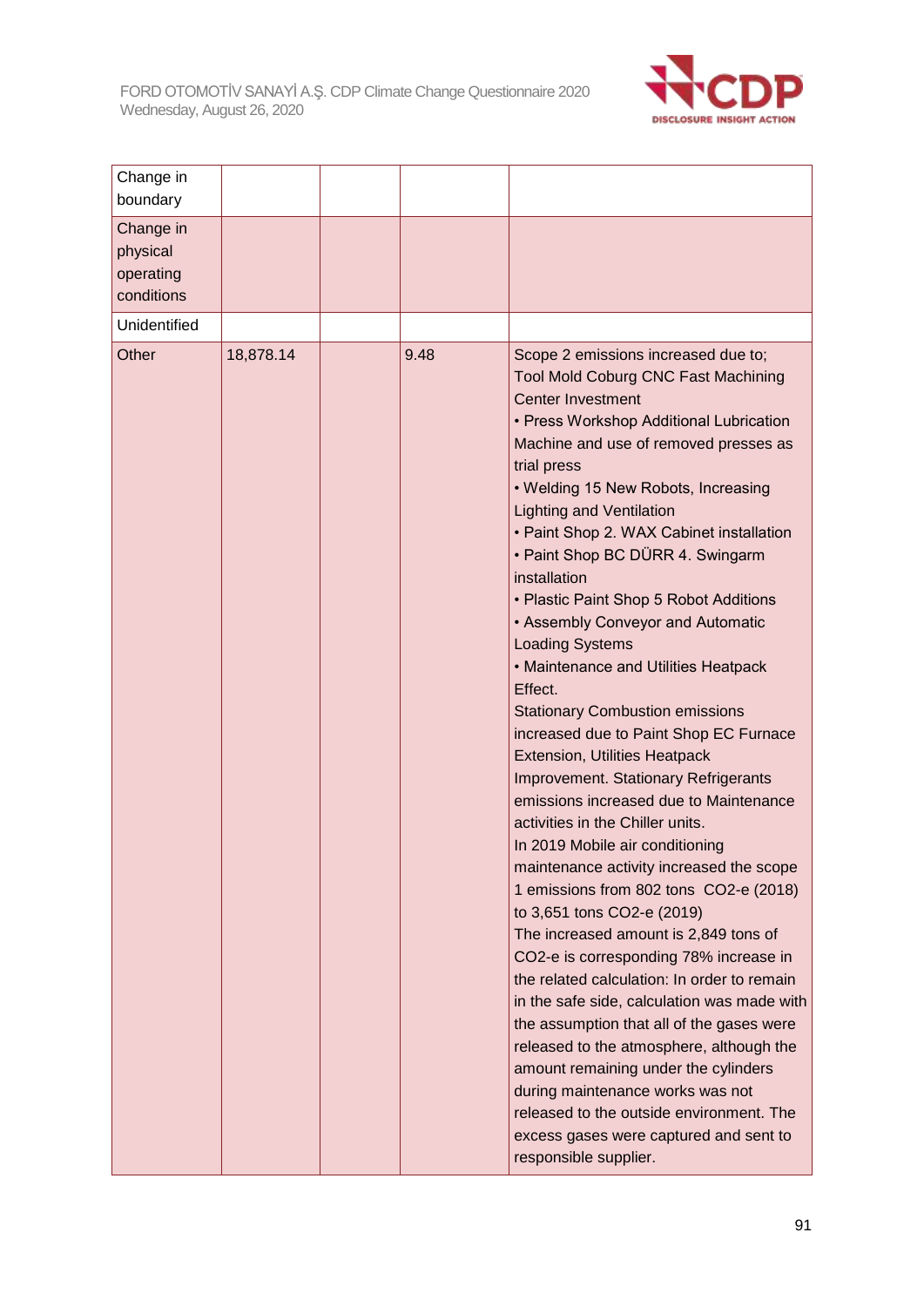

# **C7.9b**

**(C7.9b) Are your emissions performance calculations in C7.9 and C7.9a based on a location-based Scope 2 emissions figure or a market-based Scope 2 emissions figure?**

Location-based

# **C8. Energy**

## **C8.1**

## **(C8.1) What percentage of your total operational spend in the reporting year was on energy?**

More than 0% but less than or equal to 5%

## **C8.2**

### **(C8.2) Select which energy-related activities your organization has undertaken.**

|                                                       | Indicate whether your organization undertook this energy-<br>related activity in the reporting year |
|-------------------------------------------------------|-----------------------------------------------------------------------------------------------------|
| Consumption of fuel (excluding<br>feedstocks)         | Yes                                                                                                 |
| Consumption of purchased or<br>acquired electricity   | Yes                                                                                                 |
| Consumption of purchased or<br>acquired heat          | <b>No</b>                                                                                           |
| Consumption of purchased or<br>acquired steam         | N <sub>o</sub>                                                                                      |
| Consumption of purchased or<br>acquired cooling       | <b>No</b>                                                                                           |
| Generation of electricity, heat,<br>steam, or cooling | No.                                                                                                 |

## **C8.2a**

## **(C8.2a) Report your organization's energy consumption totals (excluding feedstocks) in MWh.**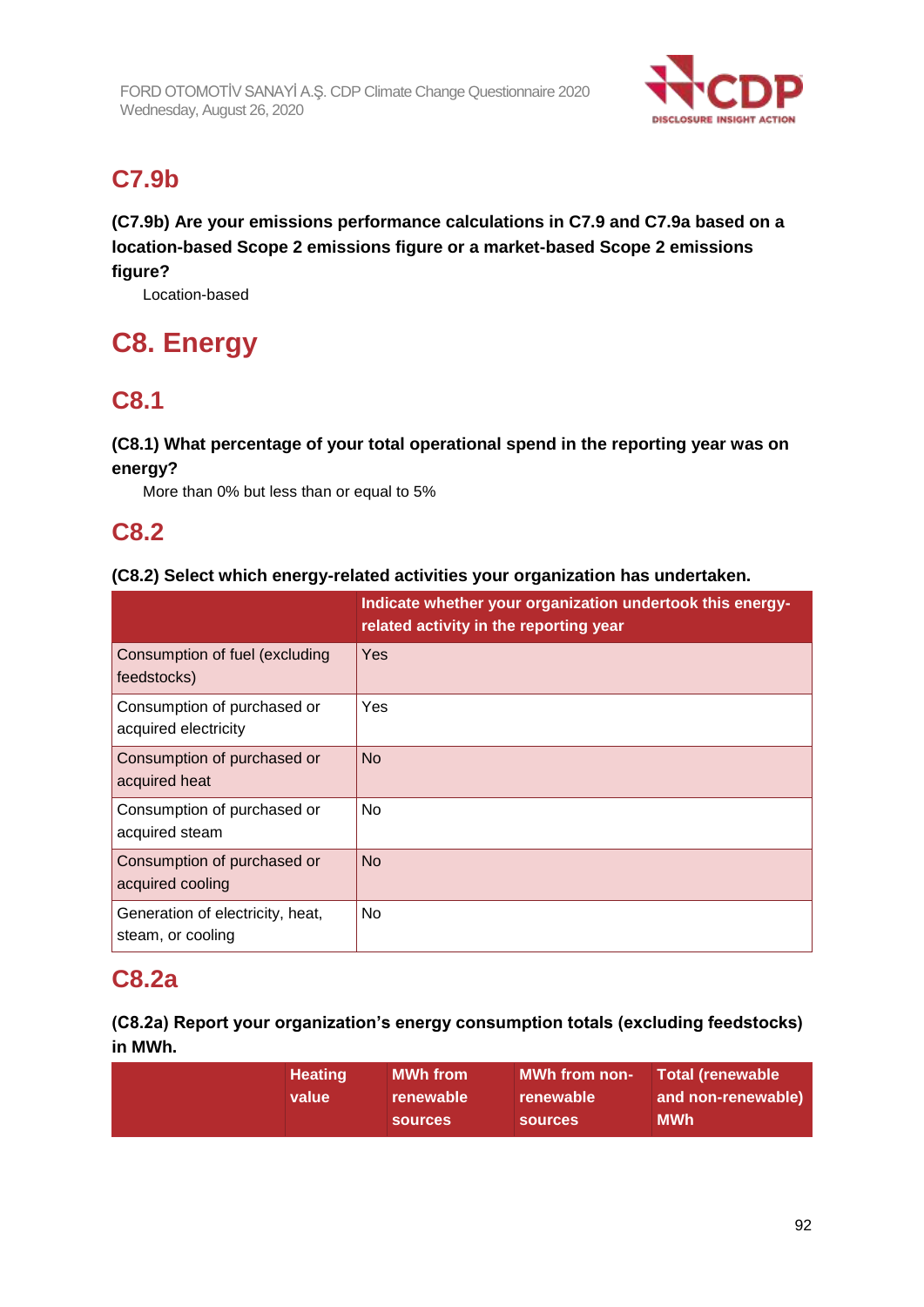

| Consumption of fuel<br>(excluding feedstock)           | LHV (lower<br>heating<br>value) | l 0    | 370,595 | 370,595 |
|--------------------------------------------------------|---------------------------------|--------|---------|---------|
| Consumption of<br>purchased or acquired<br>electricity |                                 | 10,815 | 265,574 | 276,389 |
| Total energy<br>consumption                            |                                 | 10,815 | 636,169 | 646,984 |

## **C8.2b**

### **(C8.2b) Select the applications of your organization's consumption of fuel.**

|                                                            | Indicate whether your organization undertakes this<br>fuel application |
|------------------------------------------------------------|------------------------------------------------------------------------|
| Consumption of fuel for the generation of<br>electricity   | <b>No</b>                                                              |
| Consumption of fuel for the generation of<br>heat          | Yes                                                                    |
| Consumption of fuel for the generation of<br>steam         | <b>No</b>                                                              |
| Consumption of fuel for the generation of<br>cooling       | No                                                                     |
| Consumption of fuel for co-generation or<br>tri-generation | <b>No</b>                                                              |

## **C8.2c**

**(C8.2c) State how much fuel in MWh your organization has consumed (excluding feedstocks) by fuel type.**

**Fuels (excluding feedstocks)** Natural Gas

## **Heating value**

LHV (lower heating value)

### **Total fuel MWh consumed by the organization** 301,935

**Emission factor**

56,100

### **Unit**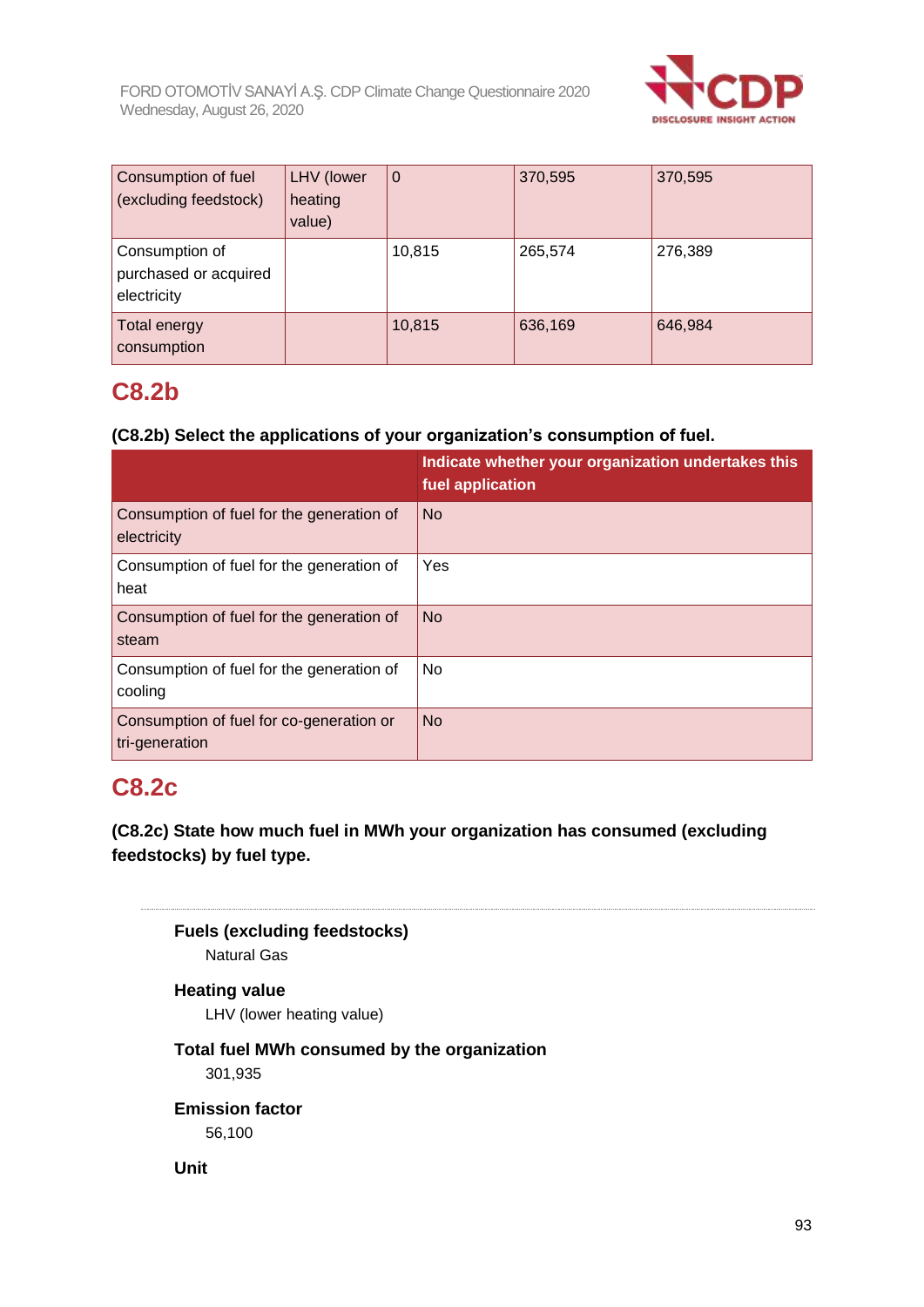

#### kg CO2e per GJ

#### **Emissions factor source**

2006 IPCC Guidelines for National GHG Inventories- Volume2 ,Chapter 2 Stationary Combustion (Table 2.3) industrial

2006 IPCC Guidelines for National GHG Inventories- Volume2 ,Chapter 2 Stationary Combustion (Table 2.4) commercial/institutional

#### **Comment**

The natural gas is consumed for heating purpose in the locations of Ford Otosan The verification of these emission factors is fulfilled by the 3 rd party audit for 2019 activities

**Fuels (excluding feedstocks)**

Diesel

#### **Heating value**

LHV (lower heating value)

#### **Total fuel MWh consumed by the organization**

63,929

#### **Emission factor**

74,100

#### **Unit**

kg CO2e per GJ

#### **Emissions factor source**

2006 IPCC Guidelines for National GHG Inventories- Volume2 ,Chapter 2 Stationary Combustion (Table 2.3) industrial

2006 IPCC Guidelines for National GHG Inventories- Volume2 ,Chapter 3 Mobile Combustion (Table 3.2.1)

#### **Comment**

Diesel fuel is consumed for stationary combustion and mobile activities (scope 1) The verification of the total fuel consumed by the organization is fulfilled by the 3 rd party audit for 2019 activities.

#### **Fuels (excluding feedstocks)**

Liquefied Petroleum Gas (LPG)

#### **Heating value**

LHV (lower heating value)

#### **Total fuel MWh consumed by the organization**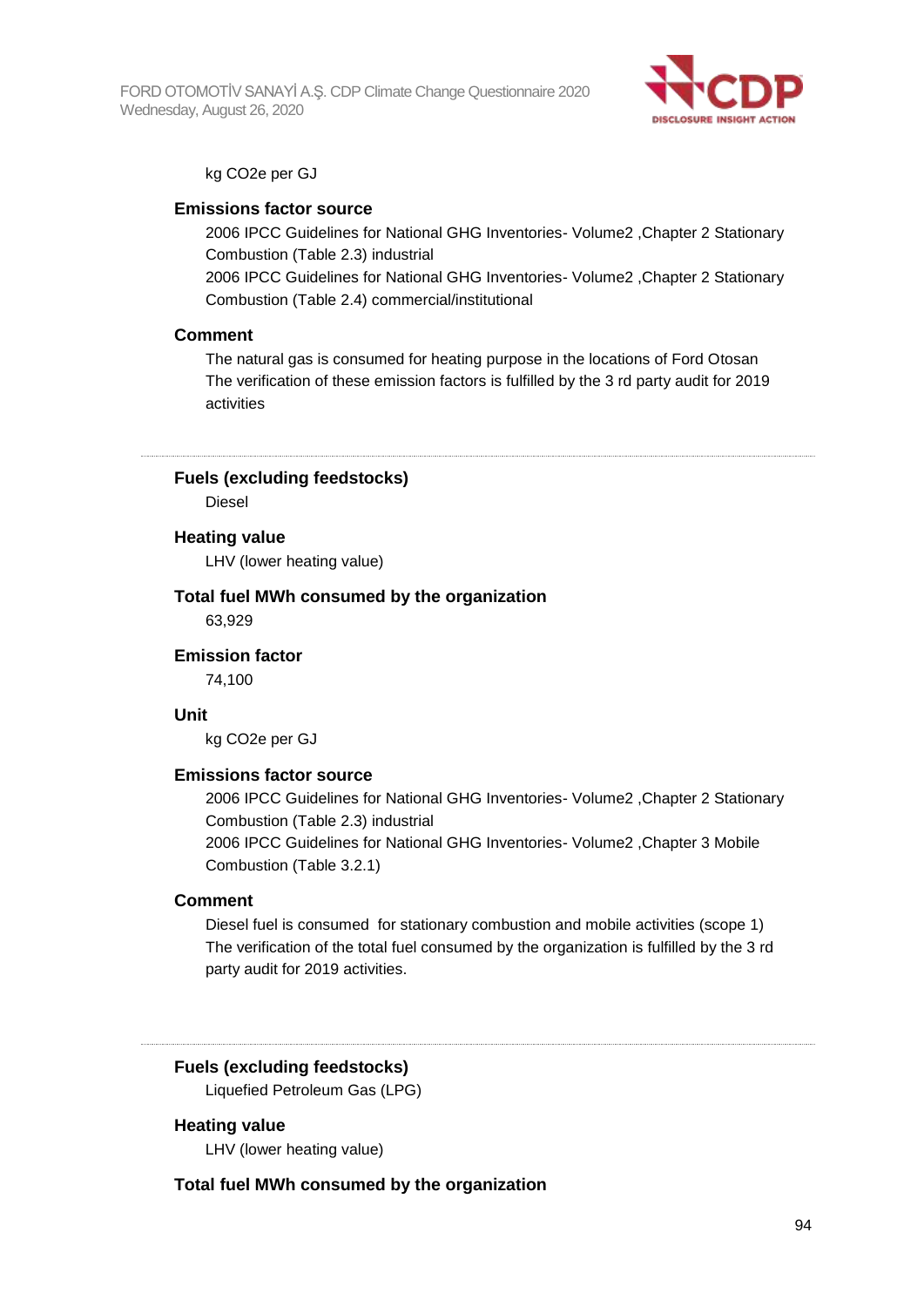

4

### **Emission factor**

63,100

### **Unit**

kg CO2e per GJ

#### **Emissions factor source**

2006 IPCC Guidelines for National GHG Inventories- Volume2 ,Chapter 2 Stationary Combustion (Table 2.3) industrial

#### **Comment**

LPG is consumed for stationary combustion activities The verification of the total fuel consumed by the organization is fulfilled by the 3 rd party audit for 2019 activities

#### **Fuels (excluding feedstocks)**

Propane Gas

#### **Heating value**

LHV (lower heating value)

#### **Total fuel MWh consumed by the organization** 146

**Emission factor**

63,100

#### **Unit**

kg CO2 per GJ

#### **Emissions factor source**

2006 IPCC Guidelines for National GHG Inventories- Volume2,Chapter 2 Stationary Combustion (Table 2.3) industrial

#### **Comment**

Propane Gas is consumed for stationary combustion activities The verification of the total gas consumed by the organization is fulfilled by the 3 rd. party audit for 2019 activities

**Fuels (excluding feedstocks)**

Other, please specify Methanol

#### **Heating value**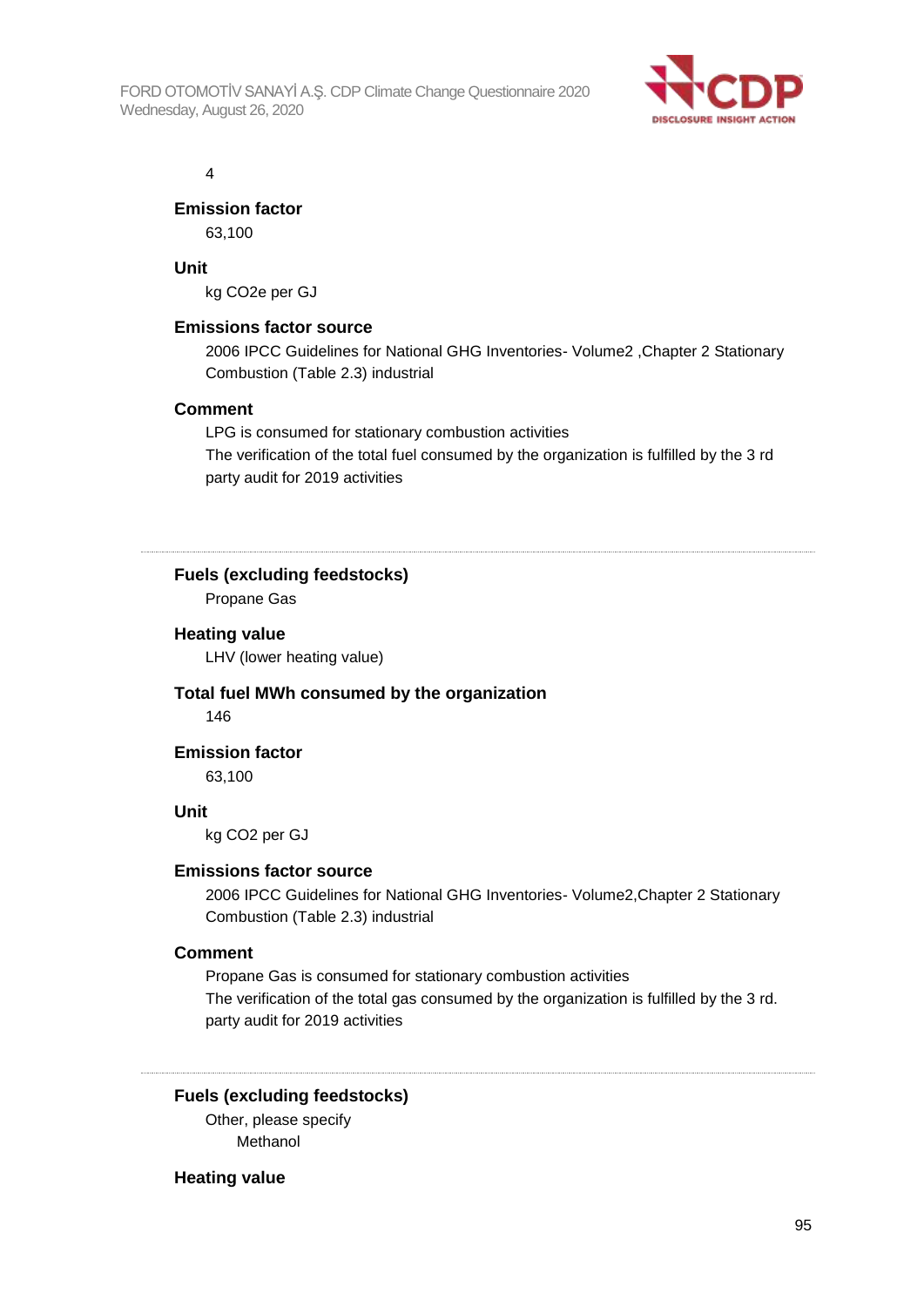

LHV (lower heating value)

### **Total fuel MWh consumed by the organization**

494

#### **Emission factor**

70,800

#### **Unit**

kg CO2e per GJ

#### **Emissions factor source**

There is no data for methanol in the IPCC, the net calorific value and emission factor of methanol is taken as the same with bio-gasoline.

### **Comment**

Methanol is consumed for heat treatment, as stationary combustion activities The verification of the total fuel consumed by the organization is fulfilled by the 3 rd. party audit for 2019 activities

#### **Fuels (excluding feedstocks)**

Motor Gasoline

#### **Heating value**

LHV (lower heating value)

## **Total fuel MWh consumed by the organization**

4,087

#### **Emission factor** 69,300

**Unit**

kg CO2e per GJ

#### **Emissions factor source**

IPCC Chapter 3 Mobile Combustion (table 3.2.1 and 3.2.2)

#### **Comment**

The verification of the total fuel consumed by the organization is fulfilled by the 3 rd. party audit for 2019 activities

## **C-TO8.5**

**(C-TO8.5) Provide any efficiency metrics that are appropriate for your organization's transport products and/or services.**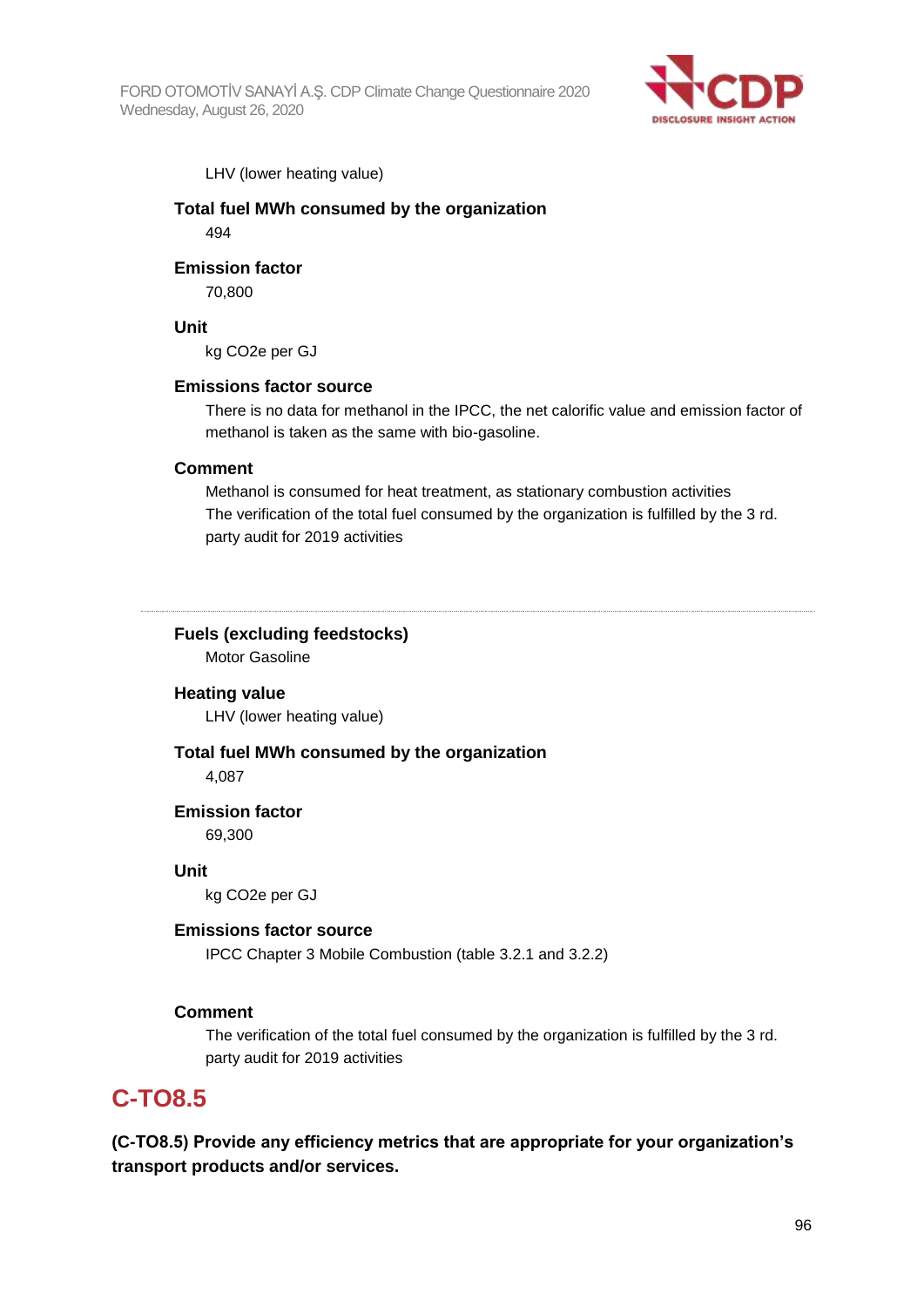

#### **Activity**

Light Duty Vehicles (LDV)

#### **Metric figure** 0.6081

## **Metric numerator**

MWh

#### **Metric denominator** Production: Vehicle

### **Metric numerator: Unit total**

221,322.09

#### **Metric denominator: Unit total**

363,950

### **% change from previous year**

3.1

#### **Please explain**

For the reporting year, the figure for Kocaeli Plant (Gölcük + Yeniköy) is 0.6081 MWh/vehicle Previous year's realization was 0.59 MWh /vehicle.

The metric numerator is the scope 2 figure of the facilities.

The reason of this increase is:

Compared to 2019; FTE number increased.

Heated areas have also been expanded. Lighting of new areas, and additional new robot systems were installed.

In the Paint Shop; Wax Cabin and Swing arm set-ups were performed in 2019. A revision project was made in Gölcük Installation underground fuel tanks. With this project, the pipe installations, soil and sand were removed from the tank pool. As a result of Gölcük Paint Shop roof revision, glass wool and materials such as alkorplan were removed.

#### **Activity**

Heavy Duty Vehicles (HDV)

## **Metric figure**

7.6118

**Metric numerator** MWh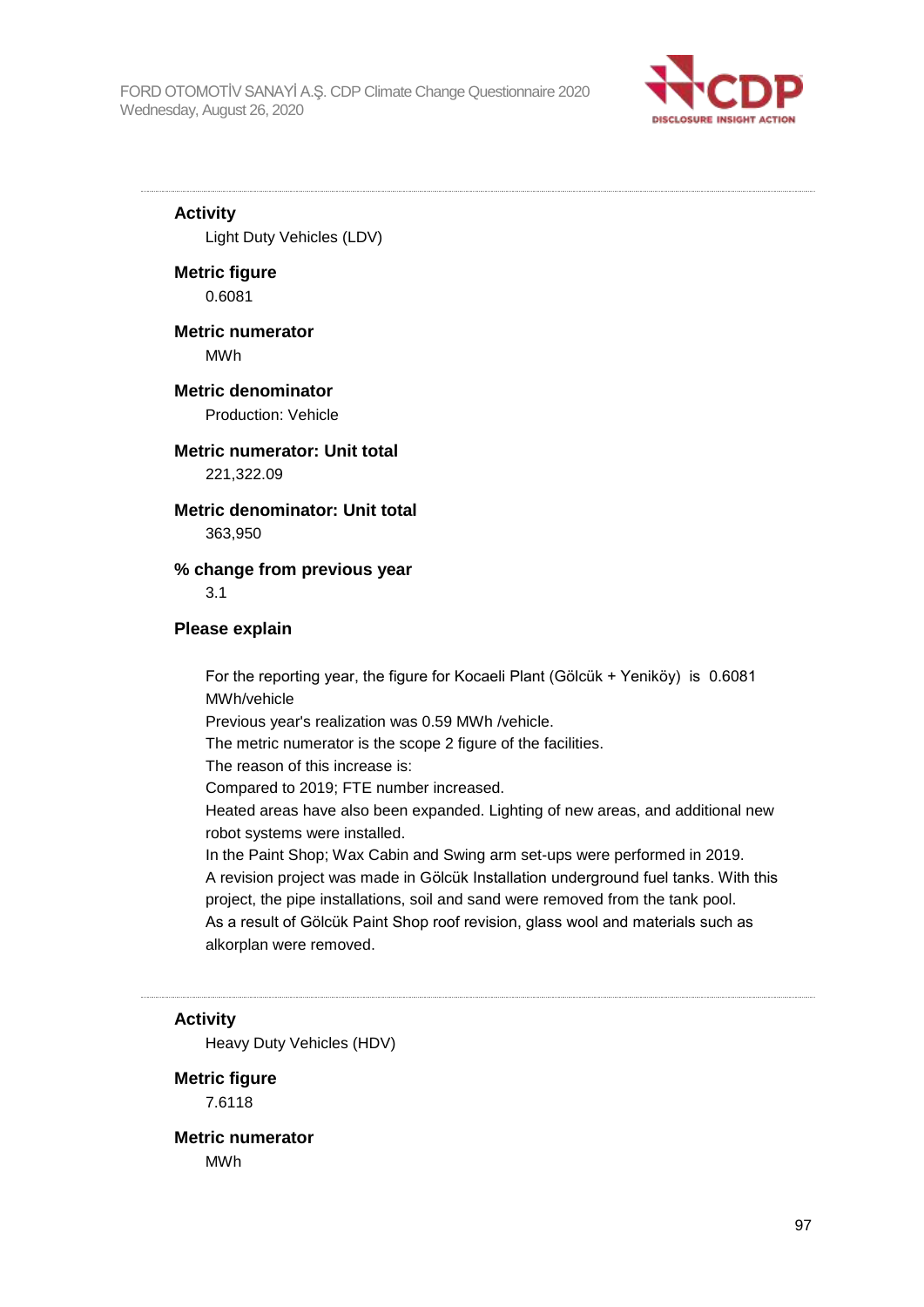

## **Metric denominator**

Production: Vehicle

**Metric numerator: Unit total** 38,645

#### **Metric denominator: Unit total** 5,077

**% change from previous year** 13.4

### **Please explain**

For the reporting year 2019, the figure for Eskişehir plant is 7.6118 MWh/vehicle; Previous year's realization was 6.71 MWh /vehicle. The metric numerator is the scope 2 figure of the facility The reason of this increase is: Compared to 2018, employee number increased. The shift in the paint shop doubled and spare parts production increased, the area grew. Stationary Combustion emissions increased due to Paint Shop EC Furnace Extension, Utilities Heatpack Improvement. Stationary Refrigerants emissions increased due to Maintenance activities in the Chiller units.

# **C9. Additional metrics**

## **C9.1**

**(C9.1) Provide any additional climate-related metrics relevant to your business.**

**Description** Waste **Metric value** 97,546,916.3 **Metric numerator** All units are entered as kg. **Metric denominator (intensity metric only) % change from previous year** 1.53 **Direction of change** Increased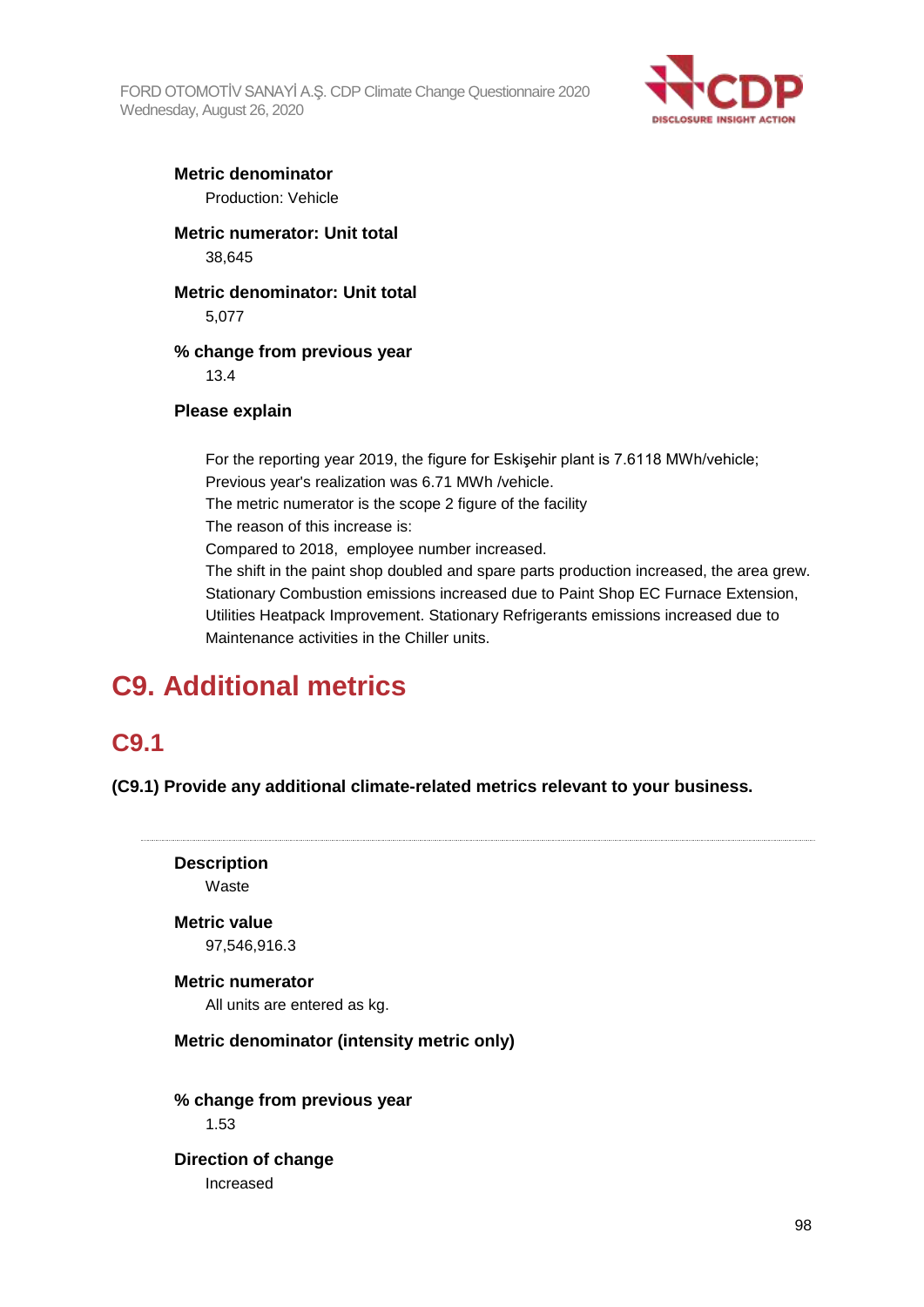

### **Please explain**

The reason for the increase:

Process improvement and project revision studies, in Kocaeli and Eskişehir Plants. A revision project was made in Gölcük Installation underground fuel tanks. With this project, the pipe installations, soil and sand were removed from the tank pool. As a result of Gölcük Paint Shop roof revision, glass wool and materials such as alkorplan were removed.

In Eskişehir plant, project vehicle trials also increased the amount of waste as metal scrap.

## **C-TO9.3/C-TS9.3**

**(C-TO9.3/C-TS9.3) Provide tracking metrics for the implementation of low-carbon transport technology over the reporting year.**

#### **Activity**

Light Duty Vehicles (LDV)

#### **Metric**

Production

#### **Technology**

Battery electric vehicle (BEV)

#### **Metric figure**

0

#### **Metric unit**

Units

#### **Explanation**

At Ford Otosan, we produced 1,507 new battery electric vehicles in 2018. In the reporting year 491 units of PHEV and 7,571 units of MHEV were produced. ELECTRIC FORD TRANSIT

In line with our goal to expand our product range with zero-emission vehicles, we continue our studies to develop fully electric models of Ford Transit along with its hybrid version. The vehicle will be able to travel 200 km with one completely charged battery. ELECTRIC BATTERY PRODUCTION

Batteries constitute one of the most important issues for us in terms of developing and popularizing electric and hybrid vehicles. So, Ford Otosan will produce the electric batteries to be used in commercial vehicles, as the first factory among all Ford factories in Europe.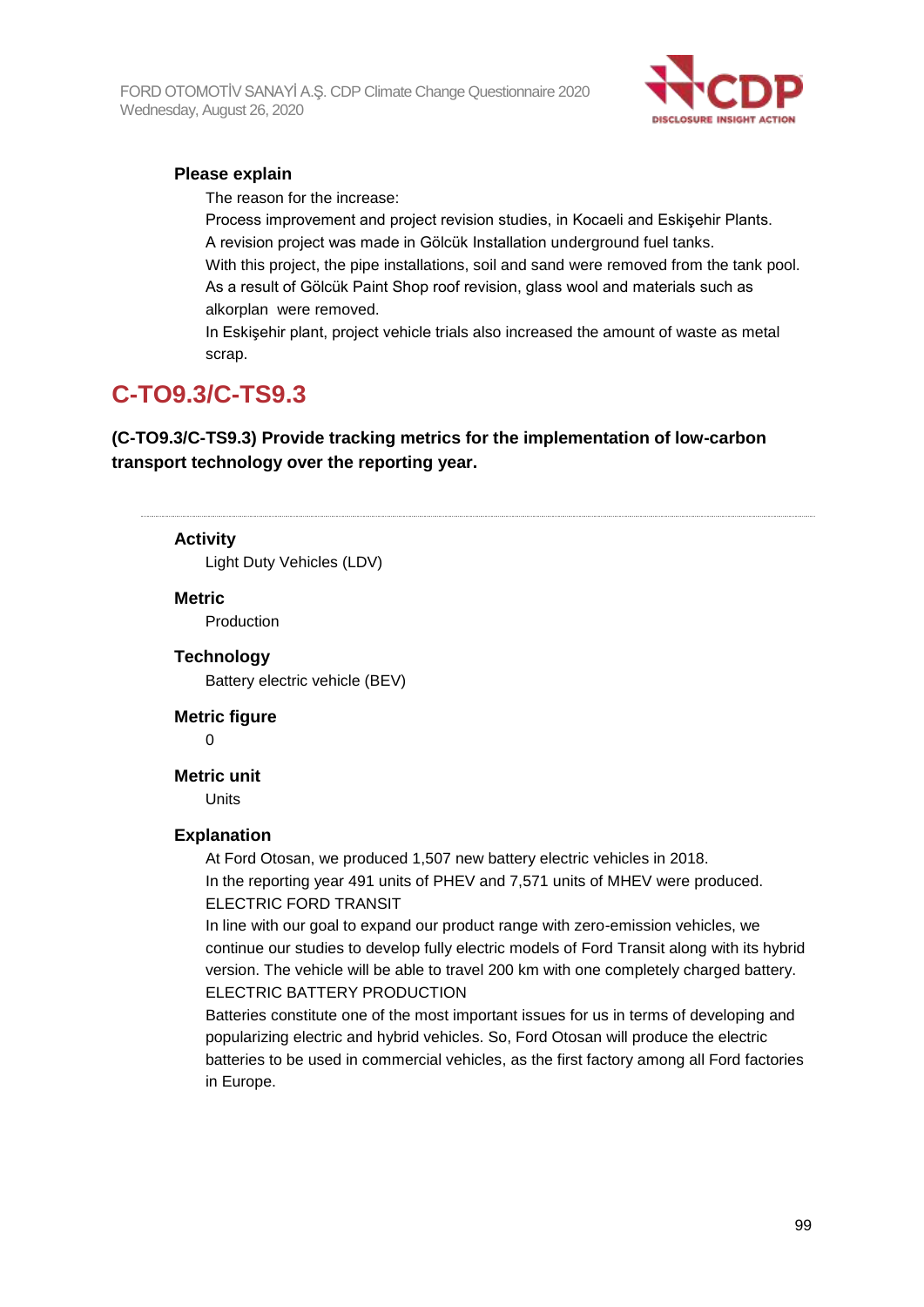

# **C-CE9.6/C-CG9.6/C-CH9.6/C-CN9.6/C-CO9.6/C-EU9.6/C-MM9.6/C-OG9.6/C-RE9.6/C-ST9.6/C-TO9.6/C-TS9.6**

**(C-CE9.6/C-CG9.6/C-CH9.6/C-CN9.6/C-CO9.6/C-EU9.6/C-MM9.6/C-OG9.6/C-RE9.6/C-ST9.6/C-TO9.6/C-TS9.6) Does your organization invest in research and development (R&D) of low-carbon products or services related to your sector activities?**

|          | Investment in<br>low-carbon<br>R&D | <b>Comment</b>                                                                                                                                                                                                                                                                                                                                                                                                                                                                                                                                                                                                                                                                                                                                                                                                                                                                                                                                                                                                                                                                                                                                                                                                                                                                                                                                                                                                                                                                                                                                                                                                                                                                                                                                                                                                                                                                                                                                                                                                                                                                                                                                                                                                                                                                                                                                                                                                                                                                                                                                                                                  |
|----------|------------------------------------|-------------------------------------------------------------------------------------------------------------------------------------------------------------------------------------------------------------------------------------------------------------------------------------------------------------------------------------------------------------------------------------------------------------------------------------------------------------------------------------------------------------------------------------------------------------------------------------------------------------------------------------------------------------------------------------------------------------------------------------------------------------------------------------------------------------------------------------------------------------------------------------------------------------------------------------------------------------------------------------------------------------------------------------------------------------------------------------------------------------------------------------------------------------------------------------------------------------------------------------------------------------------------------------------------------------------------------------------------------------------------------------------------------------------------------------------------------------------------------------------------------------------------------------------------------------------------------------------------------------------------------------------------------------------------------------------------------------------------------------------------------------------------------------------------------------------------------------------------------------------------------------------------------------------------------------------------------------------------------------------------------------------------------------------------------------------------------------------------------------------------------------------------------------------------------------------------------------------------------------------------------------------------------------------------------------------------------------------------------------------------------------------------------------------------------------------------------------------------------------------------------------------------------------------------------------------------------------------------|
| Row<br>1 | Yes                                | We have the most competent R&D organization of the Turkish automotive<br>industry through 1,389 R&D employees and our technical infrastructure.<br>We're the only automotive company in Turkey which is able to design an<br>entire car including the interior and exterior visual design. In 2019, we were<br>rated as the 'Private Company with the Highest R&D Expenditure' in 'R&D<br>250, Companies with the Highest Rate of R&D Expenditures in Turkey'<br>survey.<br>While global trends affect the transformation of the automotive industry, there<br>is a need to focus on different topics alongside traditional products and<br>services. In addition to the conventional automotive products and services<br>that develop with technological transformation, we invest in R&D in the fields<br>of fuel optimization, reduction of CO 2 emissions, development of connected<br>and autonomous vehicles, production of electric vehicles, electrification and<br>development of light vehicle technologies. We follow up national and<br>international R&D funds to increase these investments. Using the know-how<br>of R&D employees, we manage every critical process related to the<br>automotive industry and we carry out numerous projects on developing<br>engine and power transmission systems that make up the vehicle, the interior<br>and exterior body, chassis systems, electrical and electronic systems, and<br>light parts. We consider life cycle (Life Cycle Assessment - LCA) approaches<br>within the scope of recycling and part service life assessment.<br>We take part as a project partner in the projects funded by the European<br>Union, especially the Horizon 2020. Our R&D programs include software<br>innovations, recovery of precious metals used in the automotive sector,<br>development of emission control systems, development of programmable<br>systems for smart vehicles, modelling of electric vehicles and components,<br>automotive applications of visible light communication, and 5 G technologies<br>for assisted, connected and autonomous mobility. The number of regulations<br>to decrease the effects of the automotive sector on the climate crisis is<br>increasing day by day. Based on the regulations for reducing CO2 emissions<br>and the goals of reducing emissions per vehicle, the industry heads towards<br>R&D activities to reduce vehicle weight. Reducing vehicle weight also creates<br>potential for improving the range of electric vehicles that are expected to<br>become widespread in the industry. |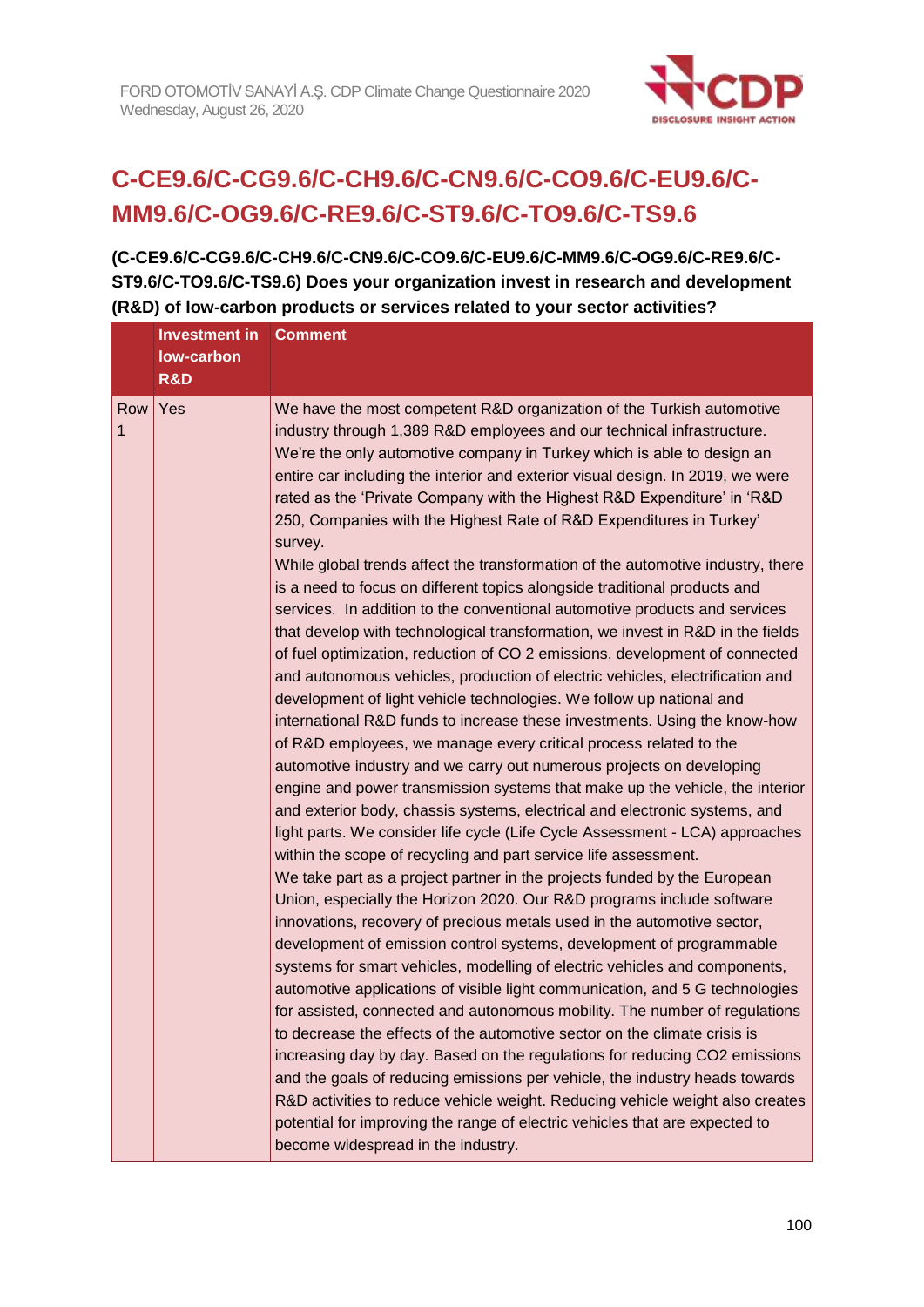

## **C-TO9.6a/C-TS9.6a**

## **(C-TO9.6a/C-TS9.6a) Provide details of your organization's investments in low-carbon R&D for transport-related activities over the last three years.**

#### **Activity**

Light Duty Vehicles (LDV)

#### **Technology area**

**Electrification** 

### **Stage of development in the reporting year** Large scale commercial deployment

**Average % of total R&D investment over the last 3 years** 81-100%

#### **R&D investment figure in the reporting year (optional)**

#### **Comment**

#### ELECTRIC FORD TRANSIT

In line with our goal to expand our product range with zero-emission vehicles, we continue our studies to develop fully electric models of Ford Transit along with its hybrid version. The vehicle will be able to travel 200 km with one completely charged battery. In 2019, we re-introduced the Transit model to the market. We started mass production of Ford Transit Custom Rechargeable Hybrid and EcoBlue Hybrid models - for the first time in its segment - produced in the Gölcük Plant and with all manufacturing engineering performed by Ford Otosan. Our Ford Transit Custom Rechargeable Hybrid vehicle received the 2020 International Van of the Year (IVOTY) award. Specific confidentiality constraints prohibiting the disclosure of the investment figure

#### **Activity**

Light Duty Vehicles (LDV)

#### **Technology area**

**Electrification** 

#### **Stage of development in the reporting year**

Applied research and development

- **Average % of total R&D investment over the last 3 years** 81-100%
- **R&D investment figure in the reporting year (optional)**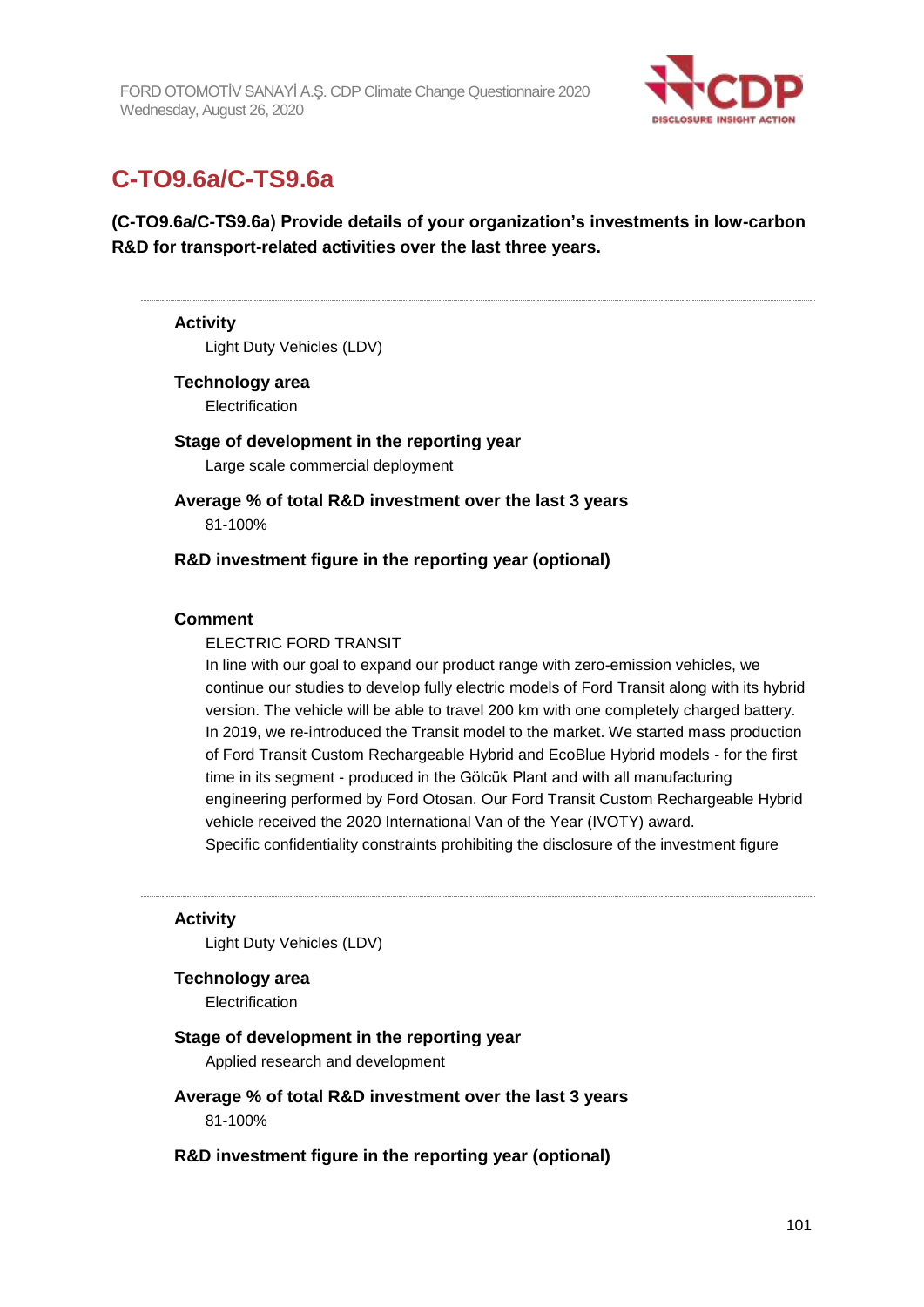

### **Comment**

Batteries constitute one of the most important issues for us in terms of developing and popularizing electric and hybrid vehicles. So, Ford Otosan will produce the electric batteries to be used in commercial vehicles, as the first factory among all Ford factories in Europe.

Specific confidentiality constraints prohibiting the disclosure of the investment figure.

#### **Activity**

Heavy Duty Vehicles (HDV)

#### **Technology area**

Smart systems

### **Stage of development in the reporting year**

Full/commercial-scale demonstration

#### **Average % of total R&D investment over the last 3 years** 61-80%

### **R&D investment figure in the reporting year (optional)**

#### **Comment**

#### ELECTRIC GARBAGE TRUCK

We continue our activities to develop electric vehicles and their components in the heavy-duty vehicle segment as well. As part of "E-Truck" project, we completed the first prototype of an electric garbage truck. We continued our efforts on the electric waste truck prototype named E-Truck, which we developed in the heavy commercial vehicle segment in order to reduce the emissions. By conducting city tests, we identified the energy consumption effect of a vehicle. We achieved 1.65 ton CO2/day emission reduction for one vehicle in two shifts operation and 165 ton CO2/day for 100 units. While the studies carried out prepared our engineering teams for the new generation technologies more, we also revealed the great opportunities of electric vehicles in the heavy vehicles class. While continuing to develop on the E-Truck, we will also speed up the production of new electric vehicles for long-term customer testing.

Specific confidentiality constraints prohibiting the disclosure of the investment figure

## **C10. Verification**

## **C10.1**

**(C10.1) Indicate the verification/assurance status that applies to your reported emissions.**

**Verification/assurance status**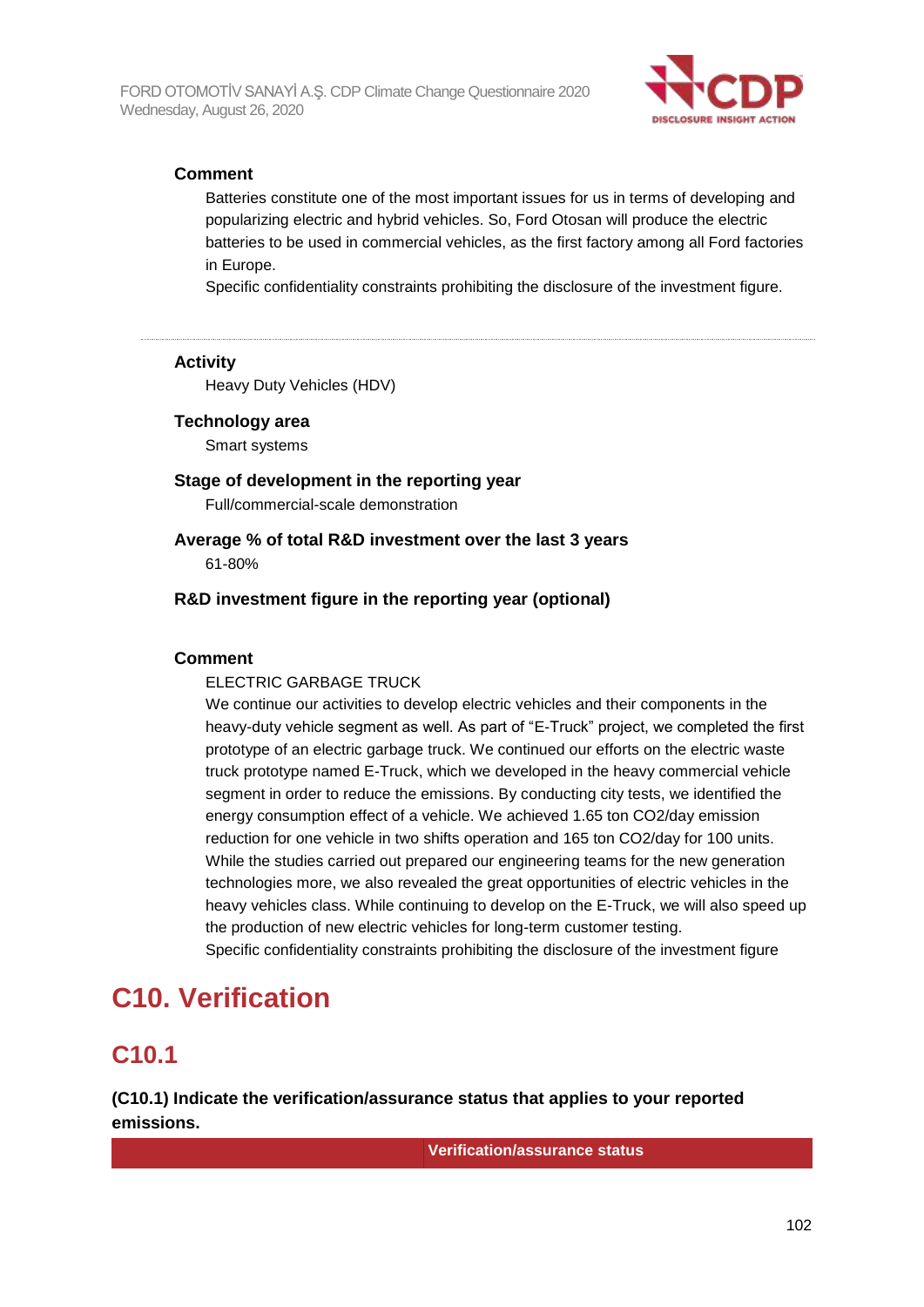

| Scope 1                                  | Third-party verification or assurance process in place |
|------------------------------------------|--------------------------------------------------------|
| Scope 2 (location-based or market-based) | Third-party verification or assurance process in place |
| Scope 3                                  | No third-party verification or assurance               |

## **C10.1a**

**(C10.1a) Provide further details of the verification/assurance undertaken for your Scope 1 emissions, and attach the relevant statements.**



#### **Status in the current reporting year Complete**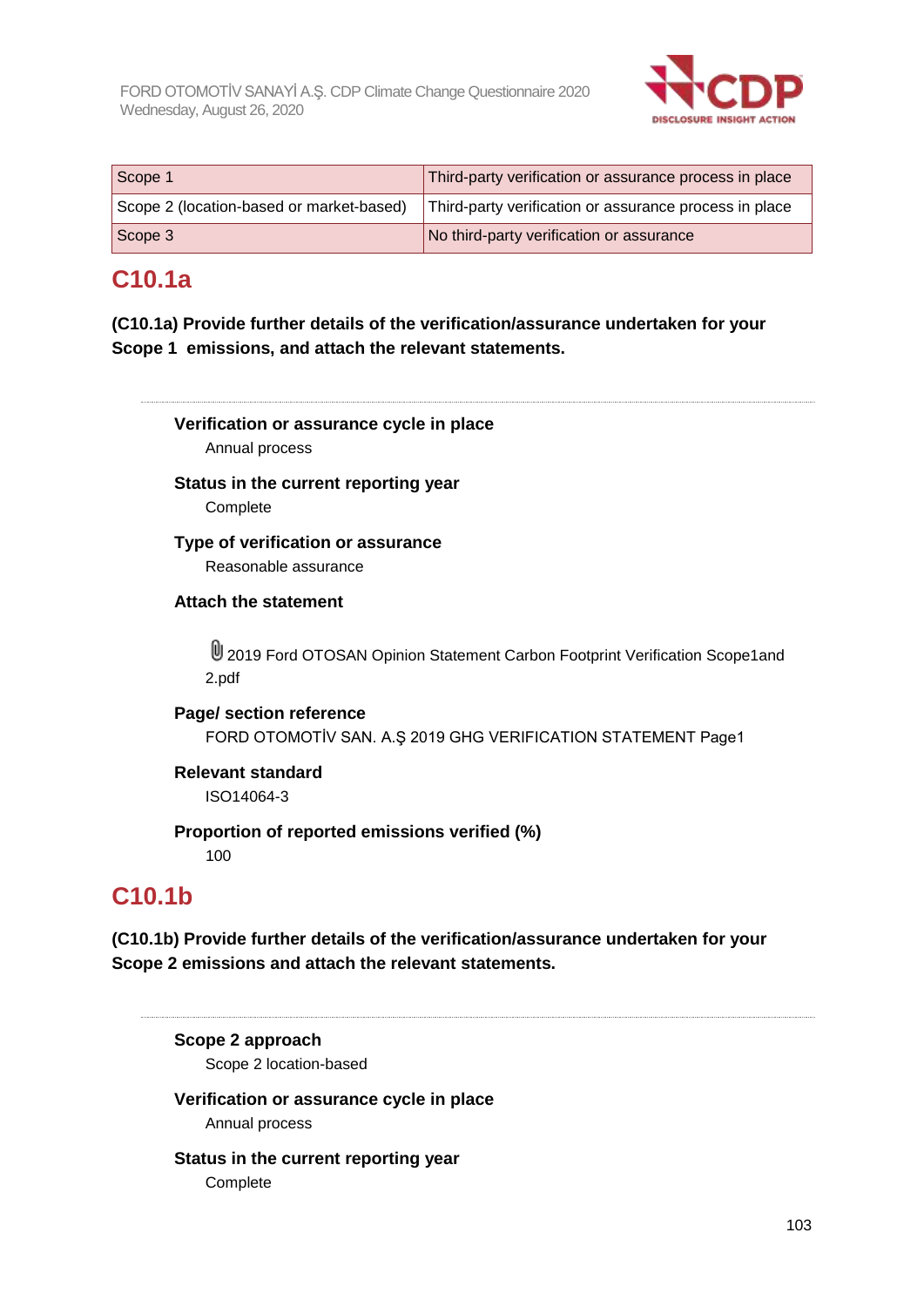

# **Type of verification or assurance**

Reasonable assurance

### **Attach the statement**

U 2019 Ford OTOSAN Opinion Statement Carbon Footprint Verification Scope1and 2.pdf

### **Page/ section reference**

FORD OTOMOTIV SAN. A.S 2019 GHG VERIFICATION STATEMENT Page 1

### **Relevant standard**

ISO14064-3

## **Proportion of reported emissions verified (%)**

100

## **C10.2**

**(C10.2) Do you verify any climate-related information reported in your CDP disclosure other than the emissions figures reported in C6.1, C6.3, and C6.5?**

No, we are waiting for more mature verification standards and/or processes

# **C11. Carbon pricing**

## **C11.1**

**(C11.1) Are any of your operations or activities regulated by a carbon pricing system (i.e. ETS, Cap & Trade or Carbon Tax)?**

No, but we anticipate being regulated in the next three years

## **C11.1d**

## **(C11.1d) What is your strategy for complying with the systems you are regulated by or anticipate being regulated by?**

Mitigating climate change by utilization of carbon pricing can be helpful for countries in confirming their mitigation commitments.

Since its establishment in 2005, the European Emissions Trading System (EU-ETS) incorporates lessons learned from earlier trading periods and brings the system in line with the EU's 2030 climate targets. With the recently agreed reform package, negotiators have struck a balance between strengthening the price signal, protecting industry from carbon leakage, and securing solidarity mechanisms for poorer member states. Most changes will be implemented in the fourth trading period that will last from 2021 until 2030. Whilst Turkey does not yet have carbon pricing system in place, it has started to explore opportunities to implement a National Emissions Trading Scheme. The Partnership for Market Readiness Project (PMR) Turkey,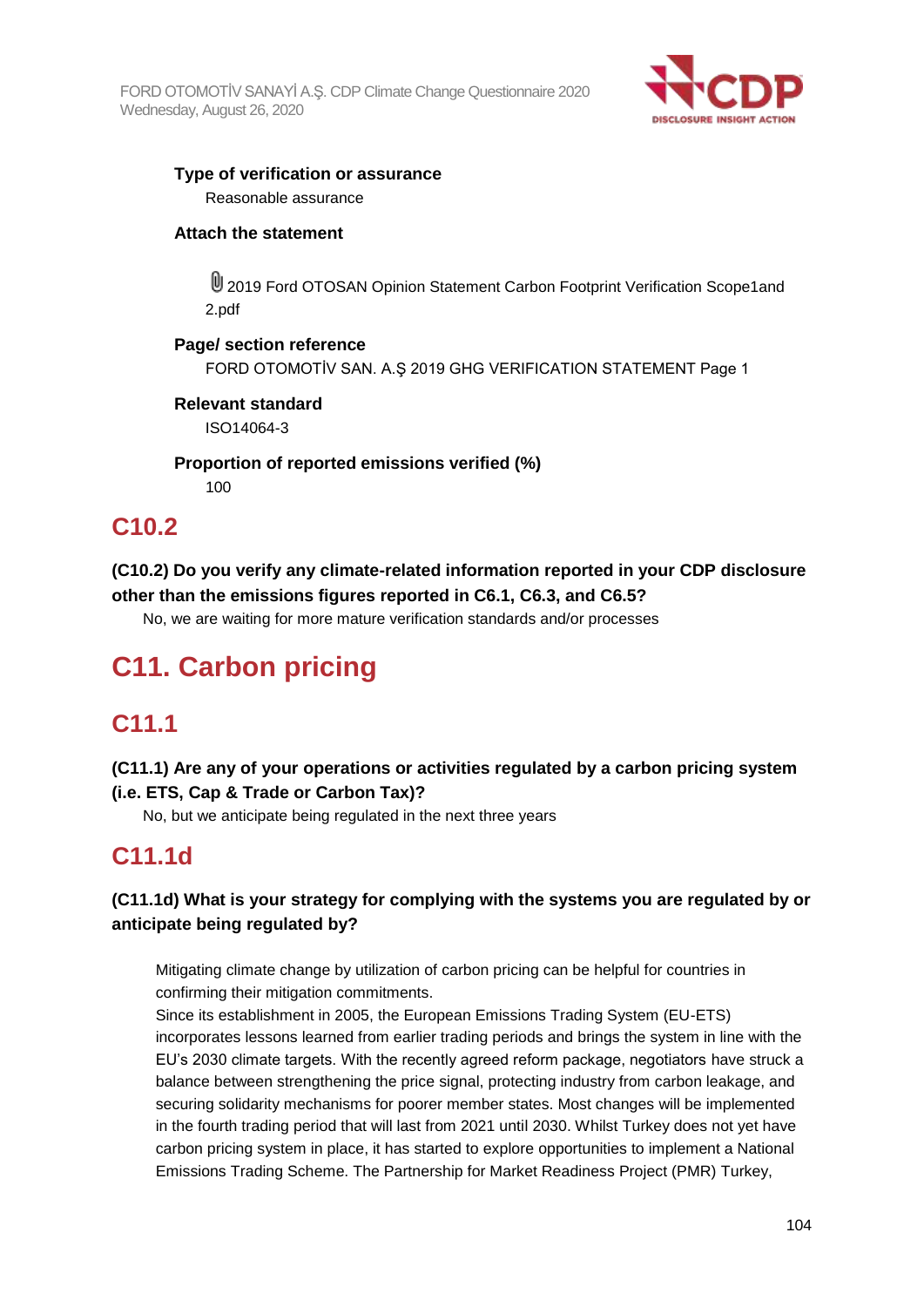

"Modelling of Financial, Economic and Sector Impacts of Carbon Pricing in Turkey" component, which was implemented as of March 2017 has been completed. In this frame, results of modelling studies were evaluated with public and private sector representatives in March 15, 2018. The PMR funding is at the second phase. The phase 2 of PMR project studies with the World Bank sponsorship, started in 2019, and pilot workshops and practices focusing on different ETS designs were practiced with the participating companies. In Turkey, emission data is reported to the Ministry annually by high energy intensive sectors according to the MRV regulation. Ford Otosan is in the scope of this regulation. We anticipate that Ministry will include in two years, probably at the second half of 2021 the sectors which are in the scope of MRV Regulation first. We are ready to comply with the schemes when the market is once established in Turkey. National ETS can influence our company in 2021-22.

As part of our involvement in this new approaching system, we upgraded our Energy Management Systems ISO 50001. In 2020 the GHG Inventory Systems; ISO 14064-1 will be upgraded. Ford Otosan is invited to attend the workshops by the MoEU (Ministry of Environment & Urbanization). The Executive Committee is informed by the experts who attend the meetings.

We monitor the energy consumption and GHG emissions per vehicle in line with our goals. Furthermore, we monitor the energy consumption in our factories in real-time thanks to our smart factory applications. Therefore, we are able to make the necessary corrections in the fastest way possible if we are below the level of target, we set for ourselves. Our smart factory applications enable automation in energy consumption and enable us to optimize our resource consumption. At Ford Otosan, we have been the most efficient production line of Ford Europe in terms of energy consumption per vehicle (5.42 GJ/vehicle) in the last two years. Our target for 2021 is 5.23 GJ/ Vehicle. Ford Otosan's strategy to comply with the upcoming schemes is to leverage the CO2 emissions reduction and energy use reduction strategies.

To determine some of the options for compliance, our organisation is planning to work on financial status aligned with PMR phase 2 project outcomes. The risk analysis to consider the cash flow impacts of the cap & trade system will be essential for the system that we anticipate participating. Ford Otosan set some internal carbon price (shadow price) by using future climate policies and regulations as a key input to make strategic investment decisions . Following the technological transformation in the automotive industry, and in addition to traditional automotive products and services, advanced R&D studies are carried out in the areas of carbon dioxide emissions reduction, connected vehicles, autonomous vehicles, electric vehicles and electrification, and light vehicle technologies. Investments in R&D infrastructure continue for long term compliance.

For the purpose to drive opportunities in the new system, Ford Otosan is a project partner to many European Union-funded research projects, particularly the Horizon 2020 program funding. Together with leading teams of the industry and related technological fields, Ford Otosan teams continue their R&D activities areas in the fields of software innovations, development of control systems for optimum emissions in heavy-duty service vehicles, exploration of recycling opportunities for the precious metals used in the automotive industry, modelling and testing of electric vehicles and their components, development of autonomous vehicles, development of programmable systems for smart vehicles, automotive applications of visible light communication, and 5G technologies for assisted, connected and autonomous mobility.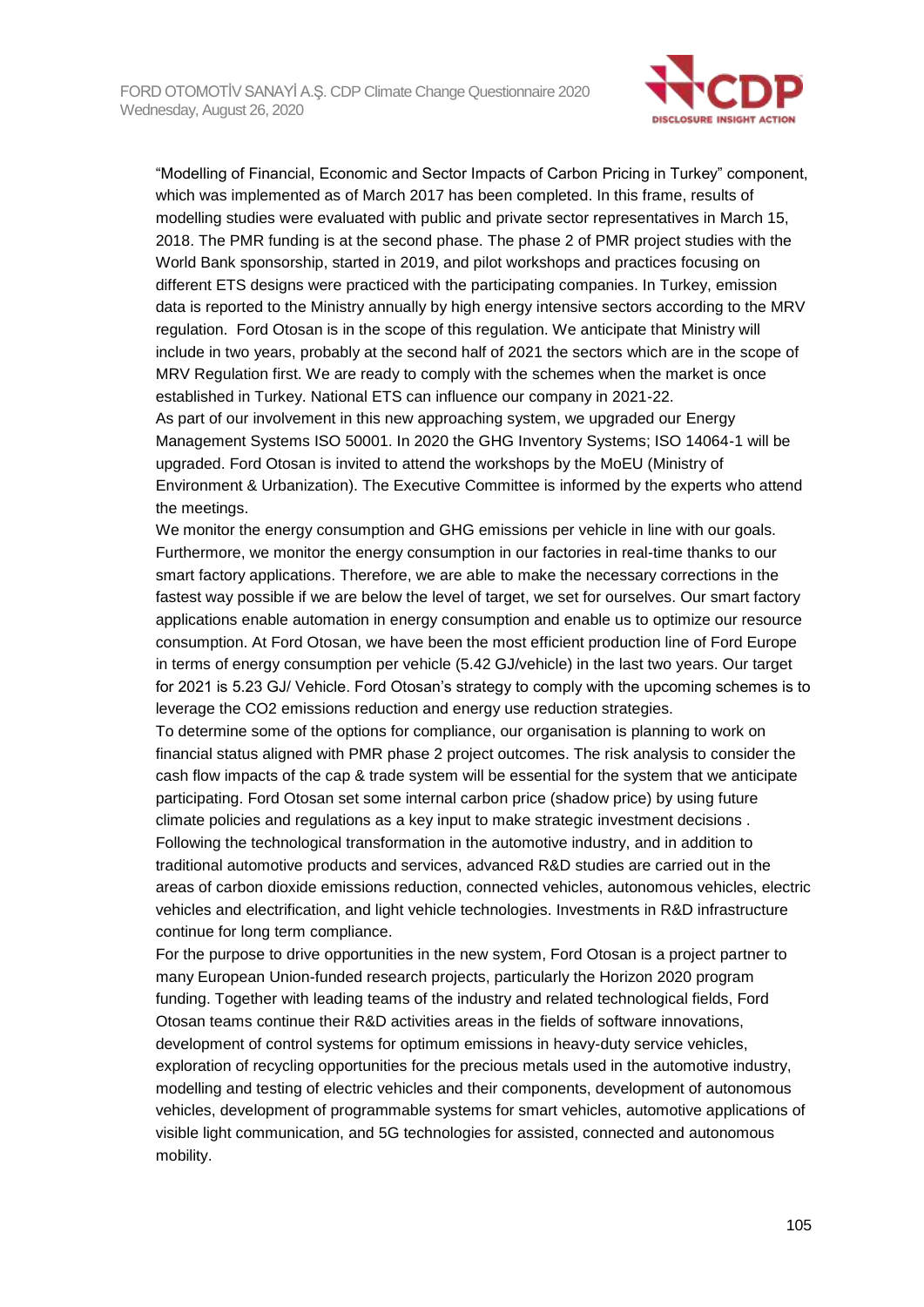

## **C11.2**

## **(C11.2) Has your organization originated or purchased any project-based carbon credits within the reporting period?**

No

## **C11.3**

**(C11.3) Does your organization use an internal price on carbon?** Yes

## **C11.3a**

**(C11.3a) Provide details of how your organization uses an internal price on carbon.**

**Objective for implementing an internal carbon price**

Stakeholder expectations Change internal behavior Drive energy efficiency Drive low-carbon investment Identify and seize low-carbon opportunities

### **GHG Scope**

Scope 1 Scope 2

### **Application**

We have a voluntary target to purchase certified carbon credits for the purpose to diminish the absolute company-wide total GHG emissions generated in the reporting period . As a first step, our aim is to offset the Scope 2 emissions via this target. The actual price figure provided was used as the offsets of our emissions.

### **Actual price(s) used (Currency /metric ton)**

1

#### **Variance of price(s) used**

The latest negotiations on mitigation and adaptation measures of Paris Agreement will bring potential possibilities of additional regulations coming into force in the mid-term. The Cap and Trade system is internalized by EU-ETS. As a candidate country, Turkey's target is to be ready to the future emission reduction resolutions that the emerging markets will engage. The Implementation phase of this system is now in the agenda of Turkish Ministry of Environment & Urbanization. The phase 2 of PMR project studies with the World Bank sponsorship, started in 2019, and pilot workshops and practices focusing on different ETS designs were practiced with the participating companies. During the workshops \$25t CO2-e was fixed as an optimum carbon price for Turkey.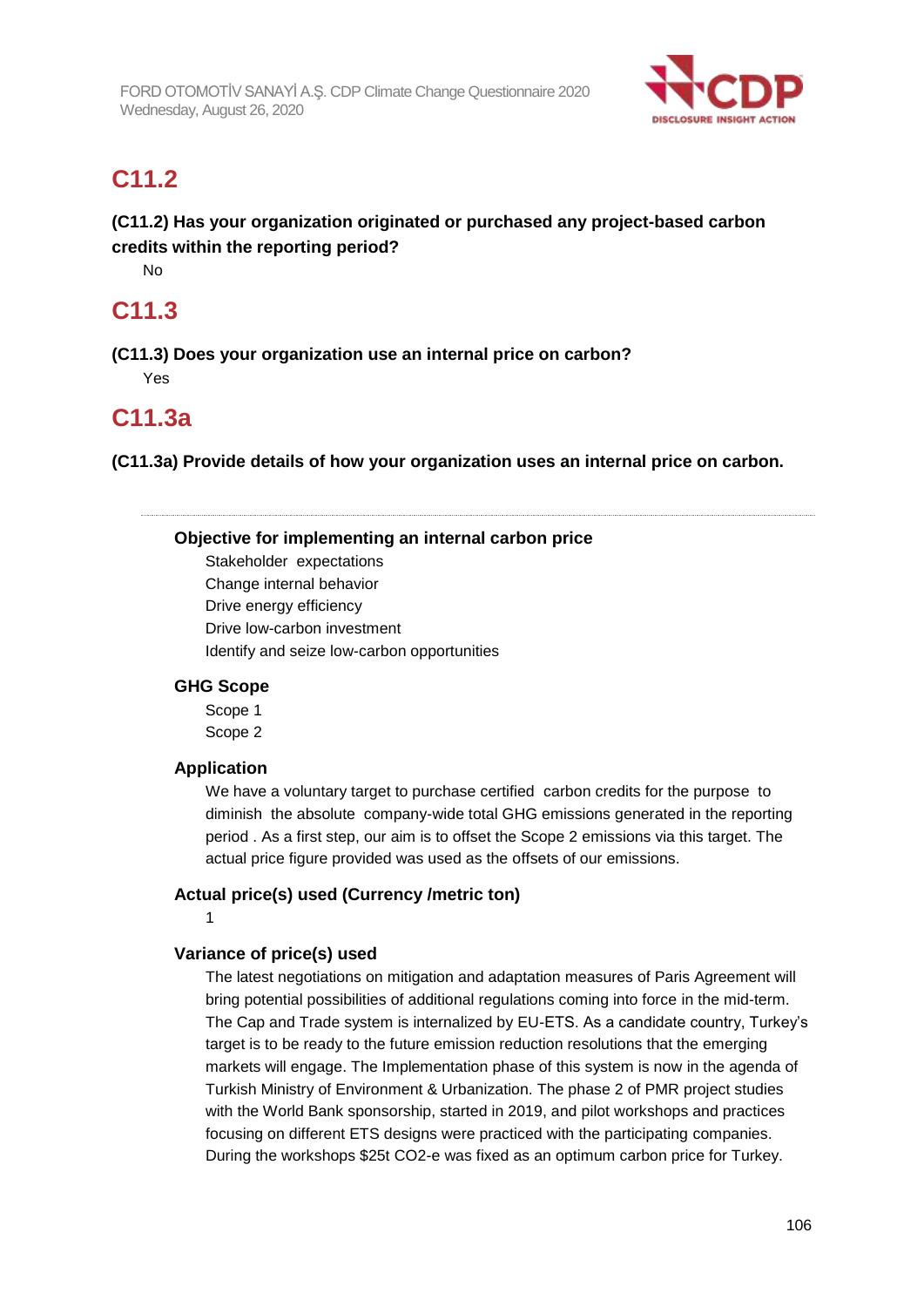

### **Type of internal carbon price**

Shadow price **Offsets** 

#### **Impact & implication**

Our country is in the process of establishing a carbon pricing mechanism, most likely an emissions trading scheme that we try to make the best estimation by applying an internal price on carbon before the establishment of this new system. Ford Otosan considers voluntary market average price as part of an internal goal to offset the Scope 2 emissions. The financial impact of this voluntary activity is low, it will not impact our business.

We will source approximately 864,000 GJ of energy - our annual electricity consumption at our plants - from internationally certified renewable energy sources.

# **C12. Engagement**

## **C12.1**

#### **(C12.1) Do you engage with your value chain on climate-related issues?**

- Yes, our suppliers
- Yes, our customers
- Yes, other partners in the value chain

## **C12.1a**

#### **(C12.1a) Provide details of your climate-related supplier engagement strategy.**

#### **Type of engagement**

Information collection (understanding supplier behavior)

#### **Details of engagement**

Collect climate change and carbon information at least annually from suppliers

## **% of suppliers by number**

64

#### **% total procurement spend (direct and indirect)**

91

#### **% of supplier-related Scope 3 emissions as reported in C6.5** 60

#### **Rationale for the coverage of your engagement**

Our activities are carried out within our sustainable business model. We work with 2,090 suppliers from 40 different countries. Monitoring and developing of sustainability performance of our suppliers is as important as managing the economic, social and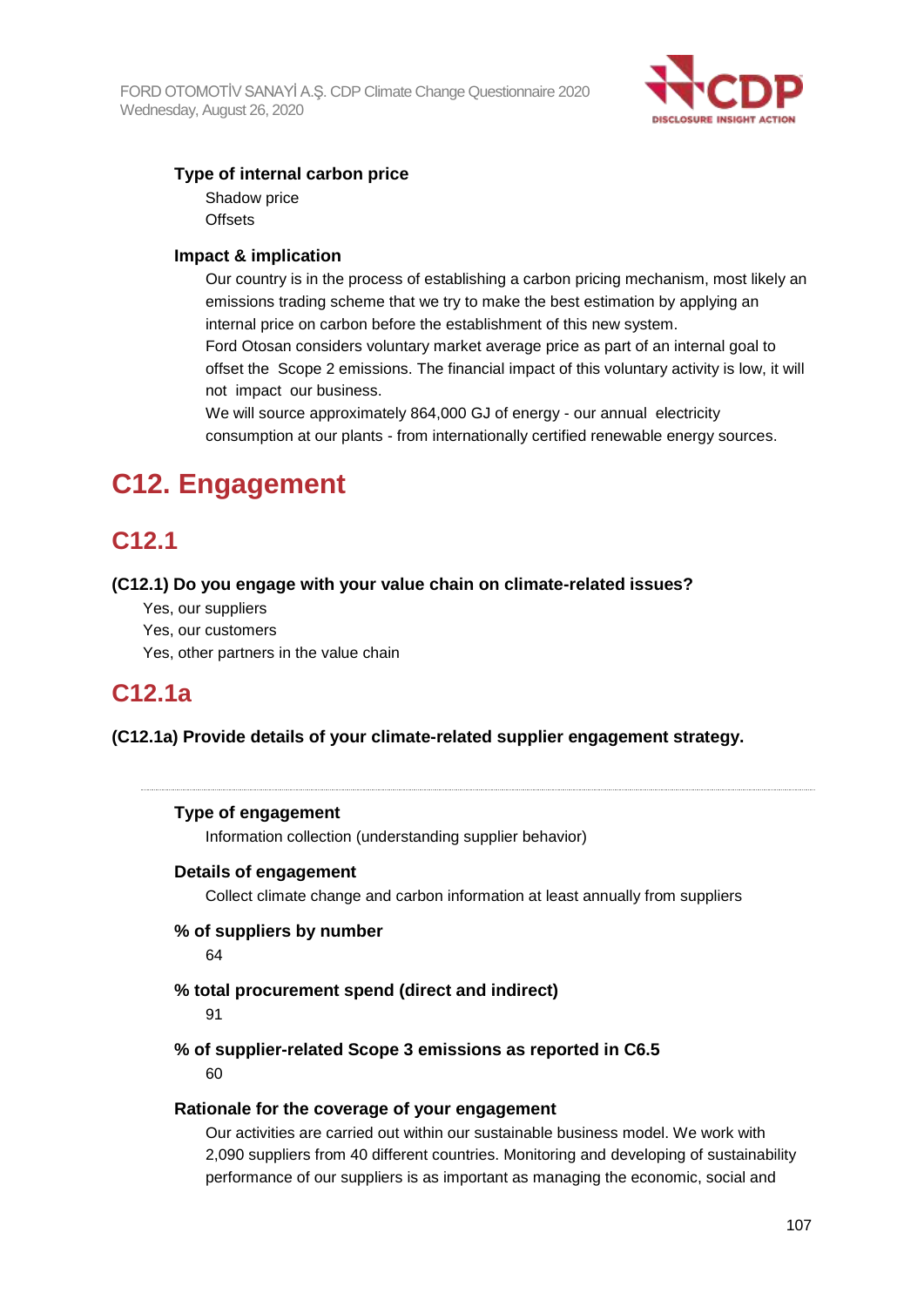

environmental impacts of our company. In order to survey our Suppliers' activities and for the purpose to take precautionary measures we use a "Supplier Sustainability Survey" where Climate change questions are inserted. Such as: Electricity, water and fuel consumption data.

This survey covers our main subcontractors with a total of 91% of our purchasing revenue. For our 2019 inventory 64% of them submitted their electricity, water and fuel consumption data that correspond to their production for Ford Otosan. We plan to extend this coverage to 100% in 3 years.

#### **Impact of engagement, including measures of success**

We attach great importance to the fact that our suppliers totally comply with the global Ford Q1 certification criteria showing their commitment to sustainable processes and operations. First of all, we monitor the compliance of our suppliers with the quality and operational standards through comprehensive audits. We contribute to the development of our suppliers with five different audits and field visits. In 2019, Manufacturing Site Assessment (MSA) audits were performed on 110 of our vehicle parts suppliers. • Q1 audits: We carry out our main audits through the Q1 - Number One in Quality certification system.

• Capacity audits: We carry out audits within the scope of Ford Motor Company global capacity audits.

• Production issues: We conduct field visits to resolve any problems and challenges suppliers face during production.

• Performance development: We work on auditing and performance development based on certain criteria by identifying suppliers that are open to improvement through Ford Motor Company global system.

• Risk management: We take actions to prevent possible risks in areas such as natural disasters, fire and union-related risks by visiting suppliers. In addition to the supplier risk management application, we also conduct a separate supplier risk assessment, where the criteria of shipment, quality performance, capacity adequacy and financial status are taken into account.

The suppliers are categorized after the evaluation of their responses as 'high risk', 'middle risk', 'acceptable', 'good', 'excellent'. Our measure of success is to increase the rate of suppliers positioned in the 'acceptable' range to the" good range".

The supplier identification and evaluation questionnaire is applied to suppliers to collect data of environmental management system such as ISO 14001:2015 version certification, process usage water, licences of waste water discharge, hazardous waste temporary storage permission, legal declaration, greenhouse gas monitoring plan and verification report. As a result of detailed evaluations, it has been determined that 96% of our related suppliers have Environmental Management System, 92% possess Hazardous Waste Area, 91% practice Industrial Waste management System and 87% have their own Environmental Officer.

#### **Comment**

Sustainability in every sense is the basis of our relationship with our suppliers.

We handle sustainability under four main headings:

- \* Competitive pricing and continuous productivity
- \* Continuity of quality, manufacturing and supply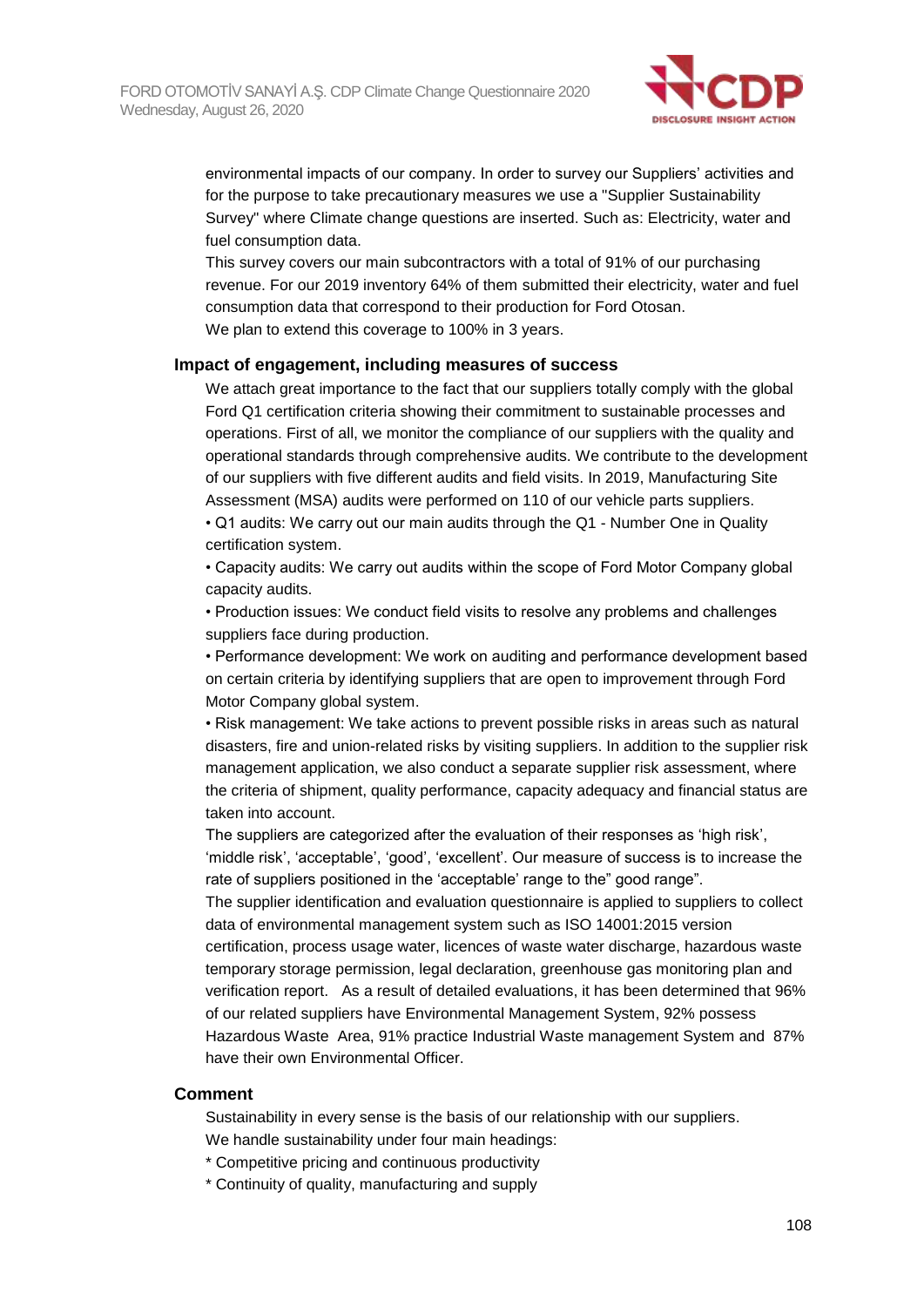

\* Financial strength and health

\* Technical/commercial support for new projects

Employees training on climate issues, customers' needs understanding and Suppliers capacity building development is our method of engagement. Our contracts are generally designed to be valid for the relevant parts or products until the vehicle in which they are used goes out of service.

It is our strategic priority to localize new technology electronic components and new materials that are lighter and more durable than the existing ones. We attach great importance to the process which will trigger emission reduction of our suppliers. In this regard in 2020, the scope 3 emissions will be controlled evolving every year.

# **C12.1b**

## **(C12.1b) Give details of your climate-related engagement strategy with your customers.**

### **Type of engagement**

Education/information sharing

#### **Details of engagement**

Share information about your products and relevant certification schemes (i.e. Energy STAR)

## **% of customers by number**

100

**% of customer - related Scope 3 emissions as reported in C6.5** 50

## **Please explain the rationale for selecting this group of customers and scope of engagement**

Our vision is "Being Turkey's most valuable and most preferred industrial company" We believe that digital transformation is the key to improve our business, create new job opportunities, and achieve our vision. We started out by creating a five-year road map by reviewing our existing processes and systems. We then categorized and kick started our digital transformation studies under 5 sections varying from our dealers to customers, suppliers to employees, and design to production. We are intelligently adapting new technologies to our production lines while acknowledging the essential requirements of cost benefits, quality, continuity, and security. It is our longterm mission to safely protect the data, to create a solid communication web within different departments, and to correctly analyse the data in order to make accurate decisions

#### **Impact of engagement, including measures of success**

One of the basic strategies of the company is to achieve perfect customer satisfaction regarding the products and services we market. With this aim, many research studies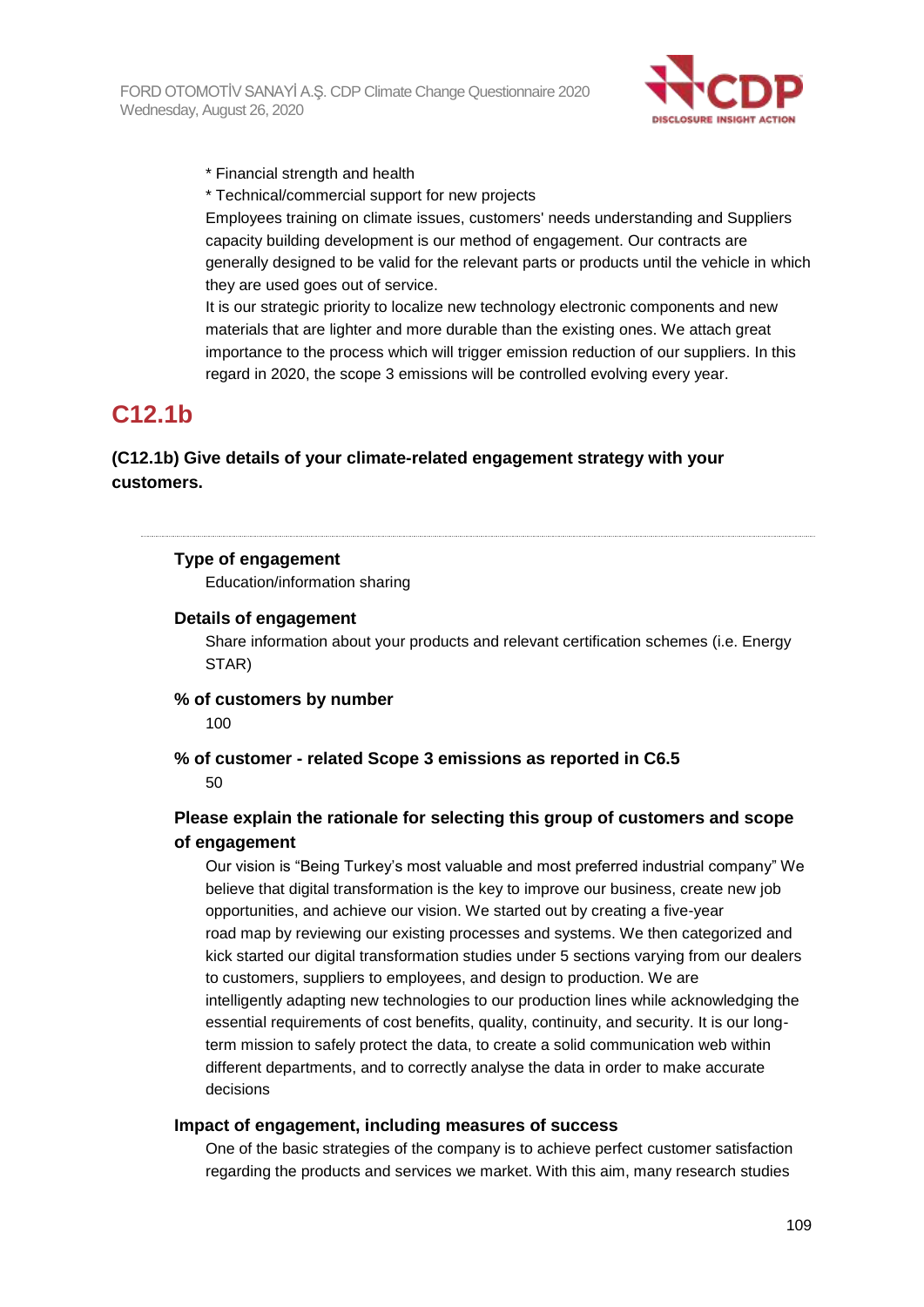

and numerical measurements are carried out by the company and other independent sources to achieve product quality as well as perfect sales and after-sales services. The fuel – efficiency performance during driving conditions is one of the after sales training served for our customers. In addition, a program has been exercised to measure dealer satisfaction numerically.

In the reporting year, the related training is conducted covering all of our customers. In addition, a program has been exercised to measure dealer satisfaction numerically. In the light of the results of these studies and in consideration of customer demands, our activity plans are mapped out to increase product and service quality and consequently customer satisfaction. In addition to the various units in the company working on total quality, our Customer Relationship Management (CRM) Department works to answer customer needs and eliminate causes of complaints.

## **C12.1d**

## **(C12.1d) Give details of your climate-related engagement strategy with other partners in the value chain.**

We focus on the improvement of the value chain in order to manage our operations in an integrated and effective way, and to ensure the continuity of our success. In this regard, we care about the success of our suppliers and dealers who are our main business partners. We cooperate with our business partners (SDG 17), and also contribute to their decent work and economic growth (SDG 18) by spreading our sustainability approach through audits and twoway communication.

The means of communication we use for our stakeholders in Annex-2 Stakeholders and Communication Methods is summarized in our Sustainability Report, 2019.

Digitization plays an important role in transformation of today's global economy. Companies are making use of digitization for the sustainable transformation of their business models, because the opportunities brought by digitization have important occasions in different fields from clean production technologies to brand reputation. We group our activities in five main categories to cover our entire value chain including dealers, customers, suppliers, employees, product design and production. Our company holds domestic goods certificate for our products. Today, many product groups used in vehicles are supplied from domestic sources. We are constantly developing new ideas and projects to increase our localisation The localisation of the entire value chain, not only the end product, is our ultimate goal to maximize value added by maintaining and improving our localisation rate. It is our strategic priority to localize new technology electronic components and new materials that are lighter to emit low carbon and more durable than the existing ones.

Along the value chain partners, in the context of scope 3 emissions, the impacts of activities can be managed and controlled by localisation process which brings; resource efficiency, low GHG energy sources, new markets in the low GHG economy, resilience to climate impacts. Payments to Local Suppliers are increasing every year: (2017)10,6 BTL (2018) 14,23 BTL (2019) 19,9 BTL

Our company can meet changing customer expectations, protect workers, and effectively adapt to changing technology with the help of innovation. **The workforce and adaptation to changing technology are two other important value chain drivers which are prioritized by the strategy**. Ford Otosan is adopting Koç Innovation Program with the main objective to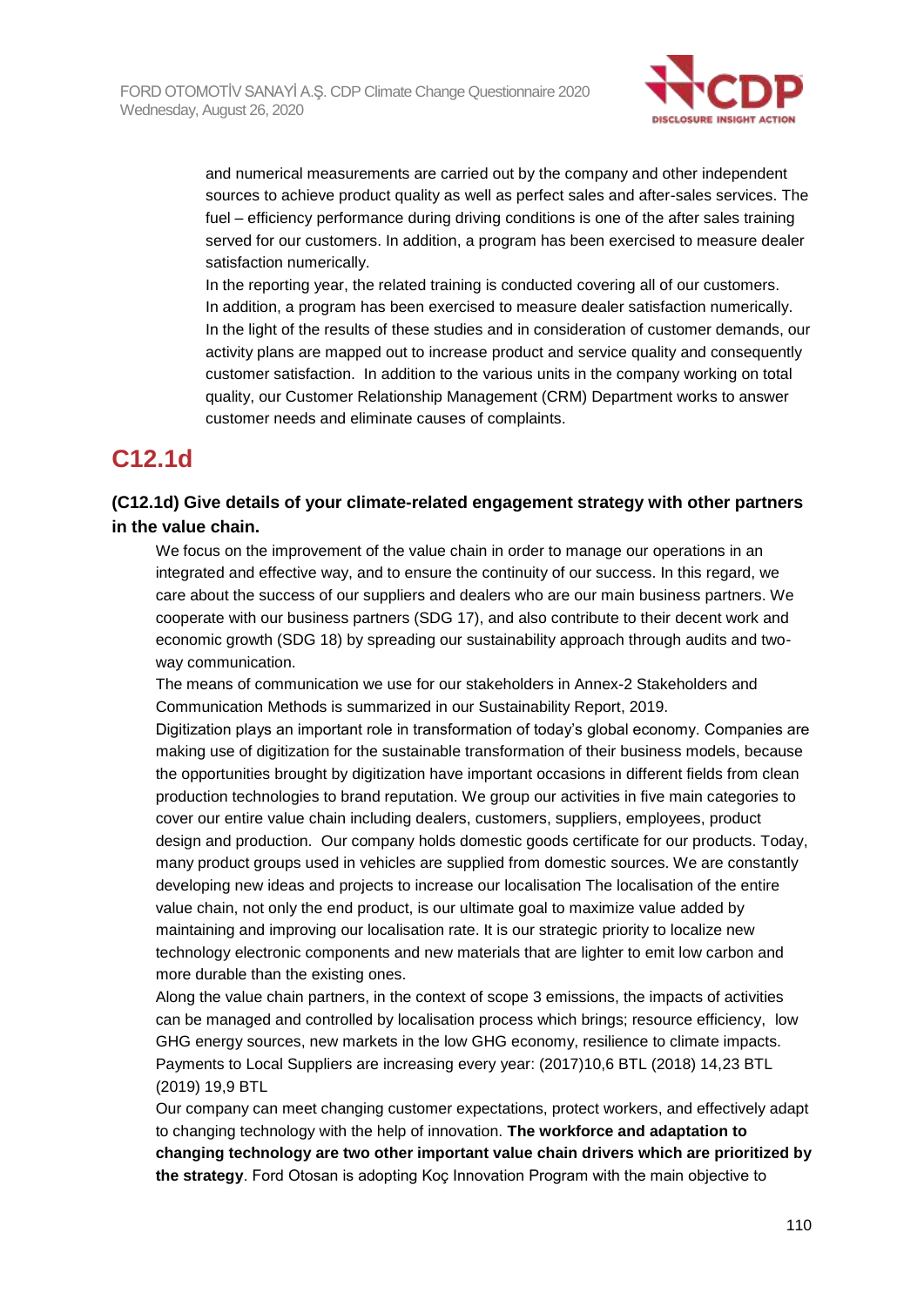

"empower all employees to innovate". Training and communication activities that support cultural transformation have started in order to determine an innovation strategy. In addition, a digital platform used to monitor the innovation process was launched in 2016. Digital Transformation, Smart Production, Customer Experience, Connectivity/Telematic Interactive Vehicles, and Autonomous Truck are selected as the main areas of innovation by the Ford Otosan Innovation Committee. Digital Transformation is used to create efficiency and value through intelligent and sustainable use of digital tools and methods. It acts as one of the main enablers for other areas of innovation. Digitizing our manufacturing around Industry 4.0 will enable connected manufacturing with

Manufacturing Information System: Collecting all our IoT and Machine data into a BIG Data Platform.

Predictive Quality: Predicting our quality issues using machine learning. Hence continuously increasing our quality.

Advanced Production Planning: Dynamically planning our production to adapt instant changes to improve total efficiency.

Predictive Maintenance: Acting before a machine gets broken.

The employees are the source of our strength. It is our goal to boost the skills and contentment of our employees by providing them with opportunities to self-improve. It is our principle to accomplish "teamwork" that will ensure their participation in all areas.

## **C12.3**

## **(C12.3) Do you engage in activities that could either directly or indirectly influence public policy on climate-related issues through any of the following?**

Direct engagement with policy makers Trade associations

# **C12.3a**

| <b>Focus of</b><br>legislation | <b>Corporate</b><br>position | <b>Details of engagement</b>            | <b>Proposed legislative solution</b>  |
|--------------------------------|------------------------------|-----------------------------------------|---------------------------------------|
| Mandatory                      | Support                      | Climate change is managed with a        | The Ministry (MoEU) requested from    |
| carbon                         |                              | strategic approach whereby risks        | industry to provide them comments     |
| reporting                      |                              | and opportunities are evaluated,        | on the responsibilities of            |
|                                |                              | extending from Koc Holding to           | stakeholders in carbon reporting and  |
|                                |                              | group companies. In addition, the       | verification process. Ford Otosan     |
|                                |                              | coordination of the issue of climate    | shared its views and sector base      |
|                                |                              | change is performed by Koç Group        | technical comments on Turkish MRV     |
|                                |                              | Environmental Board Leader in           | Regulation about tier calculations    |
|                                |                              | <b>Turkish Industry and Businessmen</b> | and grid emission factor              |
|                                |                              | Association (TUSIAD), Ford              | specification. Depending on our legal |
|                                |                              | Otosan engaged in contributing in       | liability, the Greenhouse Gas         |
|                                |                              | the issuance of mandatory carbon        | Monitoring Plan was uploaded to the   |
|                                |                              | reporting regulation by actively        |                                       |

#### **(C12.3a) On what issues have you been engaging directly with policy makers?**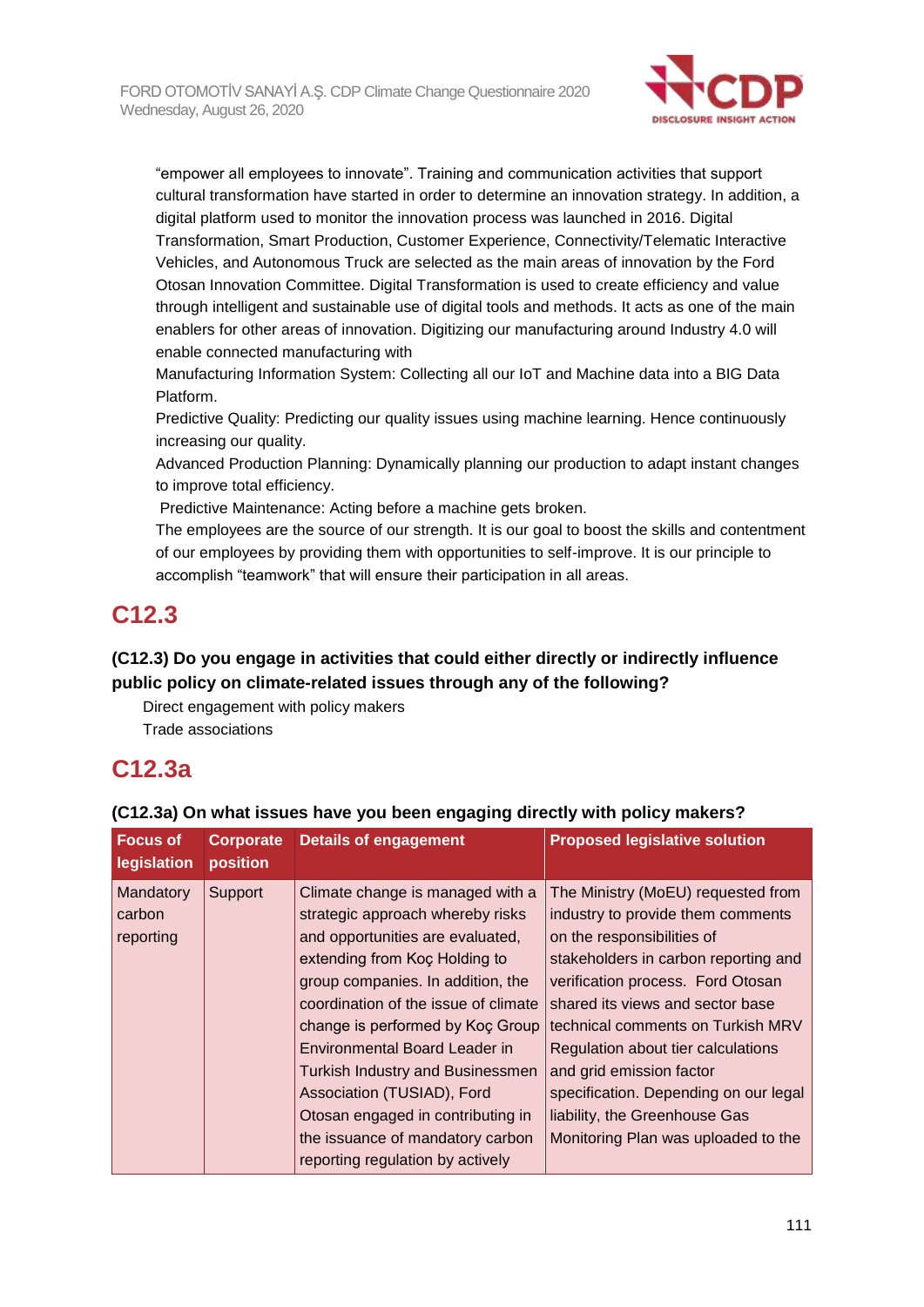

|                                                        |                                     | cooperating with Koç Group<br><b>Environmental Board. Comments</b><br>on Emission Control Regulation<br>were shared with the specialists of<br>Ministry of Environment and<br>Urbanization for "Communiqué on<br>Green House Gases Monitoring,<br>Reporting and Verification"                                                                                                                                                                                                                                                                       | online system of the Ministry of<br>Environment and Urbanization.                                                                                                                                                                                                                                                                                                                                                                                                                                            |
|--------------------------------------------------------|-------------------------------------|-----------------------------------------------------------------------------------------------------------------------------------------------------------------------------------------------------------------------------------------------------------------------------------------------------------------------------------------------------------------------------------------------------------------------------------------------------------------------------------------------------------------------------------------------------|--------------------------------------------------------------------------------------------------------------------------------------------------------------------------------------------------------------------------------------------------------------------------------------------------------------------------------------------------------------------------------------------------------------------------------------------------------------------------------------------------------------|
| Carbon tax                                             | Support                             | Climate change is managed with a<br>strategic approach whereby risks<br>and opportunities are evaluated,<br>extending from Koç Holding to<br>group companies. In addition, the<br>coordination of the issue of climate<br>change is performed by Koç Group<br>Environmental Board Leader in<br>Turkish Industry and Businessmen<br>Association (TUSIAD). Ford<br>Otosan engaged in contributing in<br>the issuance of a project initiated<br>by Tusiad. This project is called<br><b>Climate Change Mitigation</b><br>Activities by Economic Tools" | Ford Otosan actively cooperated with<br>Koç Group Environmental Board on<br>the execution of sector comments<br>and on the development phase of the<br>report. The report was published by<br>TUSIAD before COP 22. This report<br>points out different economical<br>tools/alternatives on mitigation<br>activities Such as: *Carbon tax<br>enforcement *Internal cap and trade<br>system execution *Sector base<br>hybrid system implementation. Our<br>sector base comments have been<br>reported to EPDK |
| Other,<br>please<br>specify<br>Vehicle<br><b>Taxes</b> | Support<br>with minor<br>exceptions | Ford Otosan is the member of<br><b>Turkish Automotive Manufacturers</b><br>Association (OSD), Turkish partner<br>of ACEA (The European<br><b>Automobile Manufacturers</b><br>Association) and has presented its<br>legislative proposals on existing<br>vehicle taxes to policy makers<br>through OSD.                                                                                                                                                                                                                                              | OSD meetings realizes in monthly<br>periods We proposed to revise<br>climate change action plan and to<br>investigate "best and worst cases" on<br>this issue                                                                                                                                                                                                                                                                                                                                                |
| Other,<br>please<br>specify<br>Green<br>Deal           | Support                             | Within the scope of Green Deal the<br>road map is managed with a<br>strategic approach whereby risks<br>and opportunities are evaluated,<br>extending from Koç Holding to<br>group companies. In addition, the<br>coordination of the issue of Green<br>Deal is performed by Koç Group<br>Environmental Board Leader in<br>Turkish Industry and Businessmen<br>Association (TUSIAD).                                                                                                                                                                | Carbon emissions from vehicles are<br>one of the important impact areas of<br>the industry. The vision of becoming<br>carbon-neutral by 2050 in line with<br>the European Union's Green Deal<br>points out that the automotive<br>industry should play a role in the<br>transition to a low-carbon economy<br>by accelerating the transformation.<br>We created Ford Otosan Impact<br>Analyses within the scope of the<br>Green Deal. In line with this target,<br>including other action plans set out      |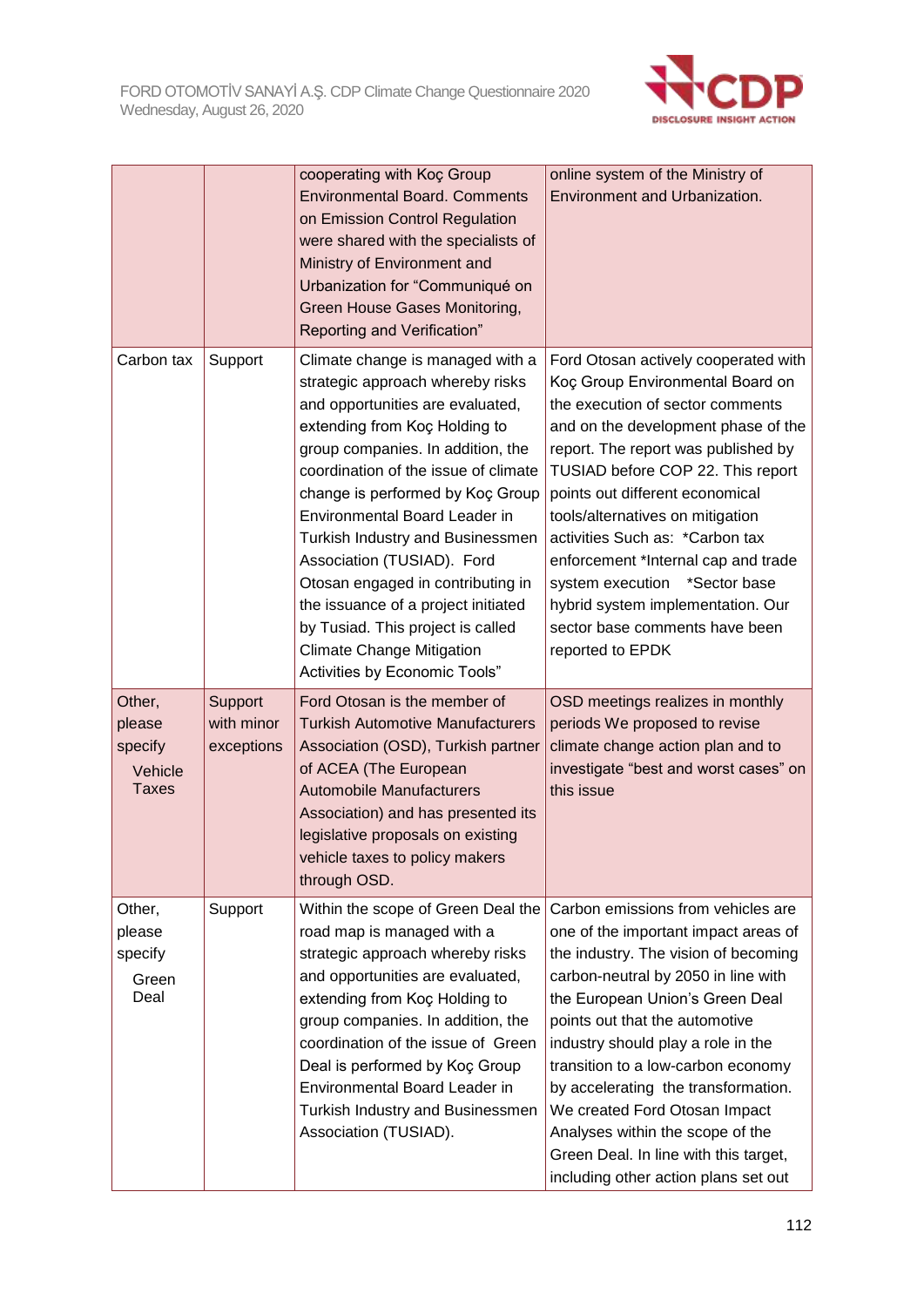

| by the Green Deal Commission, we      |
|---------------------------------------|
| aim to                                |
| reduce our carbon emissions per       |
| vehicle by 50- 55% in 2030            |
| compared to 2009 and to specify our   |
| actions within the vision of becoming |
| carbon-neutral by 2050.               |
| Annex: Ford OTOSAN Climate            |
| Action Plan -2020                     |

## **C12.3b**

**(C12.3b) Are you on the board of any trade associations or do you provide funding beyond membership?**

Yes

## **C12.3c**

**(C12.3c) Enter the details of those trade associations that are likely to take a position on climate change legislation.**

### **Trade association**

OSD (Automotive Manufacturers Association)

### **Is your position on climate change consistent with theirs?**

Consistent

### **Please explain the trade association's position**

The Automotive Manufacturers Association (OSD), established in 1974, represents the automotive manufacturers operating in Turkey at domestic and international levels. OSD is an active member of the Association of International Automobile Manufacturers (OICA). The mission of OSD is to: Contribute to the development of a sustainable and internationally competitive automotive industry in Turkey. Collect, analyse and circulate information on the automotive industry among its members and the public at large. Study issues of mutual interest to its members and develop industry position on these matters. Promote industry policies in the domestic and international arena with the concerned parties and the public in general.

### **How have you influenced, or are you attempting to influence their position?**

Ford Otosan is represented on the Board of Directors of OSD. We continue to actively engage and encourage debate on a wide range of issues within this group.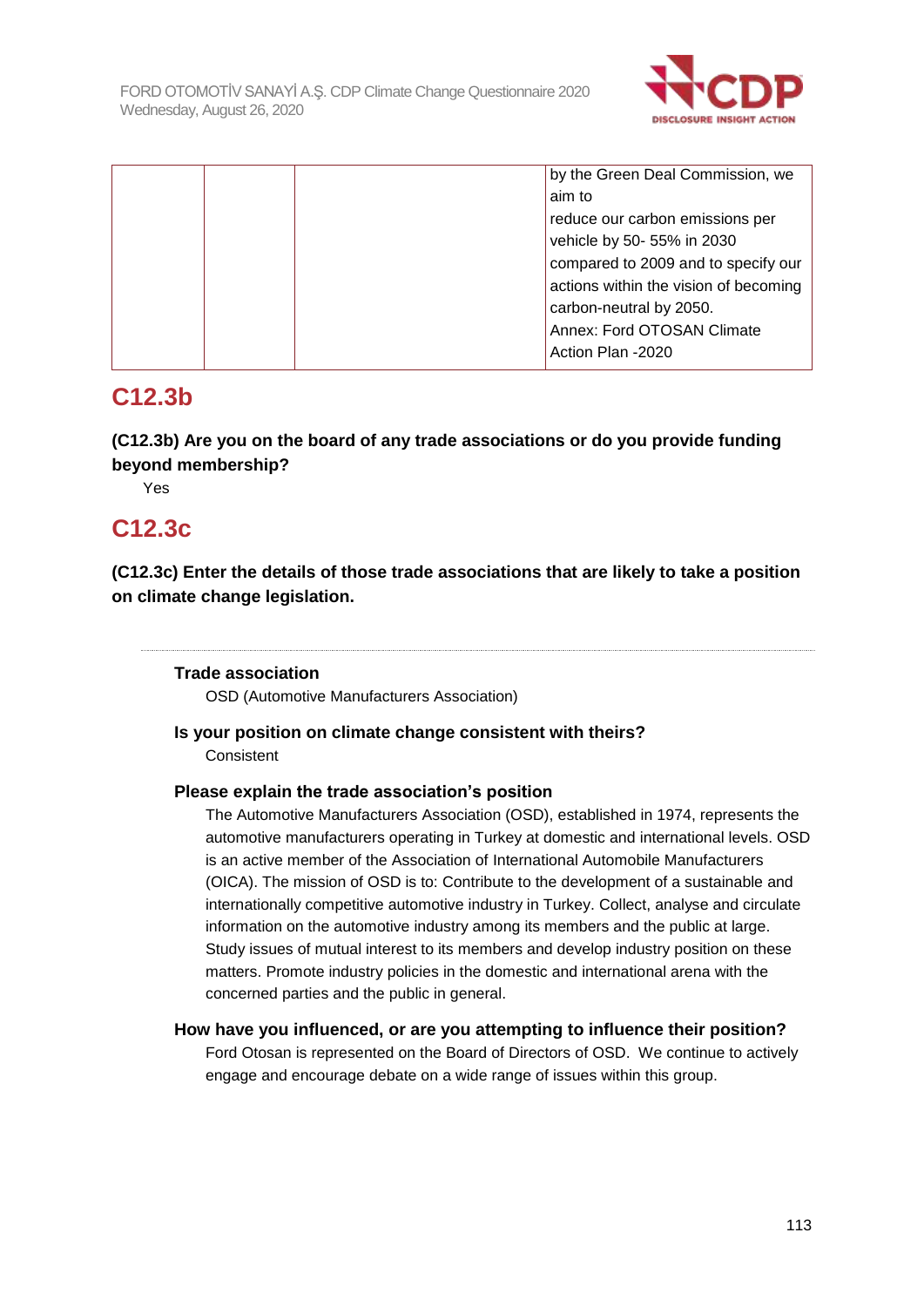

## **C12.3f**

## **(C12.3f) What processes do you have in place to ensure that all of your direct and indirect activities that influence policy are consistent with your overall climate change strategy?**

As Ford Otosan we belong to a wide variety of partnerships, coalitions, industry groups and trade associations that comply with legislation and regulations. Participation of Ford Otosan in industry associations is multi functional. In this way, it brings with it a consistent domestic and foreign policy and messaging compatible with our overall climate change strategy. The basis of our understanding of environmental management is constituted by principles stated in Ford Otosan's Environmental and Energy Policy. This policy, compatible with Koç Holding Environment Policy, company targets, conditions of Ford Motor Company Environmental Policy Letter No.17 and international standards, is binding for all our operations. On the other hand, we expect our suppliers, contractors and other related business partners to display behaviors compatible with Ford Otosan Environmental and Energy Policy (Annex). Our environmental and energy management systematic was designed according to the requirements of ISO 14001 Environmental Management System Standard, ISO 14064 Greenhouse Gases Quantification and Verification System Standard and ISO 50001 Energy Management System Standard. The constituted management systematic was outlined in Ford Otosan Environmental and Energy Management Handbook and Greenhouse Gas Management Handbook and offered to the information of employees.

We also make use of Ford Global Environmental Operation System (EOS) besides ISO 14001 Environmental Management System. Through this system, the principles that we need to follow, the works we need to implement, legal necessities we need to abide and standard guidelines in the performance areas formed in accordance with our strategic plans are evaluated and transformed into business targets of varying periods, ranging from monthly plans to the 5-year strategic plan. These business targets are disseminated throughout individual performance targets within a hierarchy reaching from the executive management to all relevant employees, they are also accepted as part of the remuneration system. The compliance and certification of the management standards we follow, such as ISO 14001, ISO 50001 and ISO 14064 (obtaining certification for emission quantification studies based on IPCC Guidelines), are ensured by means of independent external audits. Within the scope of EOS Environmental Operation System, independent external audits are conducted, as well as audits by teams arriving from abroad. Besides, ISO 14001, ISO 50001, ISO 14064 management standards are subjected to the internal audit process conducted annually and to environmental audits conducted by Koç Holding every two years. The achieved performance results are reported to the executive management through monthly reports, to Ford Motor Company management by means of Ford Global Emission Management Database, to Koç Holding through annual reports and to all our stakeholders by means of sustainability reports.

We have strategies in relation to environment and energy within the context of a sustainable management system. While a new project is still in the design stage, the New Project Environment and Energy Compliance Form is evaluated by the project supervisor, environmental engineer and energy manager. According to the evaluation results, it is decided whether to materialize the project or not.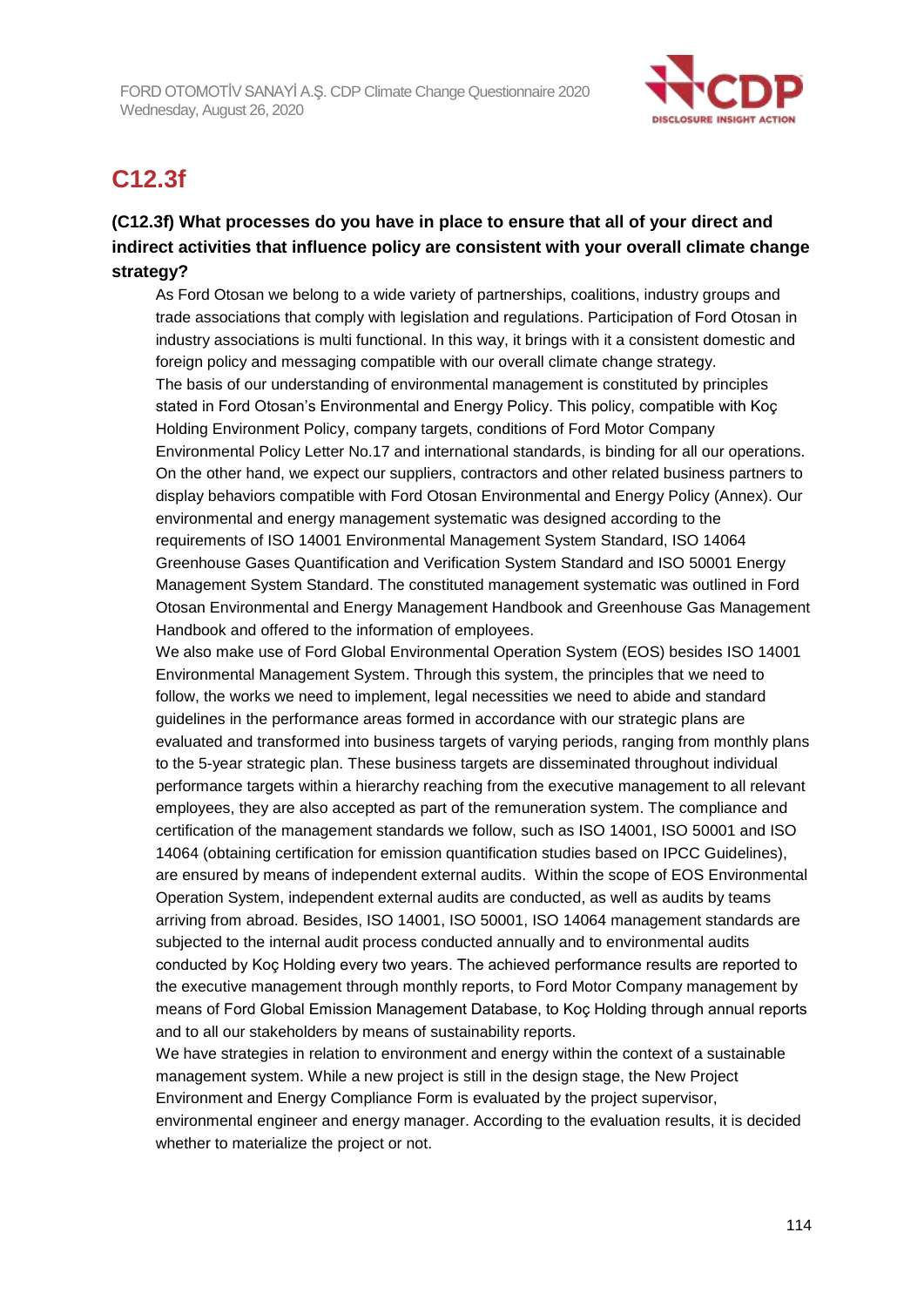

In this way, all direct and indirect activities and other engagement opportunities are planned in collaboration between Ford Otosan's OHSE and Corporate Communications divisions and conducted with the approval of the highest board level executive committee within the company, it is ensured that environment and energy friendly projects are constituted and directed.

Our strategies for combating climate change were drawn by "Ford Otosan Climate Change Action Plan and it is harmonized with Green Deal road map.

## **C12.4**

**(C12.4) Have you published information about your organization's response to climate change and GHG emissions performance for this reporting year in places other than in your CDP response? If so, please attach the publication(s).**

#### **Publication**

In voluntary sustainability report

#### **Status**

**Complete** 

#### **Attach the document**

**U** 2019 Ford OTOSAN Sustainability Report.pdf

#### **Page/Section reference**

2019 Ford OTOSAN Sustainability Report Energy Efficiency and Emissions- p: 18-24 Low-emission Solutions-p: 34-36 Lighter Materials p: 34 Transportation technologies of the future p: 34 Management Approach p: 70-72 Environmental Responsibility p: 39-44 Performance Tables p: 62-63

#### **Content elements**

Governance **Strategy** Risks & opportunities Emissions figures Emission targets Other metrics Other, please specify Energy, water, wastes.

#### **Comment**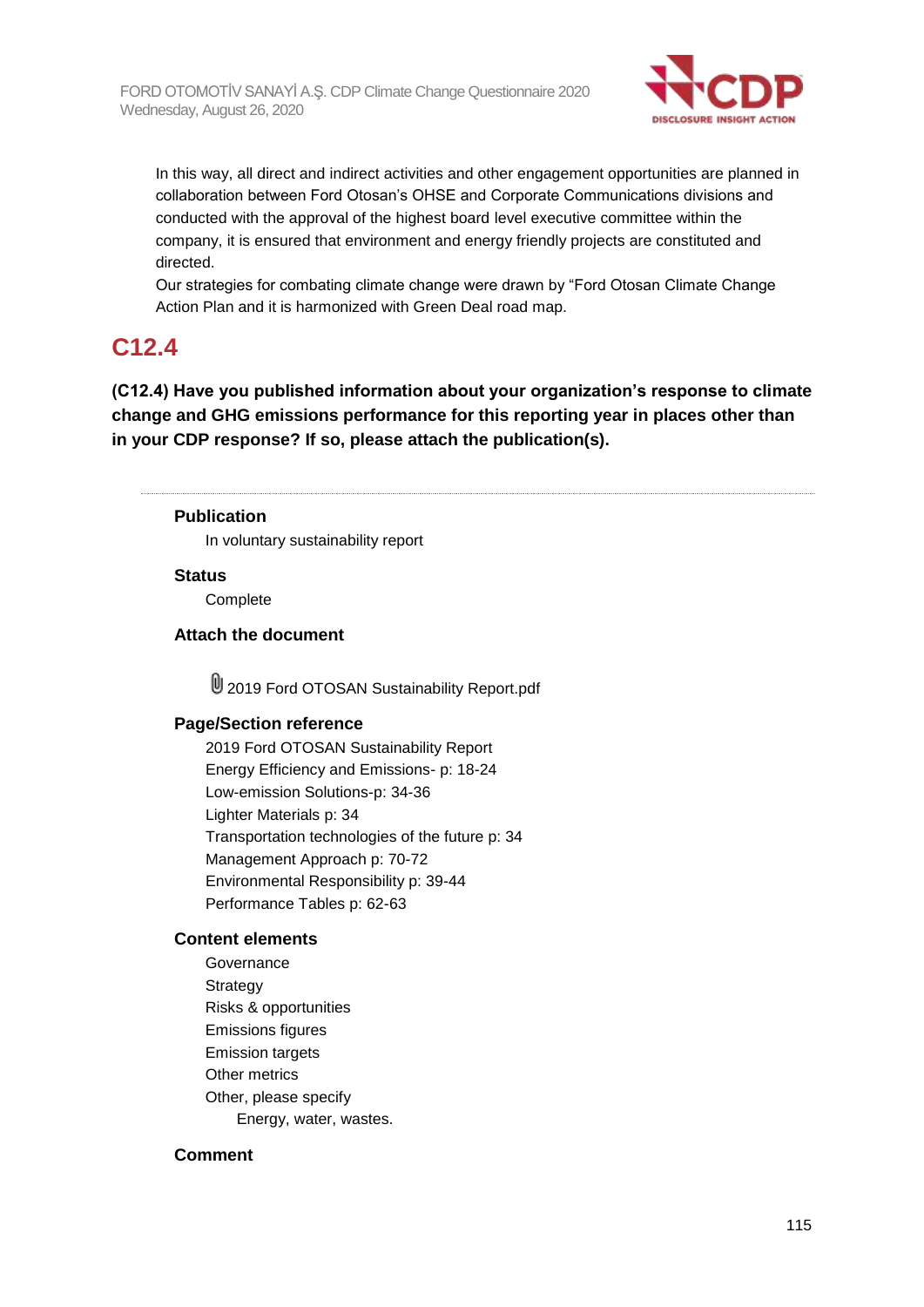

The Sustainability Report is prepared in sufficient detail asserted in GRI Sustainability Reporting Standards to ensure complete and true information.

#### **Publication**

In mainstream reports, in line with the CDSB framework (as amended to incorporate the TCFD recommendations)

#### **Status**

**Complete** 

#### **Attach the document**

**U** 2019 Ford OTOSAN Annual Report.pdf

#### **Page/Section reference**

2019 Ford OTOSAN Annual Report Chairman's Message p: 34 Plants and Facilities p: 60-63 R&D p: 72 Sustainability Principles p: 106 Risk Management & Internal Control p: 120

#### **Content elements**

**Governance Strategy** Risks & opportunities Other, please specify R&D Projects Supported by International Funds, Sustainability Principles

#### **Comment**

The annual report is prepared in sufficient detail asserted in Corporate Governance Principles to ensure complete, true information. It is presented to the public about company operations in line with the legal requirements.

# **C15. Signoff**

## **C-FI**

**(C-FI) Use this field to provide any additional information or context that you feel is relevant to your organization's response. Please note that this field is optional and is not scored.**

Ford OTOSAN Risk Identification Table is attached for C2.2 Ford OTOSAN Climate Action Plan-2020 is attached for 12.3.a Ford OTOSAN Environmental and Energy Policy for 12.3.f